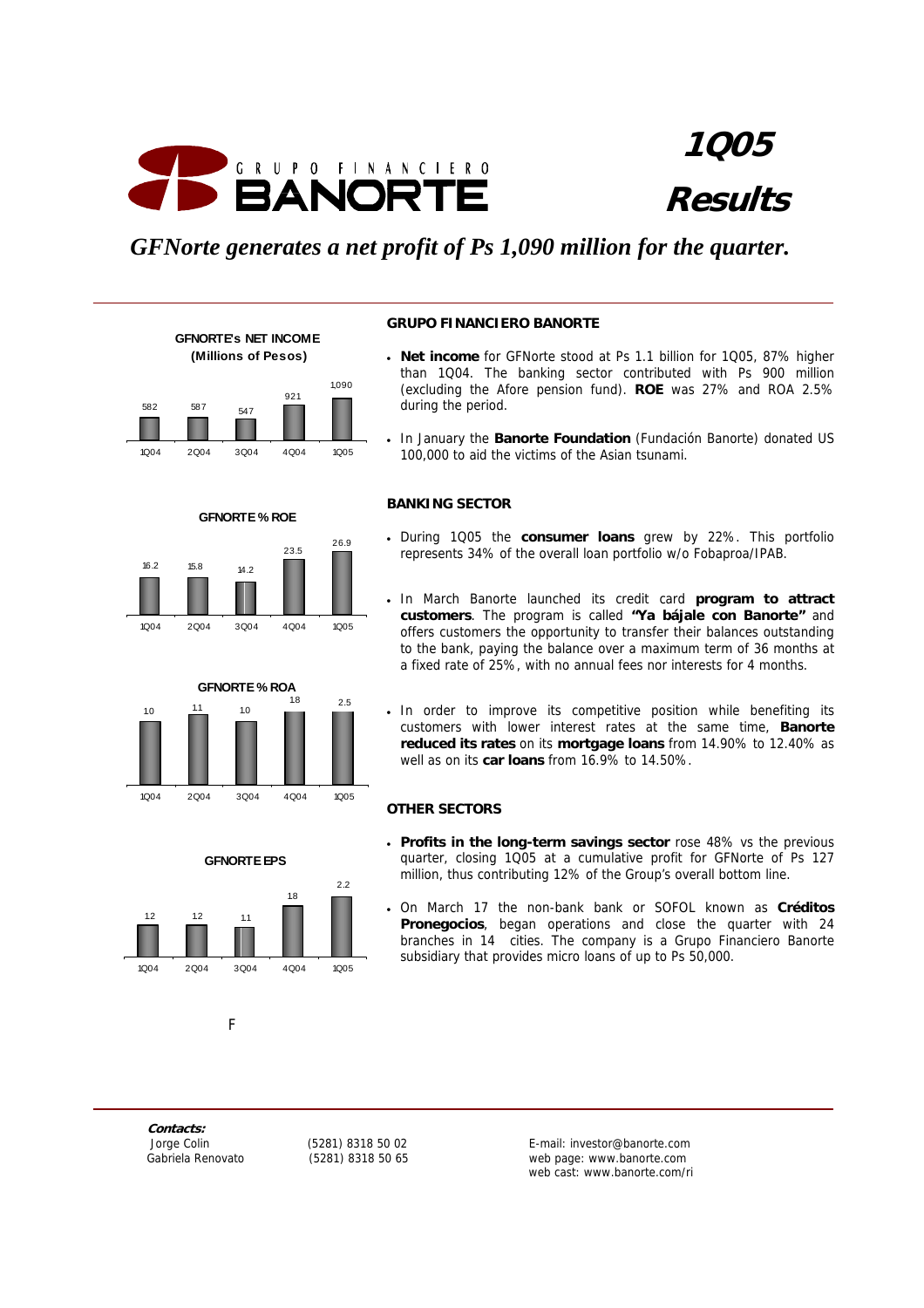

## **BANKING SECTOR'S NET INCOME (Millions of Pesos)** 843 900 378  $453$  539 1Q04 2Q04 3Q04 4Q04 1Q05



**NOT INTEREST INCOME (Millions of Pesos)**



**NON INTEREST EXPENSE (Millions of Pesos)**



#### **CAPITALIZATION RATIO**



## **Highlights**

## **BANKING SECTOR**

#### **Net Income**

Accumulated Net Income stood at Ps 900 million in the quarter (excluding the Afore pension fund), mainly due to a higher Net Interest Income and a lower Non Interest Expense.

#### **Net Interest Margin**

The Net Interest Margin increased significantly from 4.1% in 1Q04 to 7.2% in 1Q05 due both to the loan portfolio growth and also to the securitization of Ps 46 billion of the IPAB portfolio in 4Q04, as well as to higher interest rates in 1Q05.

#### **Non Interest Income**

Non Interest Income declined in the quarter by 17% vs. the figure registered in 1Q04 as a result of lower Trading income. Recovery income increased 29% and Services fees by 3%.

#### **Non Interest Expense**

Non Interest Expense decreased 9% compared to 1Q04 primarily arising from the positive impact of the Efficiency Program carried out in the second half of 2004 and also to the strict cost control measures.

#### **Capitalization Ratio**

At quarter-end our capitalization ratio stood at 16.2% vs 15.4% in 1Q04. The ratio rose mainly due the period's net income and also to lower risk assets.

## **Loan Portfolio**

At the close of 1Q05 the Loan Portfolio w/o Fobaproa/ IPAB and the Recovery managed portfolio recorded a balance outstanding of Ps 87,402 million, which represents an increase of 21% as compared to 1Q04, reflecting the highest growth rates in government and consumer loans at 27% and 22%, respectively.

#### **Asset Quality**

The company closed the quarter with a past due loan portfolio balance of Ps 1,727 million, which is 54% lower than the figure for 1Q04, primarily the result of write-offs realized in 2004. The foregoing was reflected in a lower past due loan portfolio to overall portfolio ratio that went from 4.8% to 1.9% and an improved reserve to past due loan coverage that went from 127% to 154%.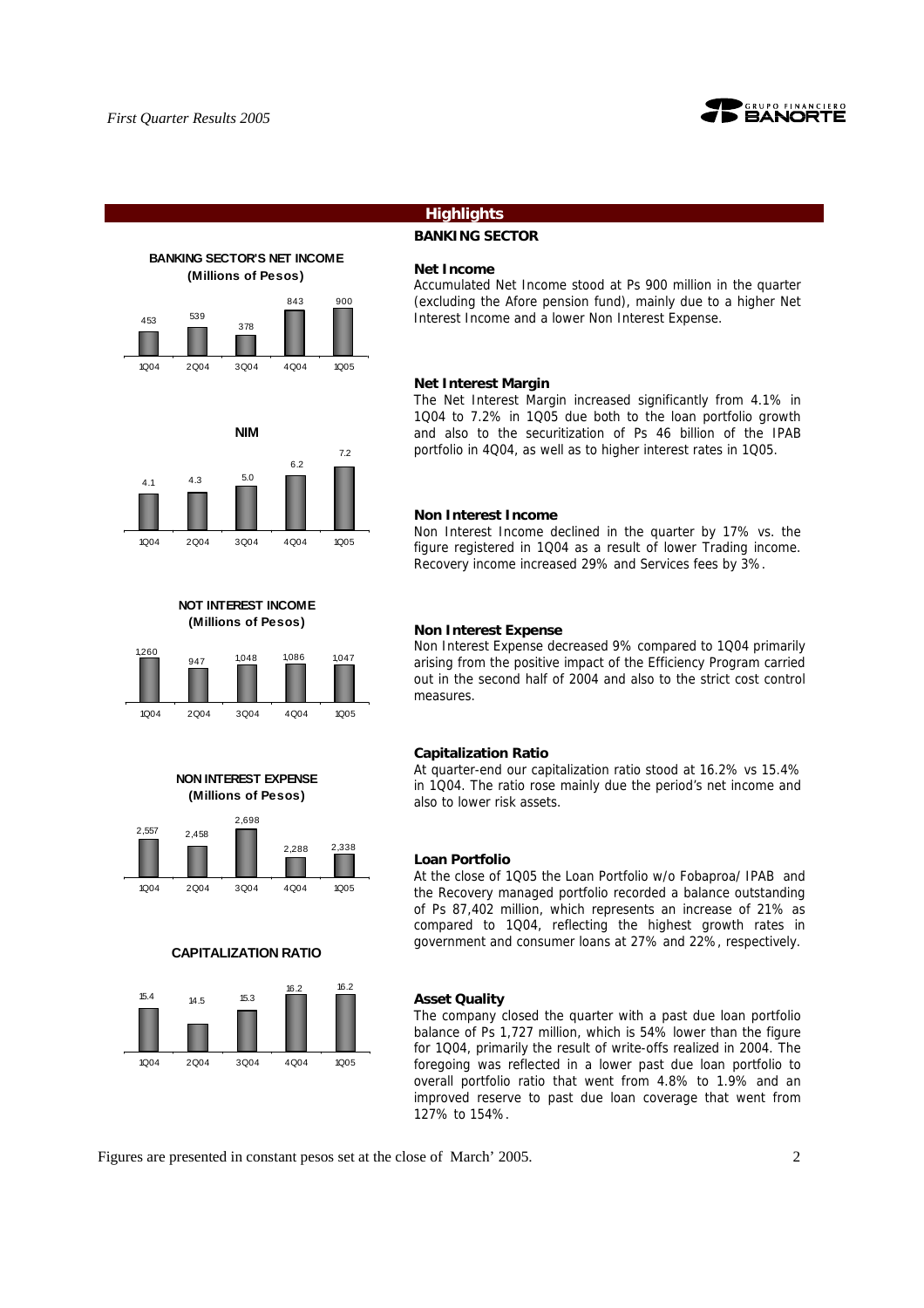

#### **Executive Summary**

**Grupo Financiero Banorte (GFNORTE)** today announced its operating profits to 1Q05, reporting net income of Ps 1,090 million pesos in the quarter, an increase of 87% as compared to 1Q04. GFNorte's return on equity for said quarter stood at 27% while its return on assets was 2.5%.

The banking sector contributed profits of Ps 900 million in the quarter, 99% higher than 1Q04 and representing 83% of Group overall profits. Profits quality continues to improve with an important increase in the recurrent revenues, as well as reaping the benefits of the Efficiency Program during the second half of 2004, the latter of which reflected lower expenses.

The net interest margin also rose significantly in 1Q05, going from 4.1% to 7.2% primarily derived from loan portfolio growth and an improved loan portfolio mix, the securitization of Ps 46 billion of the IPAB portfolio in 4Q04 and higher interest rates. The average 28-day TIIE (Equilibrium Interbank Interest Rate) rate rose by 352 basis points as compared to 1Q04.

Service fees grew by 3% vs 1Q04 as a result of the traditional banking operations growth reflected in e-banking and account management fees. Higher interest rates as compared to the previous year led to 68% lower trading income.

Non interest expense in the banking sector declined 9% vs. 1Q04 due to the Efficiency Program undertaken in the second half of 2004. While the efficiency rate experienced a marked improvement, going from 76% in 1Q04 to 61% in 1Q05.

Total deposits, not including third party paper, stood at a balance of Ps 120,370 million pesos to the month of December. Said deposits decreased 26% as a result of lower funding requirements resulting from the Ps 46 billion IPAB loan securitization and Ps16 billion in pre-payments made by the IPAB.

The loan portfolio –except IPAB and recovery- continued to experience sustained growth. To 1Q05 the performing loan portfolio increased 21% as compared the figure for the previous year, to stand at a balance outstanding of Ps 87,402 million. The commercial loan portfolio grew by 17% in one year to stand at Ps 28,842 million. While the corporate loan portfolio stood at Ps 16,230 million and the government loan portfolio was Ps 12,650 million a 27% increase vs 1Q04.

Consumer loans performed well. They represent 34% of the overall loan portfolio. As such, payroll loans grew by 48% over the past 12 months, closing at a balance of close to Ps 2,134 million. Credit cards and car loans grew 36% and 5%, respectively, in one year, to stand at balances outstanding of Ps 4,031 and Ps 5,791 million. Mortgages continued to trend up, closing the quarter with a balance of Ps 17,724 and an annual growth rate of 23%.

Banorte closed 1Q05 with a past due loan portfolio balance outstanding of Ps 1,727 million, 54% less than the figure registered last year. The past due loan portfolio ratio closed the quarter at 1.9%, with a reserve to past due loan coverage of 154%, higher than the 127% registered in 1Q04.

The long-term saving sector, made up of the afore pension fund, insurances and pensions, accumulated earnings of Ps 127 million during the quarter,which represents an increase of 48% vs 1Q04.

During the quarter the auxiliary organization sector contributed Ps 43 million, equivalent to an annual increase of 135%, while the brokerage sector registered profits that amounted to Ps 25 million pesos.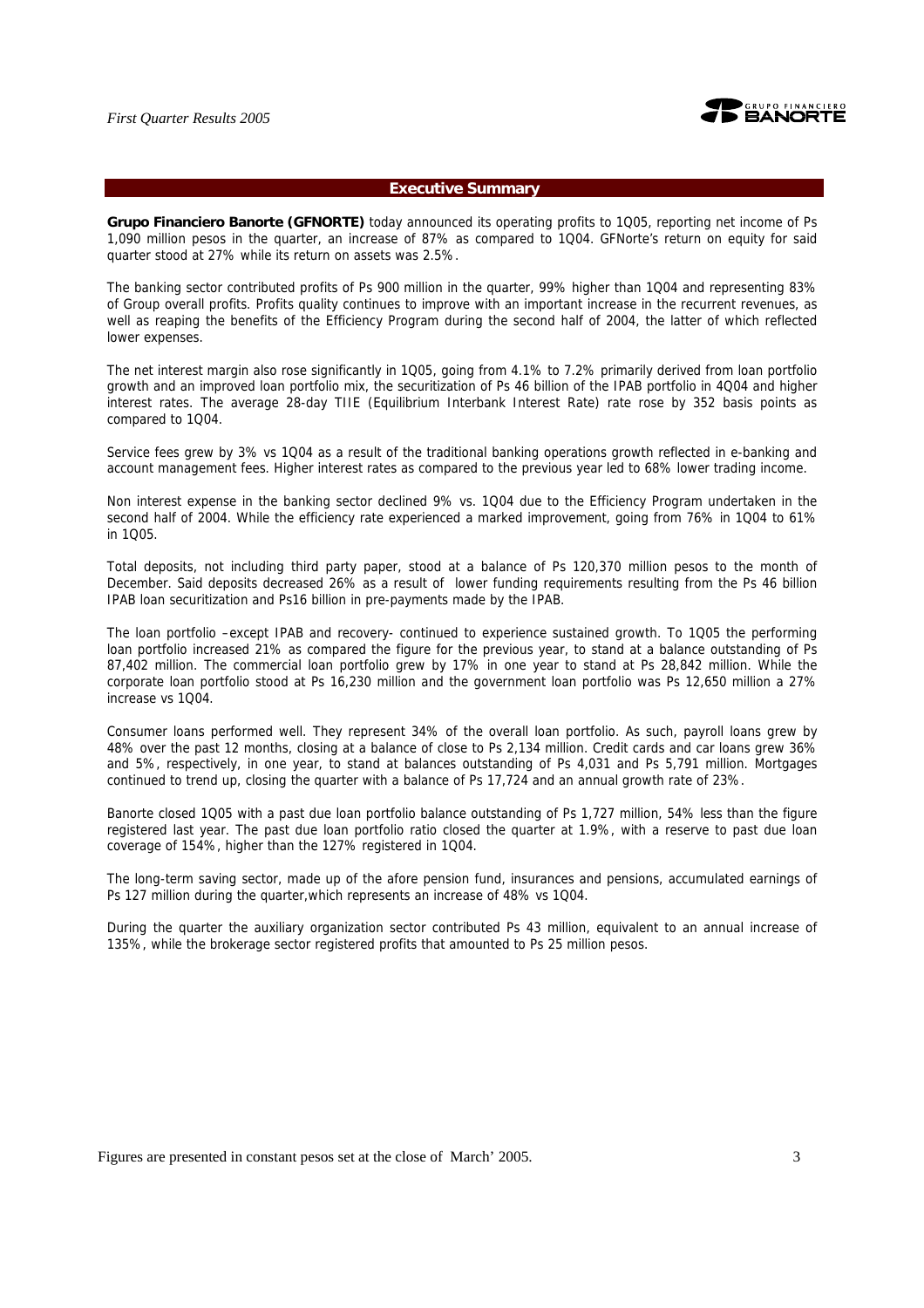

## **Grupo Financiero Banorte**

| <b>Grupo Financiero Banorte Earnings</b>          | <b>QUARTER</b> |       |                    |
|---------------------------------------------------|----------------|-------|--------------------|
| (Millions of Pesos)                               | 1004           | 1005  | %<br><b>CHANGE</b> |
|                                                   |                |       |                    |
| Banco Mercantil del Norte (1)                     | 339            | 698   | 106%               |
| Banco del Centro                                  | 113            | 202   | 78%                |
| <b>Banking Sector</b>                             | 453            | 900   | 99%                |
| Brokerage Sector (Brokerage House)                | 31             | 25    | (18%)              |
| Afore                                             | 40             | 56    | 39%                |
| Insurance                                         | 22             | 61    | 182%               |
| Annuities                                         | 24             | 10    | (58%)              |
| Long - Term Saving Sector                         | 86             | 127   | 48%                |
|                                                   |                |       |                    |
| Leasing                                           | 10             | 18    | 82%                |
| Factoring                                         | 4              | 17    | 276%               |
| Warehousing                                       | 4              | 5     | 10%                |
| <b>Bonding</b>                                    |                | 4     | N.C.               |
| <b>Auxiliary Organization Sector</b>              | 18             | 43    | 135%               |
| <b>Créditos Pronegocio</b>                        |                | (4)   | N.C.               |
| G. F. Banorte [holding]                           | (6)            | (2)   | N.C.               |
| <b>Total</b><br>$1)$ $04.110/$ outpool by CENorto | 582            | 1,090 | 87%                |

1) 96.11% owned by GFNorte. N.C. = Not Comparable

| <b>GFNorte Income Statement</b>          | <b>QUARTER</b> |       |                    |
|------------------------------------------|----------------|-------|--------------------|
| (Millions of Pesos)                      | 1Q04           | 1005  | %<br><b>CHANGE</b> |
| Net Interest Income (NII)                | 2,202          | 2,891 | 31%                |
| + REPOMO-Margin                          | 1              | (33)  | (4,048%)           |
| = NET Interest Income after Repomo       | 2,203          | 2,858 | 30%                |
| - Loan Loss Provisions                   | 124            | 214   | 72%                |
| - Loss Sharing Provisions                | 13             | 32    | 158%               |
| $=$ Net Interest Income after Provisions | 2,066          | 2.612 | 26%                |
| + Non Interest Income                    | 1,717          | 1,457 | (15%)              |
| = Total Operating Income                 | 3,783          | 4,069 | 8%                 |
| - Non Interest Expense                   | 2,896          | 2,633 | (9%)               |
| $=$ Net Operating Income                 | 887            | 1,436 | 62%                |
| - Non Operating Income (Expense) Net     | (179)          | 35    | N.C.               |
| $=$ Pre-Tax Income                       | 708            | 1,471 | 108%               |
| Income Tax & profit sharing              | 153            | 298   | 95%                |
| - Tax on asset                           | 18             | 14    | (22%)              |
| - Deferred Income Tax & profit sharing   | (11)           | 99    | N.C.               |
| $=$ Net Income before Subsidiaries       | 548            | 1.061 | 94%                |
| + Undistributed Earnings of Subsidiaries | 87             | 111   | 28%                |
| $=$ Net Income-contin. Operation         | 635            | 1,171 | 85%                |
| + Extraordinary Items, net               |                |       |                    |
| - Minoritary Income                      | 52             | 82    | 56%                |
| $=$ Net Income                           | 582            | 1,090 | 87%                |
| $N.C. = Not Comparable$                  |                |       |                    |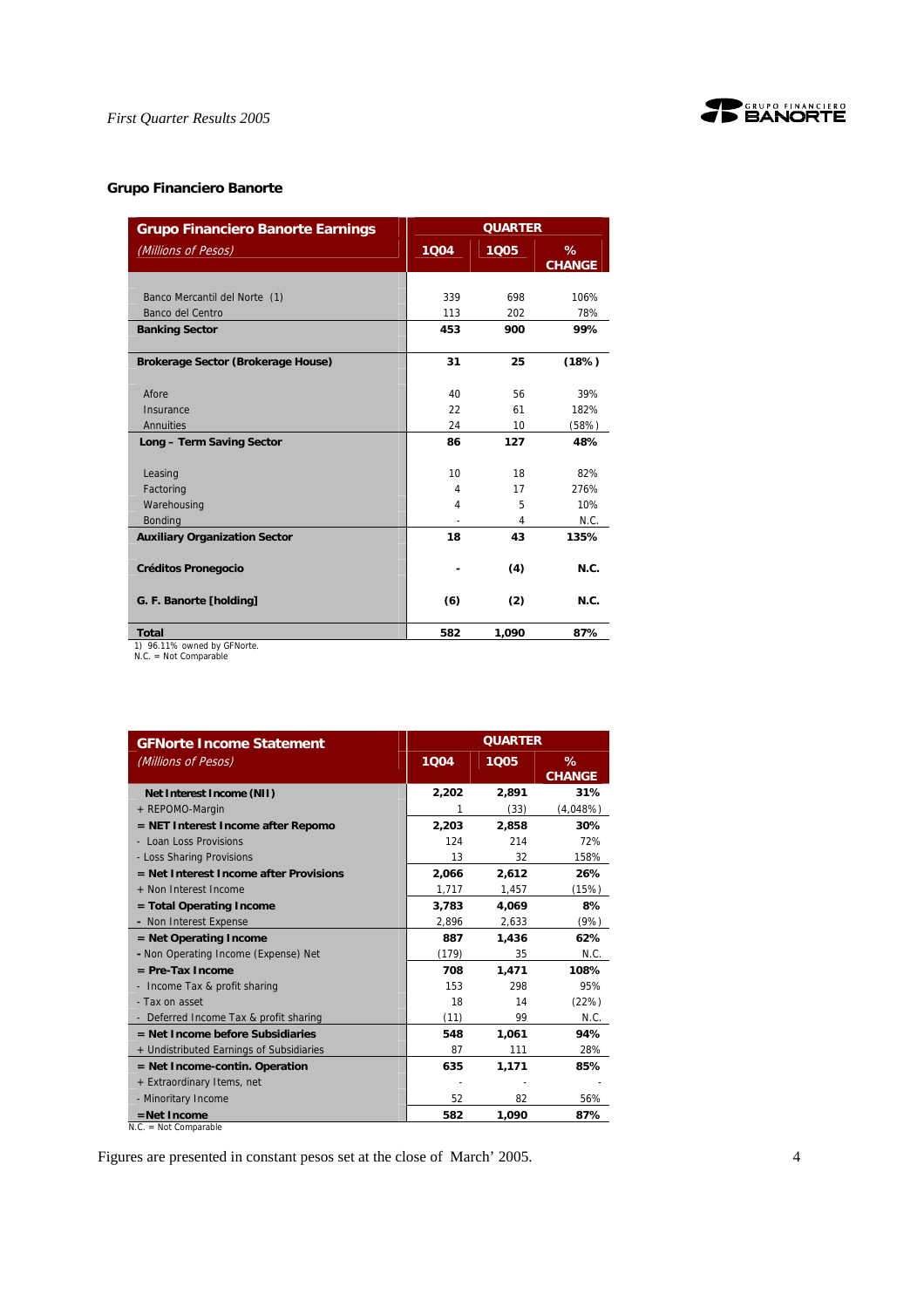

| <b>Group's Balance Sheet Highlights</b>        |         |         |          |
|------------------------------------------------|---------|---------|----------|
| (Millions of Pesos)                            | 1004    | 1005    | % CHANGE |
| Performing loans excluding Fobaproa - IPAB (1) | 78.022  | 92.704  | 19%      |
| <b>FOBAPROA Loans</b>                          | 77.678  | 12.457  | (84%)    |
| Past Due Loans                                 | 3.812   | 1.767   | (54%)    |
| <b>Total Loans</b>                             | 159.512 | 106.929 | (33%)    |
| Loan Loss Reserves                             | 4.838   | 2.724   | (44%)    |
| <b>Total Assets</b>                            | 221.113 | 172.249 | (22%)    |
| <b>Total Deposits</b>                          | 166.918 | 120.581 | (28%)    |
| Equity                                         | 15.506  | 17.749  | 14%      |
| Assets under Management (2)                    | 428.171 | 377.418 | (12%)    |

1) Excludes Fobaproa-IPAB notes and loans to IPAB that are accounted in the Loans to Government Entities line.<br>2) Includes Deposits, On behalf of Third Parties Deposits and Mutual Funds of the Banking Sector, Assets under

| <b>GFNorte Share Data</b>               | <b>QUARTER</b> |       |          |  |  |
|-----------------------------------------|----------------|-------|----------|--|--|
|                                         | 1004           | 1005  | % CHANGE |  |  |
| Net Income per Share (Pesos)            | 1.15           | 2.16  | 87%      |  |  |
| Dividends per Share (Pesos)             |                |       |          |  |  |
| Payout of Dividends                     |                |       |          |  |  |
| Book Value per Share (1) (Pesos)        | 28.78          | 33.26 | 16%      |  |  |
| Shares Outstanding (Millions of Shares) | 504.6          | 504.6 |          |  |  |
| Price (Pesos)                           | 43.93          | 72.75 | 66%      |  |  |
| P/BV (Times)                            | 1.53           | 2.19  | 43%      |  |  |
| Market Cap (Billions)                   | 1,160          | 3,284 | 183%     |  |  |

1) Excluding Minority holdings.

| <b>Group's Financial Ratios</b>                                                                                                                                                                                                                                                                                                                             |       | <b>QUARTER</b> |  |
|-------------------------------------------------------------------------------------------------------------------------------------------------------------------------------------------------------------------------------------------------------------------------------------------------------------------------------------------------------------|-------|----------------|--|
|                                                                                                                                                                                                                                                                                                                                                             | 1004  | 1005           |  |
| Profitability                                                                                                                                                                                                                                                                                                                                               |       |                |  |
| ROA (1)                                                                                                                                                                                                                                                                                                                                                     | 1.0%  | 2.5%           |  |
| ROE(2)                                                                                                                                                                                                                                                                                                                                                      | 16.2% | 26.9%          |  |
| <b>Operation</b>                                                                                                                                                                                                                                                                                                                                            |       |                |  |
| Efficiency Ratio (3)                                                                                                                                                                                                                                                                                                                                        | 74%   | 61%            |  |
| <b>Assets Quality</b>                                                                                                                                                                                                                                                                                                                                       |       |                |  |
| Past Due Loans to Total Loans                                                                                                                                                                                                                                                                                                                               | 4.7%  | 1.9%           |  |
| Loan Loss Reserves to past Due Loans                                                                                                                                                                                                                                                                                                                        | 127%  | 154%           |  |
| 1)<br>Annualized earnings as a percentage of the average of quarterly assets over the period (Excluding Minority holdings).<br>Annualized earnings as a percentage of the average of quarterly equity over the period. (Excluding Minority holdings).<br>2)<br>3)<br>Non Interest Expense / (Total Operating Income - Repomo Margin + Loan Loss Provisions) |       |                |  |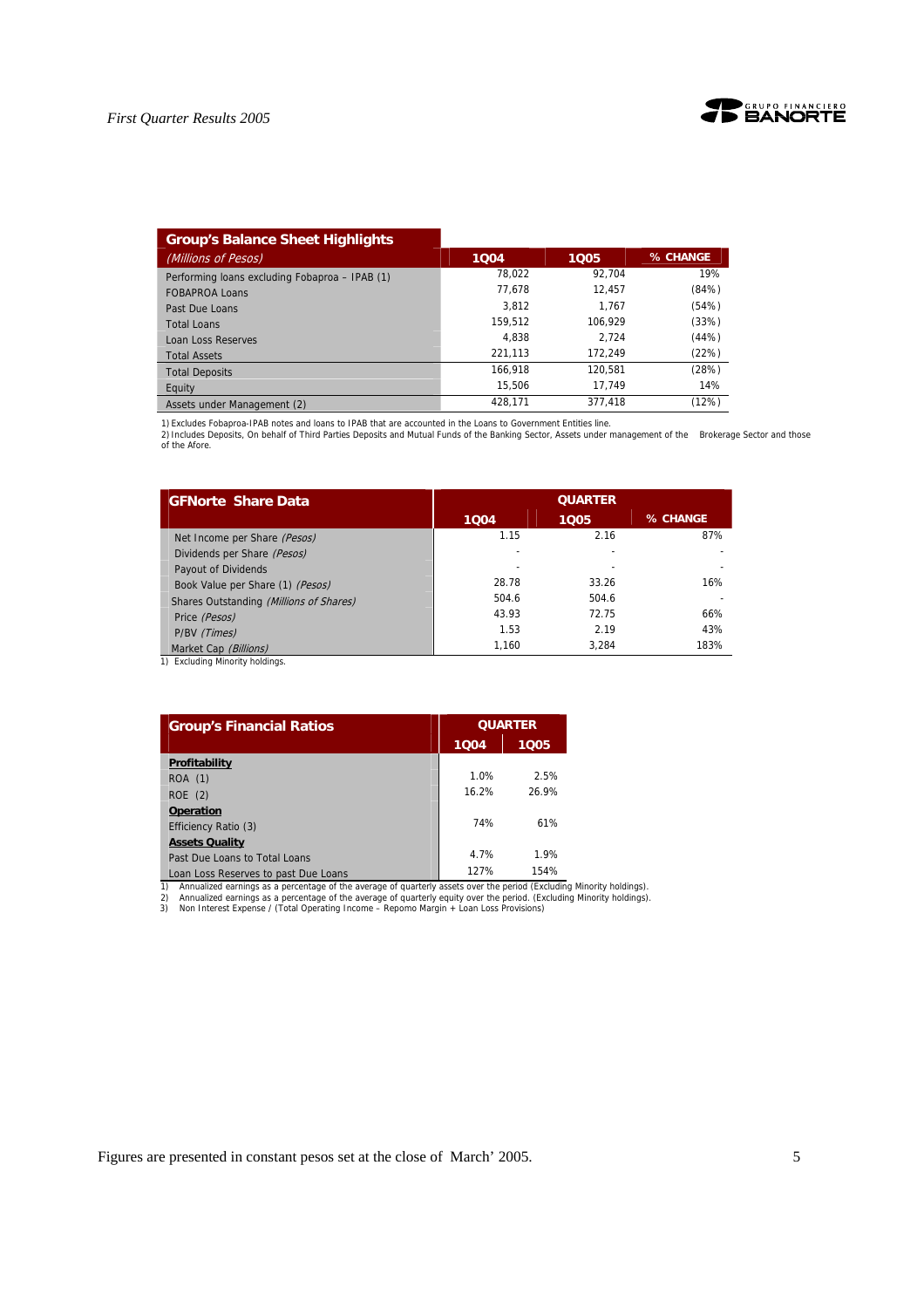

## **Banking Sector**

| <b>Banking Sector's Financial Ratios</b> | <b>QUARTER</b> |         |
|------------------------------------------|----------------|---------|
|                                          | 1004           | 1005    |
| Profitability                            |                |         |
| NIM before Repomo (1)                    | 4.1%           | 7.2%    |
| ROA (2)                                  | 0.9%           | 2.2%    |
| $ROE$ (3)                                | 14.8%          | 26.1%   |
| <b>Operation</b>                         |                |         |
| Efficiency Ratio (4)                     | 76%            | 61%     |
| <b>Assets Quality</b>                    |                |         |
| % Past Due Loans w/o Fobaproa            | 4.8%           | 1.9%    |
| Loan Loss Reserves to past Due Loans     | 127%           | 154%    |
| Growths (5)                              |                |         |
| Performing Loans w/o Fobaproa - IPAB (7) | 20%            | 21%     |
| <b>Traditional Deposits</b>              | 9.2%           | 4.5%    |
| <b>Total Deposits</b>                    | $(0.7\%)$      | (26.1%) |
| Capitalization                           |                |         |
| Net Capital/ Credit Risk Assets (6)      | 21.3%          | 21.0%   |
| Total Capitalization Ratio (6)           | 15.4%          | 16.2%   |

1) MIN= Annualized Net Interest Margin before REPOMO / Average Earnings Assets.

2) Annualized earnings as a percentage of the average of quarterly assets over the period. 3) Annualized earnings as a percentage of the average of quarterly equity over the period

4) Non Interest Expense / (Total Operating Income – Repomo Margin + Loan Loss Provisions)

5) Growth versus the previous period.<br>6) The Banking Sector Ratio is included for information purposes. A ratio for each bank is presented in the capitalization section.<br>7) Does not include Fobaproa / IPAB and Loans manage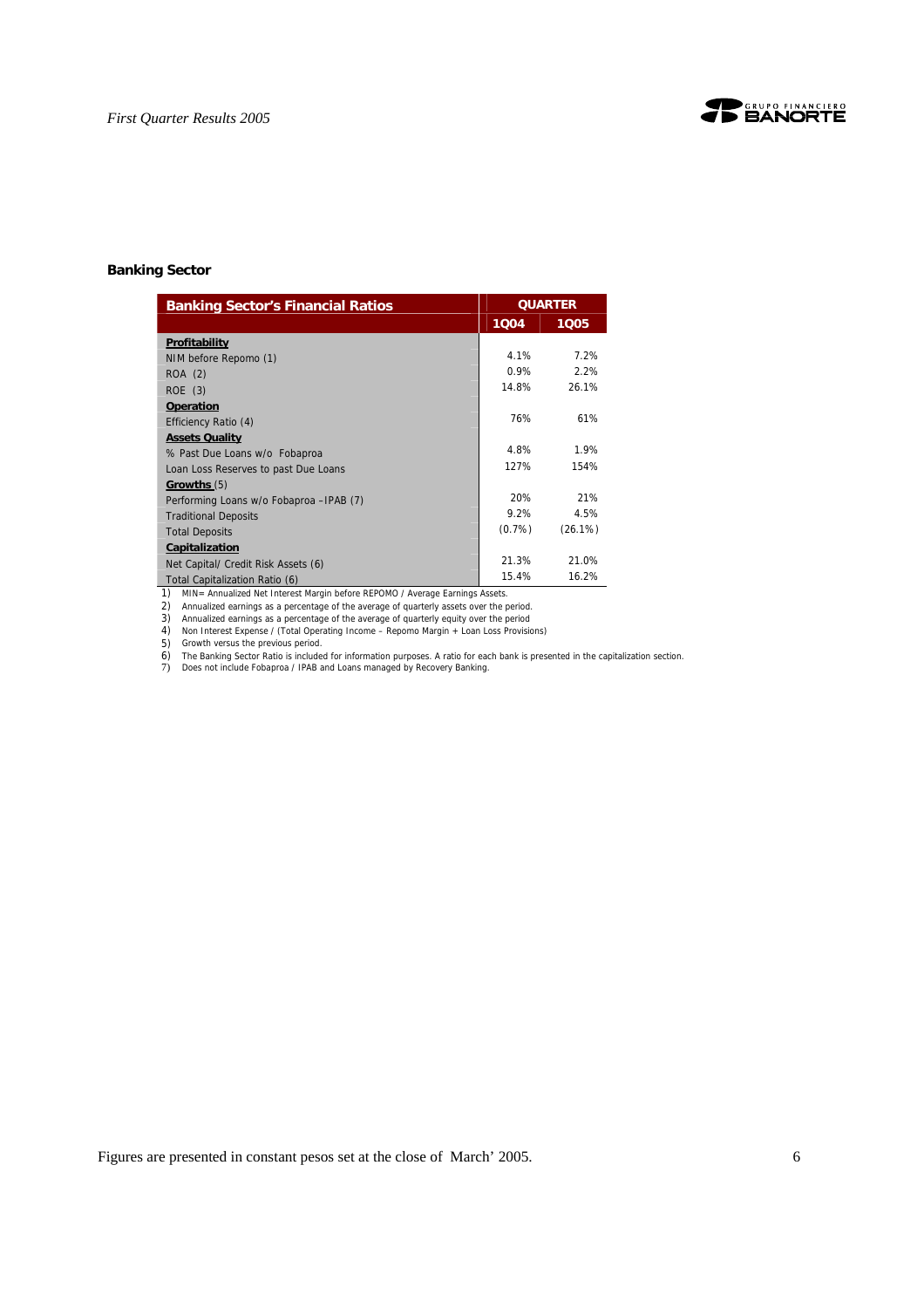

## **Information by Sectors**

#### **1.- Banking Sector**

| <b>Income Statement</b>                                               | <b>QUARTER</b> |       |                    |
|-----------------------------------------------------------------------|----------------|-------|--------------------|
| (Millions of Pesos)                                                   | 1004           | 1005  | ℅<br><b>CHANGE</b> |
| Net Interest Income after Repomo                                      | 2,101          | 2,749 | 31%                |
| - Loan Loss and Loss Sharing Provisions                               | 122            | 243   | 100%               |
| $\bullet$ Service                                                     | 704            | 726   | 3%                 |
| • Recovery                                                            | 129            | 166   | 29%                |
| • Foreign Exchange                                                    | 130            | 59    | (54%)              |
| • Trading (Securities- Realized and unrealized gains)                 | 297            | 95    | (68%)              |
| + Non Interest Income                                                 | 1,260          | 1,047 | (17%)              |
| $=$ Total Operating Income                                            | 3,239          | 3,552 | 10%                |
| - Non Interest Expense                                                | 2,557          | 2,338 | (9%)               |
| $=$ Net Operating Income                                              | 681            | 1,214 | 78%                |
| Non Operating Income (Expense) Net                                    | (149)          | 37    | N.C.               |
| $=$ Pre-Tax Income                                                    | 532            | 1,251 | 135%               |
| - Income Tax & profit sharing                                         | (98)           | (351) | 258%               |
| = Net Income before Subsidiaries                                      | 434            | 901   | 107%               |
| + Undistrib. Earnings of Subsid, Extraord. Items & Minority<br>Income | 72             | 83    | 15%                |
| $=$ Net Income                                                        | 507            | 984   | 94%                |

Includes Ps 202 millions of the extraordinary charge.

N.C.= Not comparable

Cumulative profits in the Banking Sector in 1Q05 (overall, including the Afore pension fund through the participation method)) amounted to Ps 984 million, 94% higher than that registered in 1Q04. The consolidated Net Interest Income rose 31% as compared to 1Q04, derived from both the significant increase in the loan portfolio and increased interest rates. Loan loss Provisions and Fobaproa loss sharing provisions were 100% higher than those registered the previous year. Non Interest Income decreased 17% vs. the same quarter of 2004 primarily due to the decline in Trading income although Service and Recovery revenues were higher. Non interest expense dropped 9% as compared to 1Q04 resulting from the positive impact of the Efficiency Program implemented in the second half of 2004. Non operating income rose vs the negative figure registered the previous year, mainly due to both higher Income and lower Expense. The effective tax and profit sharing rate for 1Q05 stood at 28%, which was higher than the 18% recorded in 1Q04.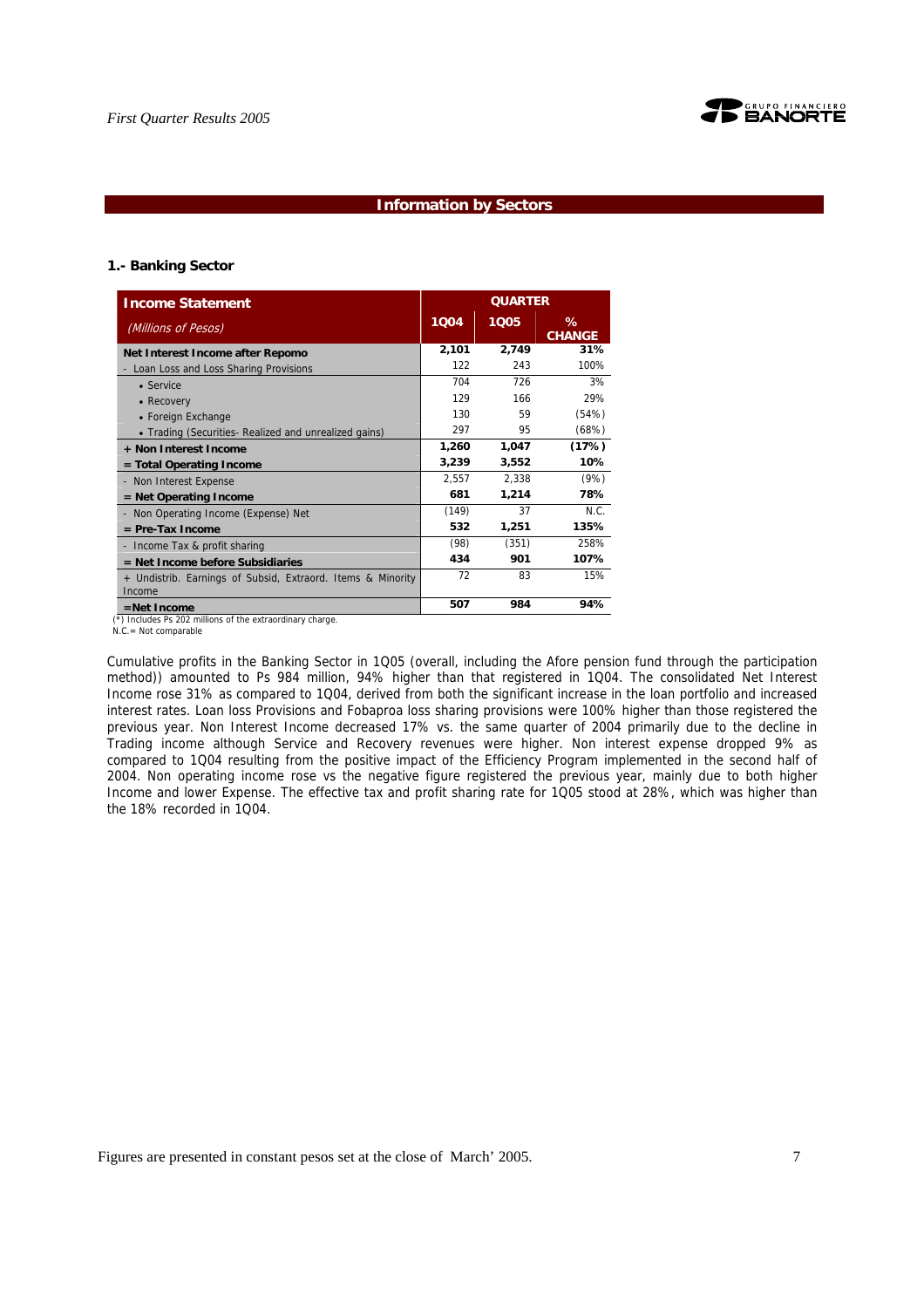

#### **Net Interest Income**

| <b>Banking Sector Net Interest Income</b> | <b>QUARTER</b> |         |                       |
|-------------------------------------------|----------------|---------|-----------------------|
| (Millions of Pesos)                       | 1004           | 1005    | $\%$<br><b>CHANGE</b> |
| Interest Income                           | 5.163          | 7.158   | 39%                   |
| <b>Interest Expense</b>                   | 3.211          | 4.454   | 39%                   |
| Loan Fees                                 | 166            | 93      | (44%)                 |
| <b>Fees Paid</b>                          | 20             | 24      | 20%                   |
| Net Interest Income before Repomo         | 2.097          | 2.773   | 32%                   |
| <b>Average Earning Assets</b>             | 203.415        | 154.829 | (24%)                 |
| NIM before REPOMO (1)                     | 4.1%           | 7.2%    |                       |

(1) NIM= Annualized Net Interest Margin before REPOMO / Average Earnings Assets

In 1Q05 the Net Interest Income before REPOMO increased 32% vis-à-vis the same quarter of the previous year, in which the MIN rose from 4.1% to 7.2% due to several factors that impacted its performance as follows:

#### **Increased due to:**

- Annual growth of the performing loan portfolio w/o Fobaproa/IPAB and Recovery stood at 21%.
- Higher market interest rates, since the 28-day Cetes rate went from 5.56% in 1Q04 to 9.03% in 1Q05, while the TIIE rate went from 5.89% to 9.41% in the same period.
- The change in the accounting of the foreign currency net asset valuation in 2Q04 that affected in a Ps 78 million increase in 1Q05 vs 1Q04.

#### **Decreased due to:**

- A 44% decrease in loans fees vs due to a Ps 56 million revenue in 1Q04 from corporate loans granting.
- Higher corporate and government loan were granted in 1Q05 vs 1Q04 which have lower spreads than commercial and consumer loans.

Below readers shall find an analysis of the Net Interest Margin based on its originating components, with a breakdown of interest-producing assets. In 1Q05 the net interest margin on the loan portfolio rose from 7.9% to 9.4% vis-à-vis the previous year due to higher interest rates and an improvement in the loan portfolio mix; the margin on Fobaproa/IPAB loans rose from 2.1% to 4.6% due to lower cost of funding; whereas the other revenues heading (where Money Market operations, deposits in the Central Bank of Mexico, deposits in other banks and the securities portfolio are included) increased from 1.8% to 4.2% due to an increase in the gains from Money Market operations.

| <b>QUARTER</b> |      |                                                                                                                      |         |
|----------------|------|----------------------------------------------------------------------------------------------------------------------|---------|
| <b>VOL</b>     | $\%$ | <b>VOL</b>                                                                                                           | %       |
|                |      |                                                                                                                      |         |
|                |      |                                                                                                                      |         |
| 74.093         | 7.9% | 87.817                                                                                                               | 9.4%    |
| 79.009         | 2.1% | 12.461                                                                                                               | 4.6%    |
| 50.313         | 1.8% | 54.552                                                                                                               | 4.2%    |
| 203,415        |      | 154.829                                                                                                              | $7.2\%$ |
|                | 1004 | 4.1%<br>The characters in the contracted contracted that the contracted and contracted the contracted contracted and | 1005    |

Includes: Deposits in Central Bank, and in other banks, and fixed income securities. (\*) Volumes in average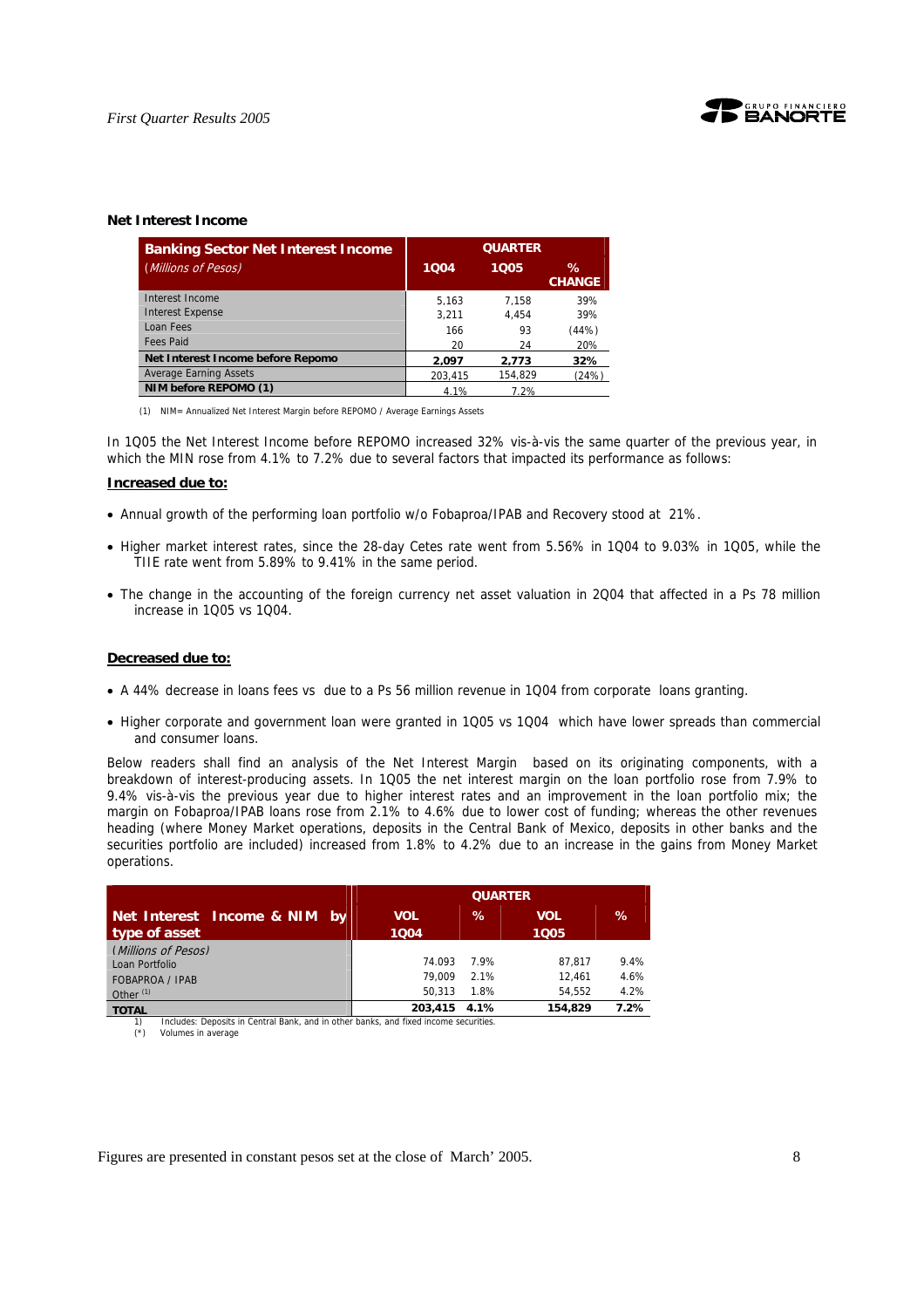

#### **Non Interest Income**

| <b>Non Interest Income</b>                  | <b>QUARTER</b> |                         |                    |
|---------------------------------------------|----------------|-------------------------|--------------------|
| (Millions of Pesos)                         | 1004           | 1005                    | %<br><b>CHANGE</b> |
| + Fund Transfers                            | 58             | 36                      | (38%)              |
| + Account Management Fees                   | 197            | 241                     | 22%                |
| + Fiduciary (1)                             | 45             | 45                      | (1%)               |
| + Credit Card                               | 287            | 242                     | (15%)              |
| + Income From loan portfolios acquired (1)  | 177            | 281                     | 59%                |
| + Electronic Banking Services               | 77             | 142                     | 84%                |
| + From Fobaproa (3)                         | 91             | 78                      | (14%)              |
| + Other Fees                                | 151            | 125                     | (17%)              |
| Fees on purchased services:                 | 1,083          | 1,190                   | 10%                |
| + Fund Transfers                            |                | $\overline{\mathbf{c}}$ | 100%               |
| + Other Fees (2)                            | 131            | 113                     | (14%)              |
| + Expense From loan portfolios acquired (2) | 119            | 183                     | 54%                |
| <b>Fees Paid:</b>                           | 250            | 298                     | 19%                |
| $=$ Net Fees                                | 833            | 892                     | 7%                 |
| + Foreign Exchange                          | 130            | 59                      | (54%)              |
| + Securities- Realized gains                | 283            | 51                      | (82%)              |
| + Securities- Unrealized gains              | 13             | 44                      | 229%               |
| <b>Trading Income</b>                       | 427            | 155                     | (64%)              |
| $=$ Non Interest Income                     | 1,260          | 1,047                   | (17%)              |

**EXECUTE 1,260 1,047 (17%)**<br>1) The Income from the Serfin loan collecting, which used to be grouped as Trustee, in now included in the Acquired Loans Income concept.

2) The investment amortization on the purchase of the Serfin portfolio, which used to be grouped under Other Paid Fees, is now included in Acquired Loans Expenditures.

3) Includes Fees received by Recovery Banking and by the Bank.

With the purpose of identifying the different origins that integrate the Non Interest Income, we present the following table:

| <b>Non Interest Income</b>                         | <b>QUARTER</b> |       |                       |
|----------------------------------------------------|----------------|-------|-----------------------|
| (Millions of Pesos)                                | 1004           | 1005  | $\%$<br><b>CHANGE</b> |
| Service                                            | 704            | 726   | 3%                    |
| Recovery                                           | 129            | 166   | 29%                   |
| Foreign Exchange                                   | 130            | 59    | (54%)                 |
| Trading (Securities-Realized and unrealized gains) | 297            | 95    | (68%)                 |
| $=$ Non Interest Income                            | 1,260          | 1.047 | (17%)                 |

Non interest income in 1Q05 fell 17% as compared to the same quarter of last year. The foregoing variations were the result of several factors that are covered in greater detail below:

#### **Service Fees:**

Service fees rose by 3% compared to 1Q04 primarily due to a 84% increase in fees collected on e-banking services and a 22% increase in account management fees.

#### **Recovery:**

| Non Interest Income             | <b>QUARTER</b> |             |                    |
|---------------------------------|----------------|-------------|--------------------|
| (Millions of Pesos)             | 4Q03           | <b>4Q04</b> | ℅<br><b>CHANGE</b> |
| <b>SERFIN</b>                   |                |             |                    |
| Income                          | 103            | 80          | (22%)              |
| - Expense                       | 53             | 41          | (23%)              |
| $=$ Net Fees from Serfín        | 50             | 39          | (22%)              |
| <b>LOAN PORTFOLIOS ACQUIRED</b> |                |             |                    |
| Income                          | 74             | 201         | 172%               |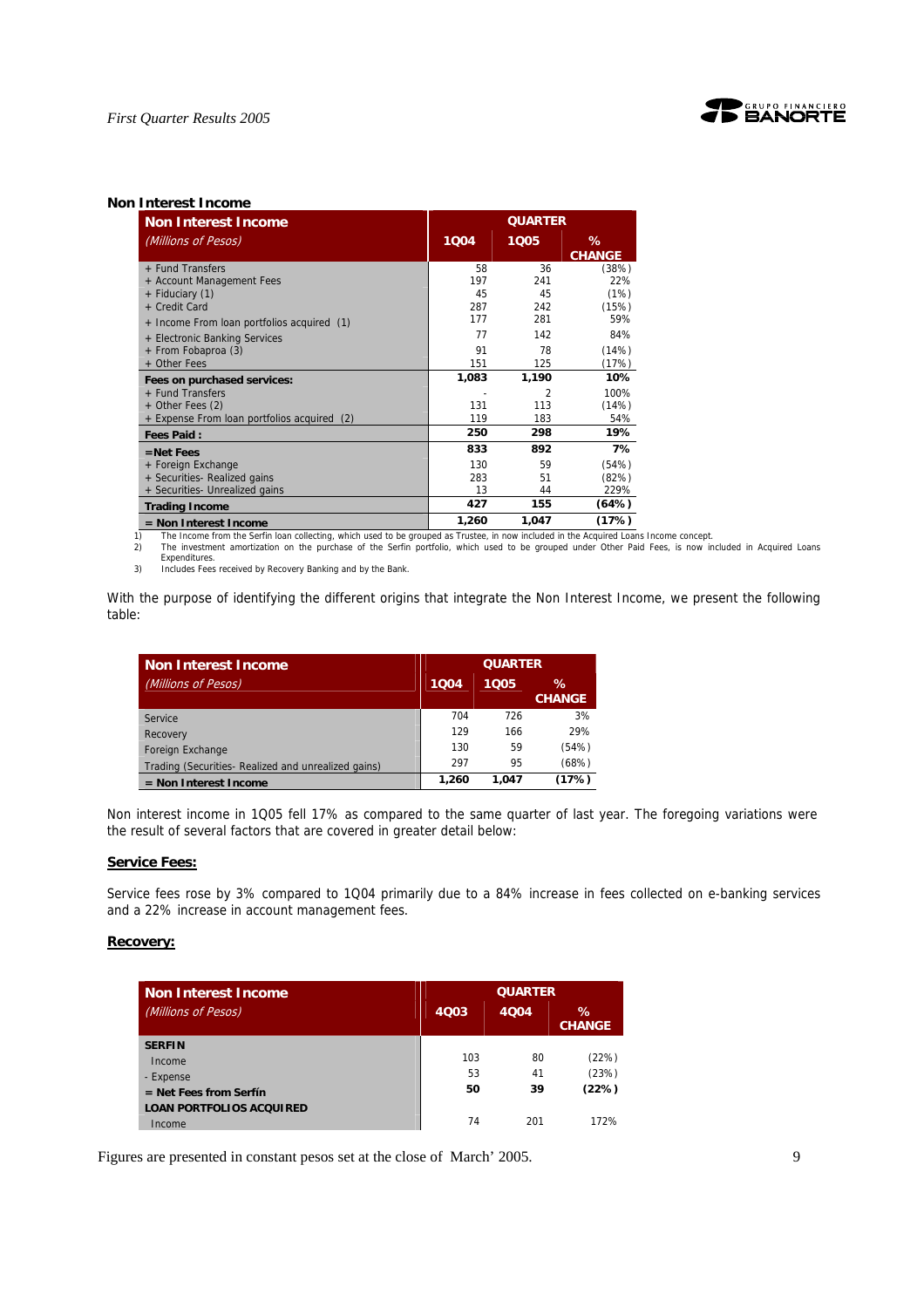

| - Expense<br>$=$ Net Income from loan portfolios acquired      | 66<br>8  | 142<br>59 | 115%<br>638% |
|----------------------------------------------------------------|----------|-----------|--------------|
| <b>FOBAPROA FEES</b><br>From FOBAPROA (*)<br>$=$ Fobaproa Fees | 71<br>71 | 68<br>68  | (4%)<br>(4%) |
| Non Interest Income - Recovery Bank                            | 129      | 166       | 29%          |

(\*) Includes only the fees received by Recovery Banking.

Cumulative Non Interest Income derived from portfolio recoveries rose by 29% vs. 1Q04 as a result of significant corporate loan recoveries in the quarter. Net fees from the Serfin portfolio and fees collected from Fobaproa declined 22% and 4%, respectively. As regards the acquired portfolio the net income increased 638% due to the aforemention corporate loan revenues.

#### **Foreign Exchange:**

Cumulative forex revenues in the quarter decreased 54% vis-à-vis 1Q04 due to the change in the accounting of the foreign currency net asset valuation in 2Q04 that affected in a Ps 85 million decrease in 1Q05 vs 1Q04. Excluding this effect in 1Q04 Forex revenues increased 31%.

#### **Trading:**

In 1Q05 Trading income declined 68% as compared to the same quarter last year primarily due to the fact that in 1Q04 market interest rates evolution was favorable while the increase in interest rates in 1Q05 had a negative impact in the results of quarter.

#### **Non Interest Expense**

| <b>Non Interest Expense</b>            | <b>QUARTER</b> |       |                       |
|----------------------------------------|----------------|-------|-----------------------|
| (Millions of Pesos)                    | 1005<br>1004   |       | $\%$<br><b>CHANGE</b> |
|                                        |                | 966   |                       |
| <b>Personnel Expenses</b>              | 1.077          |       | (10%)                 |
| +Professional Fees                     | 120            | 137   | 14%                   |
| +Administrative and Promotion Expenses | 623            | 632   | 2%                    |
| +Rent, Depreciation& Amortization      | 391            | 355   | (9%)                  |
| +Tax other than income tax             | 160            | 102   | (36%)                 |
| +Contributions to IPAB                 | 188            | 146   | (22%)                 |
| $=$ Non Interest Expense               | 2.557          | 2.338 | (9%)                  |

Cumulative Non Interest Expense in the quarter dropped by 9% as compared to 1Q04 mostly resulting from the positive impact of the Efficiency Program undertaken in the second half of 2004. At the overall Group level the program entailed downsizing headcount by 2,008, and the close of 83 branches. Personnel expenses declined by 10% due to the foregoing downsizing, and professional fee expenses increased by 14% due to the annual bonus payment made to external personnel. Administrative and Promotional Expenses increased 2% mainly as a result of higher advertising and promotion expenses. The Rent, Depreciation and Amortization heading fell 9%, primarily due to the closing of branches in 2004. Other taxes was also down 36% above all because of higher VAT tax credits, which resulted from a favorable ruling in the injunction that had been filed against amendments made to the VAT tax Act in January 2003. Contributions to IPAB fell 22% as a result of lower funding requirements.

#### **Non Operating Income (Expense) Net**

| <b>Non Operating Income (Expense)</b> | <b>QUARTER</b> |       |                       |
|---------------------------------------|----------------|-------|-----------------------|
| (Millions of Pesos)                   | 1004           | 1005  | $\%$<br><b>CHANGE</b> |
| +Other Revenues                       | 68             | 97    | 42%                   |
| +Foreign Exchange                     |                |       |                       |
| +Recoveries                           | 22             | 44    | 97%                   |
| +Repomo-other revenues                | 8              |       | (65%)                 |
| =Non Operating Income                 | 98             | 144   | 46%                   |
| -Other Expenses                       | (119)          | (75)  | (37%)                 |
| -Foreign Exchange                     |                |       |                       |
| -Repomo-other expenses                | (128)          | (32)  | (75%)                 |
| =Non Operating Expense                | (248)          | (107) | (57%)                 |
| = Non Operating Income (Expense) Net  | (149)          | 37    | N.C.                  |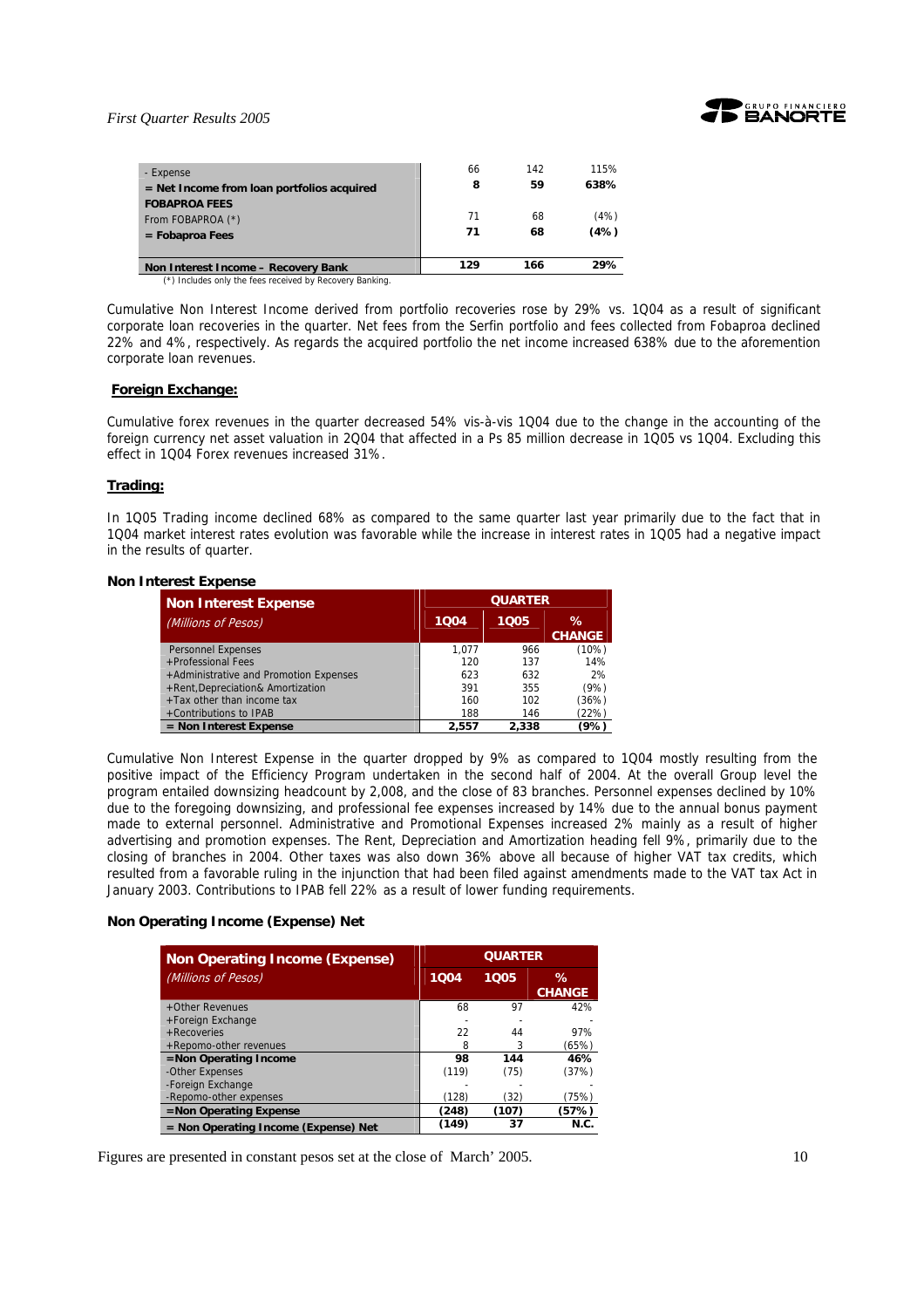

#### $N.C = Not comparable$

Net cumulative earnings for Non Operating Income amounted to Ps 37 million in 1Q05, which can be favorably compared to the minus Ps 149 million registered in 1Q04. The foregoing variation was due to the following factors:

#### **Other revenues:**

- Increase of Ps 34 million in sundry creditors and other creditors cancellations.
- Cancellation of Ps 22 million of diverse provisions created in 2004.

#### **Other expenses**

- Decrease of sundry debtors, damages and other for Ps 14 million.
- A 75% decrease in Repomo (Ps 97 million) due to a lower annualized inflation rate vs 1Q04 (6.3% in 1Q04 vs 3.2% in 1Q05).

#### **Loan Portfolio**

| <b>PERFORMING LOAN PORTFOLIO</b> |        |        |                       |
|----------------------------------|--------|--------|-----------------------|
| (Millions of Pesos)              | 1004   | 1005   | $\%$<br><b>CHANGE</b> |
| Commercial                       | 24.571 | 28.842 | 17.4%                 |
| Consumer                         | 24.362 | 29.681 | 21.8%                 |
| Corporate                        | 13.320 | 16.230 | 21.8%                 |
| Goverment                        | 9.983  | 12.650 | 26.7%                 |
| <b>Sub Total</b>                 | 72,236 | 87.402 | 21.0%                 |
| Recovery Banking                 | 1,882  | 1.624  | (13.7%)               |
| <b>Total</b>                     | 74,118 | 89.027 | 20.1%                 |

| <b>PERFORMING CONSUMER</b> |        |        |                       |
|----------------------------|--------|--------|-----------------------|
| (Millions of Pesos)        | 1004   | 1005   | $\%$<br><b>CHANGE</b> |
| <b>Mortgages</b>           | 14,446 | 17.724 | 22.7%                 |
| Automobile                 | 5.501  | 5.791  | 5.3%                  |
| Credit Card                | 2.970  | 4.031  | 35.7%                 |
| <b>Electronic Payroll</b>  | 1.446  | 2.134  | 47.6%                 |
| <b>Total Consumer</b>      | 24.362 | 29.681 | 21.8%                 |

| (Millions of Pesos)   | 1004   | 1005   | $\%$<br><b>CHANGE</b> |
|-----------------------|--------|--------|-----------------------|
| Fobaproa / IPAB Loans | 77.676 | 12.457 | $(84.0\%)$            |
| Past Due Loans        | 3.759  | 1.727  | $(54.0\%)$            |

The total loan portfolio w/o Fobaproa/IPAB increased 20% vs 1Q04, going from Ps 74,118 to Ps 89,027 million, and increased by 21% if one excludes the proprietary portfolio managed by the Recovery bank. The foregoing growth is explained below on a per portfolio basis:

- The commercial portfolio grew 17% due primarily to placement of new loans in SMEs which have experienced greater dynamism.
- The mortgage portfolio grew by 23% given the placement of 9,871 new loans in the last 12 months. Credit cards that grew 36%, due both to the promotion program to attract new customers and to greater credit card usage by our clientele. Credinómina or payroll loans were up by 48%, registering 194,284 new loans. By the same token automobile loans grew 5% with the placement of 33,495 new loans. The latter growth rate was lower than that of the remainder of the consumer loan portfolio in view of intense competition, particularly that of loans provided by the auto manufacturers themselves.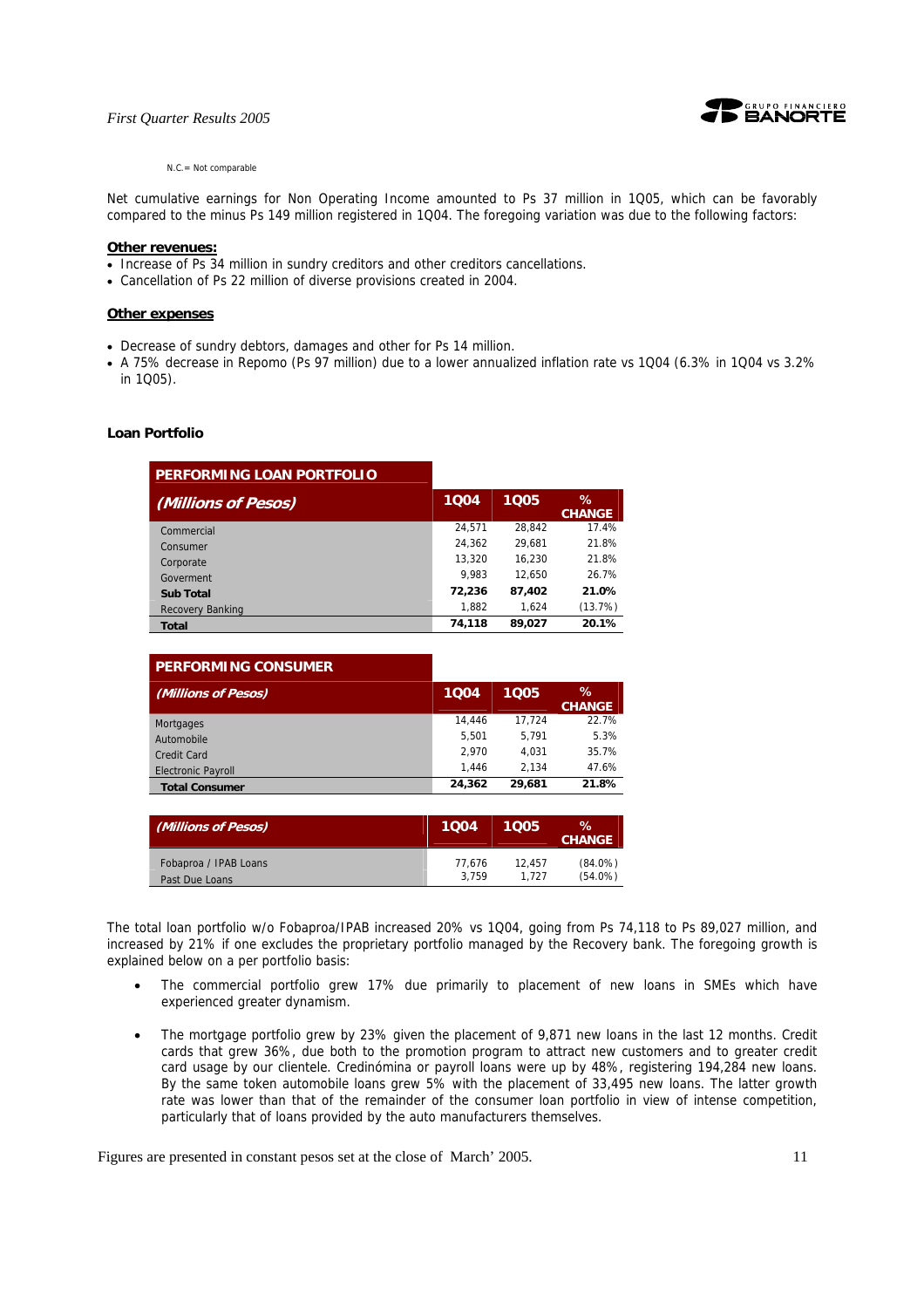

- The corporate portfolio grew 22% as a result of new loan granting during the quarter. Our strategy has been to seek greater profitability by focusing our loan placement efforts on mid-scale corporate customers.
- The government portfolio was up by 27% due to new lending particularly to state governments.
- The Fobaproa / IPAB portfolio declined 84%, on the one hand because the IPAB portfolio from Bancrecer, amounting to Ps 46 billion, was securitized, and on the other because of having received pre-payments amounting to Ps 16 billion over the past 12 months. The portfolio now only represents 12% of the overall loan portfolio.

The Past Due Loan Portfolio decreased 54% vs 1Q04 primarily as a result of the fact that in 2004 there were writeoffs of past due portfolio, for which we had 100% reserves, in order to clean up that balance outstanding and transfer the portfolio to the Recovery unit. As such the balance outstanding of the past due loan portfolio amounted to Ps 1,727 million, which is equivalent to a past due loan ratio of 1.9%, less than one half of the 4.8% registered in 1Q04.

## **Classified Loans**

| Millions of Pesos     |              | <b>RESERVES</b>   |                 |                 |                 |
|-----------------------|--------------|-------------------|-----------------|-----------------|-----------------|
| Category              | <b>LOANS</b> | <b>COMMERCIAL</b> | <b>CONSUMER</b> | <b>MORTGAGE</b> | <b>RESERVES</b> |
| $\overline{A}$        | 26,538       |                   | 52              | 57              | 108             |
| A <sub>1</sub>        | 27,810       | 138               |                 |                 | 138             |
| A <sub>2</sub>        | 25,407       | 242               |                 |                 | 242             |
| B                     | 4,410        |                   | 104             | 109             | 213             |
| <b>B1</b>             | 4,848        | 123               |                 |                 | 123             |
| <b>B2</b>             | 286          | 15                |                 |                 | 15              |
| B <sub>3</sub>        | 155          | 18                |                 |                 | 18              |
| $\mathsf{C}$          | 557          |                   | 170             | 56              | 227             |
| C <sub>1</sub>        | 112          | 23                |                 |                 | 23              |
| C <sub>2</sub>        | 66           | 27                |                 |                 | 27              |
| D                     | 708          | 46                | 230             | 222             | 499             |
| E                     | 610          | 385               | 20              | 204             | 609             |
| <b>Total</b>          | 91,507       | 1,018             | 576             | 648             | 2,242           |
| <b>Not Classified</b> | (100)        |                   |                 |                 |                 |
| Excempted             | 14,006       |                   |                 |                 |                 |
| <b>Total</b>          | 105,412      |                   |                 |                 | 2,242           |
| <b>Reserves</b>       |              |                   |                 |                 | 2,662           |
| Excess / (Deficit)    |              |                   |                 |                 | 420             |

Notes :

1.- The classified loans and the reserves created are based on the March 31<sup>st</sup>, 2005 Balance Sheet.

2.-The loan portfolio is classified in accordance with the rules issued by Secretaria de Hacienda y Crédito Público (SHCP) and the methodology established by the CNBV and those<br>internal methodologies approved by the CNBV. for Commercial loans it uses internal methodologies approved by the CNBV. 3.- The surplus in reserves is the result of the Institution's own conservative policies.

The quarter closed with a surplus reserve balance amounting to Ps 2,662 million, on which Ps 158 million have been set aside for Fobaproa contingencies.

| <b>Loan Loss Reserves</b>                                                                                        | 1005  |
|------------------------------------------------------------------------------------------------------------------|-------|
| (Millions of Pesos)                                                                                              | Total |
| PREVIOUS PERIOD END BALANCE                                                                                      | 2,710 |
| Provision taken in the period                                                                                    | 211   |
| Recovery of penalized debts                                                                                      | 46    |
| Adjustment to fiduciary liabilities<br>Cancellation of reserve surplus vs. Results<br>Charge offs and discounts: |       |
| Commercial Portfolio                                                                                             | (41)  |
| Consumer Portfolio                                                                                               | (161) |
| Mortgage Portfolio                                                                                               | (59)  |
| Foreclosed assets                                                                                                | (1)   |
|                                                                                                                  | (262) |
| Cost of debtors support programs                                                                                 | (31)  |
| Valuation and Others                                                                                             | (11)  |
| <b>LOAN LOSS RESERVES AT PERIOD END</b>                                                                          | 2.662 |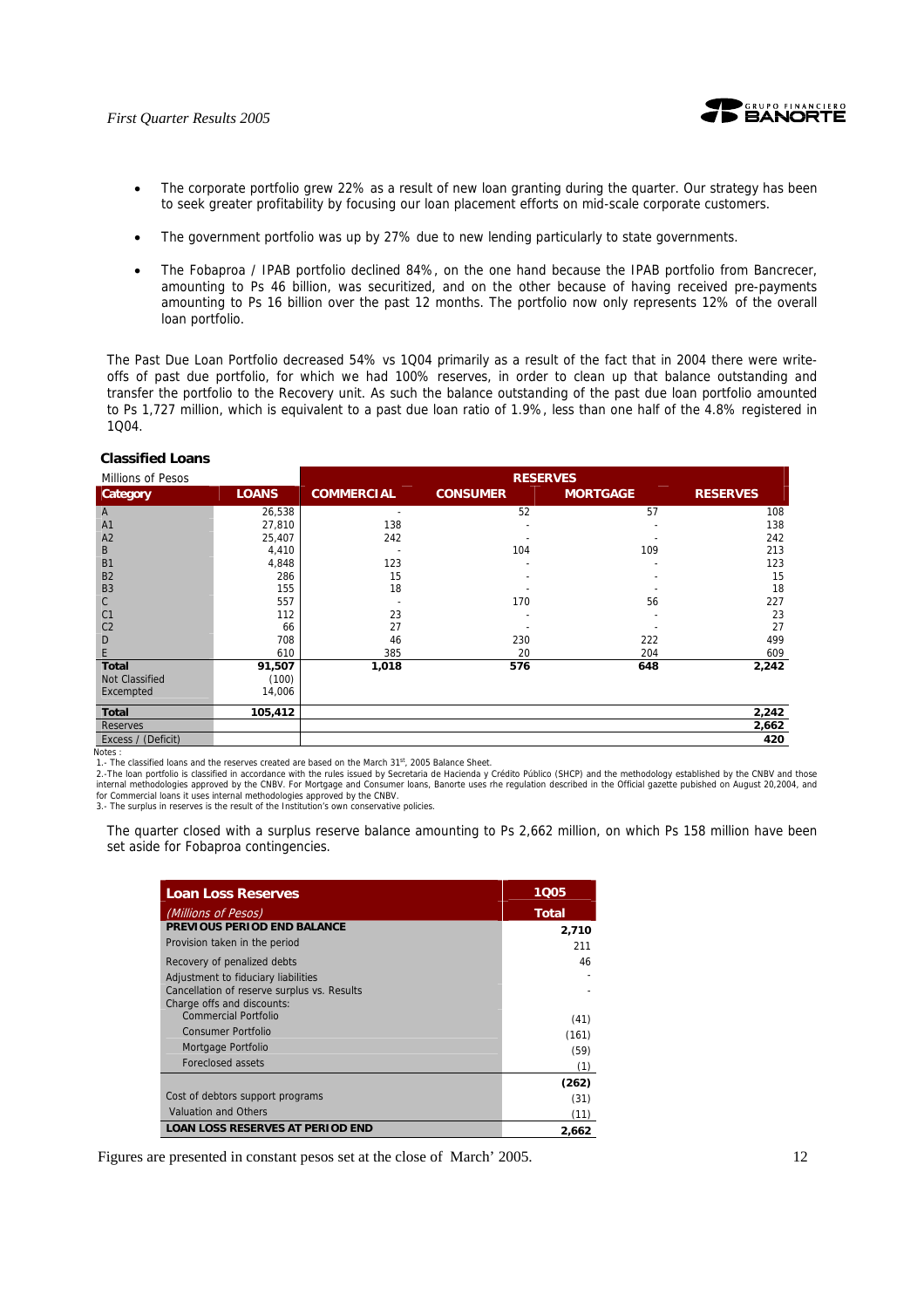

During the quarter Ps 211 million were provisioned through the Income Statement and Ps 262 million were applied to write-offs, releases and partial write-offs, of which Ps 41 million were from commercial loans, Ps 161 million were from consumer loans, Ps 59 million were from housing loans and Ps 1 million from foreclosed assets. The balance of loan loss provisions at the close of 1Q05 amounted to Ps 2,662 million.

#### **Reserve Coverage**

| <b>Reserve Coverage</b>         |                                 |                 |                                   |
|---------------------------------|---------------------------------|-----------------|-----------------------------------|
| (Millions of Pesos)             | <b>Past Due</b><br><b>Loans</b> | <b>Reserves</b> | <b>Reserves/Past</b><br>Due Loans |
| Comercial                       | 577                             | 577             | 100%                              |
| <b>Financial Intermediaries</b> | $\overline{\phantom{0}}$        | ۰               |                                   |
| Consumer                        | 329                             | 329             | 100%                              |
| Mortgage                        | 812                             | 812             | 100%                              |
| <b>Goverment Entities</b>       | 9                               | 9               | 100%                              |
| <b>Surplus</b>                  |                                 | 935             |                                   |
| <b>Total</b>                    | 1,727                           | 2,662           | 154%                              |

Reserve coverage of the banking sector at the close of 1Q05 stood at 154%, which is higher than the 127% registered in 1Q04. The quarter was closed with a surplus of Ps 935 million after covering all of the different portfolio types.

#### **Deposits**

| <b>Deposits</b>                      |         |         |               |
|--------------------------------------|---------|---------|---------------|
| (Millions of Pesos)                  | 1004    | 1005    | ℅             |
|                                      |         |         | <b>CHANGE</b> |
| Demand Deposits-w/o Interests (1)    | 21,723  | 22,587  | 4%            |
| Demand Deposits - with Interests (2) | 38,982  | 40.708  | 4%            |
| <b>Demand Deposits</b>               | 60,705  | 63.295  | 4%            |
| Time Deposits - Retail               | 34.686  | 36.394  | 5%            |
| <b>Core Deposits</b>                 | 95,390  | 99.689  | 5%            |
| Money Market (3)                     | 67.543  | 20.681  | (69%)         |
| <b>Total Deposits</b>                | 162,933 | 120,370 | (26%)         |
|                                      |         |         |               |
| Out- of Balance Trading              | 59.385  | 109.636 | 85%           |
| Accote Lindor Managamont             | 222,318 | 230.006 | 3%            |

Assets Under Management 222,318 230,006 3%<br>(1) As of 4004, the checking accounts were excluded from IPAB where cash collecting was deposited over the managed loans from Banpaís and Bancen, with a<br>retroactive effect for com

(2)Includes Debit Cards. (3)Includes Bonds Comprises, Customers and Financial Intermediaries.

We closed the quarter with a total Deposits balance of Ps 120,370 million, which is 26% lower than the balance registered in 1Q04. The foregoing was primarily the result, on the one hand, of lower funding needs given the securitization in 4Q04 of Ps 46 billion of the IPAB portfolio from Bancrecer and which came out of Banorte's balance, consequently reflecting a decline in the money market deposits balance; while on the other, of pre-payments from IPAB amounting to Ps 16 billion over the past 12 months. Core Deposits rose 5%, with a 4% rise in demand deposits and growth of 5% in time deposits. Third party deposits also experienced significant growth, 85%, due to the migration of money desk customers into third party paper after having securitized the IPAB portfolio. Assets Under management amounted to Ps 230,006 million, which represents a 3% increase vs 1Q04.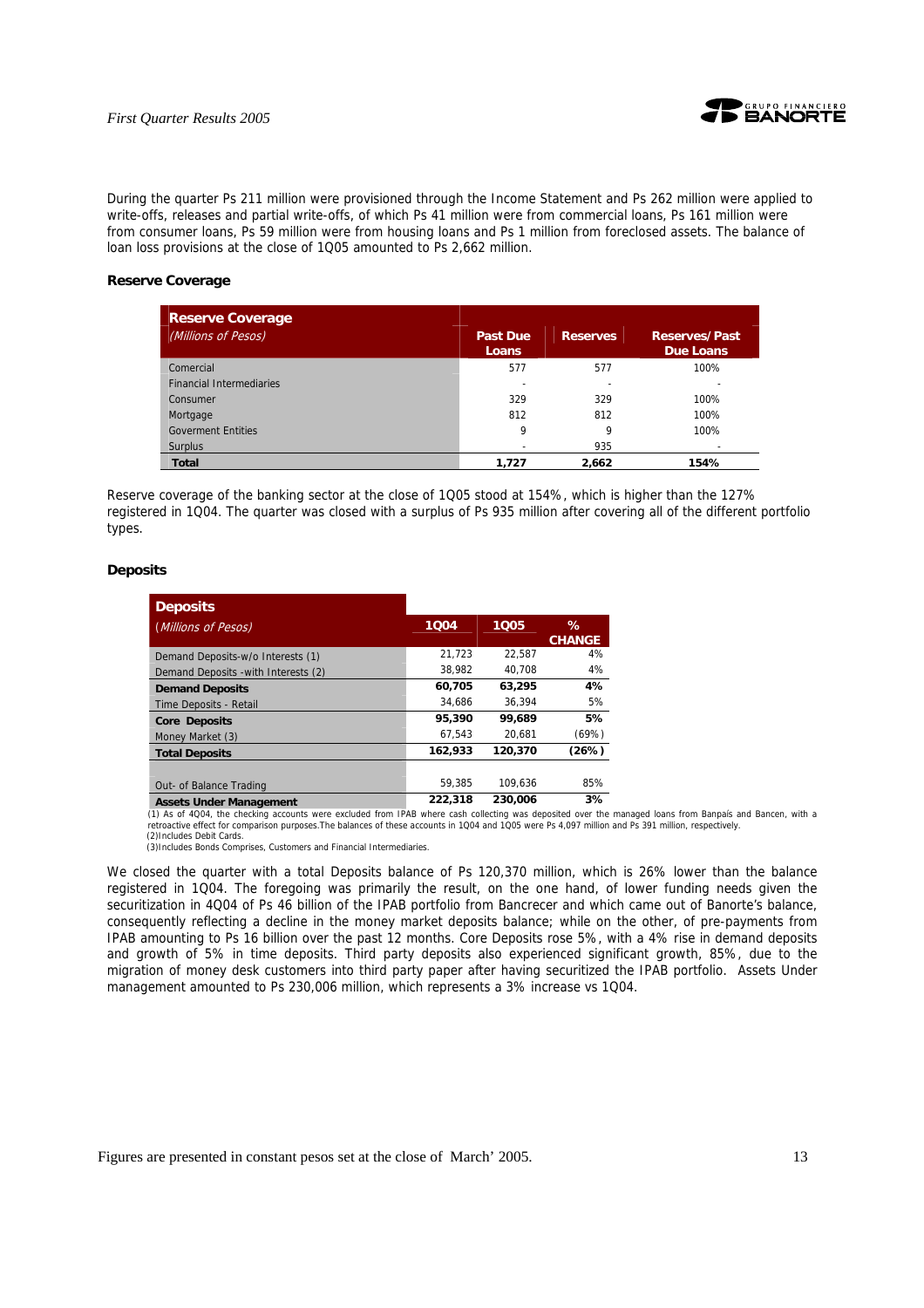

#### **Capitalization**

| <b>Capitalization</b>           |         |         |
|---------------------------------|---------|---------|
| (Millions of Pesos)             | 1004    | 1005    |
| Tier 1 Capital                  | 12.549  | 14,481  |
| Tier 2 Capital                  | 5,957   | 4,211   |
| <b>Net Capital</b>              | 18,506  | 18,691  |
| Credit risk assets              | 87.051  | 89.198  |
| Net Capital/ Credit Risk Assets | 21.3%   | 21.0%   |
| Total risk assets (1)           | 120.042 | 115.657 |
| Tier 1                          | 10.5%   | 12.5%   |
| Tier 2                          | 5.0%    | 3.6%    |
| <b>Capitalization Ratio</b>     | 15.4%   | 16.2%   |

(1) Includes Market Risks. Without inter-company eliminations.

Note.- The disclosure of capital and credit risk assets is included in the Notes to Banking Sector Financial Statements section.

To 1Q05 the capitalization ratio for the banking sector stood at 16.2%, including loan and market risk, and of 21.0%, only including loan risk. The tier 1 capital ratio stood at 12.5%, while tier 2 was of 3.6%. The capitalization ratio increased vs 1Q04 mainly due to the profit generation during the last year and also to a decrease in market risk assets. The net capital was also affected by other events which were: 1) the pre-payment of Ps 1,487 million of Non Convertible Subordinated Debentures in 2Q04 that computed as Tier 2 Capital; 2) a cash dividend payment of Ps 504 million in 4Q04; and 3) in 4Q04 Ps 531 million were applied to the results of previous fiscal years account, within capital, due to the creation of initial reserves for repossessed assets, hence decreasing Tier 1 capital accordingly.

#### **Recovery Banking**

#### **Achievements**

The Banorte Recovery Banking continues being the most successful loan recovery and asset administration unit in the Mexican market, ever since it was established in 1997. Over the last 3 years, it has contributed greatly the Group's Banking Sector profits albeit decreasingly as the Traditional Banking profits have shown a greater growth. Its most outstanding achievements include: the purchase of nearly 46% of the portfolios auctioned by the IPAB and other banks as of today, over 40% in collecting on loans managed, and having performed the first securitization of mortgage loans in Mexico which received a "AAA" rating by Fitch, which means "the highest loan quality".

#### **Current Situation**

At present, it manages Ps 62 billion in assets, as shown in the following chart:

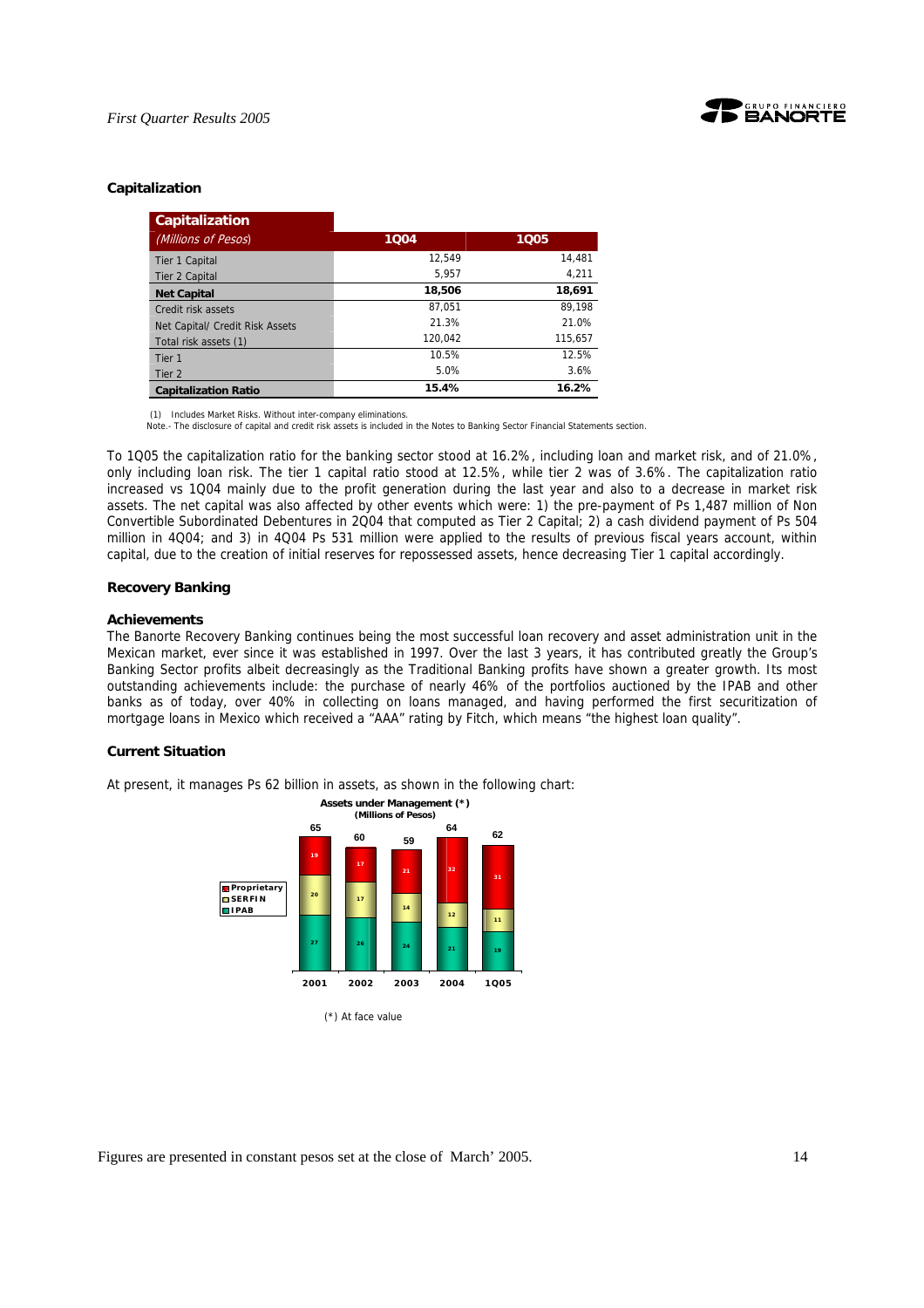

The contribution that the income from acquired loans (Proprietary) make to this business unit's profit has become increasingly important, more so than those from the IPAB portfolio administration. In 2001 made a 59% of contribution and as of 1Q05 reached a 74% of contribution.



Note: Serfin is included in Loans Acquired.

#### **Rating for Sólida Administradora de Portafolios**

Fitch Ratings increased the rating for Sólida Administradora de Portafolios to AAFC1-(mex) in December 2004, which acknowledges the highest performance and standards of the industry.

## **Future Plans**

Banorte intends to continue purchasing new loan portfolios from IPAB and from other banks, as well as manage and market assets. The purpose is to extend this important business unit's life. The vision of management of the recovery and asset management business is that it shall continue to contribute substantially to the Group's Banking Sector even in the long run by creating formulas to market assets that go beyond a mere loan portfolio recovery.

## **Recovery Banking**

| <b>Recovery Banking Income Statement</b>                                   | <b>QUARTER</b> |      |
|----------------------------------------------------------------------------|----------------|------|
| (Millones de Pesos)                                                        | 1004           | 1005 |
| Net Interest Income                                                        | 15             | 12   |
| +REPOMO-margin                                                             |                |      |
| $=$ Net Interest Income After RFPOMO                                       | 15             | 12   |
| - Loan Loss Provisions                                                     | (1)            |      |
| $=$ Net Interest Income After Provisions                                   | 15             | 12   |
| + Fiduciary                                                                | 50             | 39   |
| + Fobaproa Fees (1)                                                        | 71             | 68   |
| + Other Fees                                                               | 37             | 138  |
| <b>Non Interest Income</b>                                                 | 158            | 245  |
| = Total Operating Income                                                   | 174            | 257  |
| Non Interest Expense                                                       | 46             | 43   |
| $=$ Net Operating Income                                                   | 128            | 214  |
| - Other Revenues and Expenses                                              |                |      |
| $=$ Pre-tax Income                                                         | 128            | 214  |
| - Income Tax & Profit Sharing, Tax on Asset, Def. Inc. Tax & Prof. Sharing | 13             | 49   |
| $=$ Net Income before Subsidiaries                                         | 115            | 164  |
| + Undistributed Earnings of Subsidiaries                                   | 36             | 42   |
| = Net Income-continuos Operation                                           | 151            | 206  |
| + Extraordinary Items, net                                                 |                |      |
| - Minoritary Income                                                        |                |      |
| $=$ Total Net Income<br><b>MALLEY</b>                                      | 151            | 206  |

(1) Net Figures. (2) Includes Net Income From Loan Portfolios.

The following table shows the amounts of assets managed by the Recovery Bank and the concepts where these assets are found, as well as the items where the income from each portfolio are registered: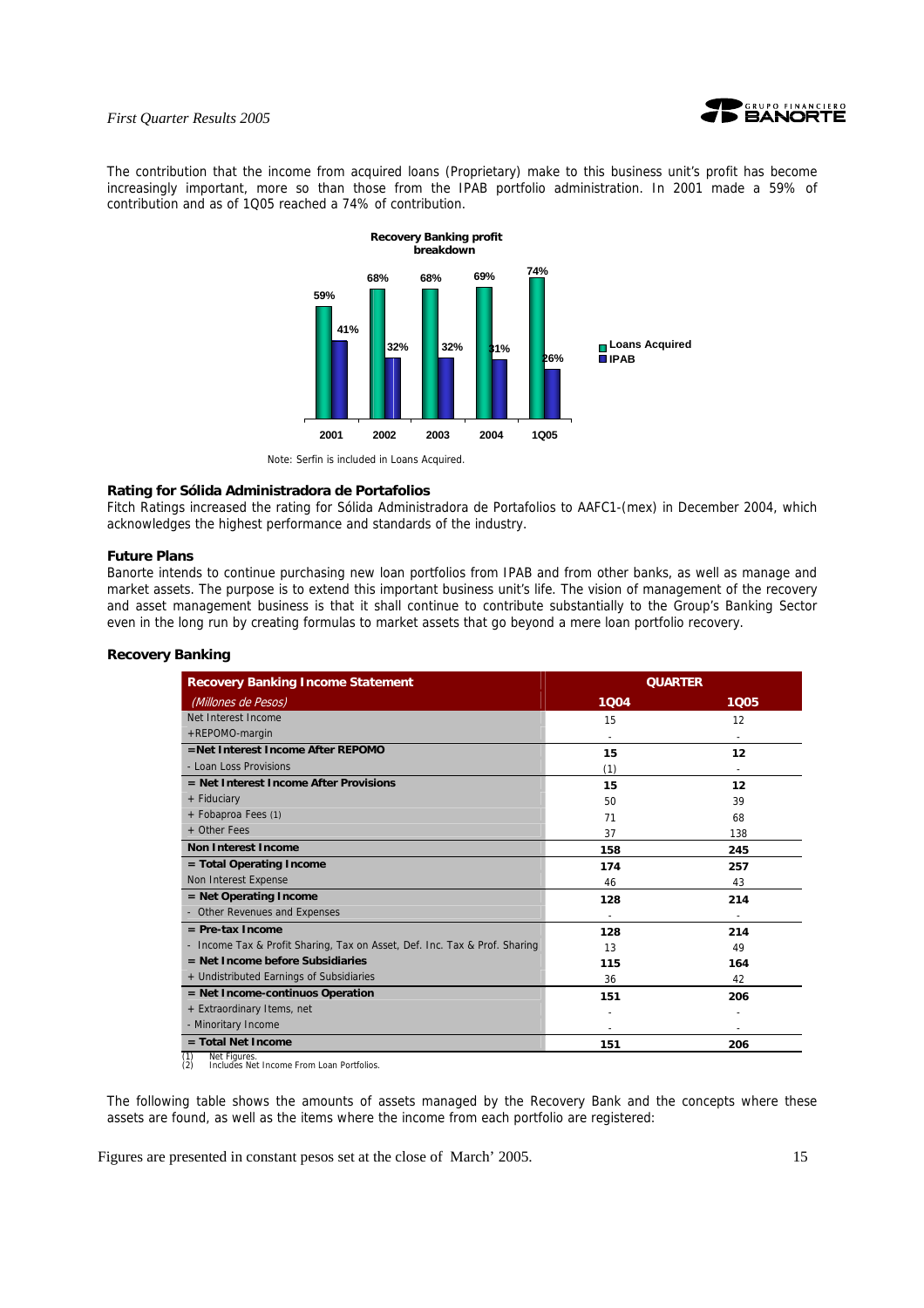

| <b>Assets Under</b><br><b>Management</b>       | 1005   | <b>ACCOUNTING IN THE BALANCE</b><br><b>SHEET</b> | <b>ACCOUNTING IN THE INCOME</b><br><b>STATEMENT</b>                                   |
|------------------------------------------------|--------|--------------------------------------------------|---------------------------------------------------------------------------------------|
| (Millions of Pesos)                            |        |                                                  |                                                                                       |
| <b>Fobaproa-IPAB: Portfolios</b>               |        |                                                  |                                                                                       |
| Banking Sector (1)                             | 13.936 | Out of balance trusts                            | Fees from FOBAPROA                                                                    |
| Serfin                                         | 8.606  | Serfin Trust                                     | Fiduciary                                                                             |
| Repossesed assets                              | 7,816  | Out of balance trusts                            | Fobaproa fees and Fiduciary                                                           |
|                                                | 30,358 |                                                  |                                                                                       |
| Loans purchased to IPAB and<br>to Other Banks: | 26,068 | Sólida Administradora de Portafolios<br>Bancen   | Undistributed Earnings from Subsidiaries (Sólida)<br>and Non Interest Income (Bancen) |
| <b>Banking Sector Portfolio: (2)</b>           |        |                                                  |                                                                                       |
| <b>Banking Sector</b>                          | 4,013  | Banorte's Portfolio                              | Net Interest Income                                                                   |
| Repossesed assets                              | 1.323  | Banorte's Repossesed assets                      | Other Revenues and Expenses                                                           |
|                                                | 5,336  |                                                  |                                                                                       |
| Total                                          | 61,761 |                                                  |                                                                                       |

(1) Includes the loan portfolios sold to Fobaproa by Bancen and Banpaís. (2) Includes Ps 2,178 millions of Portfolio managed by the Recovery Bank since 1997, originated from the economic crisis of 1995.

This section is intended to dimension the Recovery Banking business contribution to the Banking Sector. The basis to calculate these figures were the assets managed by Recovery Banking which consist of: the loan portfolios ceded to Fobaproa by Bancen and Banpaís before being sold, the purchase of collecting rights of the Serfin Portfolio, and the portfolios bought to the IPAB and to other banks. Additionally, it administrates own portfolio which, given its characteristics, have been transferred to be collected through the Recovery Banking.

| <b>Recovery Banking Contribution</b>  | <b>ACCUMULATED</b> |      |
|---------------------------------------|--------------------|------|
| (Millions of Pesos)                   | 1004               | 1005 |
| <b>Traditional Banking Net Income</b> | 356                | 778  |
| Recovery Bank Net Income              | 151                | 206  |
| Banking Sector Net Income(*)          | 507                | 984  |
| $=$ % of Contribution                 | 30%                | 21%  |
| (*) Banking Sector 100.0%             |                    |      |

The Recovery Banking contributed with Ps 206 million to the Banking Sector's 1Q05 profit; equivalent to a contribution of 21%, a lower contribution than in 1Q04 due to the traditional banking profit growth.

Banorte has Ps 7,015 million in net Fobaproa notes derived from the sale of loans to this entity in 1995 and 1996, and Ps 5,442 million in loans to IPAB from the banks acquired (Bancen and Banpaís in 1997), after the Ps 16 billion of IPAB pre-payments and the securitization of IPAB loans for Ps 46 billion in 4Q04, with the following characteristics:

| <b>CORIGINATION</b>                  | <b>BALANCE AS OF 1005</b> | <b>YIELD</b>     |           | <b>MATURITY LOSS SHARING</b> |
|--------------------------------------|---------------------------|------------------|-----------|------------------------------|
| (Millons of pesos)                   |                           |                  |           |                              |
| BANCEN - BANPAIS - Banks Acquired    | 5.442                     | THE $+85$ pb     | 2010      | NO.                          |
| BANORTE - Sale of Loans tol Fobaproa | 7.015                     | $CETES - 135$ pb | 2005/2006 | <b>YES</b>                   |
|                                      | 12,457                    |                  |           |                              |

There is loss sharing only in the Fobaproa notes which is fully provisioned (see Annex 6).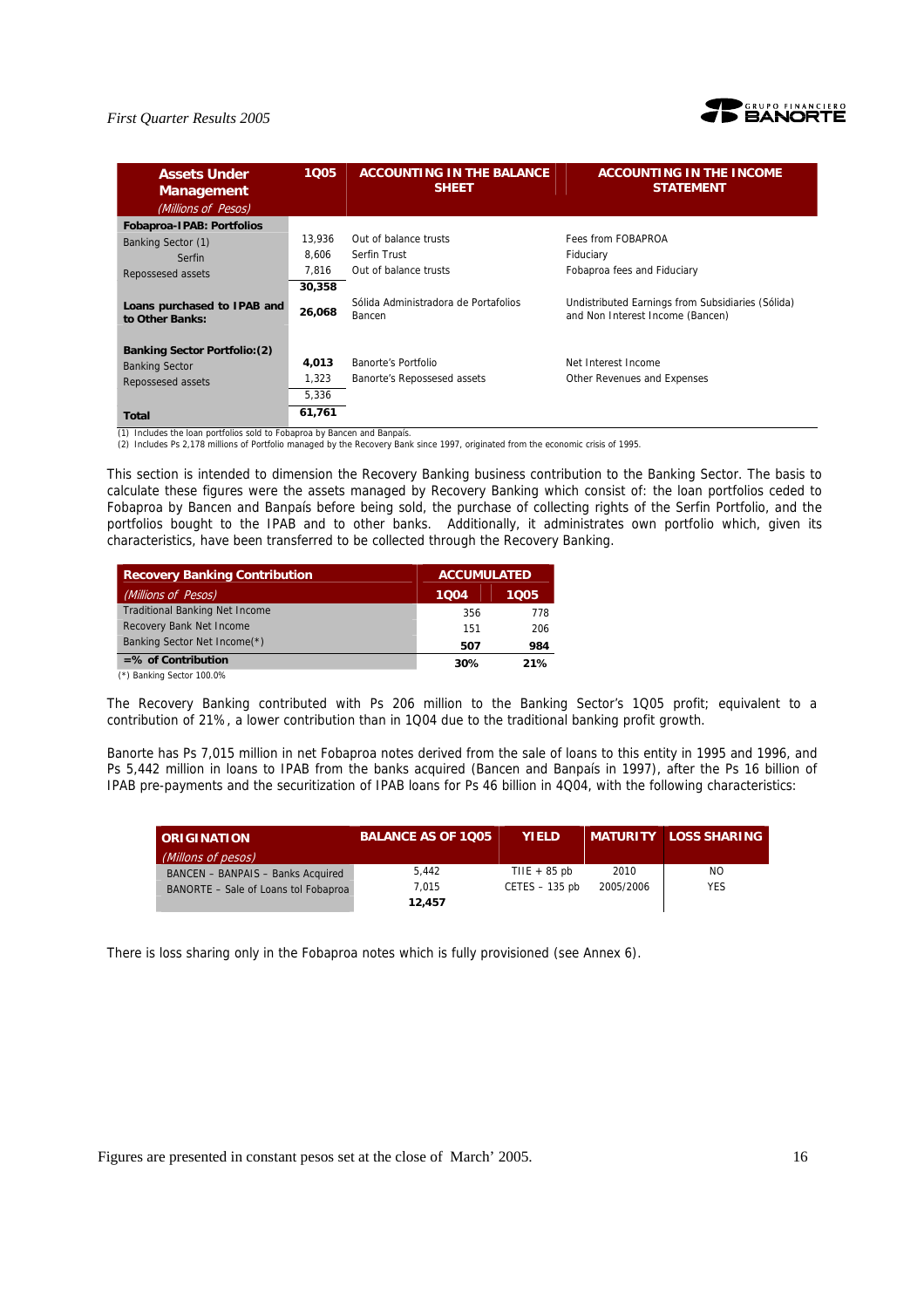

## **2.- Brokerage Sector**

| <b>Brokerage Sector</b> | <b>QUARTER</b> |         |                       |
|-------------------------|----------------|---------|-----------------------|
| (Millions of Pesos)     | 1004           | 1005    | $\%$<br><b>CHANGE</b> |
| <b>Brokerage House</b>  |                |         |                       |
| Net Income              | 31             | 25      | (18%)                 |
| Equity                  | 483            | 551     | 14%                   |
| Assets under Management | 171,188        | 112.526 | (34%)                 |
| <b>Total Assets</b>     | 628            | 660     | 5%                    |
| ROE %                   | 26.0%          | 18.8%   |                       |

The **Brokerage Sector** (brokerage house) accumulated profits of Ps 25 million in 1Q05, which represents a 18% decrease vs. the previous year primarily due to lower revenues from mutual funds as a result of the increaseing interest rates. Brokerage income decreased as a result of a drop in the stock market in 1Q05. Assets under management declined by 34% as important clients withdrew funds in 2004. The brokerage house has a 9% share of the stock market, ranking  $3<sup>rd</sup>$  in market transactions.

#### **3.-Long Term Savings Sector**

| <b>Long Term Savings Sector</b>   |        | <b>QUARTER</b> |               |  |
|-----------------------------------|--------|----------------|---------------|--|
| (Millions of pesos)               | 1004   | 1005           | %             |  |
|                                   |        |                | <b>CHANGE</b> |  |
| Afore                             |        |                |               |  |
| Net Income                        | 79     | 109            | 39%           |  |
| Equity                            | 1,215  | 1,067          | (12%)         |  |
| <b>Total Assets</b>               | 1,372  | 1,248          | (9%)          |  |
| Assets under Management (SIEFORE) | 28.238 | 32.761         | 16%           |  |
| ROE %                             | 26.7%  | 43.2%          |               |  |
| <b>Insurance</b>                  |        |                |               |  |
| Net Income                        | 43     | 121            | 182%          |  |
| Equity                            | 544    | 873            | 61%           |  |
| <b>Total Assets</b>               | 4,318  | 4,674          | 8%            |  |
| <b>Technical Reserves</b>         | 2,905  | 2,986          | 3%            |  |
| Premiums sold                     | 1,068  | 1,306          | 22%           |  |
| ROE %                             | 32.5%  | 59.3%          |               |  |
| <b>Annuities</b>                  |        |                |               |  |
| Net Income                        | 48     | 20             | (58%)         |  |
| Equity                            | 246    | 245            |               |  |
| <b>Total Assets</b>               | 5.346  | 6,082          | 14%           |  |
| <b>Technical Reserves</b>         | 5,091  | 5,818          | 14%           |  |
| Premiums sold                     | 114    | 205            | 80%           |  |
| ROE %                             | 86.5%  | 33.9%          |               |  |

The **Afore pension fund** registered cumulative net income in the quarter of Ps 109 million (51% from Bancen), which is 39% higher than the cumulative figure for 1Q04 despite the decline in fees collected over balance in 2004 and 2005, primarily as a result of a higher number of affiliated customers and lower expenses. At the close of 1Q05 the Afore pension fund had a total of 2,917,658 affiliated customers, thus representing a 10.3% market share of certified accounts. Assets under management of the SIEFORE rose 16% as compared to 1Q04 given the higher number of affiliated customers and the strategy to attract new higher income customers. Equity decreased 12% due to a capital reduction of Ps 400 million from excess of capital in 4Q04.

The **Insurance** company accumulated quarterly profits amounting to Ps 121 million (51% from GFNorte), 182% higher than in 1Q04, resulting from both the Seguros Generali México merger in 2Q04 and the 22% increase in premiums sold, which amounted to Ps 1,306 million in 1Q05.

The **Annuities** company accumulated profits amounting to Ps 20 million in the year (51% from GFNorte), 58% lower than in the previous year due to mainly to lower mark to market gains as interest rates increased in 1Q05, despite the 80% increase in premiums sold. The company currently ranks 2nd place in the industry in terms of premiums sold.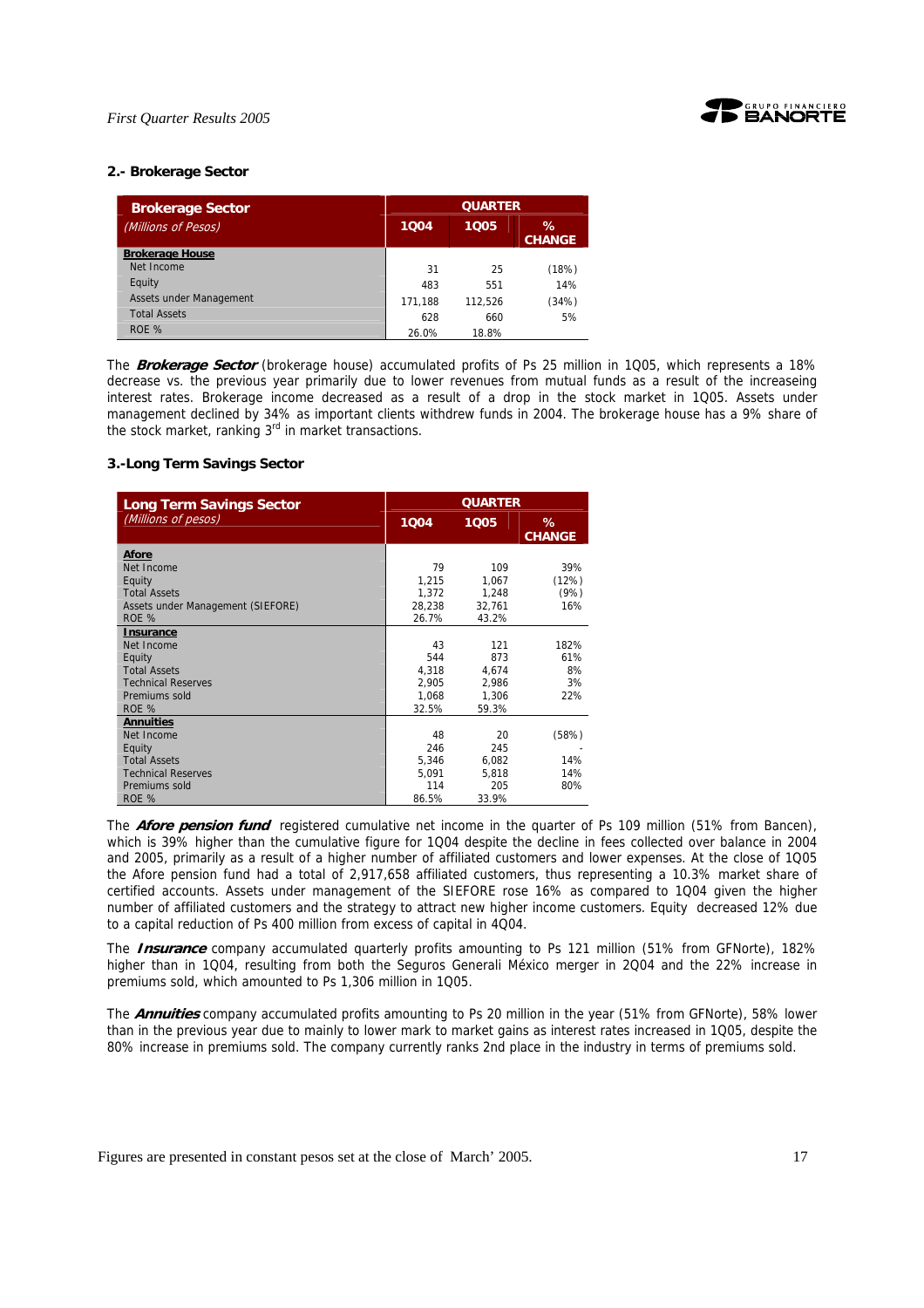

| 4.-Auxiliary Organizations Sector |                | <b>QUARTER</b> |               |
|-----------------------------------|----------------|----------------|---------------|
| (Millions of Pesos)               | 1004           | 1005           | ℅             |
|                                   |                |                | <b>CHANGE</b> |
| Leasing                           |                |                |               |
| Net Income                        | 10             | 18             | 82%           |
| Equity                            | 202            | 210            | 4%            |
| Loan Portfolio                    | 1,739          | 2,268          | 30%           |
| Past Due Loans                    | 30             | 16             | (46%)         |
| <b>Loan Loss Reserves</b>         | 30             | 23             | (23%)         |
| <b>Total Assets</b>               | 1,778          | 2.296          | 29%           |
| ROE %                             | 18.9%          | 35.1%          |               |
| Factoring                         |                |                |               |
| Net Income                        | $\overline{4}$ | 17             | 276%          |
| Equity                            | 228            | 271            | 19%           |
| Loan Portfolio                    | 3.486          | 3,266          | (6%)          |
| Past Due Loans                    | 24             | 25             | 4%            |
| <b>Loan Loss Reserves</b>         | 29             | 39             | 36%           |
| ROE %                             | 3.481          | 3.250          | (7%)          |
| <b>Total Assets</b>               | 7.8%           | 25.2%          |               |
| Warehousing                       |                |                |               |
| Net Income                        | 4              | 5              | 10%           |
| Equity                            | 83             | 96             | 16%           |
| Inventories (*)                   | 203            | 205            | 1%            |
| <b>Total Assets</b>               | 313            | 344            | 10%           |
| ROE %                             | 21.0%          | 19.9%          |               |
| <b>Bonding</b>                    |                |                |               |
| Net Income                        |                | 4              |               |
| Equity                            | 102            | 84             | (17%)         |
| <b>Total Assets</b>               | 306            | 345            | 13%           |
| <b>Technical Reserves</b>         | 123            | 171            | 39%           |
| Premiums sold                     | 61             | 92             | 51%           |
| ROE %                             | (0.2%          | 20.5%          |               |

New Accounting Principles : Warehousing, Leasing & Factoring= Circular 1490 (\*) Accounted in Other Assets, Deferred charges and Intangibles account.

The **Leasing** company accumulated profits of Ps 18 million in the quarter, which are 82% higher than those registered in 1Q04, particularly due to the notable 30% growth of its loan portfolio and to higher spreads as a result of the increase in interest rates. The past due loan portfolio ratio closed the quarter at 0.7%, a significant improvement vs the 1.7% registered in 1Q04. The past due loan portfolio is presently reserved at 144%. The company ranks 2nd among the 27 leasing companies in the market, and has a market share of 12%.

The **Factoring** company accumulated profits amounting to Ps 17 million in the quarter, which represents growth of 276% vs. 1Q04 due to the portfolio placement margin in Nacional Financiera's productive chains program and also to higher spreads as a result of the increase in interest rates. The past due loan portfolio closed the quarter at a balance of Ps 25 million, which is equivalent to a past due loan portfolio ratio of 0.8% and with a reserve coverage of 156%. The company currently stands in 1<sup>st</sup> place among the industry's 11 factoring companies with a 25% loan market share.

The **Warehousing** company accumulated a net income amounting to Ps 5 million in 1Q05, 10% higher than the figure registered in 1Q04 primarily the result of higher inventory commercialization volumes of our major customers. The company presently ranks 8<sup>th</sup> in terms of certification volume among the 23 deposit warehouses in existence.

The **Bonding** company accumulated profits amounting to Ps 4 million in 1Q05, vs practically zero profits in 1Q04 basically due to the 51% rise in premiums sold in the quarter as compared to the same quarter of last year. Equity decreased by 17% due to a Ps 40 million dividend payment in 4Q04.

#### **5.- Microcredit Sofol**

| <b>Pronegocio</b>   | <b>QUARTER</b>           |      |                    |
|---------------------|--------------------------|------|--------------------|
| (Millions of Pesos) | 1004                     | 1005 | %<br><b>CHANGE</b> |
| Pronegocio          |                          |      |                    |
| Net Income          | $\overline{\phantom{0}}$ | (4)  | N.C.               |
| Equity              | -                        | 46   | N.C.               |
| Loan Portfolio      | -                        | Ω    | N.C.               |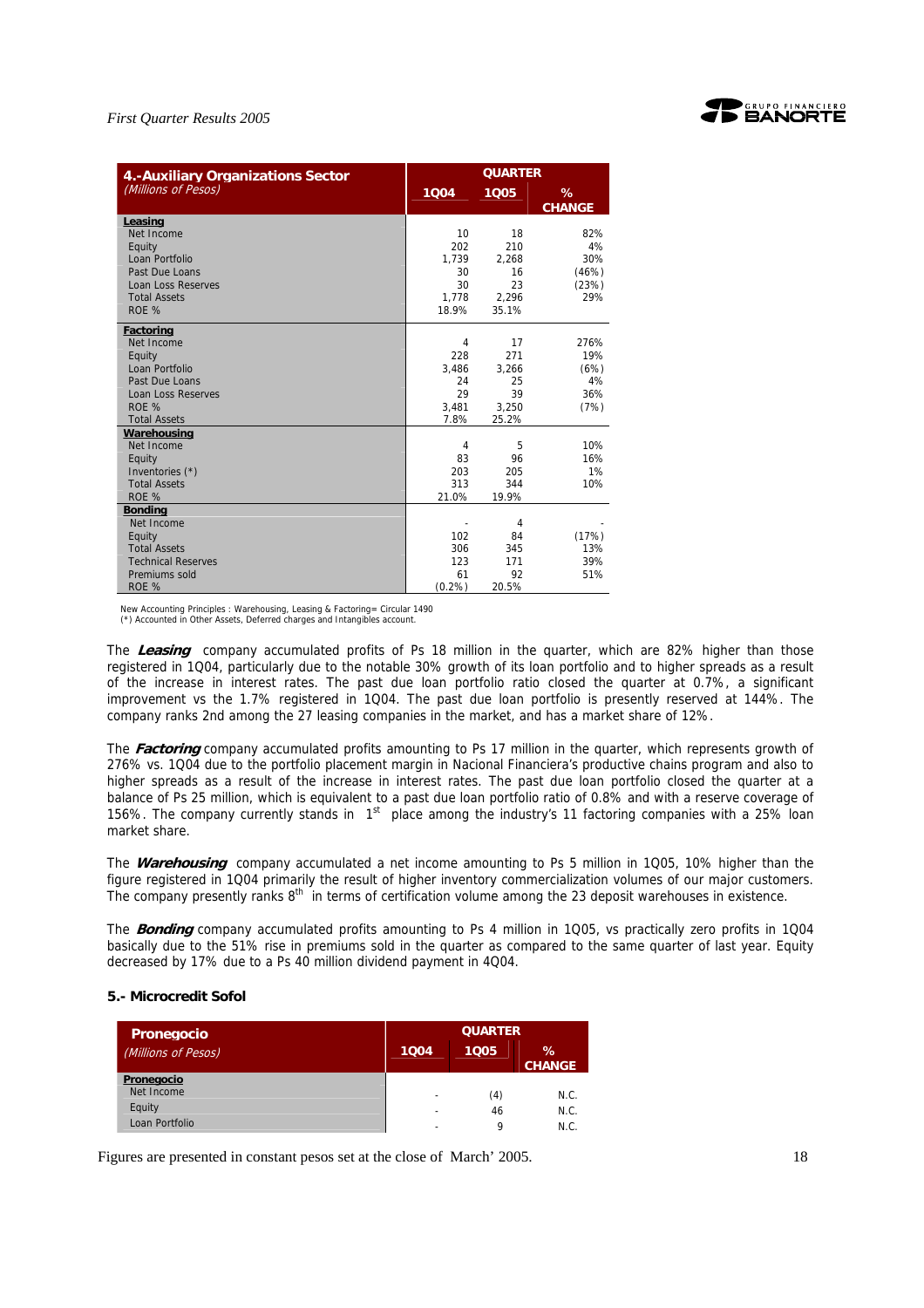

| <b>Total Assets</b> | $\overline{\phantom{a}}$ | 40     | N.C. |
|---------------------|--------------------------|--------|------|
| ROE %               | $\sim$                   | (34.9% | N.C  |

The **Pronegocio** company showed a Ps 4 million loss in the quarter as it started its operations this quarter.At the end of 1Q05 it had 24 branches and a presence in 14 cities.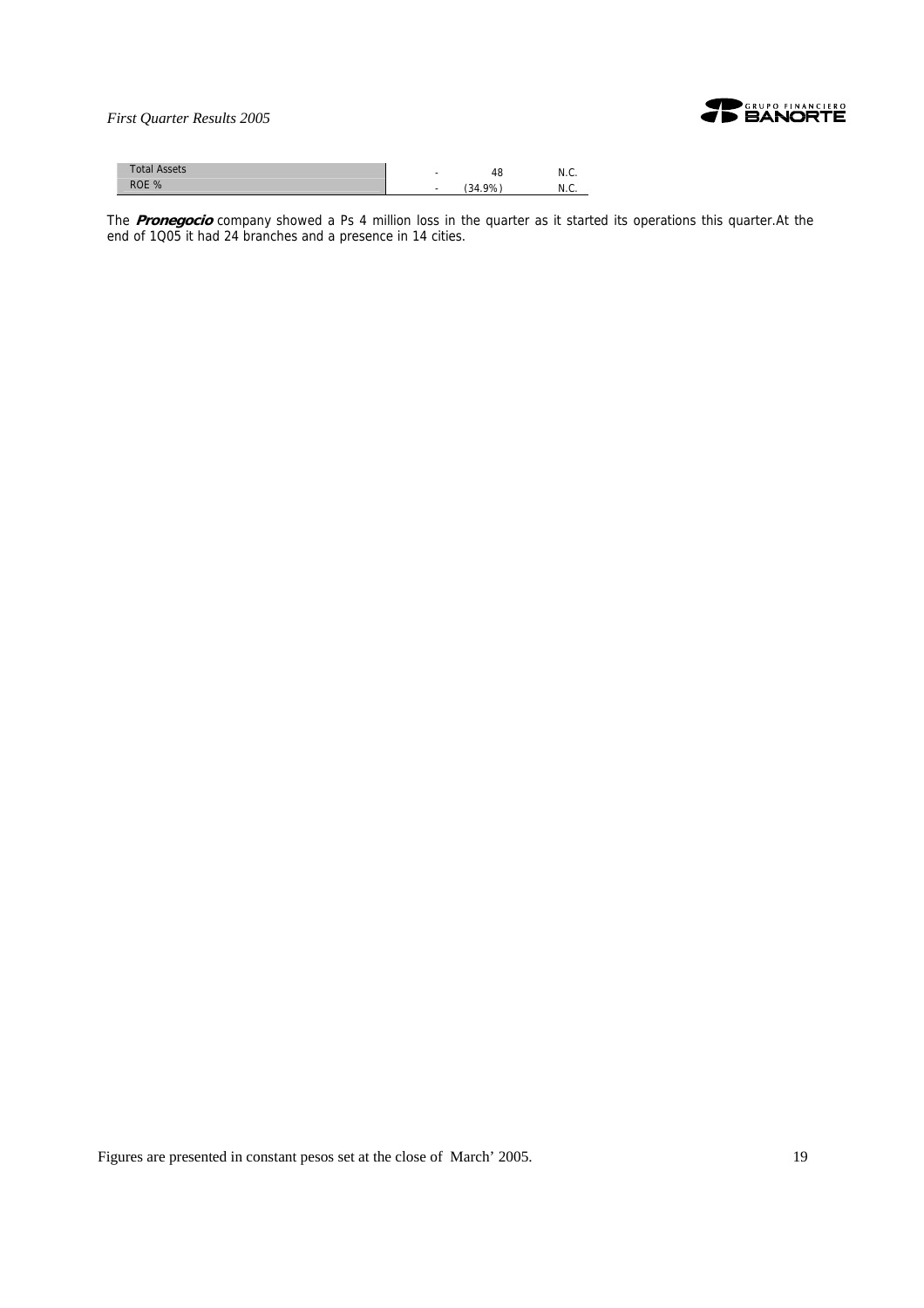



# ANNEXES

- 1.MACROECONOMIC ENVIRONMENT
- 2.GRUPO FINANCIERO GENERAL INFORMATION
- 3.ACCOUNTING CHANGES AND REGULATIONS
- 4.LOAN PORTFOLIO SALES TO SOLIDA ADMINISTRADORA DE PORTAFOLIOS
- 5.FINANCIAL STATEMENTS
- 6.NOTES TO BANKING SECTOR FINANCIAL **STATEMENTS**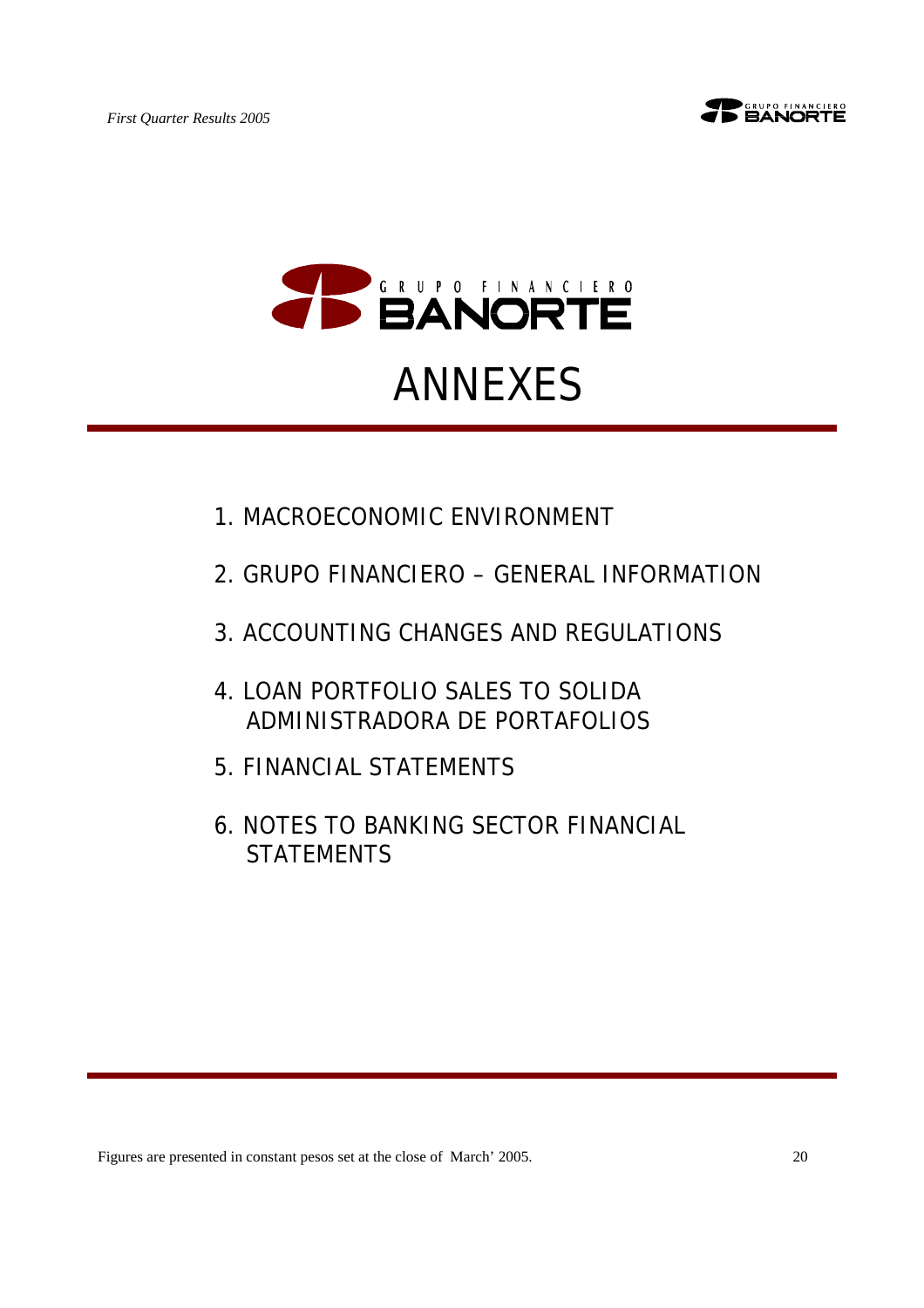

## **ANNEX 1. Macroeconomic Environment**

During the first quarter of 2005 one of the major spotlights was on inflation. After having closed 2004 well in excess of the official goal set by the Central Bank of Mexico  $(5.19\%$  vs.  $3 +/-1\%)$  the central bank maintained its restrictive monetary policy in 1Q05 and increased its "corto" or short position on three occasions during the quarter. It also continued to tie the country's monetary policy to interest rate performance in the United States.

Inflation began to ease at the beginning of the year, to stand in March at 4.39% in annualized terms. Nonetheless according to the Central Bank of Mexico's March survey of private sector analysts inflation expectations have risen, albeit only slightly, from 3.90% (in the February survey) to 3.95%.

On the economic activity front, the data reported points to a strong internal market and, as such, to a dynamic economy. Growth forecasts for 2005 trended up according to the Central Bank of Mexico survey, taking expected growth to 3.88% in March, while in January the forecast stood at 3.76%. Growth has reaped the benefits of external demand performance since according to the data reported in February, non oil exports grew at an annual rate of 9.7% during the year's first two-month period. While on the internal demand side of affairs, retail sales were up 6.2% in annual terms in January. Finally, industrial activity rose 2.4% in January and February vis-à-vis the same period last year. It is noteworthy to mention that demand has been one of the major factors referred to by the Central Bank of Mexico as a potential focus of inflationary pressure, meaning that the economic data has supported the need to maintain a restrictive monetary policy.

Hence interest rates have remained high; the 28-day Cetes rate registered an average of 9.03% in the quarter vs. 5.56% in 1Q04.

The stock market experienced mixed results in the quarter. During the first few weeks of the year investor optimism was on the rise in view of the favorable economic climate. However, during the final few weeks of the quarter doubts began to emerge as regards the pace of growth. The foregoing doubts were added to high oil prices and the possibility that the US Fed would accelerate the pace of interest rate growth. The Mexican Stock Exchange index recorded one of the highest growth rates registered among emerging markets. During the first quarter of 2005, the index fell 1.87%.

Finally, in January the foreign exchange rate reached Ps 11.38 per US dollar. Nevertheless, in view of concerns over the US current account and fiscal deficits, the dollar declined as compared to other major currencies. The foregoing failed to leave the Mexican peso unscathed, as it even dipped below Ps 11 pesos per dollar, to close the quarter at Ps 11.17 per US dollar.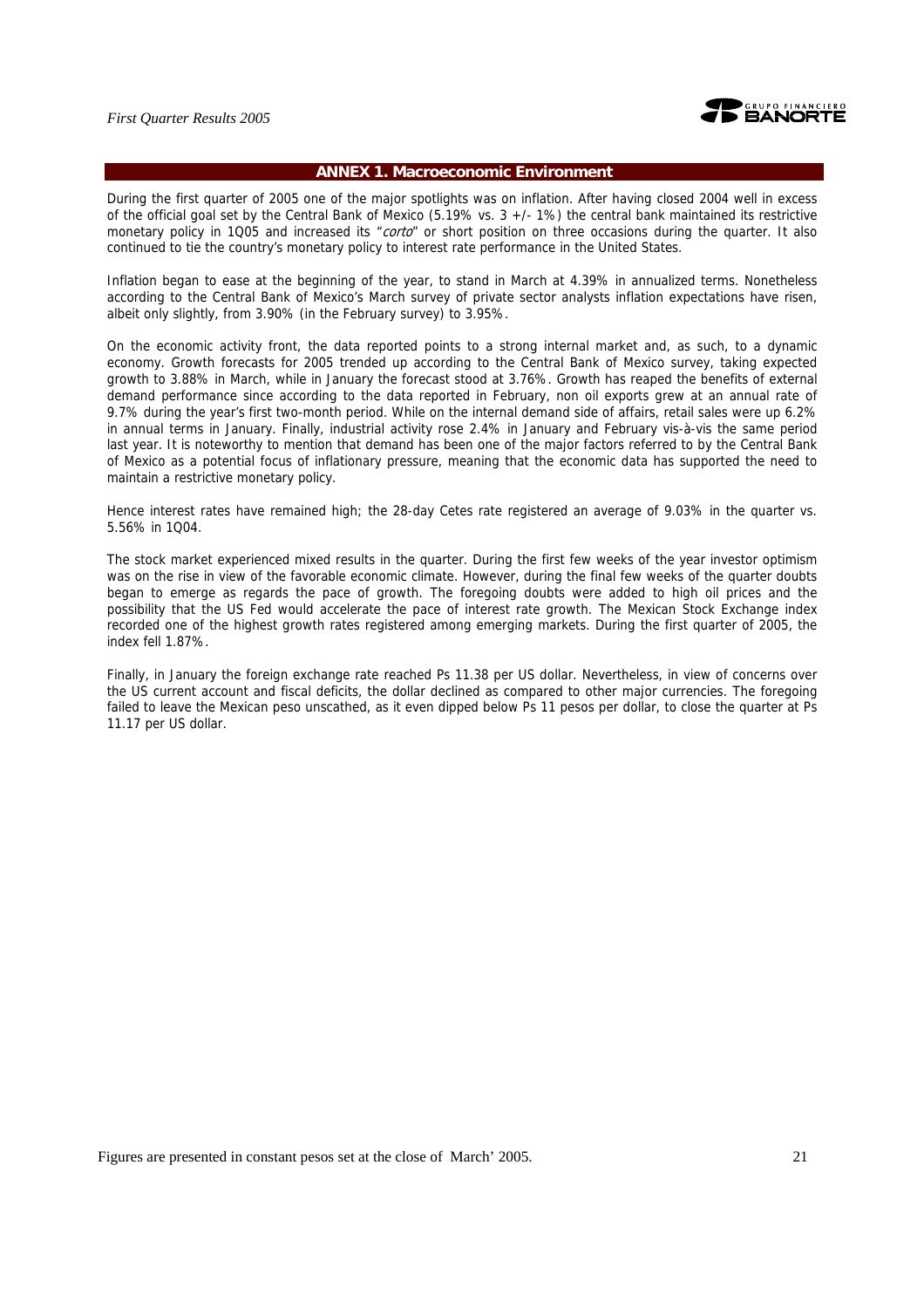

## **ANNEX 2 .-Grupo Financiero- General Information**

## **GFNorte Ownership in Subsidiaries**

|                               | 1005   |
|-------------------------------|--------|
| Banco Mercantil del Norte (1) | 96.11% |
| Banco del Centro              | 99 99% |
| <b>Brokerage House</b>        | 99 99% |
| Pension Funds Afore (2)       | 51.00% |
| Insurance                     | 51.00% |
| Annuities                     | 51.00% |
| Leasing                       | 99 99% |
| Factoring                     | 99 99% |
| Warehousing                   | 99.99% |
| <b>Bonding</b>                | 99 99% |
| Microcredit Sofol             | 99.99% |

(1) As a result of merging Banpaís in February, 2000. (2) Subsidiary of Banco del Centro.

## **Holding Company Capital Structure**

| <b>Number of Shares</b>          | <b>SERIE O</b><br>As of March 2005 |  |  |
|----------------------------------|------------------------------------|--|--|
| Number of shares issued          | 504.586.887                        |  |  |
| - Shares held on Treasury        | ۰                                  |  |  |
| $=$ Number of shares outstanding | 504,586,887                        |  |  |

## **Banorte Ratings**

| <b>International Ratings</b> |                             |                |                                   |               |
|------------------------------|-----------------------------|----------------|-----------------------------------|---------------|
| <b>Rating Agency</b>         | Rated<br><b>Institution</b> | Rating         | Category                          | <b>Date</b>   |
| Moody's                      | Banorte                     | Stable         | Outlook                           |               |
|                              |                             | $D+$           | Modest Financial Strength         |               |
|                              |                             | Baa1           | Foreign long - term bank deposits | January 2005  |
|                              |                             | $P-2$          | Foreign short- term bank deposits |               |
|                              |                             | $A-3$          | Local long - term bank deposits   |               |
|                              |                             | $P-2$          | Local short- term bank deposits   |               |
| <b>Standard &amp; Poors</b>  | Banorte                     | Positive       | Outlook                           |               |
|                              |                             | $BB+$          | Long Term foreign issuer credit   |               |
|                              |                             | $BB+$          | Long Term local currency deposits | February 2005 |
|                              |                             | B              | Short term foreign issuer credit  |               |
|                              |                             | B              | Short tem local issuer credit     |               |
| Fitch                        | Banorte                     | Stable         | Outlook                           |               |
|                              |                             | BBB-           | Long Term Foreign currency        | October 2004  |
|                              | Grupo Financiero            | BBB-           | Long Term Local currency          |               |
|                              | Banorte                     | F <sub>3</sub> | Short Term Local Currency         |               |
|                              |                             | F <sub>3</sub> | Short Term Foreign Currency       |               |
|                              |                             | C/D            | Individual - Foreign Currency     |               |
|                              |                             | 3              | <b>Support Rating</b>             |               |
|                              |                             | 4              | <b>Support Rating</b>             |               |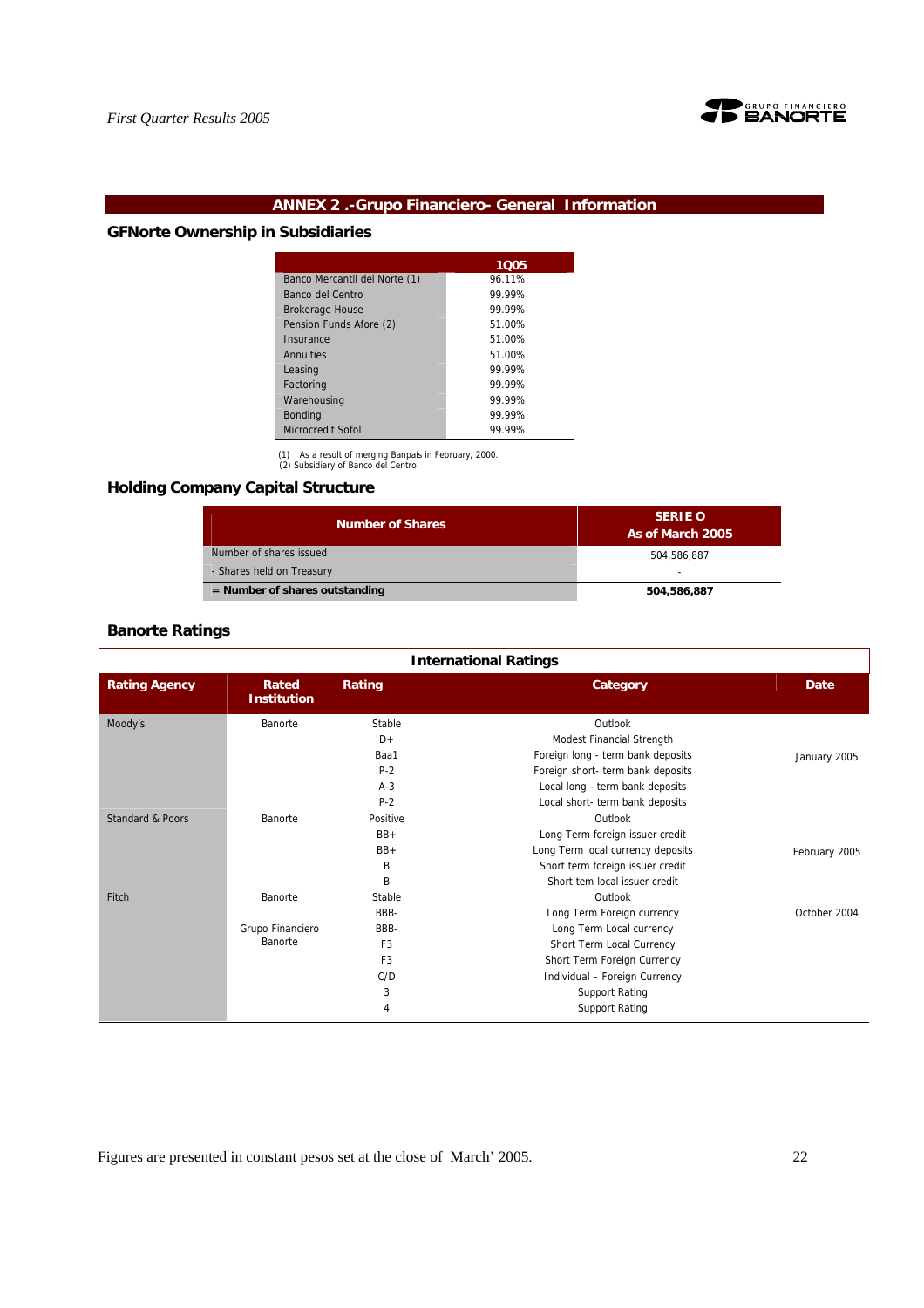

## **Banorte Ratings**

| <b>Domestics Ratings</b>  |                             |                                                      |                                                                                                                                      |                  |  |
|---------------------------|-----------------------------|------------------------------------------------------|--------------------------------------------------------------------------------------------------------------------------------------|------------------|--|
| <b>Rating Agency</b>      | Rated<br><b>Institution</b> | Rating                                               | Category                                                                                                                             | <b>Date</b>      |  |
| Fitch                     | Banorte                     | $F1 + (mex)$<br>AA (mex)<br>$F1 + (mex)$<br>AA (mex) | Short term counterparty risk<br>Long term counterparty risk<br>Short term CD's and Term Deposits<br>Long term CD's and Term Deposits | October 2004     |  |
| Moody's National Scale    | Banorte                     | Aaa.mx<br>$MX-1$                                     | Long Term Deposits<br>ShortTerm Deposits                                                                                             | <b>July 2004</b> |  |
|                           | Arrendadora<br>Banorte      | Aa1.mx                                               | <b>Issue Rating in National Scale</b>                                                                                                | <b>July 2004</b> |  |
|                           | Arrendadora<br>Banorte      | Aa1.mx                                               | <b>Issue Rating in National Scale</b>                                                                                                | <b>July 2004</b> |  |
| <b>Other Subsidiaries</b> |                             |                                                      |                                                                                                                                      |                  |  |
| Fitch                     | Sólida                      | Average<br>High (mex)                                | <b>Financial Asset Administrator</b>                                                                                                 | June 2002        |  |
|                           | Operadora de<br>Fondos      | AA- (mex)                                            | <b>Investment Financial Assets Administrator</b>                                                                                     | February 2004    |  |
|                           | Seguros Banorte<br>Generali | AA- (mex)                                            | Insurance Financial Strength                                                                                                         | August 2002      |  |

## **No. of Employees & Distribution Network**

| <b>EMPLOYEES</b>            | 1004   | 4004   | 1005   |
|-----------------------------|--------|--------|--------|
| Banking Sector (1)          | 13.510 | 12.296 | 12.235 |
| Other Sectors (2)           | 2,617  | 2,187  | 2,292  |
| <b>Total Group</b>          | 16,127 | 14,483 | 14,527 |
| <b>DISTRIBUTION NETWORK</b> |        |        |        |
| <b>Branches</b>             | 1.026  | 960    | 959    |
| <b>ATM</b>                  | 2.520  | 2.649  | 2.678  |

(1) Includes Sólida Administradora de Portafolios. (2) Includes banking modules and Remote Teller Windows. Excludes 1 branch located in Cayman Island.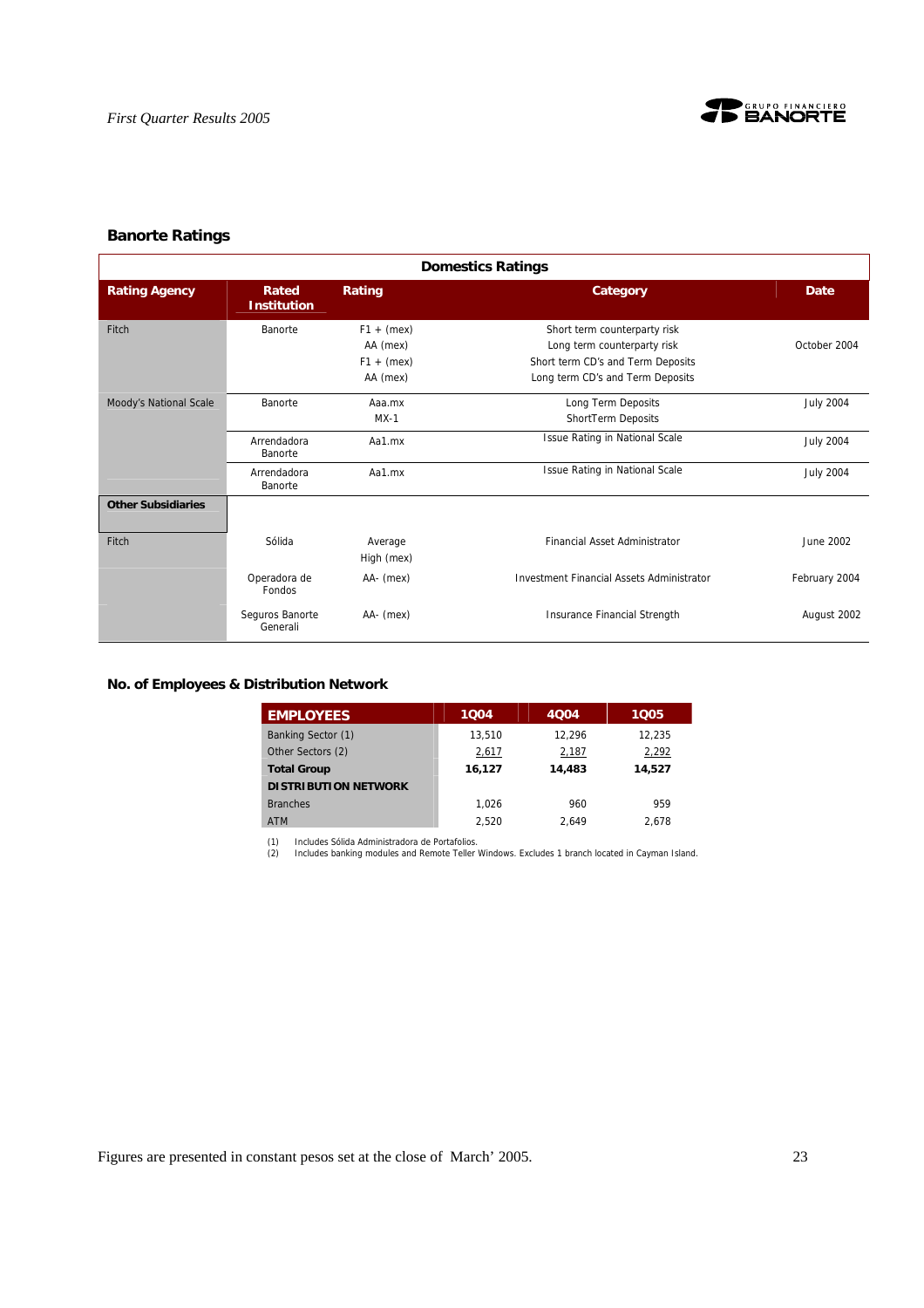

## **Group Officers**

| <b>NAME</b>                        | <b>CURRENT POSITION</b>                           |
|------------------------------------|---------------------------------------------------|
| Luis Peña Kegel                    | <b>Chief Executive Officer</b>                    |
| <b>LINE</b>                        |                                                   |
| Manuel Sescosse Varela             | Managing Director - Commercial                    |
| Jesús Garza Martínez               | Managing Director - Consumer                      |
| Enrique Catalán Guzmán             | Managing Director - Entrepreneurial               |
| Alejandro Valenzuela del Río       | Managing Director - Treasury & Investor Relations |
| Miquel A. García Padilla Fernández | Managing Director - Asset Recovery                |
| Enrique Castillón Vega             | Managing Director - Long Term Savings Sector      |
| Antonio E. Ortiz Cobos             | Managing Director - Development USA               |
|                                    |                                                   |

#### **STAFF**

Sergio García Robles Gil Managing Director - CFO Aurora Cervantes Martínez Managing Director - Legal Román Martínez Méndez **Managing Director - Audit** 

Juan M. Quiroga Garza **Managing Director - Corporate Affairs** Alma Rosa Moreno **Managing Director - Administration** Prudencio Frigolet Gómez Managing Director - Operations and Technology Cecilia Miller Suárez Managing Director - Marketing Eduardo Sastre de la Riva Managing Director - Institutional Relations Gerardo Coindreau Farías Managing Director - Risk Management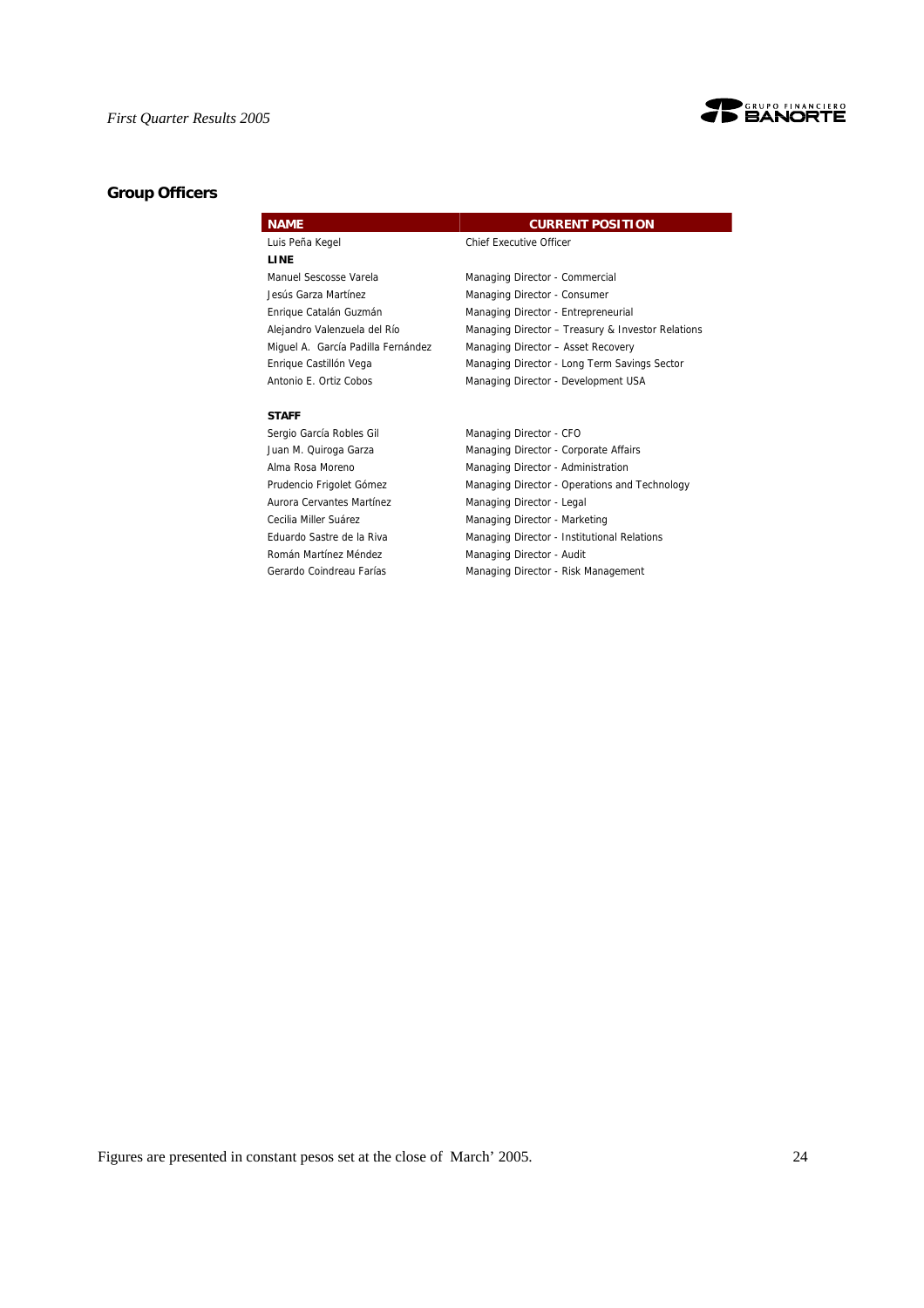

## **ANNEX 3 .-Accounting Changes and Regulations**

**New rules for disclosing financial information of banks.-** Last June 30, 2003 the CNByV issued new general rules to disclose the financial information of banks in order to standardize the way this information is presented to the general public. New, more detailed information of Banorte and Bancen can be found in our web site: banorte.com/informacionfinanciera (only in Spanish version).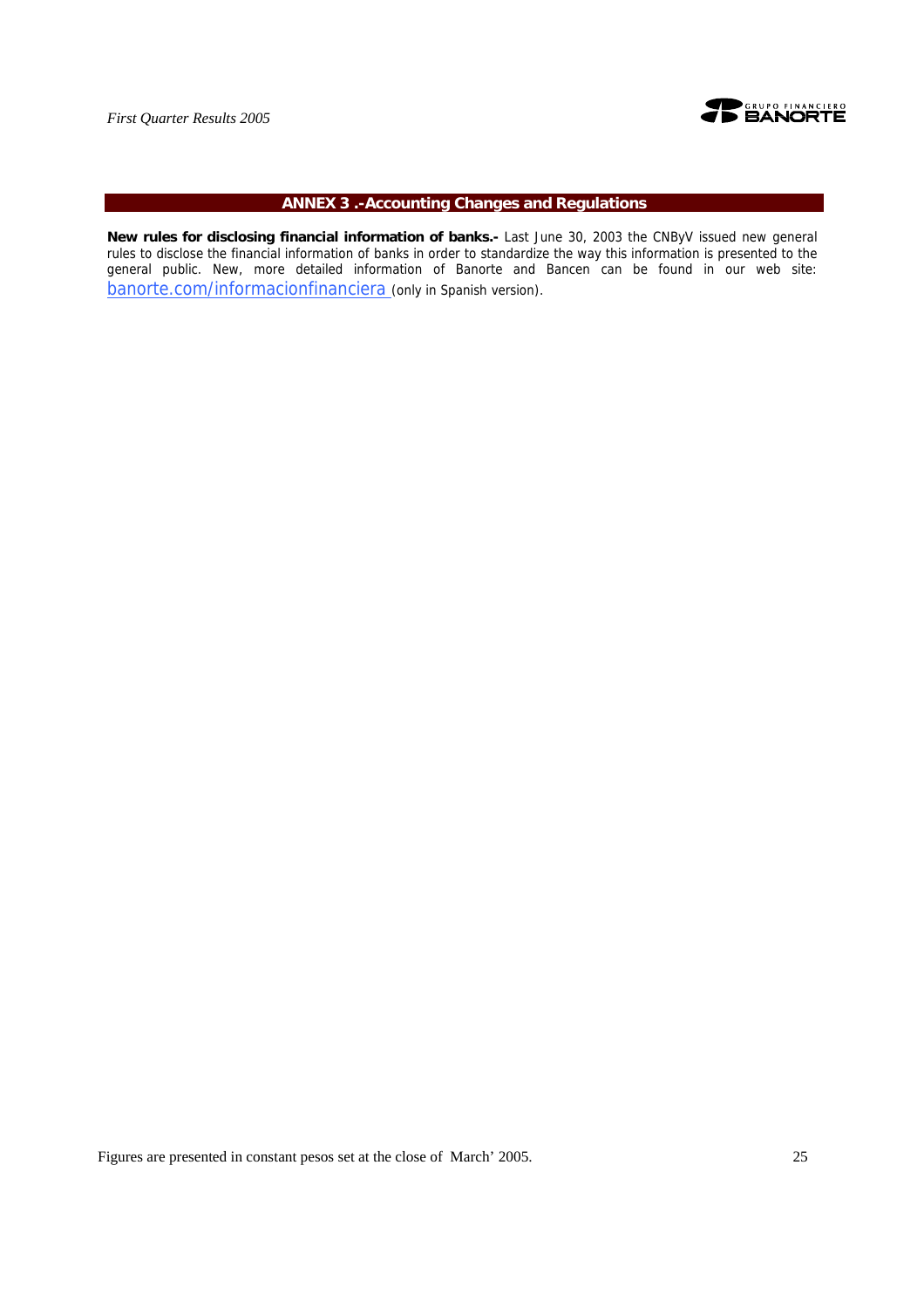

#### **ANNEX 4 .-Loan Portfolio sales to Sólida Administradora de Portafolios**

Last February, Banorte sold Ps 1.9 billion (Ps 1.861 billion in Past-due loans & Ps 64 million in Performing loans) of its own portfolio (including interests) to its subsidiary Sólida Administradora de Portafolios, S.A. de C.V. for Ps 378 million. As the transaction was based on the August 2002 figures, the final figure that affected the February balance was Ps 1.856 billion, considering collecting since August 2002. Along with the past-due portfolio, Ps 1.577 billion in associated loan reserves were cancelled.

As instructed by the CNBV, we show the integration of the loan portfolio sold in 1Q03 by Banorte to its subsidiary Sólida Administradora de Portafolios, S.A. de C.V. The Purpose of this sale was to concentrate the portfolio in this specialized recovery unit as it had been managing the collections of this loans since before. This was a one time operation and is not a recurrent procedure to transfer loans to Sólida.

|                             | Local Currency (2)    |                |                |                          | Foreign Currency (USD)(3) |        | <b>Total</b> |        |        |
|-----------------------------|-----------------------|----------------|----------------|--------------------------|---------------------------|--------|--------------|--------|--------|
| (Millions of Nominal Pesos) | Aug'02                | Dec'04         | Mar'05         | Aug'02                   | Dec'04                    | Mar'05 | Aug'02       | Dec'04 | Mar'05 |
| <b>Performing Loans</b>     |                       |                |                |                          |                           |        |              |        |        |
| Commercial                  | 5                     | 4              | 25             | 5                        |                           |        | 10           | 4      | 25     |
| Consumer                    | $\tilde{\phantom{a}}$ | $\overline{a}$ | $\blacksquare$ | $\overline{\phantom{a}}$ |                           |        |              |        |        |
| Mortgage                    | 54                    | 104            | 100            | $\blacksquare$           |                           |        | 54           | 104    | 100    |
| <b>Total</b>                | 59                    | 108            | 125            | 5                        | ٠                         | ٠      | 64           | 108    | 125    |
|                             |                       |                |                |                          |                           |        |              |        |        |
| <b>Non Performing Loans</b> |                       |                |                |                          |                           |        |              |        |        |
| Commercial                  | 405                   | 308            | 408            | 293                      | 229                       | 157    | 698          | 537    | 565    |
| Consumer                    | 81                    | 75             | 75             |                          |                           |        | 81           | 75     | 75     |
| Mortgage                    | 1,112                 | 688            | 667            | $\overline{a}$           | $\overline{\phantom{a}}$  |        | 1,112        | 688    | 667    |
| <b>Total</b>                | 1,598                 | 1,071          | 1,150          | 293                      | 229                       | 157    | 1,891        | 1,300  | 1,307  |
|                             |                       |                |                |                          |                           |        |              |        |        |
| <b>TOTAL LOANS</b>          | 1,657                 | 1,179          | 1,275          | 298                      | 229                       | 157    | 1,955        | 1,408  | 1,432  |
|                             |                       |                |                |                          |                           |        |              |        |        |
| Loan Loss Reserves (1)      |                       |                |                |                          |                           |        |              |        |        |
| Commercial                  | 326                   | 306            | 416            | 246                      | 213                       | 148    | 572          | 519    | 564    |
| Consumer                    | 77                    | 75             | 75             | $\overline{\phantom{a}}$ |                           |        | 77           | 75     | 75     |
| Mortgage                    | 669                   | 616            | 607            | ٠                        |                           |        | 669          | 616    | 607    |
| <b>Total</b>                | 1,072                 | 997            | 1,098          | 246                      | 213                       | 148    | 1,318(4)     | 1,210  | 1,246  |
|                             |                       |                |                |                          |                           |        |              |        |        |

(1) Reserve requirements using the same classification method used for the bank.

(2) Includes UDIS.

(3) The dollar portfolio and reserves are re-expressed in pesos.

(4) The original amount of Ps 1,577 million was correct as instructed by CNBV in 1Q04.

Note 1.- The Reserve surplus as of March'05 was Ps 170 million.

Note 2.- Banorte has a 99.99% stake in Sólida.

In 1Q05 the Loan portfolio showed changes due to allocations for Ps 20 million, restructuring for Ps 7 million, and foreclosed for Ps 129 millons and Ps 16 million in write-offs and scale-downs. There were write-offs and scale-downs for Ps 11 million and foreclosed of Ps 5 millions in the Loan Reserves. There were transfers from performing loans to past due loans for Ps 6 million and transfers from past due loans to performing loans for Ps 11 million.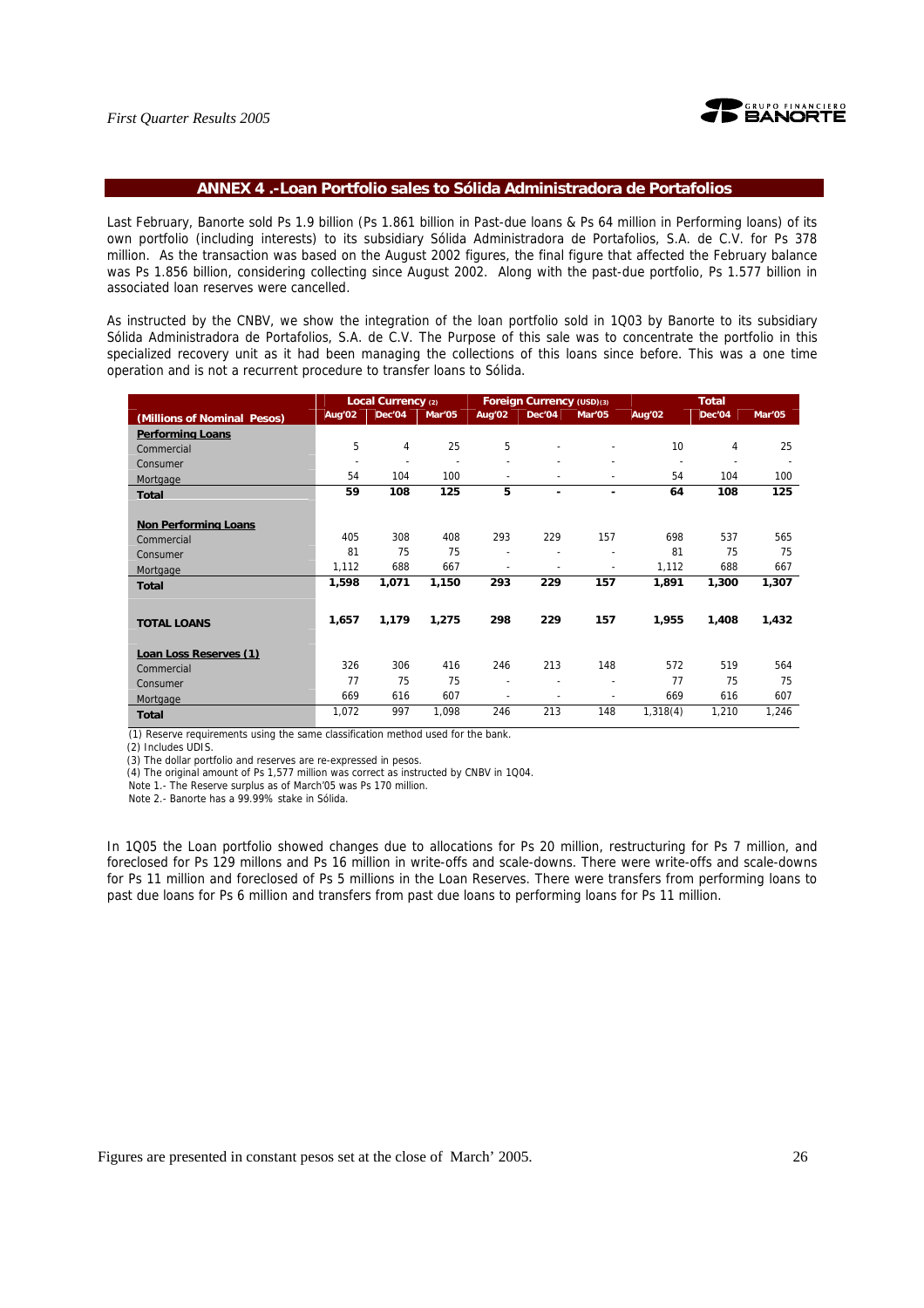

## **BANORTE'S LOAN PORTFOLIO INCLUDING LOANS SOLD TO SÓLIDA**

|                                 | Local Currency (1) |        | Foreign Currency (USD)(2) |        | <b>Total</b> |         |  |
|---------------------------------|--------------------|--------|---------------------------|--------|--------------|---------|--|
| (Millions of Nominal Pesos)     | Dec'04             | Mar'05 | Dec'04                    | Mar'05 | Dec'04       | Mar'05  |  |
| <b>Performing Loans</b>         |                    |        |                           |        |              |         |  |
| Commercial                      | 34,603             | 35,937 | 6.732                     | 7,053  | 41.335       | 42.990  |  |
| <b>Financial Intermediaries</b> | 859                | 986    | 231                       | 587    | 1.090        | 1,573   |  |
| Consumer                        | 11.406             | 11.964 | 3                         | 2      | 11.409       | 11.966  |  |
| Mortgage                        | 18,397             | 19,111 |                           |        | 18,397       | 19,111  |  |
| <b>Goverment Entities</b>       | 18.175             | 17.481 | 638                       | 594    | 18.813       | 18,075  |  |
| Fobaproa / IPAB                 | 6,948              | 7,053  |                           | (38)   | 6,948        | 7,015   |  |
| <b>Performing Loans</b>         | 90,388             | 92,532 | 7,604                     | 8,198  | 97,992       | 100,730 |  |
|                                 |                    |        |                           |        |              |         |  |
| <b>Non Performing Loans</b>     |                    |        |                           |        |              |         |  |
| Commercial                      | 688                | 780    | 298                       | 223    | 986          | 1,003   |  |
| Consumer                        | 414                | 404    |                           |        | 414          | 414     |  |
| Mortgage                        | 1,491              | 1,466  |                           |        | 1,491        | 1,466   |  |
| <b>Goverment Entities</b>       | 13                 | 8      |                           |        | 13           | 8       |  |
| <b>Non Performing Loans</b>     | 2,606              | 2,658  | 298                       | 223    | 2,904        | 2,881   |  |
|                                 |                    |        |                           |        |              |         |  |
| <b>TOTAL LOANS</b>              | 92,994             | 95,190 | 7,902                     | 8,421  | 100,896      | 103,611 |  |
| <b>Loan Loss Reserves</b>       | 3,314              | 3,387  | 432                       | 367    | 3,746        | 3,754   |  |
| <b>Net Loan Portfolio</b>       | 89,680             | 91,803 | 7,470                     | 8,054  | 97,150       | 99,857  |  |
| <b>Loan Loss Reserves</b>       |                    |        |                           |        | 128.99%      | 130.30% |  |
| % Past Due Loans                |                    |        |                           |        | 2.88%        | 2.78%   |  |

(1) Includes UDIS.

(2) The dollar portfolio and reserves are re-expressed in pesos.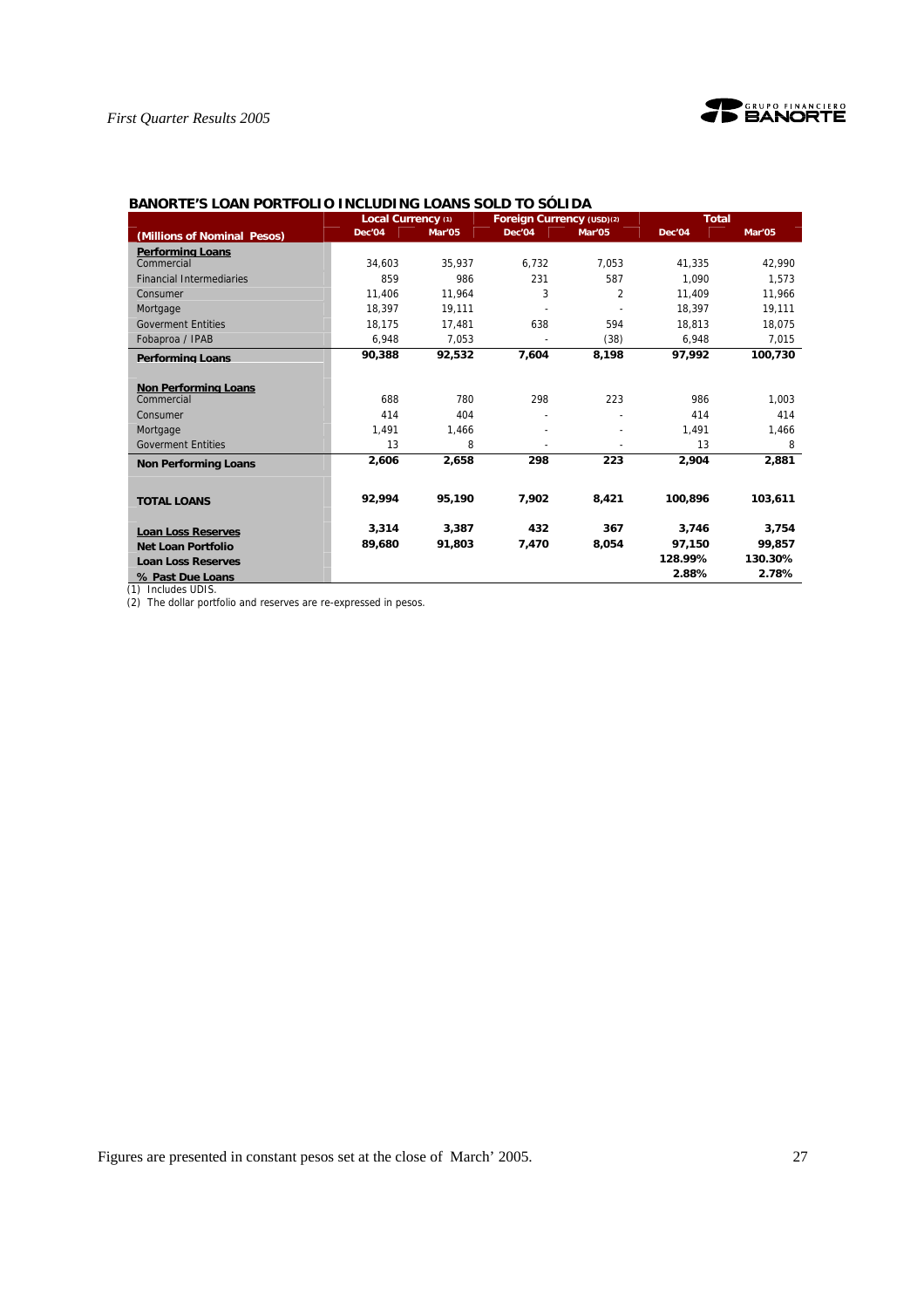

## **ANNEX 5 .- Financial Statements**

|                                                                                  |                          |                          |                                |                                | <b>HOLDING</b> - Income Statement (Millions of Pesos) |                          |              |      |                |
|----------------------------------------------------------------------------------|--------------------------|--------------------------|--------------------------------|--------------------------------|-------------------------------------------------------|--------------------------|--------------|------|----------------|
|                                                                                  | 1Q04                     | 2004                     | 3Q04                           | 4004                           | <b>ACUM</b>                                           | 1Q05                     | 2005<br>3Q05 | 4Q05 | <b>ACUM</b>    |
| Income from Subsidiaries and                                                     | 589                      | 591                      | 553                            | 914                            | 2,646                                                 | 1,092                    |              |      | 1,092          |
| <b>Interest Expense</b>                                                          |                          |                          |                                |                                |                                                       |                          |              |      |                |
| <b>Trading Income</b>                                                            |                          |                          |                                |                                |                                                       |                          |              |      |                |
| Fees & Tarifs                                                                    |                          |                          |                                |                                |                                                       |                          |              |      |                |
| <b>REPOMO</b>                                                                    | (1)                      |                          | (1)                            | (3)                            | (5)                                                   |                          |              |      |                |
|                                                                                  | 587                      | 591                      | 552                            | 911                            | 2,641                                                 | 1,092                    |              |      | 1,092          |
| <b>Total Operating Income</b>                                                    | 1                        | $\mathbf{1}$             | 1                              | 1                              | $\overline{2}$                                        | $\mathbf{1}$             |              |      | 1              |
| Operation & Administrative expenses                                              |                          | 590                      |                                |                                |                                                       |                          |              |      | 1,091          |
| <b>Operating Income</b>                                                          | 587                      |                          | 551                            | 911<br>14                      | 2,639<br>15                                           | 1,091                    |              |      |                |
| Non Operating Income                                                             |                          |                          |                                |                                |                                                       |                          |              |      |                |
| <b>Non Operating Expense</b>                                                     | $\sim$                   | $\overline{\phantom{a}}$ | $\sim$                         | (1)                            | (2)                                                   |                          |              |      |                |
| <b>Non Operating Income</b>                                                      | $\overline{a}$           | $\blacksquare$           | ×,                             | 14                             | 13                                                    |                          |              |      |                |
| <b>Pre-tax Income</b>                                                            | 586                      | 590                      | 551                            | 924                            | 2.652                                                 | 1,091                    |              |      | 1.091          |
| Income Tax & Profit Sharing                                                      | Ĭ.                       |                          |                                | ÷,                             | ÷,                                                    |                          |              |      |                |
| Tax on Assets                                                                    | 4                        | 4                        | 4                              | 4                              | 15                                                    | $\mathbf{1}$             |              |      | 1              |
| Deferred Inc. Tax and Profit sharing                                             | $\overline{a}$           | ÷,                       | $\overline{\phantom{a}}$       | $\overline{a}$                 | $\overline{a}$                                        |                          |              |      |                |
|                                                                                  | 4                        | 4                        | 4                              | 4                              | 15                                                    | $\overline{2}$           |              |      | $\mathfrak{D}$ |
| Net income from Continuos                                                        | 582                      | 587                      | 547                            | 921                            | 2,637                                                 | 1,090                    |              |      | 1,090          |
| Extraordinary Items. net                                                         | $\overline{\phantom{a}}$ | $\sim$                   | $\Box$                         | $\blacksquare$                 | $\overline{\phantom{a}}$                              | $\overline{\phantom{a}}$ |              |      |                |
| <b>Total Net Income</b>                                                          | 582                      | 587                      | 547                            | 921                            | 2,637                                                 | 1,090                    |              |      | 1,090          |
|                                                                                  |                          |                          | <b>HOLDING - BALANCE SHEET</b> |                                | (Millions of Pesos)                                   |                          |              |      |                |
| <b>ASSETS</b>                                                                    |                          | 1Q04                     | 2004                           | 3004                           | 4Q04                                                  | 1005                     | 2005         | 3Q05 | 4Q05           |
| Cash and due from Banks                                                          |                          | 66                       | 67                             | 72                             | 59                                                    | 49                       |              |      |                |
| <b>Financial Instruments:</b>                                                    |                          |                          |                                |                                |                                                       |                          |              |      |                |
| Sundry debtors and other assets, net                                             |                          | $\overline{4}$           | 4                              | 56                             | 44                                                    | 4                        |              |      |                |
| Real Estate, Furniture & Equipment, net                                          |                          |                          |                                |                                |                                                       |                          |              |      |                |
| Investments in subsidiaries                                                      |                          | 14,410                   | 15,033                         | 15,540                         | 15,446                                                | 16,692                   |              |      |                |
| Deferred taxes                                                                   |                          |                          |                                |                                |                                                       |                          |              |      |                |
| Goodwill                                                                         |                          | 44                       | 43                             | 42                             | 40                                                    | 40                       |              |      |                |
| Other Assets, Deferred charges, intang                                           |                          | 1                        | 1                              |                                |                                                       |                          |              |      |                |
| <b>TOTAL ASSETS</b><br><b>LIABILITIES</b>                                        | 14,525                   |                          | 15,149                         | 15,711                         | 15,590                                                | 16,785                   |              |      |                |
| Due to banks and correspondents                                                  |                          |                          |                                |                                |                                                       |                          |              |      |                |
| Income Tax & Profit Sharing                                                      |                          | 4                        | $\overline{7}$                 | 11                             |                                                       | 1                        |              |      |                |
| Other Payable accounts                                                           |                          |                          |                                |                                |                                                       |                          |              |      |                |
| Other payable accounts                                                           |                          | 4                        | $\overline{7}$                 | 11                             |                                                       | $\overline{2}$           |              |      |                |
| Deferred taxes                                                                   |                          |                          | $\sim$                         | $\overline{a}$                 |                                                       |                          |              |      |                |
| <b>TOTAL LIABILITIES</b>                                                         |                          | 4                        | $\overline{ }$                 | 11                             |                                                       | $\overline{2}$           |              |      |                |
| STOCKHOLDER 'S EQUITY                                                            |                          |                          |                                |                                |                                                       |                          |              |      |                |
| Paid-in Capital                                                                  |                          | 5,655                    | 5,655                          | 5,655                          | 5,655                                                 | 5,655                    |              |      |                |
| Share subscription premiums                                                      |                          | 1,680                    | 1,681                          | 1,681                          | 1,681                                                 | 1,680                    |              |      |                |
| Subordinated Convertible Debentures                                              |                          |                          |                                |                                |                                                       |                          |              |      |                |
| <b>Subscribed Capital</b>                                                        |                          | 7,335                    | 7,336                          | 7,336                          | 7,336                                                 | 7,335                    |              |      |                |
| <b>Capital Reserves</b>                                                          |                          | 1,400                    | 1,515                          | 1,520                          | 1,520                                                 | 1,520                    |              |      |                |
| <b>Retained Earnings</b>                                                         |                          | 14,189                   | 14,091                         | 14,091                         | 13,576                                                | 16,212                   |              |      |                |
| Surplus (Deficit) from securities                                                |                          |                          |                                |                                |                                                       |                          |              |      |                |
| Results of foreign operations exchange<br>Excess (Insuf.) in capital restatement |                          | (5, 768)                 | (5, 764)                       | (5, 765)                       | (5, 769)                                              | (5, 769)                 |              |      |                |
| Non Mon assets results Fixed Assets                                              |                          |                          |                                |                                |                                                       |                          |              |      |                |
| Non Mon assets results Investm                                                   |                          | (3, 216)                 | (3, 205)                       | (3, 198)                       | (3,709)                                               | (3,604)                  |              |      |                |
| Adjustment in the employees pension                                              |                          |                          |                                |                                |                                                       |                          |              |      |                |
| Accumulated Deferred tax effect                                                  |                          |                          |                                |                                |                                                       |                          |              |      |                |
| Net Income                                                                       |                          | 582                      | 1,169                          | 1,716                          | 2,637                                                 | 1,090                    |              |      |                |
| <b>Earned Capital</b>                                                            |                          | 7,186                    | 7,806                          | 8,364                          | 8,254                                                 | 9,448                    |              |      |                |
| <b>Total Stockholder</b> 's Equity                                               |                          | 14,522                   | 15,142                         | 15,700                         | 15,590                                                | 16,784                   |              |      |                |
| <b>TOTAL LIABILITIES &amp;</b>                                                   |                          | 14,525                   | 15,149                         | 15,711                         | 15,590                                                | 16,785                   |              |      |                |
|                                                                                  |                          |                          |                                | MEMORANDUM ACCOUNTS OF HOLDING |                                                       | (Millions of Pesos)      |              |      |                |
|                                                                                  |                          | 1004                     | 2004                           | 3Q04                           | 4Q04                                                  | 1005                     | 2005         | 3Q05 | 4Q05           |
| Client securities held in custody                                                |                          | 3,613                    | 3,822                          | 3,770                          | 3,689                                                 | 3,716                    |              |      |                |
| Other trust account items                                                        |                          | 116                      | 116                            | 114                            | 112                                                   | 111                      |              |      |                |

Figures are presented in constant pesos set at the close of March' 2005. 28

Other trust account items 116 116 116 117 112 111<br>3,729 3,938 3,884 3,800 3,827

**3,729 3,938 3,884 3,800 3,827**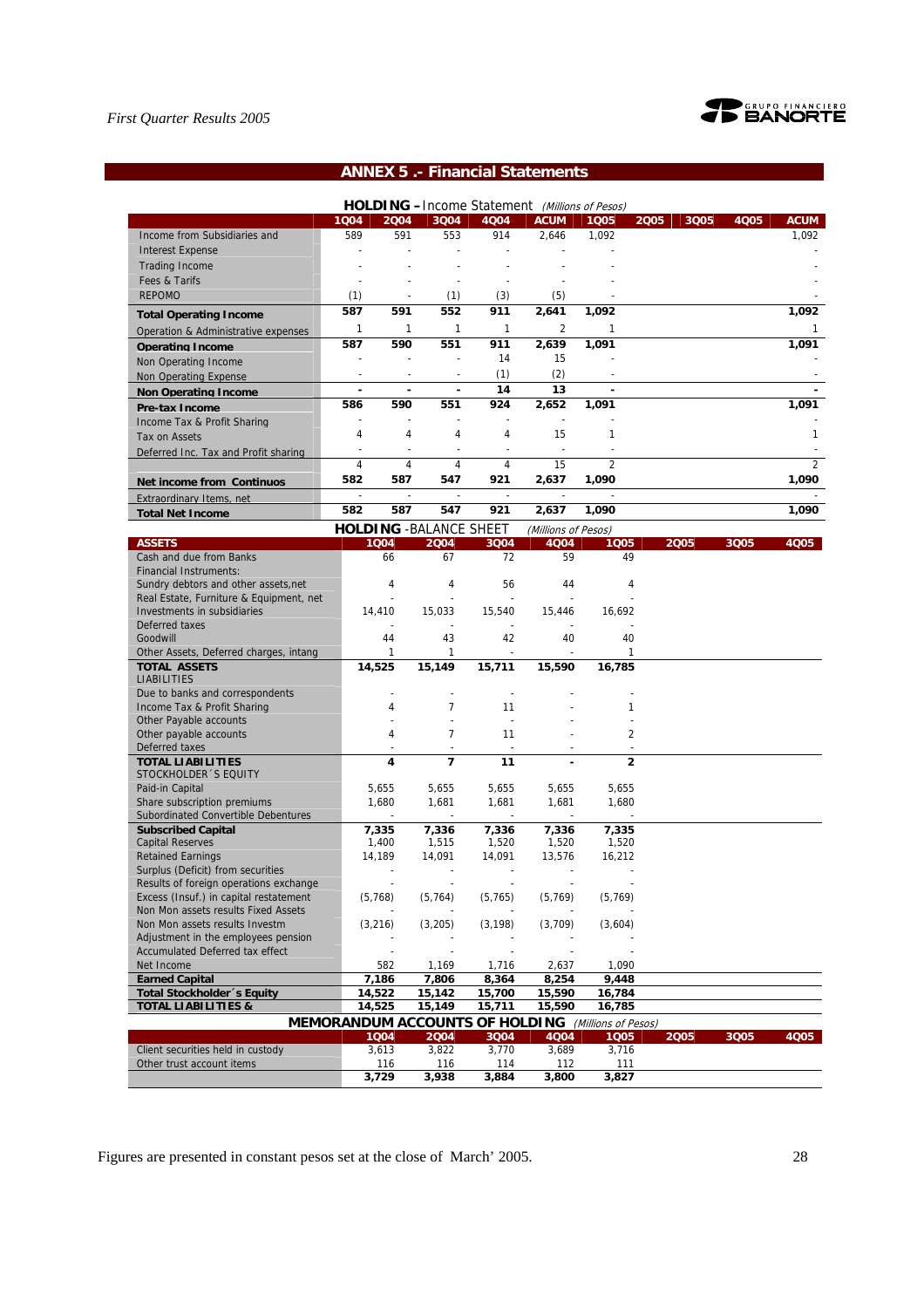

## **GRUPO FINANCIERO BANORTE–CONSOLIDATED INCOME STATEMENT (Millions of Pesos)**

| <b>NET INTEREST INCOME</b>                    | 1004  | 2004  | 3Q04  | 4Q04  | <b>ACUM</b> | 1Q05  | 2005 | 3005 | 4Q05 | <b>ACUM</b> |
|-----------------------------------------------|-------|-------|-------|-------|-------------|-------|------|------|------|-------------|
| Interest Income                               | 5,382 | 5,855 | 6,559 | 7,169 | 24,965      | 7,231 |      |      |      | 7,231       |
| <b>Interest Expense</b>                       | 3,326 | 3,670 | 3,976 | 4,421 | 15,393      | 4,409 |      |      |      | 4,409       |
| Loan Fees                                     | 166   | 117   | 122   | 168   | 573         | 93    |      |      |      | 93          |
| <b>Fees Paid</b>                              | 20    | 22    | 22    | 24    | 89          | 24    |      |      |      | 24          |
| Net Interest Income (NII)                     | 2,202 | 2,279 | 2,683 | 2,892 | 10,056      | 2.891 |      |      |      | 2,891       |
| Repomo-Margin                                 | 1     |       | (45)  | (94)  | (138)       | (33)  |      |      |      | (33)        |
| <b>NII after Repomo</b>                       | 2,203 | 2,280 | 2,638 | 2,797 | 9,918       | 2,858 |      |      |      | 2,858       |
| Loan Loss Provisions                          | 124   | 311   | 325   | 349   | 1,110       | 214   |      |      |      | 214         |
| Loss Sharing Provisions                       | 13    | 20    | 33    | 25    | 90          | 32    |      |      |      | 32          |
| <b>NII after Provisions</b>                   | 2,066 | 1,950 | 2,279 | 2,423 | 8,718       | 2,612 |      |      |      | 2,612       |
| <b>Fund transfers</b>                         | 58    | 48    | 45    | 41    | 192         | 36    |      |      |      | 36          |
| Account management                            | 197   | 231   | 282   | 273   | 982         | 241   |      |      |      | 241         |
| Fiduciary                                     | 45    | 51    | 49    | 47    | 192         | 45    |      |      |      | 45          |
| Income from Loan Portfolios Acquired          | 177   | 150   | 204   | 158   | 689         | 281   |      |      |      | 281         |
| <b>Electronic Banking Services</b>            | 77    | 95    | 108   | 146   | 426         | 142   |      |      |      | 142         |
| <b>Credit Card</b>                            | 287   | 314   | 314   | 268   | 1,183       | 242   |      |      |      | 242         |
| Fees from FOBAPROA                            | 91    | 100   | 146   | 76    | 412         | 78    |      |      |      | 78          |
| Other fees                                    | 565   | 434   | 451   | 437   | 1,887       | 514   |      |      |      | 514         |
| Fees on services,                             | 1,497 | 1,421 | 1,601 | 1,445 | 5,964       | 1,578 |      |      |      | 1,578       |
| <b>Fund transfers</b>                         |       |       |       |       |             | 2     |      |      |      | 2           |
| Other fees                                    | 139   | 132   | 116   | 124   | 511         | 121   |      |      |      | 121         |
| <b>Expenses from Loan Portfolios Acquired</b> | 119   | 100   | 142   | 101   | 461         | 183   |      |      |      | 183         |
| Fees paid,                                    | 258   | 231   | 258   | 225   | 972         | 306   |      |      |      | 306         |
| Foreign exchange                              | 130   | 157   | 64    | 42    | 392         | 59    |      |      |      | 59          |
| Securities -Realized gains                    | 333   | (109) | 78    | 183   | 485         | 85    |      |      |      | 85          |
| Securities- Unrealized gains                  | 15    | 40    | (30)  | (8)   | 16          | 40    |      |      |      | 40          |
| <b>Market-related Income</b>                  | 478   | 88    | 112   | 216   | 894         | 185   |      |      |      | 185         |
| <b>Total Non Interest Income</b>              | 1,717 | 1,278 | 1,455 | 1,437 | 5,886       | 1,457 |      |      |      | 1,457       |
| <b>Total Operating Income</b>                 | 3,783 | 3,227 | 3,734 | 3,860 | 14,604      | 4,069 |      |      |      | 4,069       |
| Personnel                                     | 1,191 | 1,113 | 1,347 | 1,077 | 4,727       | 1,054 |      |      |      | 1,054       |
| <b>Professional Fees</b>                      | 122   | 125   | 135   | 133   | 515         | 142   |      |      |      | 142         |
| Administrative and Promotion Expenses         | 769   | 755   | 780   | 680   | 2,984       | 753   |      |      |      | 753         |
| Rents, depreciation and amortization          | 446   | 433   | 421   | 459   | 1,759       | 418   |      |      |      | 418         |
| Taxes, other than income tax                  | 180   | 168   | 131   | 23    | 502         | 119   |      |      |      | 119         |
| <b>Contributions to IPAB</b>                  | 188   | 189   | 196   | 191   | 765         | 146   |      |      |      | 146         |
| Corporate expenses Recoveries                 |       |       | ÷,    |       |             |       |      |      |      |             |
| <b>Non-Interest Expense</b>                   | 2,896 | 2,783 | 3,010 | 2,563 | 11,251      | 2,633 |      |      |      | 2,633       |
| <b>Operating Income</b>                       | 887   | 445   | 724   | 1,296 | 3,353       | 1,436 |      |      |      | 1,436       |
| <b>Other Revenues</b>                         | 454   | 506   | 463   | 446   | 1,869       | 366   |      |      |      | 366         |
| Foreign exchange                              | ÷,    |       | ÷,    |       |             |       |      |      |      |             |
| <b>Recoveries</b>                             | 23    | 210   | 29    | 51    | 313         | 45    |      |      |      | 45          |
| Repomo-other revenues                         | 8     | 1     | 7     | 12    | 28          | 4     |      |      |      | 4           |
| <b>Non Operating Income</b>                   | 485   | 717   | 499   | 509   | 2,210       | 414   |      |      |      | 414         |
| <b>Other Expense</b>                          | (519) | (451) | (461) | (425) | (1,856)     | (346) |      |      |      | (346)       |
| Foreign exchange                              |       |       |       |       |             |       |      |      |      |             |
| Repomo-other Expenses                         | (146) | (9)   | (94)  | (141) | (390)       | (33)  |      |      |      | (33)        |
| <b>Non Operating Expense</b>                  | (664) | (460) | (554) | (566) | (2, 246)    | (379) |      |      |      | (379)       |
| Non Operating Income (Expense), net           | (179) | 256   | (55)  | (57)  | (35)        | 35    |      |      |      | 35          |
| Pre-tax Income                                | 708   | 701   | 669   | 1,239 | 3,317       | 1,471 |      |      |      | 1,471       |
| Income Tax                                    | 77    | 33    | 70    | 18    | 198         | 166   |      |      |      | 166         |
| Profit sharing                                | 76    | 56    | 43    | 66    | 241         | 132   |      |      |      | 132         |
| Tax on Assets                                 | 18    | 17    | 14    | 14    | 62          | 14    |      |      |      | 14          |
| Deferred Inc. Tax and Profit sharing          | (11)  | 1     | 13    | 214   | 218         | 99    |      |      |      | 99          |
|                                               | 160   | 107   | 140   | 312   | 719         | 410   |      |      |      | 410         |
| Net Income before subsidiaries                | 548   | 594   | 529   | 927   | 2,598       | 1,061 |      |      |      | 1,061       |
| Subsidiaries 'net income                      | 87    | 23    | 73    | 41    | 224         | 111   |      |      |      | 111         |
| Net Income from continuos operations          | 635   | 617   | 602   | 968   | 2,822       | 1,171 |      |      |      | 1,171       |
| Extraodinary items, net                       |       |       |       |       |             |       |      |      |      |             |
| <b>Minority Interest</b>                      | 52    | 30    | 54    | 48    | 185         | 82    |      |      |      | 82          |
| <b>TOTAL NET INCOME</b>                       | 582   | 587   | 547   | 921   | 2,637       | 1,090 |      |      |      | 1,090       |
|                                               |       |       |       |       |             |       |      |      |      |             |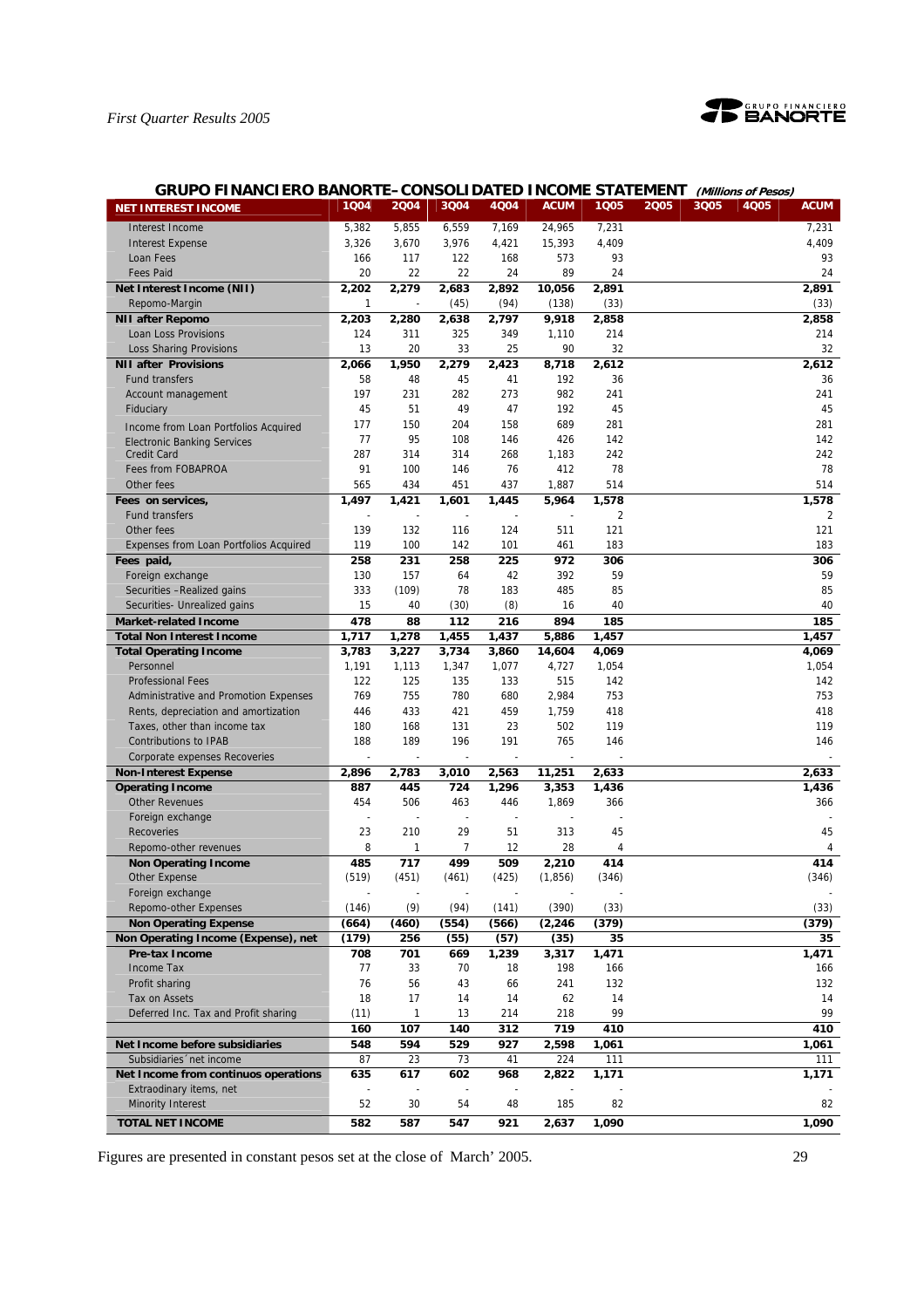

| <b>GRUPO FINANCIERO BANORTE–</b> CONSOLIDATED BALANCE SHEET |                |                |                          |                          |                | (Millions of Pesos) |      |
|-------------------------------------------------------------|----------------|----------------|--------------------------|--------------------------|----------------|---------------------|------|
| <b>ASSETS</b>                                               | 1004           | 2004           | 3Q04                     | 4Q04                     | 1005           | 2005<br>3Q05        | 4Q05 |
| <b>Cash and due from Banks</b>                              | 31,736         | 35,016         | 33,508                   | 39,605                   | 35,236         |                     |      |
| Negotiable Instruments                                      | 5,736          | 6,223          | 6,762                    | 10,715                   | 5,154          |                     |      |
| Securities held for sale                                    | 621            | 428            | 185                      | 244                      | 272            |                     |      |
| Securities held to maturity                                 | 11,210         | 10,752         | 10,395                   | 9,061                    | 9,939          |                     |      |
| <b>Financial Instruments:</b>                               | 17,568         | 17,403         | 17,342                   | 20,019                   | 15,365         |                     |      |
| Non-assigned securities to pay                              | $\overline{7}$ | 51             |                          |                          |                |                     |      |
| Repurchase agreements, net                                  | 146            | 68             | 100                      | 51                       | 70             |                     |      |
| Operations with collateral                                  |                |                |                          |                          |                |                     |      |
| Futures receivable, net                                     |                |                |                          |                          |                |                     |      |
| Options and derivatives, net                                | $\overline{7}$ | 25             | 6                        | 5                        | 37             |                     |      |
| <b>Repos &amp; Derivatives:</b>                             | 160            | 144            | 106                      | 56                       | 107            |                     |      |
| Commercial                                                  | 39,467         | 41,498         | 42,861                   | 46,700                   | 48,408         |                     |      |
| <b>Financial Intermediaries</b>                             | 2,434          | 2,496          | 2,468                    | 402                      | 397            |                     |      |
| Consumer                                                    | 9,936          | 10,658         | 11,101                   | 11,479                   | 11,966         |                     |      |
| Mortgage                                                    | 16,196         | 17,127         | 17,903                   | 18,636                   | 19,237         |                     |      |
| <b>Goverment Entities</b>                                   | 80,640         | 78,166         | 77,200                   | 18,730                   | 18,138         |                     |      |
| Fobaproa                                                    | 7,026          | 7,088          | 7,072                    | 6,990                    | 7,015          |                     |      |
| Fiduciary collection rights                                 |                | $\overline{a}$ | $\overline{\phantom{a}}$ | $\overline{\phantom{a}}$ |                |                     |      |
| <b>Performing Loans</b>                                     | 155,700        | 157,032        | 158,605                  | 102,937                  | 105,161        |                     |      |
| Commercial                                                  | 2,046          | 1,218          | 995                      | 636                      | 617            |                     |      |
| <b>Financial Intermediaries</b>                             |                |                |                          |                          |                |                     |      |
| Consumer                                                    | 505            | 439            | 515                      | 341                      | 329            |                     |      |
| Mortgage                                                    | 1,253          | 1,318          | 1,361                    | 825                      | 812            |                     |      |
| <b>Goverment Entities</b>                                   | 9              | 16             | 15                       | 13                       | 9              |                     |      |
| <b>Past Due Loans</b>                                       | 3,812          | 2,991          | 2,886                    | 1,815                    | 1,767          |                     |      |
| <b>Total Loans</b>                                          | 159,512        | 160,023        | 161,492                  | 104,752                  | 106,929        |                     |      |
| Preventive loan loss reserves                               | 4,838          | 3,910          | 3,698                    | 2,769                    | 2,724          |                     |      |
| <b>Net Loan Portfolio</b>                                   | 154.674        | 156,114        | 157,794                  | 101,983                  | 104,205        |                     |      |
| <b>Credit Assets Portfolio</b>                              | 2,036          | 1,947          | 1,779                    | 2,162                    | 1,903          |                     |      |
| Sundry debtors and other assets, net                        | 3,454          | 4,116          | 3,620                    | 2,877                    | 4,920          |                     |      |
| Foreclosed assets, net                                      | 1,083          | 1,080          | 975                      | 367                      | 414            |                     |      |
| Real Estate, Furniture & Equipment, net                     | 5,939          | 5,787          | 5,606                    | 5,977                    | 5,838          |                     |      |
| Investments in subsidiaries                                 | 1,860          | 1,879          | 1,896                    | 1,888                    | 2,007          |                     |      |
| Deferred taxes                                              | 1,026          | 1,016          | 999                      | 682                      | 661            |                     |      |
| Goodwill                                                    |                |                |                          |                          |                |                     |      |
| Deferred charges & Intangibles                              | 1,578          | 1,498          | 1,421                    | 1,677                    | 1,594          |                     |      |
| UDIS Mortgage loans reserve coverage                        | $\sim$         | $\sim$         | $\sim$                   | $\overline{\phantom{a}}$ | $\overline{a}$ |                     |      |
| <b>Other Assets</b>                                         | 16,976         | 17,324         | 16,297                   | 15,631                   | 17,337         |                     |      |
| <b>TOTAL ASSETS</b>                                         | 221,113        | 226,000        | 225,048                  | 177,295                  | 172,249        |                     |      |

#### **GRUPO FINANCIERO BANORTE–** CONSOLIDATED BALANCE SHEET (Millions of Pesos)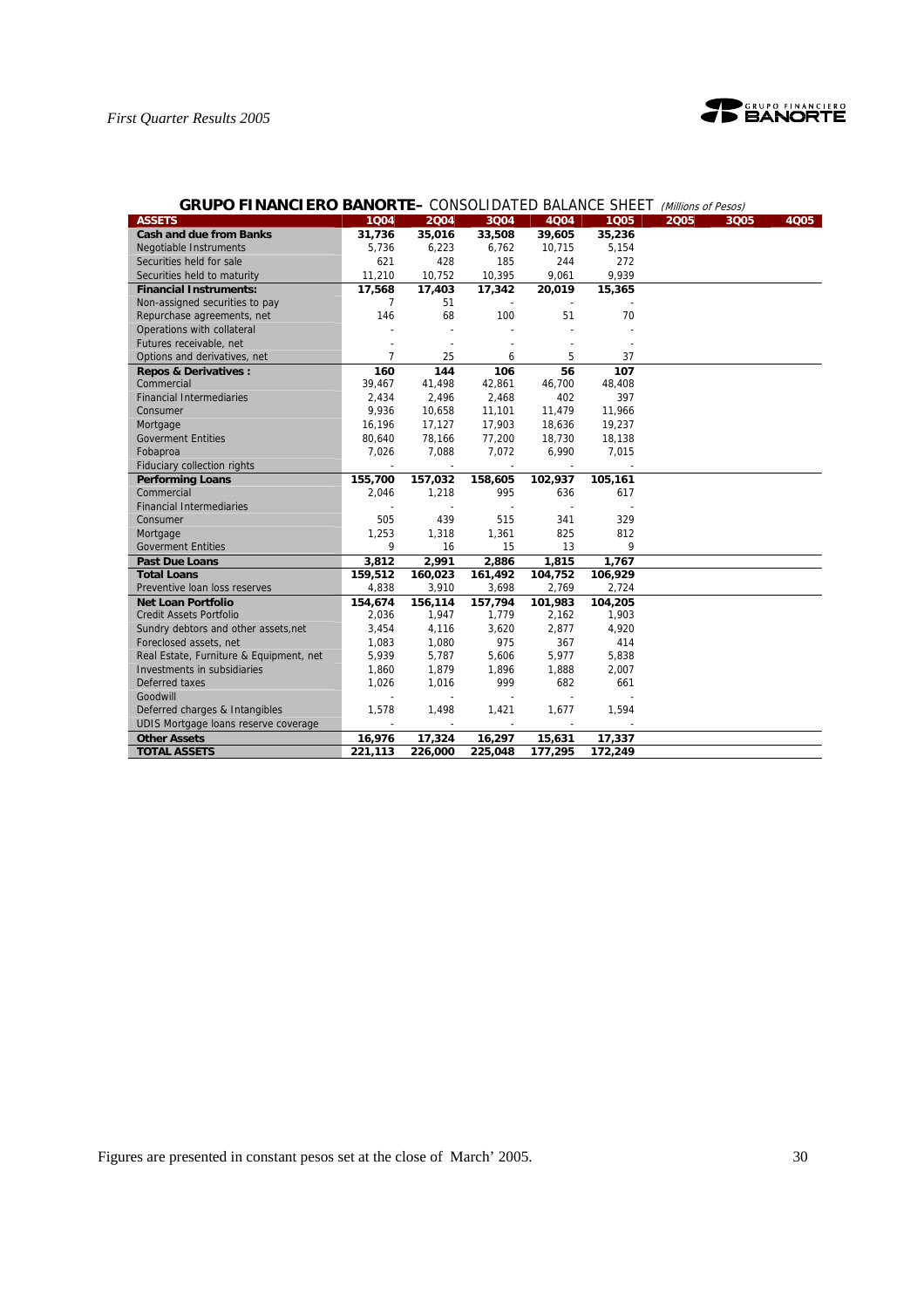

| <b>GRUPO FINANCIERO BANORTE - CONSOLIDATED BALANCE SHEET</b> |          |          |          |          |          |      | (Millions of Pesos) |      |
|--------------------------------------------------------------|----------|----------|----------|----------|----------|------|---------------------|------|
| <b>LIABILITIES</b>                                           | 1004     | 2004     | 3Q04     | 4004     | 1005     | 2005 | 3Q05                | 4005 |
| <b>Demand Deposits</b>                                       | 64,752   | 66,626   | 66,649   | 65,669   | 63,642   |      |                     |      |
| <b>Time Deposits</b>                                         | 102,165  | 107,107  | 100,206  | 63,513   | 56,939   |      |                     |      |
| <b>Bonds</b>                                                 |          |          |          |          |          |      |                     |      |
| <b>Deposits</b>                                              | 166,918  | 173,733  | 166,855  | 129,181  | 120,581  |      |                     |      |
| Demand                                                       | 6,206    | 3,557    | 5,539    | 4,642    | 1,262    |      |                     |      |
| Short term                                                   | 8,919    | 11,548   | 11,121   | 6,844    | 8,006    |      |                     |      |
| Long term                                                    | 11,738   | 11,382   | 11,027   | 11,688   | 11,240   |      |                     |      |
| Due to banks and correspondents                              | 26,862   | 26,488   | 27,687   | 23,174   | 20,508   |      |                     |      |
| Non-assigned securities to pay                               | 8        | 29       |          |          |          |      |                     |      |
| Repurchase agreements, net                                   | 85       | 40       | 107      | 77       | 86       |      |                     |      |
| Operations with collateral                                   |          |          |          |          |          |      |                     |      |
| Futures receivable, net                                      |          |          |          |          |          |      |                     |      |
| Options and derivatives, net                                 | 3        | 1        | 3        | 9        | 3        |      |                     |      |
| <b>Repos &amp; Derivatives:</b>                              | 96       | 70       | 111      | 86       | 88       |      |                     |      |
| Income Tax & Profit Sharing                                  | 278      | 230      | 282      | 290      | 364      |      |                     |      |
| Other Payable accounts                                       | 4,998    | 4,393    | 8,518    | 3,408    | 8,296    |      |                     |      |
| Other payable accounts                                       | 5,276    | 4,622    | 8,800    | 3,698    | 8,660    |      |                     |      |
| Subordinated non Convertible Debenture                       | 6,401    | 4,868    | 4,768    | 4,638    | 4,612    |      |                     |      |
| <b>Deferred Taxes</b>                                        |          |          |          |          |          |      |                     |      |
| Deferred credits                                             | 54       | 63       | 56       | 49       | 49       |      |                     |      |
| <b>TOTAL LIABILITIES</b>                                     | 205,607  | 209,843  | 208,277  | 160,825  | 154,500  |      |                     |      |
| <b>STOCKHOLDER 'S EQUITY</b>                                 |          |          |          |          |          |      |                     |      |
| Paid-in Capital                                              | 5,655    | 5,655    | 5,655    | 5,655    | 5,655    |      |                     |      |
| Share subscription premiums                                  | 1.680    | 1,681    | 1,681    | 1,681    | 1,680    |      |                     |      |
| Subordinated Convertible Debentures                          |          |          |          |          |          |      |                     |      |
| <b>Subscribed Capital</b>                                    | 7,335    | 7,336    | 7,336    | 7,336    | 7,335    |      |                     |      |
| <b>Capital Reserves</b>                                      | 1,400    | 1,515    | 1,520    | 1,520    | 1,520    |      |                     |      |
| <b>Retained Earnings</b>                                     | 14,189   | 14,091   | 14,091   | 13,576   | 16,212   |      |                     |      |
| Surplus (Deficit) from securities                            |          |          |          |          |          |      |                     |      |
| Results of foreign operations exchange                       |          |          |          |          |          |      |                     |      |
| Excess (Insuf.) in capital restatement                       | (5,768)  | (5, 764) | (5, 765) | (5, 769) | (5, 769) |      |                     |      |
| Non Mon assets results Fixed Assets                          |          |          |          |          |          |      |                     |      |
| Non Mon assets results Investm                               | (3, 216) | (3,205)  | (3, 198) | (3,709)  | (3,604)  |      |                     |      |
| Adjustment in the employees pension                          |          |          |          |          |          |      |                     |      |
| <b>Accumulated Deferred tax effect</b>                       |          |          |          |          |          |      |                     |      |
| Net Income                                                   | 582      | 1,169    | 1,716    | 2,637    | 1,090    |      |                     |      |
| <b>Earned Capital</b>                                        | 7,186    | 7,806    | 8,364    | 8,254    | 9,448    |      |                     |      |
| <b>Minority Holdings</b>                                     | 985      | 1,015    | 1,070    | 879      | 965      |      |                     |      |
| Total Stockholder 's Equity                                  | 15,506   | 16,157   | 16,771   | 16,469   | 17,749   |      |                     |      |
| <b>TOTAL LIABILITIES &amp;</b>                               | 221,113  | 226,000  | 225,048  | 177,295  | 172,249  |      |                     |      |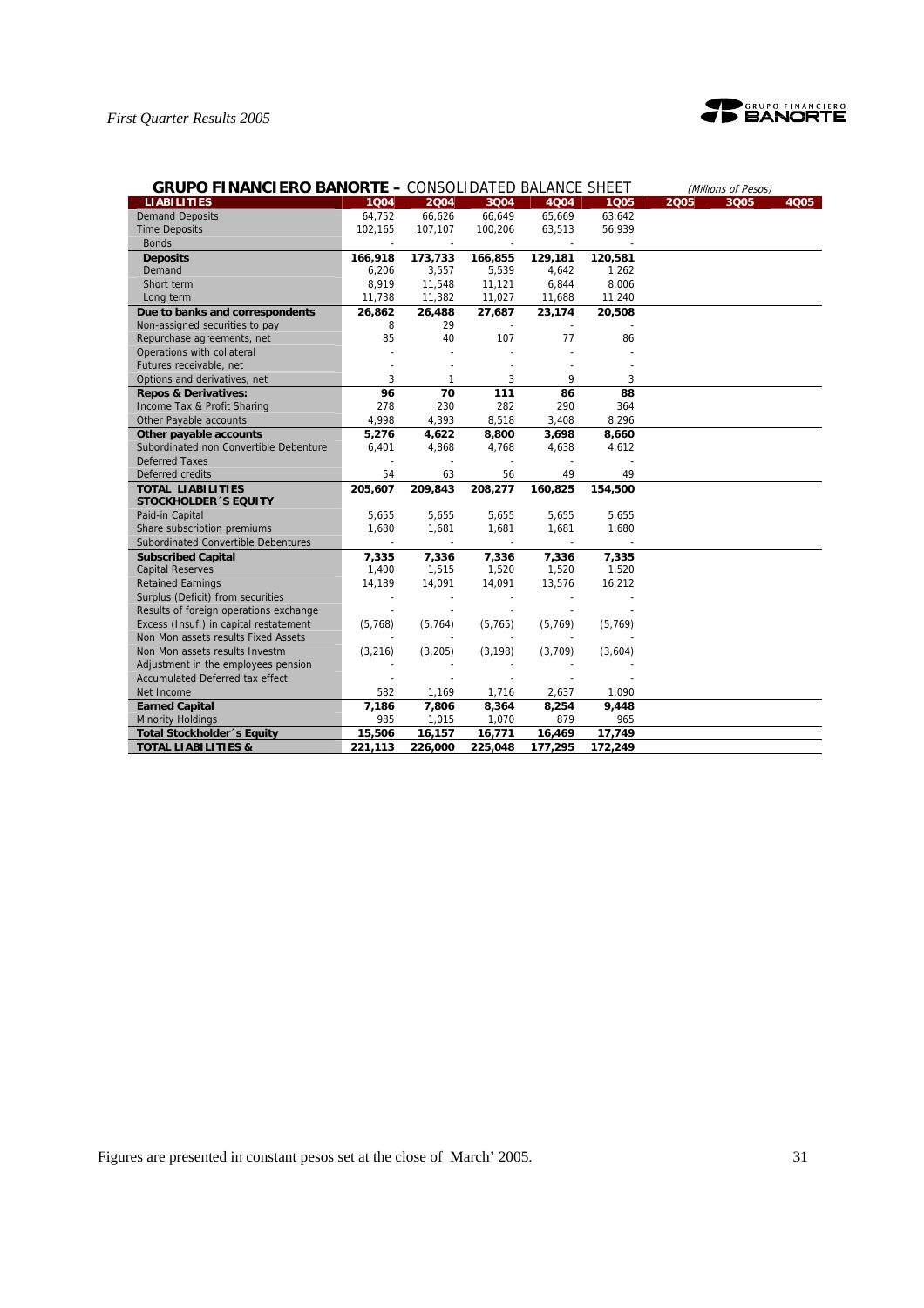

## **MEMORANDUM ACCOUNTS OF GRUPO FINANCIERO BANORTE CONSOLIDATED**

| ONBEHALF OF THIRD PARTY<br>9<br>9<br>8<br>Customers' banks<br>26<br>68<br>Dividends receivable from customers<br>$\overline{a}$<br>J.<br>Interest receivable from customers<br>(19)<br>97<br>Liquidation of customer transactions<br>109<br>51<br>10<br><b>Customer loans</b><br>Liquidation with foreign currencies of<br>Margin accounts in futures operations<br>Other current accounts<br><b>CUSTOMERS CURRENT ACCOUNT</b><br>7<br>117<br>119<br>17<br>105<br>170,992<br>Client securities held in custody<br>160,805<br>104,675<br>107,417<br>112,301<br>Securities and documents received in<br>5<br>Client securities abroad<br>$\overline{a}$<br><b>CLIENT SECURITIES</b><br>170,992<br>160,805<br>104,680<br>107,417<br>112,301<br>Repurchase operations for customers<br>23,348<br>21,102<br>29,528<br>29,472<br>30,354<br>Clients securities loans<br>Purchase of Futures & forward contracts<br>Sale of futures and forward contracts<br>$\overline{2}$<br>$\overline{2}$<br>$\overline{2}$<br>Purchasing operations (option price)<br>Sales operations (option price)<br>Purchase of derivative packages<br>Sale of derivative packages<br><b>Administration trusts</b><br>2,624<br>2,312<br>1,711<br>1,830<br>1,768<br><b>TRANSACTIONS ON BEHALF CLIENT</b><br>25,974<br>23,416<br>31,299<br>31,183<br>32,184<br>TOTAL ON BEHALF OF THIRD PARTY<br>196.973<br>184,338<br>136,098<br>138,618<br>144,590<br>Signature guarantees granted<br>34<br>64<br>63<br>61<br>60<br>1,402<br>1,760<br>2,308<br>Issuing of irrevocable letters of credit<br>1,452<br>2,142<br>Property in trust and guardianship<br>91,111<br>61,821<br>66,489<br>87,360<br>73,030<br>Assets held in custody or in administration<br>123,955<br>115,425<br>77,049<br>73,971<br>119,145<br>Amounts committed to operations with<br>7,724<br>8,020<br>4,504<br>421<br>633<br>In Transit drafts<br>Certificates of Deposit in circulation<br>585<br>652<br>751<br>648<br>606<br>Secured Credit Cards from the company<br>255<br>Securities given to the company in custody<br>260<br>278<br>156<br>217<br>Government securities in custody of the<br>11<br>1<br>89<br>47<br>81<br>Securities given to the company on<br>Securities outside the country<br>Liquidations with foreign currencies abroad<br>Debits to the contingency fund<br>Other contingent obligations<br>15,913<br>13,169<br>12,875<br>8,258<br>3,546<br>55,153<br>81,131<br>Banking transactions on behalf of third-<br>64,817<br>64,738<br>99,338<br>Investments in funds for the retirem.saving<br>Integration of the credit portfolio<br>Amounts contracted in derivative<br>10,813<br>17,960<br>25,533<br>27,246<br>242,163<br>Other trust account items<br>OWN ACCOUNT OPERATIONS<br>302,149<br>317,727<br>289,923<br>259,243<br>489,247<br>Repurchase agreements<br>123,725<br>106,776<br>123,280<br>146,471<br>81,721<br>Securities to be received<br>(123, 635)<br>(Less) Securities to be delivered<br>(106, 751)<br>(123, 360)<br>(146, 470)<br>(81, 767)<br><b>REPURCHASE TRANSACTIONS-</b><br>90<br>24<br>(79)<br>1<br>(46)<br>56,502<br>36,736<br>75,529<br>51,322<br>Securities to be received<br>43,029<br>(42, 999)<br>(56, 531)<br>(36, 733)<br>(75, 457)<br>(51, 350)<br>(Less) securities to be delivered<br><b>REPURCHASE TRANSACTIONS- SOLD</b><br>(29)<br>3<br>72<br>(27)<br>30 | (Millions of Pesos)  | 1Q04    | 2004    | 3Q04    | 4Q04    | 1Q05    | 2005 | 3Q05 | 4005 |
|--------------------------------------------------------------------------------------------------------------------------------------------------------------------------------------------------------------------------------------------------------------------------------------------------------------------------------------------------------------------------------------------------------------------------------------------------------------------------------------------------------------------------------------------------------------------------------------------------------------------------------------------------------------------------------------------------------------------------------------------------------------------------------------------------------------------------------------------------------------------------------------------------------------------------------------------------------------------------------------------------------------------------------------------------------------------------------------------------------------------------------------------------------------------------------------------------------------------------------------------------------------------------------------------------------------------------------------------------------------------------------------------------------------------------------------------------------------------------------------------------------------------------------------------------------------------------------------------------------------------------------------------------------------------------------------------------------------------------------------------------------------------------------------------------------------------------------------------------------------------------------------------------------------------------------------------------------------------------------------------------------------------------------------------------------------------------------------------------------------------------------------------------------------------------------------------------------------------------------------------------------------------------------------------------------------------------------------------------------------------------------------------------------------------------------------------------------------------------------------------------------------------------------------------------------------------------------------------------------------------------------------------------------------------------------------------------------------------------------------------------------------------------------------------------------------------------------------------------------------------------------------------------------------------------------------------------------------------------------------------------------------------------------------------------------------------------------------------------------------------------------------------------------------------------------------------------------------------------------------------------------------------------------------------------------------------------------------------------------|----------------------|---------|---------|---------|---------|---------|------|------|------|
|                                                                                                                                                                                                                                                                                                                                                                                                                                                                                                                                                                                                                                                                                                                                                                                                                                                                                                                                                                                                                                                                                                                                                                                                                                                                                                                                                                                                                                                                                                                                                                                                                                                                                                                                                                                                                                                                                                                                                                                                                                                                                                                                                                                                                                                                                                                                                                                                                                                                                                                                                                                                                                                                                                                                                                                                                                                                                                                                                                                                                                                                                                                                                                                                                                                                                                                                                        |                      |         |         |         |         |         |      |      |      |
|                                                                                                                                                                                                                                                                                                                                                                                                                                                                                                                                                                                                                                                                                                                                                                                                                                                                                                                                                                                                                                                                                                                                                                                                                                                                                                                                                                                                                                                                                                                                                                                                                                                                                                                                                                                                                                                                                                                                                                                                                                                                                                                                                                                                                                                                                                                                                                                                                                                                                                                                                                                                                                                                                                                                                                                                                                                                                                                                                                                                                                                                                                                                                                                                                                                                                                                                                        |                      |         |         |         |         |         |      |      |      |
|                                                                                                                                                                                                                                                                                                                                                                                                                                                                                                                                                                                                                                                                                                                                                                                                                                                                                                                                                                                                                                                                                                                                                                                                                                                                                                                                                                                                                                                                                                                                                                                                                                                                                                                                                                                                                                                                                                                                                                                                                                                                                                                                                                                                                                                                                                                                                                                                                                                                                                                                                                                                                                                                                                                                                                                                                                                                                                                                                                                                                                                                                                                                                                                                                                                                                                                                                        |                      |         |         |         |         |         |      |      |      |
|                                                                                                                                                                                                                                                                                                                                                                                                                                                                                                                                                                                                                                                                                                                                                                                                                                                                                                                                                                                                                                                                                                                                                                                                                                                                                                                                                                                                                                                                                                                                                                                                                                                                                                                                                                                                                                                                                                                                                                                                                                                                                                                                                                                                                                                                                                                                                                                                                                                                                                                                                                                                                                                                                                                                                                                                                                                                                                                                                                                                                                                                                                                                                                                                                                                                                                                                                        |                      |         |         |         |         |         |      |      |      |
|                                                                                                                                                                                                                                                                                                                                                                                                                                                                                                                                                                                                                                                                                                                                                                                                                                                                                                                                                                                                                                                                                                                                                                                                                                                                                                                                                                                                                                                                                                                                                                                                                                                                                                                                                                                                                                                                                                                                                                                                                                                                                                                                                                                                                                                                                                                                                                                                                                                                                                                                                                                                                                                                                                                                                                                                                                                                                                                                                                                                                                                                                                                                                                                                                                                                                                                                                        |                      |         |         |         |         |         |      |      |      |
|                                                                                                                                                                                                                                                                                                                                                                                                                                                                                                                                                                                                                                                                                                                                                                                                                                                                                                                                                                                                                                                                                                                                                                                                                                                                                                                                                                                                                                                                                                                                                                                                                                                                                                                                                                                                                                                                                                                                                                                                                                                                                                                                                                                                                                                                                                                                                                                                                                                                                                                                                                                                                                                                                                                                                                                                                                                                                                                                                                                                                                                                                                                                                                                                                                                                                                                                                        |                      |         |         |         |         |         |      |      |      |
|                                                                                                                                                                                                                                                                                                                                                                                                                                                                                                                                                                                                                                                                                                                                                                                                                                                                                                                                                                                                                                                                                                                                                                                                                                                                                                                                                                                                                                                                                                                                                                                                                                                                                                                                                                                                                                                                                                                                                                                                                                                                                                                                                                                                                                                                                                                                                                                                                                                                                                                                                                                                                                                                                                                                                                                                                                                                                                                                                                                                                                                                                                                                                                                                                                                                                                                                                        |                      |         |         |         |         |         |      |      |      |
|                                                                                                                                                                                                                                                                                                                                                                                                                                                                                                                                                                                                                                                                                                                                                                                                                                                                                                                                                                                                                                                                                                                                                                                                                                                                                                                                                                                                                                                                                                                                                                                                                                                                                                                                                                                                                                                                                                                                                                                                                                                                                                                                                                                                                                                                                                                                                                                                                                                                                                                                                                                                                                                                                                                                                                                                                                                                                                                                                                                                                                                                                                                                                                                                                                                                                                                                                        |                      |         |         |         |         |         |      |      |      |
|                                                                                                                                                                                                                                                                                                                                                                                                                                                                                                                                                                                                                                                                                                                                                                                                                                                                                                                                                                                                                                                                                                                                                                                                                                                                                                                                                                                                                                                                                                                                                                                                                                                                                                                                                                                                                                                                                                                                                                                                                                                                                                                                                                                                                                                                                                                                                                                                                                                                                                                                                                                                                                                                                                                                                                                                                                                                                                                                                                                                                                                                                                                                                                                                                                                                                                                                                        |                      |         |         |         |         |         |      |      |      |
|                                                                                                                                                                                                                                                                                                                                                                                                                                                                                                                                                                                                                                                                                                                                                                                                                                                                                                                                                                                                                                                                                                                                                                                                                                                                                                                                                                                                                                                                                                                                                                                                                                                                                                                                                                                                                                                                                                                                                                                                                                                                                                                                                                                                                                                                                                                                                                                                                                                                                                                                                                                                                                                                                                                                                                                                                                                                                                                                                                                                                                                                                                                                                                                                                                                                                                                                                        |                      |         |         |         |         |         |      |      |      |
|                                                                                                                                                                                                                                                                                                                                                                                                                                                                                                                                                                                                                                                                                                                                                                                                                                                                                                                                                                                                                                                                                                                                                                                                                                                                                                                                                                                                                                                                                                                                                                                                                                                                                                                                                                                                                                                                                                                                                                                                                                                                                                                                                                                                                                                                                                                                                                                                                                                                                                                                                                                                                                                                                                                                                                                                                                                                                                                                                                                                                                                                                                                                                                                                                                                                                                                                                        |                      |         |         |         |         |         |      |      |      |
|                                                                                                                                                                                                                                                                                                                                                                                                                                                                                                                                                                                                                                                                                                                                                                                                                                                                                                                                                                                                                                                                                                                                                                                                                                                                                                                                                                                                                                                                                                                                                                                                                                                                                                                                                                                                                                                                                                                                                                                                                                                                                                                                                                                                                                                                                                                                                                                                                                                                                                                                                                                                                                                                                                                                                                                                                                                                                                                                                                                                                                                                                                                                                                                                                                                                                                                                                        |                      |         |         |         |         |         |      |      |      |
|                                                                                                                                                                                                                                                                                                                                                                                                                                                                                                                                                                                                                                                                                                                                                                                                                                                                                                                                                                                                                                                                                                                                                                                                                                                                                                                                                                                                                                                                                                                                                                                                                                                                                                                                                                                                                                                                                                                                                                                                                                                                                                                                                                                                                                                                                                                                                                                                                                                                                                                                                                                                                                                                                                                                                                                                                                                                                                                                                                                                                                                                                                                                                                                                                                                                                                                                                        |                      |         |         |         |         |         |      |      |      |
|                                                                                                                                                                                                                                                                                                                                                                                                                                                                                                                                                                                                                                                                                                                                                                                                                                                                                                                                                                                                                                                                                                                                                                                                                                                                                                                                                                                                                                                                                                                                                                                                                                                                                                                                                                                                                                                                                                                                                                                                                                                                                                                                                                                                                                                                                                                                                                                                                                                                                                                                                                                                                                                                                                                                                                                                                                                                                                                                                                                                                                                                                                                                                                                                                                                                                                                                                        |                      |         |         |         |         |         |      |      |      |
|                                                                                                                                                                                                                                                                                                                                                                                                                                                                                                                                                                                                                                                                                                                                                                                                                                                                                                                                                                                                                                                                                                                                                                                                                                                                                                                                                                                                                                                                                                                                                                                                                                                                                                                                                                                                                                                                                                                                                                                                                                                                                                                                                                                                                                                                                                                                                                                                                                                                                                                                                                                                                                                                                                                                                                                                                                                                                                                                                                                                                                                                                                                                                                                                                                                                                                                                                        |                      |         |         |         |         |         |      |      |      |
|                                                                                                                                                                                                                                                                                                                                                                                                                                                                                                                                                                                                                                                                                                                                                                                                                                                                                                                                                                                                                                                                                                                                                                                                                                                                                                                                                                                                                                                                                                                                                                                                                                                                                                                                                                                                                                                                                                                                                                                                                                                                                                                                                                                                                                                                                                                                                                                                                                                                                                                                                                                                                                                                                                                                                                                                                                                                                                                                                                                                                                                                                                                                                                                                                                                                                                                                                        |                      |         |         |         |         |         |      |      |      |
|                                                                                                                                                                                                                                                                                                                                                                                                                                                                                                                                                                                                                                                                                                                                                                                                                                                                                                                                                                                                                                                                                                                                                                                                                                                                                                                                                                                                                                                                                                                                                                                                                                                                                                                                                                                                                                                                                                                                                                                                                                                                                                                                                                                                                                                                                                                                                                                                                                                                                                                                                                                                                                                                                                                                                                                                                                                                                                                                                                                                                                                                                                                                                                                                                                                                                                                                                        |                      |         |         |         |         |         |      |      |      |
|                                                                                                                                                                                                                                                                                                                                                                                                                                                                                                                                                                                                                                                                                                                                                                                                                                                                                                                                                                                                                                                                                                                                                                                                                                                                                                                                                                                                                                                                                                                                                                                                                                                                                                                                                                                                                                                                                                                                                                                                                                                                                                                                                                                                                                                                                                                                                                                                                                                                                                                                                                                                                                                                                                                                                                                                                                                                                                                                                                                                                                                                                                                                                                                                                                                                                                                                                        |                      |         |         |         |         |         |      |      |      |
|                                                                                                                                                                                                                                                                                                                                                                                                                                                                                                                                                                                                                                                                                                                                                                                                                                                                                                                                                                                                                                                                                                                                                                                                                                                                                                                                                                                                                                                                                                                                                                                                                                                                                                                                                                                                                                                                                                                                                                                                                                                                                                                                                                                                                                                                                                                                                                                                                                                                                                                                                                                                                                                                                                                                                                                                                                                                                                                                                                                                                                                                                                                                                                                                                                                                                                                                                        |                      |         |         |         |         |         |      |      |      |
|                                                                                                                                                                                                                                                                                                                                                                                                                                                                                                                                                                                                                                                                                                                                                                                                                                                                                                                                                                                                                                                                                                                                                                                                                                                                                                                                                                                                                                                                                                                                                                                                                                                                                                                                                                                                                                                                                                                                                                                                                                                                                                                                                                                                                                                                                                                                                                                                                                                                                                                                                                                                                                                                                                                                                                                                                                                                                                                                                                                                                                                                                                                                                                                                                                                                                                                                                        |                      |         |         |         |         |         |      |      |      |
|                                                                                                                                                                                                                                                                                                                                                                                                                                                                                                                                                                                                                                                                                                                                                                                                                                                                                                                                                                                                                                                                                                                                                                                                                                                                                                                                                                                                                                                                                                                                                                                                                                                                                                                                                                                                                                                                                                                                                                                                                                                                                                                                                                                                                                                                                                                                                                                                                                                                                                                                                                                                                                                                                                                                                                                                                                                                                                                                                                                                                                                                                                                                                                                                                                                                                                                                                        |                      |         |         |         |         |         |      |      |      |
|                                                                                                                                                                                                                                                                                                                                                                                                                                                                                                                                                                                                                                                                                                                                                                                                                                                                                                                                                                                                                                                                                                                                                                                                                                                                                                                                                                                                                                                                                                                                                                                                                                                                                                                                                                                                                                                                                                                                                                                                                                                                                                                                                                                                                                                                                                                                                                                                                                                                                                                                                                                                                                                                                                                                                                                                                                                                                                                                                                                                                                                                                                                                                                                                                                                                                                                                                        |                      |         |         |         |         |         |      |      |      |
|                                                                                                                                                                                                                                                                                                                                                                                                                                                                                                                                                                                                                                                                                                                                                                                                                                                                                                                                                                                                                                                                                                                                                                                                                                                                                                                                                                                                                                                                                                                                                                                                                                                                                                                                                                                                                                                                                                                                                                                                                                                                                                                                                                                                                                                                                                                                                                                                                                                                                                                                                                                                                                                                                                                                                                                                                                                                                                                                                                                                                                                                                                                                                                                                                                                                                                                                                        |                      |         |         |         |         |         |      |      |      |
|                                                                                                                                                                                                                                                                                                                                                                                                                                                                                                                                                                                                                                                                                                                                                                                                                                                                                                                                                                                                                                                                                                                                                                                                                                                                                                                                                                                                                                                                                                                                                                                                                                                                                                                                                                                                                                                                                                                                                                                                                                                                                                                                                                                                                                                                                                                                                                                                                                                                                                                                                                                                                                                                                                                                                                                                                                                                                                                                                                                                                                                                                                                                                                                                                                                                                                                                                        |                      |         |         |         |         |         |      |      |      |
|                                                                                                                                                                                                                                                                                                                                                                                                                                                                                                                                                                                                                                                                                                                                                                                                                                                                                                                                                                                                                                                                                                                                                                                                                                                                                                                                                                                                                                                                                                                                                                                                                                                                                                                                                                                                                                                                                                                                                                                                                                                                                                                                                                                                                                                                                                                                                                                                                                                                                                                                                                                                                                                                                                                                                                                                                                                                                                                                                                                                                                                                                                                                                                                                                                                                                                                                                        |                      |         |         |         |         |         |      |      |      |
|                                                                                                                                                                                                                                                                                                                                                                                                                                                                                                                                                                                                                                                                                                                                                                                                                                                                                                                                                                                                                                                                                                                                                                                                                                                                                                                                                                                                                                                                                                                                                                                                                                                                                                                                                                                                                                                                                                                                                                                                                                                                                                                                                                                                                                                                                                                                                                                                                                                                                                                                                                                                                                                                                                                                                                                                                                                                                                                                                                                                                                                                                                                                                                                                                                                                                                                                                        |                      |         |         |         |         |         |      |      |      |
|                                                                                                                                                                                                                                                                                                                                                                                                                                                                                                                                                                                                                                                                                                                                                                                                                                                                                                                                                                                                                                                                                                                                                                                                                                                                                                                                                                                                                                                                                                                                                                                                                                                                                                                                                                                                                                                                                                                                                                                                                                                                                                                                                                                                                                                                                                                                                                                                                                                                                                                                                                                                                                                                                                                                                                                                                                                                                                                                                                                                                                                                                                                                                                                                                                                                                                                                                        |                      |         |         |         |         |         |      |      |      |
|                                                                                                                                                                                                                                                                                                                                                                                                                                                                                                                                                                                                                                                                                                                                                                                                                                                                                                                                                                                                                                                                                                                                                                                                                                                                                                                                                                                                                                                                                                                                                                                                                                                                                                                                                                                                                                                                                                                                                                                                                                                                                                                                                                                                                                                                                                                                                                                                                                                                                                                                                                                                                                                                                                                                                                                                                                                                                                                                                                                                                                                                                                                                                                                                                                                                                                                                                        |                      |         |         |         |         |         |      |      |      |
|                                                                                                                                                                                                                                                                                                                                                                                                                                                                                                                                                                                                                                                                                                                                                                                                                                                                                                                                                                                                                                                                                                                                                                                                                                                                                                                                                                                                                                                                                                                                                                                                                                                                                                                                                                                                                                                                                                                                                                                                                                                                                                                                                                                                                                                                                                                                                                                                                                                                                                                                                                                                                                                                                                                                                                                                                                                                                                                                                                                                                                                                                                                                                                                                                                                                                                                                                        |                      |         |         |         |         |         |      |      |      |
|                                                                                                                                                                                                                                                                                                                                                                                                                                                                                                                                                                                                                                                                                                                                                                                                                                                                                                                                                                                                                                                                                                                                                                                                                                                                                                                                                                                                                                                                                                                                                                                                                                                                                                                                                                                                                                                                                                                                                                                                                                                                                                                                                                                                                                                                                                                                                                                                                                                                                                                                                                                                                                                                                                                                                                                                                                                                                                                                                                                                                                                                                                                                                                                                                                                                                                                                                        |                      |         |         |         |         |         |      |      |      |
|                                                                                                                                                                                                                                                                                                                                                                                                                                                                                                                                                                                                                                                                                                                                                                                                                                                                                                                                                                                                                                                                                                                                                                                                                                                                                                                                                                                                                                                                                                                                                                                                                                                                                                                                                                                                                                                                                                                                                                                                                                                                                                                                                                                                                                                                                                                                                                                                                                                                                                                                                                                                                                                                                                                                                                                                                                                                                                                                                                                                                                                                                                                                                                                                                                                                                                                                                        |                      |         |         |         |         |         |      |      |      |
|                                                                                                                                                                                                                                                                                                                                                                                                                                                                                                                                                                                                                                                                                                                                                                                                                                                                                                                                                                                                                                                                                                                                                                                                                                                                                                                                                                                                                                                                                                                                                                                                                                                                                                                                                                                                                                                                                                                                                                                                                                                                                                                                                                                                                                                                                                                                                                                                                                                                                                                                                                                                                                                                                                                                                                                                                                                                                                                                                                                                                                                                                                                                                                                                                                                                                                                                                        |                      |         |         |         |         |         |      |      |      |
|                                                                                                                                                                                                                                                                                                                                                                                                                                                                                                                                                                                                                                                                                                                                                                                                                                                                                                                                                                                                                                                                                                                                                                                                                                                                                                                                                                                                                                                                                                                                                                                                                                                                                                                                                                                                                                                                                                                                                                                                                                                                                                                                                                                                                                                                                                                                                                                                                                                                                                                                                                                                                                                                                                                                                                                                                                                                                                                                                                                                                                                                                                                                                                                                                                                                                                                                                        |                      |         |         |         |         |         |      |      |      |
|                                                                                                                                                                                                                                                                                                                                                                                                                                                                                                                                                                                                                                                                                                                                                                                                                                                                                                                                                                                                                                                                                                                                                                                                                                                                                                                                                                                                                                                                                                                                                                                                                                                                                                                                                                                                                                                                                                                                                                                                                                                                                                                                                                                                                                                                                                                                                                                                                                                                                                                                                                                                                                                                                                                                                                                                                                                                                                                                                                                                                                                                                                                                                                                                                                                                                                                                                        |                      |         |         |         |         |         |      |      |      |
|                                                                                                                                                                                                                                                                                                                                                                                                                                                                                                                                                                                                                                                                                                                                                                                                                                                                                                                                                                                                                                                                                                                                                                                                                                                                                                                                                                                                                                                                                                                                                                                                                                                                                                                                                                                                                                                                                                                                                                                                                                                                                                                                                                                                                                                                                                                                                                                                                                                                                                                                                                                                                                                                                                                                                                                                                                                                                                                                                                                                                                                                                                                                                                                                                                                                                                                                                        |                      |         |         |         |         |         |      |      |      |
|                                                                                                                                                                                                                                                                                                                                                                                                                                                                                                                                                                                                                                                                                                                                                                                                                                                                                                                                                                                                                                                                                                                                                                                                                                                                                                                                                                                                                                                                                                                                                                                                                                                                                                                                                                                                                                                                                                                                                                                                                                                                                                                                                                                                                                                                                                                                                                                                                                                                                                                                                                                                                                                                                                                                                                                                                                                                                                                                                                                                                                                                                                                                                                                                                                                                                                                                                        |                      |         |         |         |         |         |      |      |      |
|                                                                                                                                                                                                                                                                                                                                                                                                                                                                                                                                                                                                                                                                                                                                                                                                                                                                                                                                                                                                                                                                                                                                                                                                                                                                                                                                                                                                                                                                                                                                                                                                                                                                                                                                                                                                                                                                                                                                                                                                                                                                                                                                                                                                                                                                                                                                                                                                                                                                                                                                                                                                                                                                                                                                                                                                                                                                                                                                                                                                                                                                                                                                                                                                                                                                                                                                                        |                      |         |         |         |         |         |      |      |      |
|                                                                                                                                                                                                                                                                                                                                                                                                                                                                                                                                                                                                                                                                                                                                                                                                                                                                                                                                                                                                                                                                                                                                                                                                                                                                                                                                                                                                                                                                                                                                                                                                                                                                                                                                                                                                                                                                                                                                                                                                                                                                                                                                                                                                                                                                                                                                                                                                                                                                                                                                                                                                                                                                                                                                                                                                                                                                                                                                                                                                                                                                                                                                                                                                                                                                                                                                                        |                      |         |         |         |         |         |      |      |      |
|                                                                                                                                                                                                                                                                                                                                                                                                                                                                                                                                                                                                                                                                                                                                                                                                                                                                                                                                                                                                                                                                                                                                                                                                                                                                                                                                                                                                                                                                                                                                                                                                                                                                                                                                                                                                                                                                                                                                                                                                                                                                                                                                                                                                                                                                                                                                                                                                                                                                                                                                                                                                                                                                                                                                                                                                                                                                                                                                                                                                                                                                                                                                                                                                                                                                                                                                                        |                      |         |         |         |         |         |      |      |      |
|                                                                                                                                                                                                                                                                                                                                                                                                                                                                                                                                                                                                                                                                                                                                                                                                                                                                                                                                                                                                                                                                                                                                                                                                                                                                                                                                                                                                                                                                                                                                                                                                                                                                                                                                                                                                                                                                                                                                                                                                                                                                                                                                                                                                                                                                                                                                                                                                                                                                                                                                                                                                                                                                                                                                                                                                                                                                                                                                                                                                                                                                                                                                                                                                                                                                                                                                                        |                      |         |         |         |         |         |      |      |      |
|                                                                                                                                                                                                                                                                                                                                                                                                                                                                                                                                                                                                                                                                                                                                                                                                                                                                                                                                                                                                                                                                                                                                                                                                                                                                                                                                                                                                                                                                                                                                                                                                                                                                                                                                                                                                                                                                                                                                                                                                                                                                                                                                                                                                                                                                                                                                                                                                                                                                                                                                                                                                                                                                                                                                                                                                                                                                                                                                                                                                                                                                                                                                                                                                                                                                                                                                                        |                      |         |         |         |         |         |      |      |      |
|                                                                                                                                                                                                                                                                                                                                                                                                                                                                                                                                                                                                                                                                                                                                                                                                                                                                                                                                                                                                                                                                                                                                                                                                                                                                                                                                                                                                                                                                                                                                                                                                                                                                                                                                                                                                                                                                                                                                                                                                                                                                                                                                                                                                                                                                                                                                                                                                                                                                                                                                                                                                                                                                                                                                                                                                                                                                                                                                                                                                                                                                                                                                                                                                                                                                                                                                                        |                      |         |         |         |         |         |      |      |      |
|                                                                                                                                                                                                                                                                                                                                                                                                                                                                                                                                                                                                                                                                                                                                                                                                                                                                                                                                                                                                                                                                                                                                                                                                                                                                                                                                                                                                                                                                                                                                                                                                                                                                                                                                                                                                                                                                                                                                                                                                                                                                                                                                                                                                                                                                                                                                                                                                                                                                                                                                                                                                                                                                                                                                                                                                                                                                                                                                                                                                                                                                                                                                                                                                                                                                                                                                                        |                      |         |         |         |         |         |      |      |      |
|                                                                                                                                                                                                                                                                                                                                                                                                                                                                                                                                                                                                                                                                                                                                                                                                                                                                                                                                                                                                                                                                                                                                                                                                                                                                                                                                                                                                                                                                                                                                                                                                                                                                                                                                                                                                                                                                                                                                                                                                                                                                                                                                                                                                                                                                                                                                                                                                                                                                                                                                                                                                                                                                                                                                                                                                                                                                                                                                                                                                                                                                                                                                                                                                                                                                                                                                                        |                      |         |         |         |         |         |      |      |      |
|                                                                                                                                                                                                                                                                                                                                                                                                                                                                                                                                                                                                                                                                                                                                                                                                                                                                                                                                                                                                                                                                                                                                                                                                                                                                                                                                                                                                                                                                                                                                                                                                                                                                                                                                                                                                                                                                                                                                                                                                                                                                                                                                                                                                                                                                                                                                                                                                                                                                                                                                                                                                                                                                                                                                                                                                                                                                                                                                                                                                                                                                                                                                                                                                                                                                                                                                                        |                      |         |         |         |         |         |      |      |      |
|                                                                                                                                                                                                                                                                                                                                                                                                                                                                                                                                                                                                                                                                                                                                                                                                                                                                                                                                                                                                                                                                                                                                                                                                                                                                                                                                                                                                                                                                                                                                                                                                                                                                                                                                                                                                                                                                                                                                                                                                                                                                                                                                                                                                                                                                                                                                                                                                                                                                                                                                                                                                                                                                                                                                                                                                                                                                                                                                                                                                                                                                                                                                                                                                                                                                                                                                                        |                      |         |         |         |         |         |      |      |      |
|                                                                                                                                                                                                                                                                                                                                                                                                                                                                                                                                                                                                                                                                                                                                                                                                                                                                                                                                                                                                                                                                                                                                                                                                                                                                                                                                                                                                                                                                                                                                                                                                                                                                                                                                                                                                                                                                                                                                                                                                                                                                                                                                                                                                                                                                                                                                                                                                                                                                                                                                                                                                                                                                                                                                                                                                                                                                                                                                                                                                                                                                                                                                                                                                                                                                                                                                                        |                      |         |         |         |         |         |      |      |      |
|                                                                                                                                                                                                                                                                                                                                                                                                                                                                                                                                                                                                                                                                                                                                                                                                                                                                                                                                                                                                                                                                                                                                                                                                                                                                                                                                                                                                                                                                                                                                                                                                                                                                                                                                                                                                                                                                                                                                                                                                                                                                                                                                                                                                                                                                                                                                                                                                                                                                                                                                                                                                                                                                                                                                                                                                                                                                                                                                                                                                                                                                                                                                                                                                                                                                                                                                                        |                      |         |         |         |         |         |      |      |      |
|                                                                                                                                                                                                                                                                                                                                                                                                                                                                                                                                                                                                                                                                                                                                                                                                                                                                                                                                                                                                                                                                                                                                                                                                                                                                                                                                                                                                                                                                                                                                                                                                                                                                                                                                                                                                                                                                                                                                                                                                                                                                                                                                                                                                                                                                                                                                                                                                                                                                                                                                                                                                                                                                                                                                                                                                                                                                                                                                                                                                                                                                                                                                                                                                                                                                                                                                                        |                      |         |         |         |         |         |      |      |      |
|                                                                                                                                                                                                                                                                                                                                                                                                                                                                                                                                                                                                                                                                                                                                                                                                                                                                                                                                                                                                                                                                                                                                                                                                                                                                                                                                                                                                                                                                                                                                                                                                                                                                                                                                                                                                                                                                                                                                                                                                                                                                                                                                                                                                                                                                                                                                                                                                                                                                                                                                                                                                                                                                                                                                                                                                                                                                                                                                                                                                                                                                                                                                                                                                                                                                                                                                                        |                      |         |         |         |         |         |      |      |      |
|                                                                                                                                                                                                                                                                                                                                                                                                                                                                                                                                                                                                                                                                                                                                                                                                                                                                                                                                                                                                                                                                                                                                                                                                                                                                                                                                                                                                                                                                                                                                                                                                                                                                                                                                                                                                                                                                                                                                                                                                                                                                                                                                                                                                                                                                                                                                                                                                                                                                                                                                                                                                                                                                                                                                                                                                                                                                                                                                                                                                                                                                                                                                                                                                                                                                                                                                                        |                      |         |         |         |         |         |      |      |      |
|                                                                                                                                                                                                                                                                                                                                                                                                                                                                                                                                                                                                                                                                                                                                                                                                                                                                                                                                                                                                                                                                                                                                                                                                                                                                                                                                                                                                                                                                                                                                                                                                                                                                                                                                                                                                                                                                                                                                                                                                                                                                                                                                                                                                                                                                                                                                                                                                                                                                                                                                                                                                                                                                                                                                                                                                                                                                                                                                                                                                                                                                                                                                                                                                                                                                                                                                                        |                      |         |         |         |         |         |      |      |      |
|                                                                                                                                                                                                                                                                                                                                                                                                                                                                                                                                                                                                                                                                                                                                                                                                                                                                                                                                                                                                                                                                                                                                                                                                                                                                                                                                                                                                                                                                                                                                                                                                                                                                                                                                                                                                                                                                                                                                                                                                                                                                                                                                                                                                                                                                                                                                                                                                                                                                                                                                                                                                                                                                                                                                                                                                                                                                                                                                                                                                                                                                                                                                                                                                                                                                                                                                                        |                      |         |         |         |         |         |      |      |      |
|                                                                                                                                                                                                                                                                                                                                                                                                                                                                                                                                                                                                                                                                                                                                                                                                                                                                                                                                                                                                                                                                                                                                                                                                                                                                                                                                                                                                                                                                                                                                                                                                                                                                                                                                                                                                                                                                                                                                                                                                                                                                                                                                                                                                                                                                                                                                                                                                                                                                                                                                                                                                                                                                                                                                                                                                                                                                                                                                                                                                                                                                                                                                                                                                                                                                                                                                                        |                      |         |         |         |         |         |      |      |      |
|                                                                                                                                                                                                                                                                                                                                                                                                                                                                                                                                                                                                                                                                                                                                                                                                                                                                                                                                                                                                                                                                                                                                                                                                                                                                                                                                                                                                                                                                                                                                                                                                                                                                                                                                                                                                                                                                                                                                                                                                                                                                                                                                                                                                                                                                                                                                                                                                                                                                                                                                                                                                                                                                                                                                                                                                                                                                                                                                                                                                                                                                                                                                                                                                                                                                                                                                                        |                      |         |         |         |         |         |      |      |      |
|                                                                                                                                                                                                                                                                                                                                                                                                                                                                                                                                                                                                                                                                                                                                                                                                                                                                                                                                                                                                                                                                                                                                                                                                                                                                                                                                                                                                                                                                                                                                                                                                                                                                                                                                                                                                                                                                                                                                                                                                                                                                                                                                                                                                                                                                                                                                                                                                                                                                                                                                                                                                                                                                                                                                                                                                                                                                                                                                                                                                                                                                                                                                                                                                                                                                                                                                                        | TOTAL ON OWN ACCOUNT | 302,211 | 317,754 | 298,915 | 259,216 | 489,231 |      |      |      |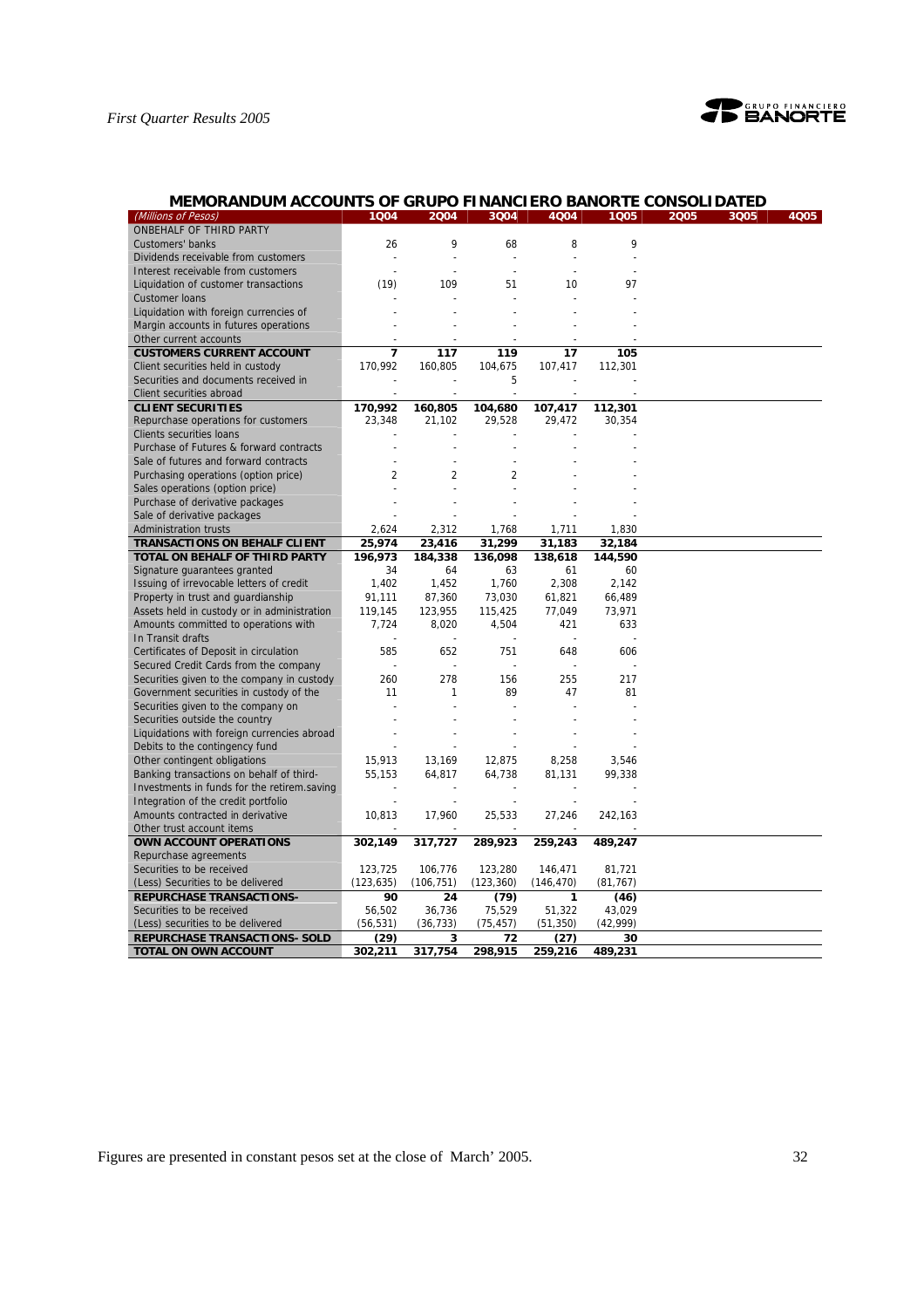

## **GRUPO FINANCIERO BANORTE CONSOLIDATED STATEMENT OF CASH FLOW**

JANUARY 1, 2004 –MARCH 31, 2004

.<br>(Millions of Pesos)

| <b>CASH FLOW FROM OPERATING ACTIVITIES:</b>                                          |                 |
|--------------------------------------------------------------------------------------|-----------------|
| <b>Net Income</b>                                                                    | 1,090           |
| Adjustments to Reconcile Net Income to Net Cash by Operating Activities              |                 |
| Mark to Market Valuation Results                                                     | (49)            |
| Provisions for loan losses                                                           | 246             |
| Depreciation and amortization                                                        | 235             |
| <b>Defferred Taxes</b>                                                               | 99              |
| Provisions for Obligations                                                           | 31              |
| <b>Minoritary Interest</b>                                                           | 82              |
| Undistribuated Earnings of Subsidiaries                                              | (111)           |
|                                                                                      | 534             |
| <b>Cash Flows From Investing Activities:</b>                                         |                 |
| <b>Banks Deposits</b>                                                                | (8,596)         |
| Decrease (Increase) loan portfolio                                                   | (2, 471)        |
| Decrease (Increase) credit assets portfolio                                          | 259             |
| Decrease (Increase) treasury operations<br>Decrease (Increase) financial instruments | 4.702           |
| Loans from banks and other entities                                                  | (48)<br>(2,665) |
| Decrease (Increase) Deferred taxes                                                   | (78)            |
| Decrease (Increase) in accounts receivable and payable                               | 2,888           |
| Net Resources provided by operations                                                 | (6,008)         |
| <b>Financial Activities:</b>                                                         |                 |
| Subordinated Debentures Issue and Interest                                           | (26)            |
| <b>Dividends Declared</b>                                                            |                 |
| Issuance of stock                                                                    |                 |
| Net Resources provided by Investing activities                                       | (25)            |
| <b>CASH FLOW FROM FINANCING ACTIVITIES:</b>                                          |                 |
| <b>Fixed Assets increase</b>                                                         | (13)            |
| Proceeds from issuance of common stock                                               | 101             |
| Decrease (Increase) Deferred charges or credits                                      |                 |
| Decrease (Increase) Foreclosed assets                                                | (47)            |
| Net Cash provided by financing activities                                            | 41              |
| Decrease (increase) in cash and due from banks                                       | (4, 368)        |
| Cash and due from banks at the beginning of the year                                 | 39,604          |
| Cash and due from banks at the end of the year                                       | 35,236          |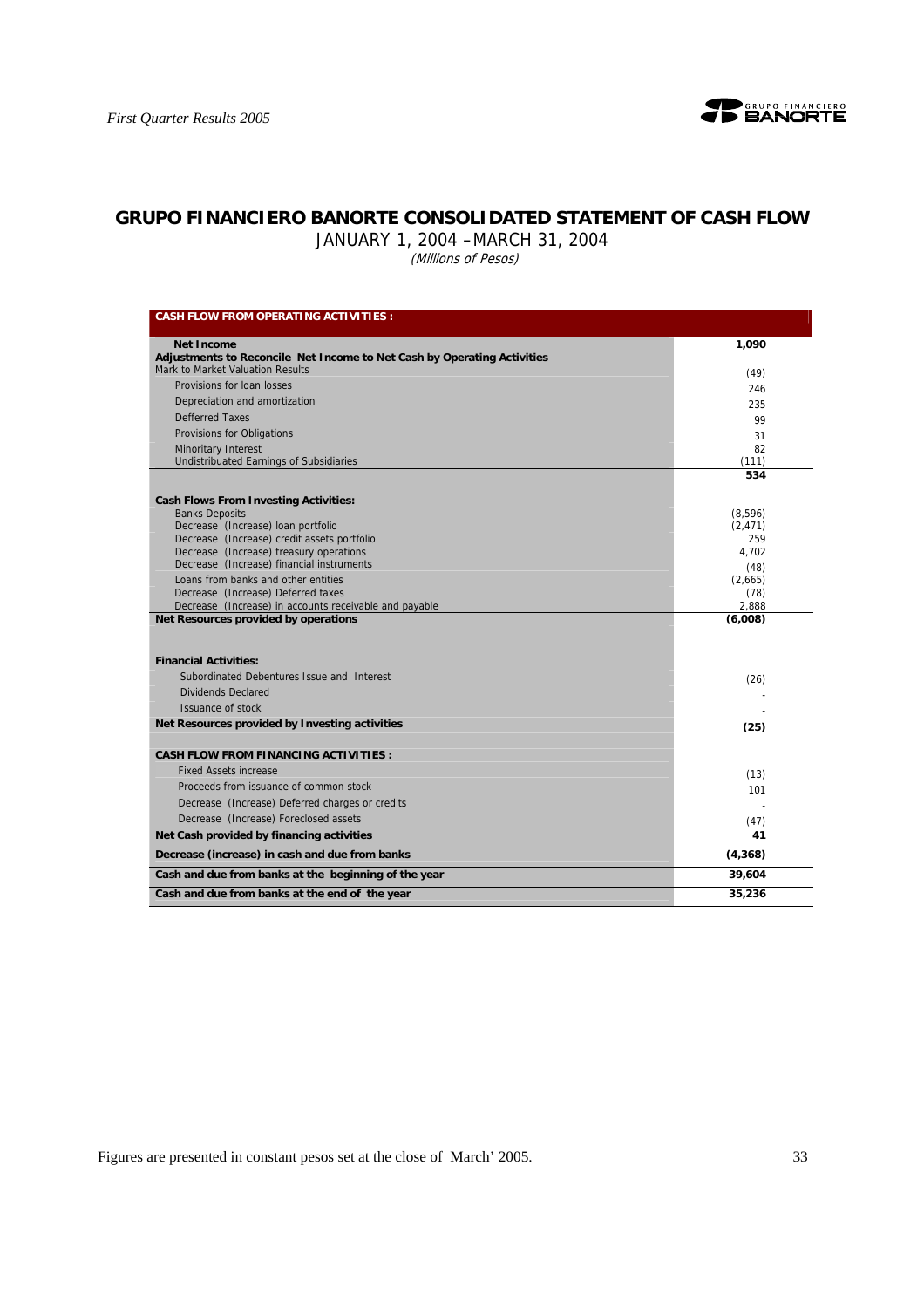

## **GRUPO FINANCIERO BANORTE CONSOLIDATED STATEMENTS OF CHANGES IN STOCKHOLDERS´ EQUITY JANUARY 1, 2005- MARCH 31, 2005.**

(Millions of Pesos)

|                                | <b>CONTRIBUATED CAPITAL</b>  |                 |                   |  |  |  |  |  |
|--------------------------------|------------------------------|-----------------|-------------------|--|--|--|--|--|
|                                | <b>Fixed Paid-in Capital</b> | Paid-in Capital | & oth. Securities |  |  |  |  |  |
|                                | Variable                     | Premium, Bonds  |                   |  |  |  |  |  |
| Balance as of December 31,2004 | 3,371                        | 2,284           | 1,680             |  |  |  |  |  |
| <b>Stock Changes</b>           |                              |                 |                   |  |  |  |  |  |
| Issuance of stock              |                              |                 |                   |  |  |  |  |  |
| Profits Capitalization         |                              |                 |                   |  |  |  |  |  |
| <b>Provisions Created</b>      |                              |                 |                   |  |  |  |  |  |
| Total                          |                              |                 |                   |  |  |  |  |  |
|                                |                              |                 |                   |  |  |  |  |  |
| <b>Total Income</b>            |                              |                 |                   |  |  |  |  |  |
| Total Income:                  |                              |                 |                   |  |  |  |  |  |
| Net Income                     |                              |                 |                   |  |  |  |  |  |
| Results of assets holdings     |                              |                 |                   |  |  |  |  |  |
| Minority Interest              |                              |                 |                   |  |  |  |  |  |
| <b>Total</b>                   |                              |                 |                   |  |  |  |  |  |
|                                |                              |                 |                   |  |  |  |  |  |
| Balance as of March 31,2005    | 3.371                        | 2.284           | 1.680             |  |  |  |  |  |

|                                                                                                                                                      |                                 |                      |                                                      | <b>EARNED CAPITAL</b>                                 |                                     |                                                      |                                                             |
|------------------------------------------------------------------------------------------------------------------------------------------------------|---------------------------------|----------------------|------------------------------------------------------|-------------------------------------------------------|-------------------------------------|------------------------------------------------------|-------------------------------------------------------------|
|                                                                                                                                                      | Capital<br>Reserve<br>$S = \pm$ | Retained<br>earnings | <b>Excess if</b><br>Insuf.<br>Capital<br>Restatement | Non Monetary<br><b>Assets Results</b><br>(Investment) | <b>Net</b><br>Income<br>of the year | <b>Minorit</b><br>ary<br>Intere<br><b>ct</b>         | <b>Total</b><br><b>Stockholder</b><br>s <sup>2</sup> Equity |
| Balance as of December 31,2004                                                                                                                       | 1,520                           | 13,575               | (5,769)                                              | (3,709)                                               | 2,637                               | 879                                                  | 16,469                                                      |
| <b>Stock Changes</b><br>Issuance of stock<br><b>Profits Capitalization</b><br><b>Provisions Created</b><br><b>Dividends Declared</b><br><b>Total</b> |                                 | 2,637<br>2,637       |                                                      |                                                       | (2,637)<br>(2,637)                  | ۰                                                    |                                                             |
| <b>Total Income</b><br>Total Income:<br>Net Income<br>Results of assets holdings                                                                     |                                 | ٠                    | ٠                                                    | $\tilde{\phantom{a}}$<br>105                          | 1,090                               | $\overline{\phantom{a}}$<br>$\overline{\phantom{a}}$ | 1,090<br>105                                                |
| <b>Total</b>                                                                                                                                         |                                 | ٠                    | $\sim$                                               | 105                                                   | 1,090                               |                                                      | 1,194                                                       |
| <b>Minority Interest</b>                                                                                                                             | $\overline{\phantom{a}}$        | ۰                    | $\overline{\phantom{a}}$                             | $\tilde{\phantom{a}}$                                 | $\overline{\phantom{a}}$            | 86                                                   | 86                                                          |
| Balance as of March 31,2005                                                                                                                          | 1,520                           | 16,212               | (5, 769)                                             | (3,604)                                               | 1,090                               | 965                                                  | 17,749                                                      |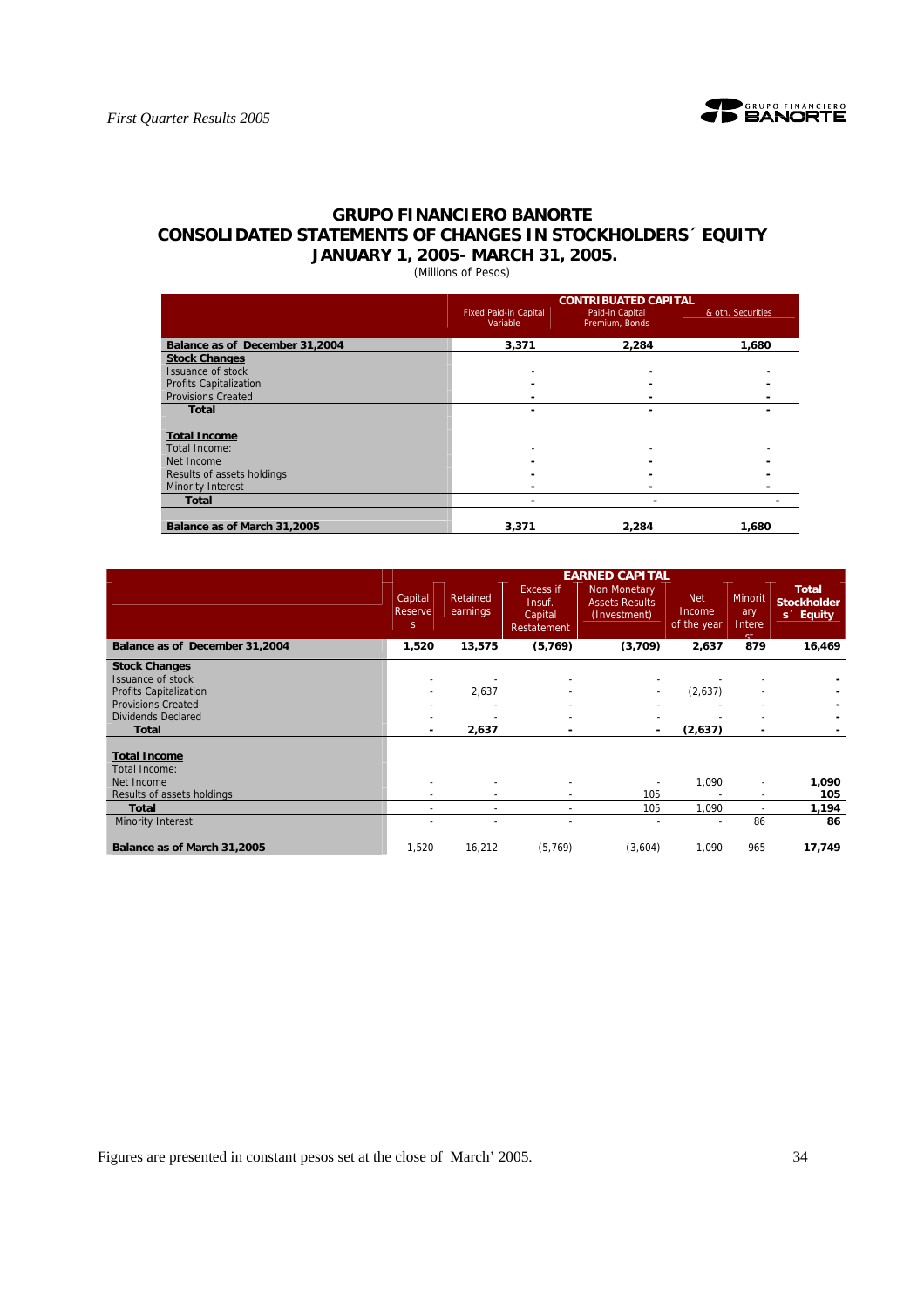

## **BANKING SECTOR- INCOME STATEMENT (\*) (Millions of Pesos)**

| <b>NET INTEREST INCOME</b>                                          | 1Q04           | 2004         | 3Q04          | 4Q04          | <b>ACUM</b> | 1005           | 2005 | 3Q05 | 4Q05 | <b>ACUM</b> | %1005          |
|---------------------------------------------------------------------|----------------|--------------|---------------|---------------|-------------|----------------|------|------|------|-------------|----------------|
|                                                                     |                |              |               |               |             |                |      |      |      |             | <b>VS 4004</b> |
| Interest Income                                                     | 5,163          | 5,642        | 6,288         | 6,862         | 23,954      | 7,158          |      |      |      | 7,158       | 4%             |
| <b>Interest Expense</b>                                             | 3,211          | 3,556        | 3,821         | 4,205         | 14,792      | 4,454          |      |      |      | 4,454       | 6%             |
| Loan Fees                                                           | 166            | 117          | 122           | 168           | 573         | 93             |      |      |      | 93          | (45%)          |
| <b>Fees Paid</b>                                                    | 20             | 22           | 22            | 24            | 89          | 24             |      |      |      | 24          | 2%             |
| Net Interest Income (NII)                                           | 2,097          | 2,181        | 2,567         | 2,801         | 9,647       | 2,773          |      |      |      | 2,773       | (1%)           |
| Repomo-Margin                                                       | 4              | 2            | (21)          | (52)          | (68)        | (24)           |      |      |      | (24)        | N.A.           |
| <b>NII after Repomo</b>                                             | 2,101          | 2,183        | 2,545         | 2,750         | 9,579       | 2,749          |      |      |      | 2,749       |                |
| Loan Loss Provisions                                                | 110            | 292          | 325           | 347           | 1,074       | 211            |      |      |      | 211         | (39%)          |
| Loss Sharing Provisions                                             | 13             | 20           | 33            | 25            | 90          | 32             |      |      |      | 32          | 30%            |
| <b>NII after Provisions</b>                                         | 1,979          | 1,871        | 2,187         | 2,378         | 8,415       | 2,505          |      |      |      | 2,505       | 5%             |
| <b>Fund transfers</b>                                               | 58             | 48           | 45            | 41            | 192         | 36             |      |      |      | 36          | (11%)          |
|                                                                     | 197            | 231          | 282           | 273           | 982         | 241            |      |      |      | 241         | (12%)          |
| Account management<br>Fiduciary                                     | 45             | 51           | 49            | 47            | 192         | 45             |      |      |      | 45          | (5%)           |
|                                                                     | 177            | 150          | 204           | 158           | 689         | 281            |      |      |      | 281         | 77%            |
| Income from Loan Portfolios Acquired                                | 77             | 95           | 108           | 146           | 426         | 142            |      |      |      | 142         | (3%)           |
| Electronic Banking Services<br><b>Credit Card</b>                   | 287            | 314          | 314           | 268           | 1,183       | 242            |      |      |      | 242         | (10%)          |
| Fees from FOBAPROA                                                  | 91             | 100          | 146           | 76            | 412         | 78             |      |      |      | 78          | 4%             |
|                                                                     | 151            |              |               |               |             | 125            |      |      |      | 125         |                |
| Other fees                                                          |                | 123          | 72            | 117           | 464         |                |      |      |      |             | 7%             |
| Fees on services,                                                   | 1,083          | 1,110        | 1,222         | 1,125         | 4,540       | 1,190          |      |      |      | 1,190       | 6%             |
| <b>Fund transfers</b>                                               |                |              |               |               |             | $\overline{2}$ |      |      |      | 2           | 100%           |
| Other fees                                                          | 131            | 126          | 108           | 116           | 481         | 113            |      |      |      | 113         | (3%)           |
| Expenses from Loan Portfolios Acquired                              | 119            | 100          | 142           | 101           | 461         | 183            |      |      |      | 183         | 81%            |
| Fees paid,                                                          | 250            | 226          | 250           | 217           | 943         | 298            |      |      |      | 298         | 37%            |
| Foreign exchange                                                    | 130            | 157          | 64            | 42            | 392         | 59             |      |      |      | 59          | 42%            |
| Securities -Realized gains                                          | 283            | (135)        | 42            | 146           | 337         | 51             |      |      |      | 51          | (65%)          |
| Securities- Unrealized gains                                        | 13             | 41           | (30)          | (10)          | 14          | 44             |      |      |      | 44          | N.A.           |
| <b>Market-related Income</b>                                        | 427            | 63           | 76            | 178           | 743         | 155            |      |      |      | 155         | (13%)          |
| <b>Total Non Interest Income</b>                                    | 1,260          | 947          | 1,048         | 1,086         | 4,341       | 1,047          |      |      |      | 1,047       | (4%)           |
| <b>Total Operating Income</b>                                       | 3,239          | 2,818        | 3,235         | 3,464         | 12,756      | 3,552          |      |      |      | 3,552       | 3%             |
| Personnel                                                           | 1,077          | 1,016        | 1,253         | 986           | 4,331       | 966            |      |      |      | 966         | (2%)           |
| <b>Professional Fees</b>                                            | 120            | 123          | 132           | 124           | 499         | 137            |      |      |      | 137         | 10%            |
| Administrative and Promotion Expenses                               | 622            | 606          | 643           | 581           | 2,453       | 632            |      |      |      | 632         | 8%             |
| Rents, depreciation and amortization                                | 391            | 376          | 364           | 397           | 1,528       | 355            |      |      |      | 355         | (11%)          |
| Taxes, other than income tax<br>Contributions to IPAB               | 160<br>188     | 148<br>189   | 110<br>196    | 9<br>191      | 426<br>765  | 102<br>146     |      |      |      | 102<br>146  | 1,061%         |
|                                                                     |                |              |               |               |             |                |      |      |      |             | (23%)          |
| Corporate expenses Recoveries                                       | 2,557          | 2,458        | 2,698         | 2,288         | 10,001      | 2,338          |      |      |      | 2,338       | 2%             |
| <b>Non-Interest Expense</b>                                         | 681            | 361          | 537           | 1,176         | 2,754       | 1,214          |      |      |      | 1,214       | 3%             |
| <b>Operating Income</b><br><b>Other Revenues</b>                    | 68             | 155          | 127           | 147           | 497         | 97             |      |      |      | 97          | (34%)          |
| Foreign exchange                                                    |                |              |               |               |             |                |      |      |      |             |                |
| Recoveries                                                          | 22             | 208          | 29            | 35            | 294         | 44             |      |      |      | 44          | 24%            |
| Repomo-other revenues                                               | 8              | $\mathbf{1}$ | 6             | 10            | 24          | 3              |      |      |      | 3           | (72%)          |
|                                                                     | 98             | 363          | 162           | 192           | 815         | 144            |      |      |      | 144         | (25%)          |
| <b>Non Operating Income</b><br>Other Expense                        | (119)          | (80)         | (109)         | (106)         | (414)       | (75)           |      |      |      | (75)        | $(29\%)$ .     |
| Foreign exchange                                                    |                |              |               |               |             |                |      |      |      |             |                |
| Repomo-other Expenses                                               | (128)          | (8)          | (95)          | (143)         | (374)       | (32)           |      |      |      | (32)        | (78%)          |
|                                                                     |                |              |               |               |             |                |      |      |      |             |                |
| <b>Non Operating Expense</b><br>Non Operating Income (Expense), net | (247)<br>(149) | (88)<br>275  | (204)<br>(42) | (249)<br>(57) | (788)<br>27 | (107)<br>37    |      |      |      | (107)<br>37 | (57%)<br>165%  |
| Pre-tax Income                                                      | 532            | 636          | 495           | 1,118         | 2,781       | 1,251          |      |      |      | 1,251       | 12%            |
| Income Tax                                                          | 6              | 6            | 6             | 5             | 22          | 93             |      |      |      | 93          | 1,881%         |
| Profit sharing                                                      | 76             | 56           | 41            | 64            | 237         | 131            |      |      |      | 131         | 105%           |
| Tax on Assets                                                       | 14             | 13           | 10            | 10            | 47          | 12             |      |      |      | 12          | 23%            |
| Deferred Inc. Tax and Profit sharing                                | $\overline{2}$ | 14           | 26            | 207           | 249         | 114            |      |      |      | 114         | (45%)          |
|                                                                     | 98             | 89           | 84            | 285           | 555         | 350            |      |      |      | 350         | 23%            |
| Net Income before subsidiaries                                      | 434            | 547          | 412           | 833           | 2,226       | 901            |      |      |      | 901         | 8%             |
| Subsidiaries 'net income                                            | 72             | 23           | 23            | 58            | 177         | 83             |      |      |      | 83          | 42%            |
| Net Income from continuos operations                                | 507            | 570          | 435           | 891           | 2,403       | 984            |      |      |      | 984         | 10%            |
| Extraodinary items, net                                             |                |              |               |               |             |                |      |      |      |             |                |
| <b>Minority Interest</b>                                            |                |              |               |               |             |                |      |      |      |             |                |
| <b>TOTAL NET INCOME</b>                                             | 507            | 570          | 435           | 891           | 2,403       | 984            |      |      |      | 984         | 10%            |
|                                                                     |                |              |               |               |             |                |      |      |      |             |                |

(\*)Afore is included in the Subsidiaries' net income.  **N.C.= Not comparable**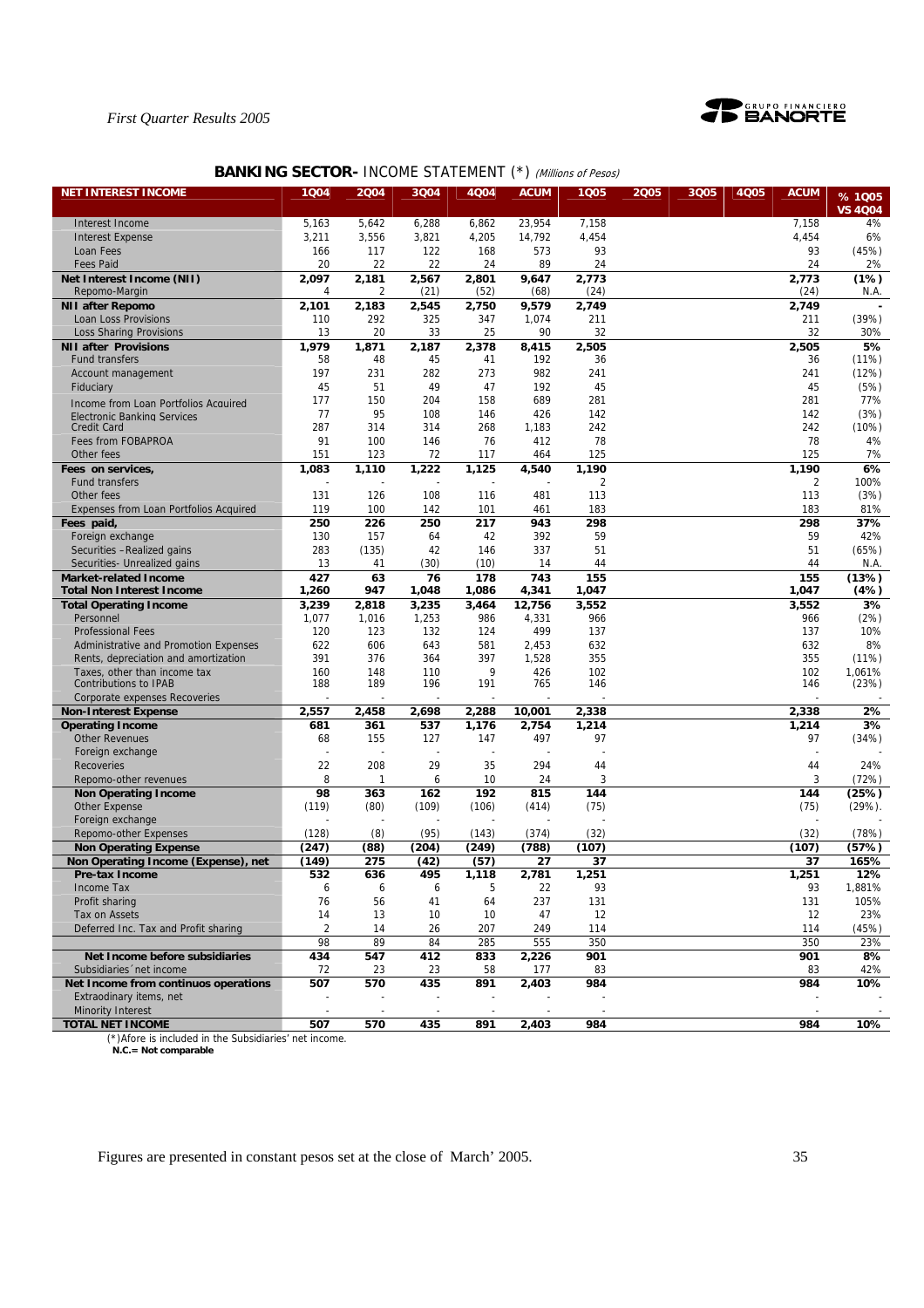

| <b>ASSETS</b>                           | 1Q04           | 2004                     | 3Q04                     | 4Q04                     | 1005   | 2004 | 3Q05 | <b>4Q05</b> | %1005<br><b>VS 4Q04</b> |
|-----------------------------------------|----------------|--------------------------|--------------------------|--------------------------|--------|------|------|-------------|-------------------------|
| <b>Cash and due from Banks</b>          | 31,272         | 34,493                   | 32,777                   | 39,364                   | 34,831 |      |      |             | (12%)                   |
| <b>Negotiable Instruments</b>           | 5,463          | 5,940                    | 6,513                    | 10,411                   | 4,854  |      |      |             | (53%)                   |
| Securities held for sale                | 621            | 428                      | 185                      | 244                      | 272    |      |      |             | 12%                     |
| Securities held to maturity             | 11,210         | 10,752                   | 10,395                   | 9,061                    | 9,939  |      |      |             | 10%                     |
| <b>Financial Instruments:</b>           | 17,294         | 17,120                   | 17,093                   | 19,716                   | 15,065 |      |      |             |                         |
| Non-assigned securities to pay          | 7              | 51                       |                          |                          |        |      |      |             |                         |
| Repurchase agreements, net              | 120            | 54                       | 79                       | 39                       | 46     |      |      |             | 16%                     |
| Operations with collateral              |                |                          |                          |                          |        |      |      |             |                         |
| Futures receivable, net                 |                |                          |                          |                          |        |      |      |             |                         |
| Options and derivatives, net            | $\overline{7}$ | 25                       | 6                        | 5                        | 37     |      |      |             | 573%                    |
| <b>Repos &amp; Derivatives:</b>         | 134            | 130                      | 85                       | 45                       | 83     |      |      |             | 84%                     |
| Commercial                              | 34,855         | 37,172                   | 37,992                   | 42,181                   | 43,602 |      |      |             | 3%                      |
| <b>Financial Intermediaries</b>         | 3,152          | 3,308                    | 3,353                    | 1,096                    | 1,573  |      |      |             | 43%                     |
| Consumer                                | 9,934          | 10,657                   | 11,092                   | 11,479                   | 11,965 |      |      |             | 4%                      |
| Mortgage                                | 16,196         | 17,127                   | 17,903                   | 18,636                   | 19,237 |      |      |             | 3%                      |
| <b>Goverment Entities</b>               | 80,636         | 78,162                   | 77,176                   | 18,689                   | 18,091 |      |      |             | (3%)                    |
| Fobaproa                                | 7,026          | 7,088                    | 7,072                    | 6,990                    | 7,015  |      |      |             |                         |
| Fiduciary collection rights             |                | $\overline{\phantom{a}}$ | $\overline{\phantom{a}}$ | $\overline{\phantom{a}}$ |        |      |      |             |                         |
| <b>Performing Loans</b>                 | 151,79         | 153,51                   | 154,58                   | 99,072                   | 101,48 |      |      |             | 2%                      |
| Commercial                              | 2,002          | 1,178                    | 954                      | 597                      | 577    |      |      |             | (3%)                    |
| <b>Financial Intermediaries</b>         |                |                          |                          |                          |        |      |      |             | 100%                    |
| Consumer                                | 496            | 439                      | 515                      | 341                      | 329    |      |      |             | (4%)                    |
| Mortgage                                | 1,253          | 1,318                    | 1,361                    | 825                      | 812    |      |      |             | (2%)                    |
| <b>Goverment Entities</b>               | 9              | 16                       | 15                       | 13                       | 9      |      |      |             | (35%)                   |
| <b>Past Due Loans</b>                   | 3,759          | 2,951                    | 2,845                    | 1,776                    | 1,727  |      |      |             | (3%)                    |
| <b>Total Loans</b>                      | 155,55         | 156,46                   | 157,43                   | 100,84                   | 103,21 |      |      |             | 2%                      |
| Preventive loan loss reserves           | 4,780          | 3,851                    | 3,640                    | 2,710                    | 2,662  |      |      |             | (2%)                    |
| <b>Net Loan Portfolio</b>               | 150,77         | 152,61                   | 153,79                   | 98,139                   | 100,54 |      |      |             | 2%                      |
| <b>Credit Assets Portfolio</b>          | 2,036          | 1,947                    | 1,779                    | 2,162                    | 1,903  |      |      |             | (12%)                   |
| Sundry debtors and other assets, net    | 3,189          | 3,875                    | 3,416                    | 2,669                    | 4,706  |      |      |             | 76%                     |
| Foreclosed assets, net                  | 1,083          | 1,080                    | 975                      | 367                      | 414    |      |      |             | 13%                     |
| Real Estate, Furniture & Equipment, net | 5,303          | 5,165                    | 4,998                    | 5,313                    | 5,169  |      |      |             | (3%)                    |
| Investments in subsidiaries             | 1,571          | 1,572                    | 1,540                    | 1,376                    | 1,451  |      |      |             | 5%                      |
| Deferred taxes                          | 1,110          | 1,087                    | 1,056                    | 742                      | 706    |      |      |             | (5%)                    |
| Deferred charges & Intangibles          | 844            | 792                      | 750                      | 1,088                    | 947    |      |      |             | (13%)                   |
| UDIS Mortgage loans reserve coverage    |                |                          |                          |                          |        |      |      |             |                         |
| <b>Other Assets</b>                     | 15,135         | 15,518                   | 14,515                   | 13,716                   | 15,296 |      |      |             | 12%                     |
| <b>TOTAL ASSETS</b>                     | 214,61         | 219,87                   | 218,26                   | 170,98                   | 165,82 |      |      |             | (3%)                    |

## **BANKING SECTOR -BALANCE SHEET** (\*)(Millions of Pesos)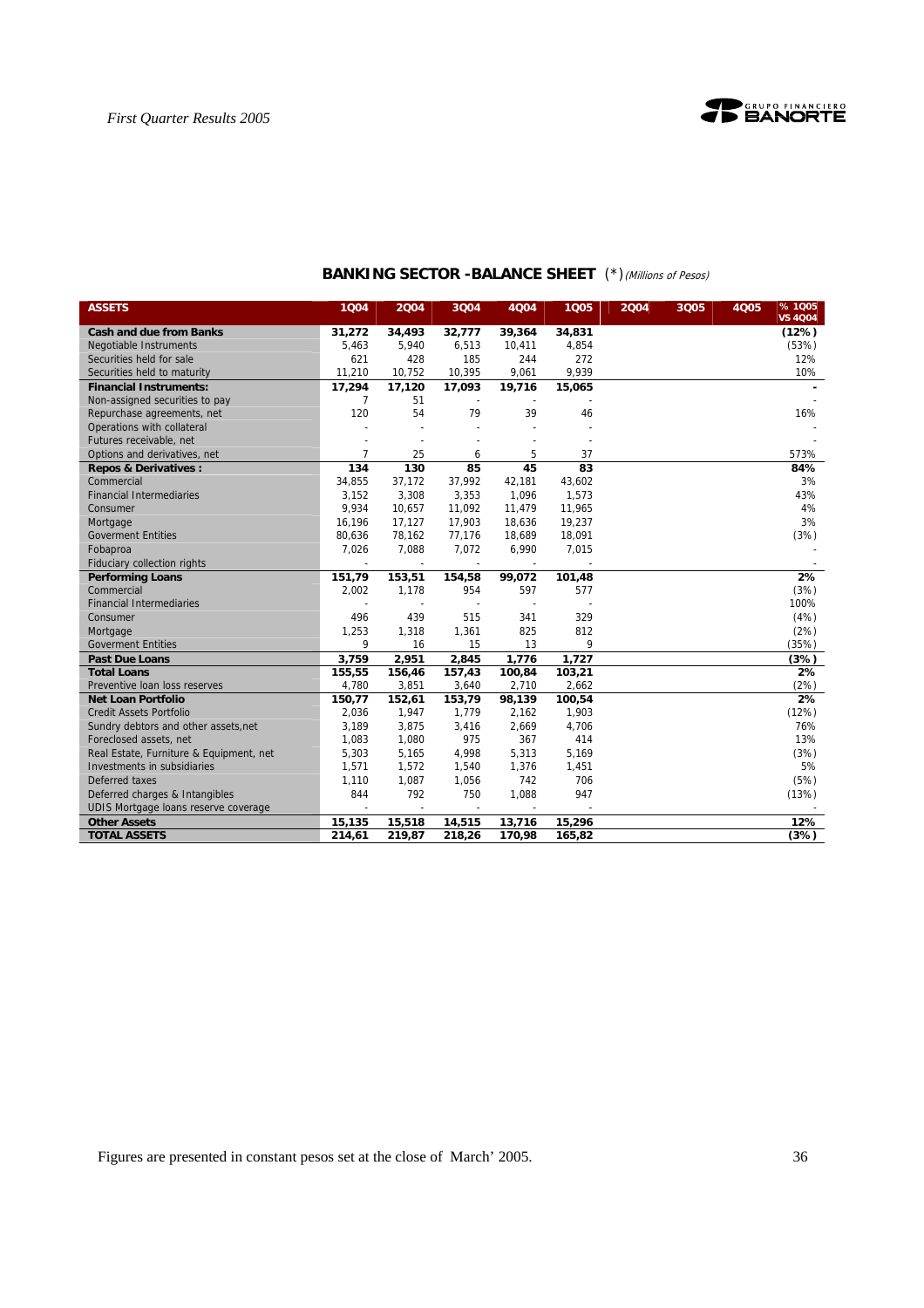

|                                        | DAI            | uw                     | <b>JLVIUR-DALAIVUL</b>   |                | <b>JULLI</b> |      | J ( <i>Willions of Pesos)</i> |      |                        |
|----------------------------------------|----------------|------------------------|--------------------------|----------------|--------------|------|-------------------------------|------|------------------------|
| <b>LIABILITIES</b>                     | 1004           | 2004                   | 3Q04                     | 4Q04           | 1005         | 2004 | 3Q05                          | 4Q05 | %1005<br><b>VS4Q04</b> |
| <b>Demand Deposits</b>                 | 64,803         | 66,691                 | 66,684                   | 65,766         | 63,687       |      |                               |      | (3%)                   |
| <b>Time Deposits</b>                   | 102,232        | 107,174                | 100,315                  | 63,619         | 57,075       |      |                               |      | (10%)                  |
| <b>Bonds</b>                           |                |                        |                          |                |              |      |                               |      |                        |
| <b>Deposits</b>                        | 167,034        | 173,865                | 167,000                  | 129,385        | 120,761      |      |                               |      | (7%)                   |
| Demand                                 | 6,206          | 3,557                  | 5,539                    | 4,642          | 1,262        |      |                               |      | (73%)                  |
| Short term                             | 5,668          | 8,878                  | 7,945                    | 4,025          | 5,429        |      |                               |      | 35%                    |
| Long term                              | 10,890         | 10,409                 | 10,066                   | 10,543         | 10,059       |      |                               |      | (5%)                   |
| Due to banks and correspondents        | 22,764         | 22,844                 | 23,550                   | 19,210         | 16,750       |      |                               |      | (13%)                  |
| Non-assigned securities to pay         | 8              | 29                     |                          |                |              |      |                               |      |                        |
| Repurchase agreements, net             | 64             | 30                     | 90                       | 70             | 65           |      |                               |      | (7%)                   |
| Operations with collateral             |                |                        |                          |                |              |      |                               |      |                        |
| Futures receivable, net                |                |                        |                          |                |              |      |                               |      |                        |
| Options and derivatives, net           | 3              |                        | 3                        | 8              | 2            |      |                               |      | (72%)                  |
| <b>Repos &amp; Derivatives:</b>        | 76             | 60                     | 93                       | 78             | 67           |      |                               |      | (14%)                  |
| Income Tax & Profit Sharing            | 210            | 141                    | 196                      | 244            | 268          |      |                               |      | 10%                    |
| Other Payable accounts                 | 4,761          | 4,143                  | 8,270                    | 3,151          | 7,997        |      |                               |      | 154%                   |
| Other payable accounts                 | 4,971          | 4,284                  | 8,467                    | 3,395          | 8,266        |      |                               |      | 143%                   |
| Subordinated non Convertible Debenture | 6,401          | 4,868                  | 4,768                    | 4,638          | 4,612        |      |                               |      | (1%)                   |
| <b>Deferred Taxes</b>                  |                |                        |                          |                |              |      |                               |      |                        |
| Deferred credits                       | 67             | 72                     | 60                       | 62             | 59           |      |                               |      | (5%)                   |
| <b>TOTAL LIABILITIES</b>               | 201,313        | 205,992                | 203,938                  | 156,768        | 150,516      |      |                               |      | (4%)                   |
| STOCKHOLDER 'S EQUITY                  |                |                        |                          |                |              |      |                               |      |                        |
| Paid-in Capital                        | 6,001          | 6,001                  | 6,001                    | 6,001          | 6,001        |      |                               |      |                        |
| Share subscription premiums            | 1,043          | 1.043                  | 1.043                    | 1,043          | 1,043        |      |                               |      |                        |
| Subordinated Convertible Debentures    | $\overline{a}$ | $\sim$                 | $\overline{\phantom{a}}$ | $\sim$         |              |      |                               |      |                        |
| <b>Subscribed Capital</b>              | 7,044          | 7,044                  | 7,044                    | 7,044          | 7,044        |      |                               |      |                        |
| <b>Capital Reserves</b>                | 2,851          | 3,054                  | 3,054                    | 3,015          | 3,015        |      |                               |      |                        |
| <b>Retained Earnings</b>               | 5,768          | 5,566                  | 5,566                    | 4,569          | 7,119        |      |                               |      | 56%                    |
| Surplus (Deficit) from securities      | 149            | 178                    | 234                      | 282            | 255          |      |                               |      | (9%)                   |
| Results of foreign operations exchange | $\overline{a}$ |                        |                          | $\overline{a}$ |              |      |                               |      |                        |
| Excess (Insuf.) in capital restatement | (2, 511)       | (2,509)                | (2, 511)                 | (2, 516)       | (2,516)      |      |                               |      |                        |
| Non Mon assets results Fixed Assets    | 12             | 12                     | 12                       | 12             | 12           |      |                               |      |                        |
| Non Mon assets results Investm         | (228)          | (245)                  | (292)                    | (303)          | (314)        |      |                               |      | 4%                     |
| Adjustment in the employees pension    |                |                        |                          |                |              |      |                               |      |                        |
| Accumulated Deferred tax effect        | (294)          | (294)                  | (294)                    | (294)          | (294)        |      |                               |      |                        |
| Net Income                             | 507            | 1,077                  | 1,511                    | 2,403          | 984          |      |                               |      | (59%)                  |
| <b>Earned Capital</b>                  | 6,255          | 6,838                  | 7,281                    | 7,167          | 8,261        |      |                               |      | 15%<br>2%              |
| <b>Minority Holdings</b>               | 1<br>13,299    | $\mathbf{1}$<br>13,883 | 1<br>14,326              | 1<br>14,212    | 1<br>15,305  |      |                               |      | 8%                     |
| Total Stockholder 's Equity            |                |                        |                          |                |              |      |                               |      |                        |
| <b>TOTAL LIABILITIES &amp;</b>         | 214,612        | 219,875                | 218,263                  | 170,980        | 165,822      |      |                               |      | (3%)                   |

## **BANKING SECTOR-BALANCE SHEET** (\*) (Millions of Pesos)

## **MEMORANDUM ACCOUNTS OF BANKING SECTOR** (Millions of Pesos)

|                                             | 1004       | 2004      | 3004      | 4004       | 1Q05       | 2004 | 3Q05 | 4Q05 | % 1005        |
|---------------------------------------------|------------|-----------|-----------|------------|------------|------|------|------|---------------|
|                                             |            |           |           |            |            |      |      |      | <b>VS4Q04</b> |
| Signature guarantees granted                | 34         | 64        | 63        | 61         | 60         |      |      |      |               |
| Other contingent obligations                | 15,913     | 13,169    | 12,875    | 8,258      | 3,546      |      |      |      | (57%)         |
| Irrevocable lines of credit                 | 1.402      | 1.452     | 1.760     | 2,308      | 2.142      |      |      |      | (7%)          |
| Assets held in trust and mandate            | 91,111     | 87.360    | 73.030    | 61,821     | 66,489     |      |      |      | 8%            |
| Assets held in custody or in administration | 115.532    | 120.133   | 111.654   | 73,360     | 70,255     |      |      |      | (4%)          |
| Investment banking transactions for third   | 55,153     | 64,817    | 64,738    | 81,131     | 99,338     |      |      |      | 22%           |
| Engaged amounts in fobaproa operations      | 7,724      | 8,020     | 4,504     | 421        | 633        |      |      |      | 50%           |
| Investment of retirement saving funds       |            |           |           |            |            |      |      |      |               |
| Integration of loan portfolio               |            |           |           |            |            |      |      |      |               |
| Received amounts in derivative instruments  | 10,813     | 17.960    | 25,533    | 27,246     | 242,163    |      |      |      | 789%          |
| Fobaproa trusts                             |            |           |           |            |            |      |      |      |               |
| Securities to be received                   | 100.341    | 83,582    | 93.752    | 116.395    | 137,936    |      |      |      | 19%           |
| (Less) payable for reversal                 | (100, 271) | (83, 561) | (93, 818) | (116, 404) | (137, 966) |      |      |      | N.C.          |
| Receivables for reversal                    | 37.450     | 18.202    | 54.105    | 27,263     | 18,327     |      |      |      | (33%)         |
| (Less) securities to be delivered           | (37,464)   | (18,198)  | (54,050)  | (27, 285)  | (18, 316)  |      |      |      | N.C.          |
| Other control accounts                      |            |           |           |            |            |      |      |      |               |
|                                             | 297,737    | 312,998   | 294,146   | 254,574    | 484,607    |      |      |      | 90%           |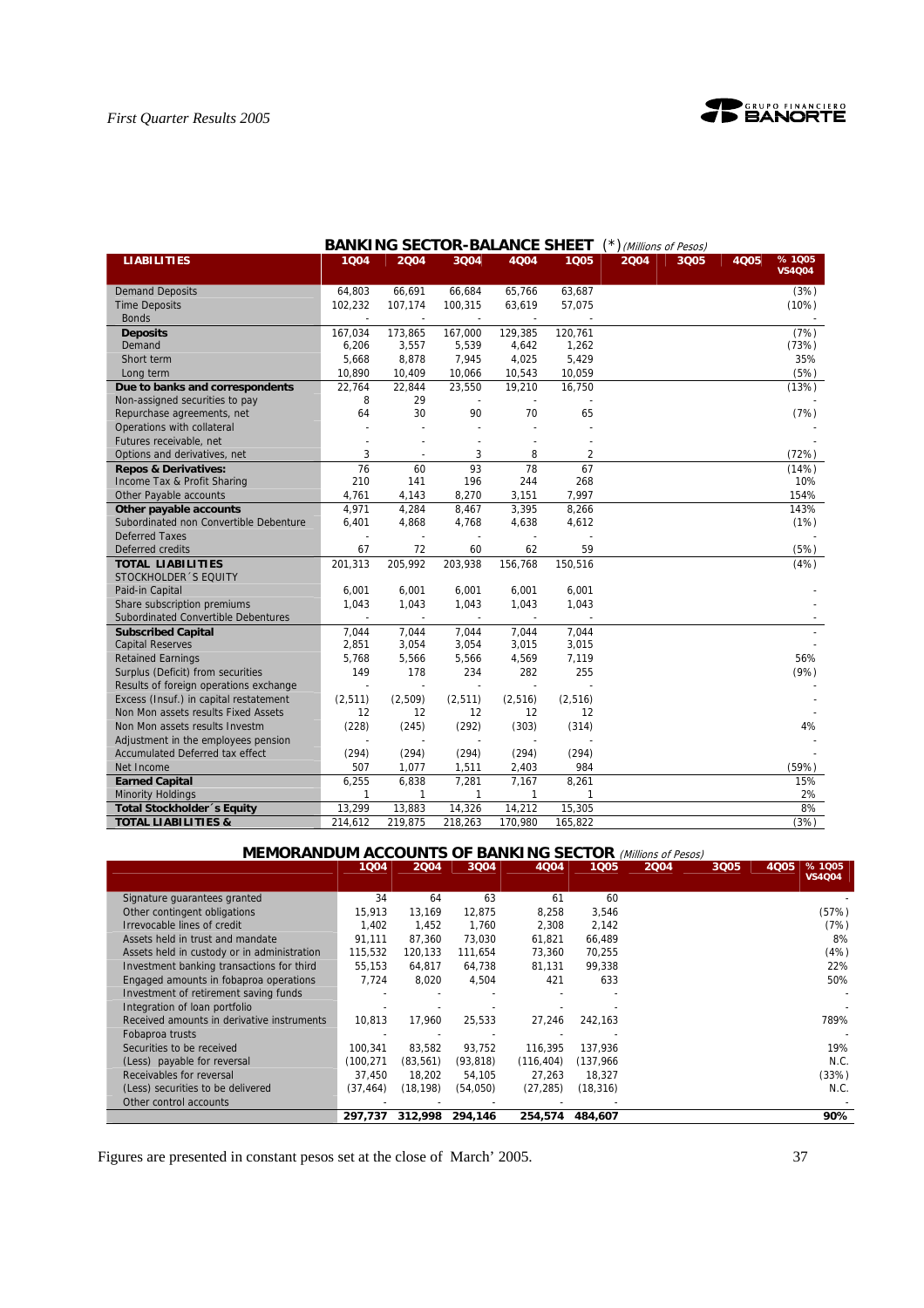

| NET INTEREST INCOME                                          | 1004       | 2004           | 3Q04           | 4Q04           | <b>ACUM</b>      | 1Q05      | <b>ACUM</b><br>2005<br>3Q05<br><b>4Q05</b> |
|--------------------------------------------------------------|------------|----------------|----------------|----------------|------------------|-----------|--------------------------------------------|
|                                                              | 5,132      |                |                |                |                  | 7,111     | 7,111                                      |
| Interest Income                                              | 3,206      | 5,587<br>3,521 | 6,247<br>3,799 | 6,834<br>4,206 | 23,800<br>14,732 | 4,472     | 4,472                                      |
| <b>Interest Expense</b><br>Loan Fees                         | 166        | 117            | 122            | 168            | 573              | 93        | 93                                         |
| <b>Fees Paid</b>                                             | 20         | 22             | 22             | 24             | 89               | 24        | 24                                         |
| Net Interest Income (NII)                                    | 2,071      | 2,161          | 2,548          | 2,772          | 9,551            | 2,707     | 2,707                                      |
| Repomo-Margin                                                | 10         | 2              | (10)           | (25)           | (23)             | (8)       | (8)                                        |
| <b>NII after Repomo</b>                                      | 2,081      | 2,162          | 2,537          | 2,747          | 9,528            | 2,699     | 2,699                                      |
| Loan Loss Provisions                                         | 108        | 292            | 325            | 325            | 1,050            | 208       | 208                                        |
| <b>Loss Sharing Provisions</b>                               | 13         | 20             | 33             | 25             | 90               | 32        | 32                                         |
| <b>NII after Provisions</b>                                  | 1,961      | 1,851          | 2,179          | 2,397          | 8,388            | 2,458     | 2,458                                      |
| <b>Fund transfers</b>                                        | 58         | 48             | 45             | 41             | 192              | 36        | 36                                         |
| Account management                                           | 197        | 231            | 282            | 273            | 982              | 241       | 241                                        |
| Fiduciary                                                    | 39         | 45             | 44             | 42             | 170              | 38        | 38                                         |
| Income from Loan Portfolios Acquired                         |            |                |                | 20             | 20               | 201       | 201                                        |
| <b>Electronic Banking Services</b>                           | 77         | 95             | 108            | 146            | 426              | 142       | 142                                        |
| Credit Card                                                  | 287        | 314            | 314            | 268            | 1,183            | 242       | 242                                        |
| Fees from FOBAPROA                                           | 76         | 88             | 108            | 63             | 335              | 68        | 68                                         |
| Other fees                                                   | 151        | 123            | 72             | 117            | 464              | 125       | 125                                        |
| Fees on services,                                            | 886        | 944            | 974            | 969            | 3,773            | 1,094     | 1,094                                      |
| <b>Fund transfers</b>                                        |            |                |                |                |                  | 2         | 2                                          |
| Other fees                                                   | 128        | 124            | 106            | 114            | 472              | 110       | 110                                        |
| Expenses from Loan Portfolios Acquired                       |            |                |                | 18             | 18               | 142       | 142                                        |
| Fees paid,                                                   | 128        | 124<br>157     | 106            | 132            | 490<br>392       | 254<br>59 | 254<br>59                                  |
| Foreign exchange                                             | 130<br>212 | 27             | 64<br>14       | 42<br>120      | 373              | 47        | 47                                         |
| Securities - Realized gains                                  | 6          | 41             | (42)           |                | 5                | 37        | 37                                         |
| Securities- Unrealized gains<br><b>Market-related Income</b> | 348        | 224            | 37             | 162            | 770              | 143       | 143                                        |
| <b>Total Non Interest Income</b>                             | 1,106      | 1,044          | 905            | 999            | 4,054            | 984       | 984                                        |
| <b>Total Operating Income</b>                                | 3,066      | 2,895          | 3,084          | 3,396          | 12,441           | 3,442     | 3,442                                      |
| Personnel                                                    | 1,077      | 1,016          | 1,253          | 986            | 4,331            | 966       | 966                                        |
| <b>Professional Fees</b>                                     | 109        | 118            | 123            | 114            | 464              | 117       | 117                                        |
| Administrative and Promotion Expenses                        | 624        | 638            | 648            | 581            | 2,491            | 631       | 631                                        |
| Rents, depreciation and amortization                         | 391        | 376            | 364            | 397            | 1,528            | 355       | 355                                        |
| Taxes, other than income tax                                 | 156        | 146            | 108            | 9              | 418              | 97        | 97                                         |
| <b>Contributions to IPAB</b>                                 | 187        | 188            | 195            | 190            | 760              | 146       | 146                                        |
| Corporate expenses Recoveries                                | (8)        | (43)           | (22)           | (18)           | (91)             | (13)      | (13)                                       |
| <b>Non-Interest Expense</b>                                  | 2,534      | 2,439          | 2,668          | 2,259          | 9,900            | 2,301     | 2,301                                      |
| Operating Income                                             | 533        | 456            | 416            | 1,137          | 2,541            | 1,141     | 1,141                                      |
| <b>Other Revenues</b>                                        | 68         | 153            | 128            | 130            | 478              | 97        | 97                                         |
| Foreign exchange                                             |            |                |                |                |                  |           |                                            |
| <b>Recoveries</b>                                            | 20         | 51             | 29             | 35             | 135              | 41        | 41                                         |
| Repomo-other revenues                                        | 8          | 1              | 6              | 10             | 24               | 3         | 3                                          |
| <b>Non Operating Income</b>                                  | 96         | 205            | 162            | 175            | 638              | 141       | 141                                        |
| <b>Other Expense</b>                                         | (119)      | (79)           | (109)          | (106)          | (413)            | (74)      | (74)                                       |
| Foreign exchange<br>Repomo-other Expenses                    | (92)       | (6)            | (68)           | (105)          | (271)            | (27)      | (27)                                       |
| <b>Non Operating Expense</b>                                 | (211)      | (84)           | (177)          | (211)          | (683)            | (101)     | (101)                                      |
| Non Operating Income (Expense), net                          | (115)      | 121            | (15)           | (36)           | (45)             | 40        | 40                                         |
| Pre-tax Income                                               | 417        | 577            | 401            | 1,101          | 2,496            | 1,181     | 1,181                                      |
| Income tax                                                   | 6          | 6              | 6              |                | 22               | 93        | 93                                         |
| Profit sharing                                               | 76         | 56             | 41             | 64             | 237              | 131       | 131                                        |
| Tax on Assets                                                | 14         | 13             | 10             | 10             | 47               | 12        | 12                                         |
| Deferred Inc. Tax and Profit sharing                         | 2          | 14             | 26             | 340            | 383              | 246       | 246                                        |
|                                                              | 98         | 89             | 84             | 419            | 689              | 483       | 483                                        |
| Net income before subsidiaries                               | 320        | 488            | 318            | 682            | 1,807            | 699       | 699                                        |
| Subsidiaries 'net income                                     | 33         | 12             | (22)           | 35             | 59               | 27        | 27                                         |
| Net Income from continuos operations                         | 353        | 499            | 296            | 717            | 1,865            | 726       | 726                                        |
| Extraodinary items, net                                      |            |                |                |                |                  |           |                                            |
| <b>Minority Interest</b>                                     |            |                |                |                |                  |           |                                            |
| <b>TOTAL NET INCOME</b>                                      | 353        | 499            | 296            | 717            | 1,865            | 726       | 726                                        |
|                                                              |            |                |                |                |                  |           |                                            |

## **BANCO MERCANTIL DEL NORTE- INCOME STATEMENT (\*)** (Millions of Pesos)

(\*) Consoldiate Subsidiaries.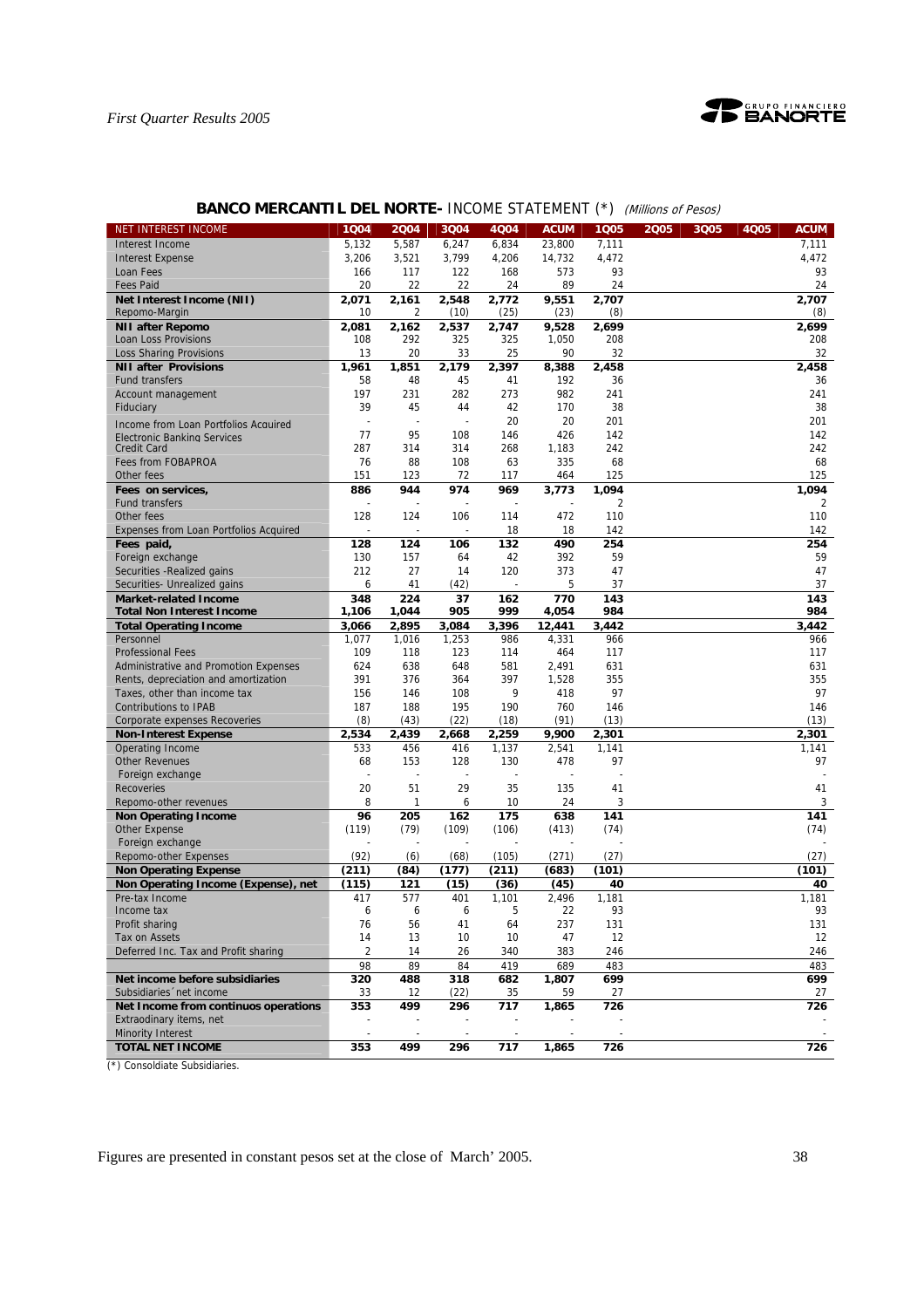



## **BANCO MERCANTIL DEL NORTE-BALANCE SHEET** (\*) (Millions of Pesos)

| <b>ASSETS</b>                           | 1004         | 2004                     | 3Q04                     | 4004    | 1005    | 2005 | 3Q05 | 4Q05 |
|-----------------------------------------|--------------|--------------------------|--------------------------|---------|---------|------|------|------|
| <b>Cash and due from Banks</b>          | 31,331       | 34,426                   | 32,387                   | 40,141  | 34,673  |      |      |      |
| <b>Negotiable Instruments</b>           | 5,474        | 6,302                    | 7,273                    | 9,950   | 5,290   |      |      |      |
| Securities held for sale                | 621          | 428                      | 185                      | 244     | 272     |      |      |      |
| Securities held to maturity             | 10,871       | 10,447                   | 10,090                   | 9,061   | 9,939   |      |      |      |
| <b>Financial Instruments:</b>           | 16,966       | 17,177                   | 17,549                   | 19,254  | 15,501  |      |      |      |
| Non-assigned securities to pay          | 6            | 48                       |                          |         |         |      |      |      |
| Repurchase agreements, net              | 103          | 54                       | 79                       | 39      | 46      |      |      |      |
| Operations with collateral              |              |                          |                          |         |         |      |      |      |
| Futures receivable, net                 |              |                          |                          |         |         |      |      |      |
| Options and derivatives, net            | 7            | 25                       | 6                        | 5       | 37      |      |      |      |
| <b>Repos &amp; Derivatives:</b>         | 116          | 127                      | 85                       | 45      | 83      |      |      |      |
| Commercial                              | 34,744       | 36,854                   | 37,709                   | 41,583  | 42,965  |      |      |      |
| <b>Financial Intermediaries</b>         | 3,152        | 3,308                    | 3,353                    | 1,096   | 1,573   |      |      |      |
| Consumer                                | 9,934        | 10,657                   | 11,092                   | 11,479  | 11,965  |      |      |      |
| Mortgage                                | 15,931       | 16,871                   | 17,657                   | 18,404  | 19,012  |      |      |      |
| <b>Goverment Entities</b>               | 80,620       | 78,143                   | 77,153                   | 18.676  | 18,075  |      |      |      |
| Fobaproa                                | 7,026        | 7,089                    | 7,072                    | 6,990   | 7,015   |      |      |      |
| Fiduciary collection rights             | $\mathbf{r}$ |                          | $\overline{\phantom{a}}$ |         |         |      |      |      |
| <b>Performing Loans</b>                 | 151,406      | 152,921                  | 154,037                  | 98,229  | 100,605 |      |      |      |
| Commercial                              | 1,838        | 1,020                    | 800                      | 452     | 438     |      |      |      |
| <b>Financial Intermediaries</b>         |              |                          |                          |         |         |      |      |      |
| Consumer                                | 496          | 439                      | 515                      | 341     | 329     |      |      |      |
| Mortgage                                | 1,095        | 1.166                    | 1,217                    | 808     | 799     |      |      |      |
| <b>Goverment Entities</b>               | 9            | 16                       | 15                       | 13      | 9       |      |      |      |
| <b>Past Due Loans</b>                   | 3,436        | 2,642                    | 2,546                    | 1,614   | 1,574   |      |      |      |
| <b>Total Loans</b>                      | 154,843      | 155,562                  | 156,584                  | 99,843  | 102,179 |      |      |      |
| Preventive loan loss reserves           | 4,320        | 3,561                    | 3,363                    | 2,552   | 2,508   |      |      |      |
| <b>Net Loan Portfolio</b>               | 150,523      | 152,002                  | 153,221                  | 97,292  | 99,671  |      |      |      |
| <b>Credit Assets Portfolio</b>          | $\sim$       | $\overline{\phantom{a}}$ |                          | 1,701   | 1,485   |      |      |      |
| Sundry debtors and other assets, net    | 2,986        | 3,681                    | 3,328                    | 2,609   | 4,671   |      |      |      |
| Foreclosed assets, net                  | 1,062        | 1,060                    | 957                      | 357     | 403     |      |      |      |
| Real Estate, Furniture & Equipment, net | 5,303        | 5,165                    | 4,998                    | 5,313   | 5,169   |      |      |      |
| Investments in subsidiaries             | 936          | 926                      | 849                      | 872     | 892     |      |      |      |
| Deferred taxes                          | 1,110        | 1,087                    | 1,056                    | 609     | 440     |      |      |      |
| Deferred charges & Intangibles          | 844          | 791                      | 750                      | 1,088   | 947     |      |      |      |
| UDIS Mortgage loans reserve coverage    |              |                          |                          |         |         |      |      |      |
| <b>Other Assets</b>                     | 12,241       | 12,711                   | 11,938                   | 12,548  | 14,007  |      |      |      |
| <b>TOTAL ASSETS</b>                     | 211,177      | 216,443                  | 215,180                  | 169,280 | 163,935 |      |      |      |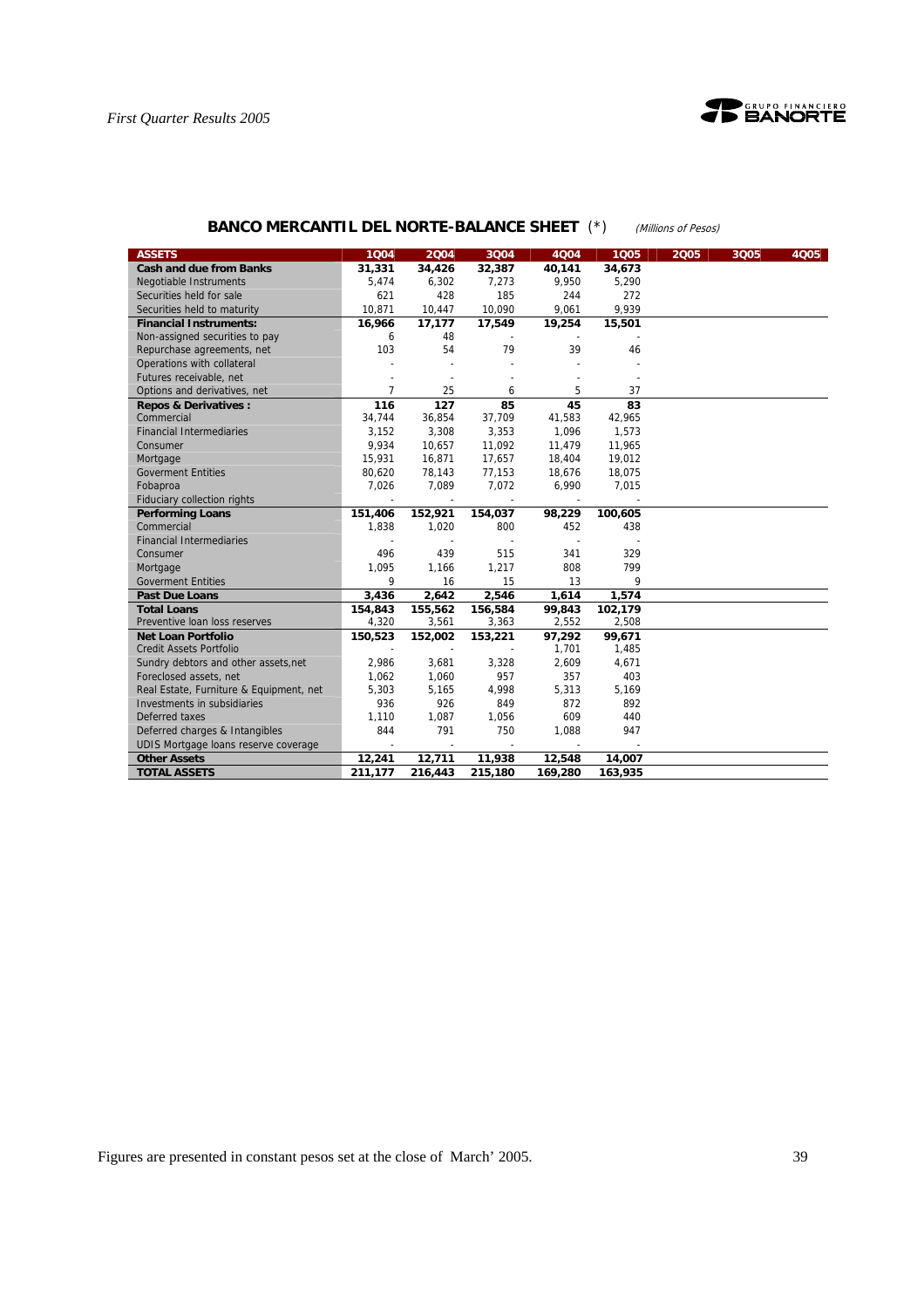| <b>BANCO MERCANTIL DEL NORTE-BALANCE SHEET</b>                 |                          |                          |                          |                          | ′*)            | (Millions of Pesos) |      |      |
|----------------------------------------------------------------|--------------------------|--------------------------|--------------------------|--------------------------|----------------|---------------------|------|------|
| <b>LIABILITIES</b>                                             | 1004                     | 2004                     | 3004                     | 4004                     | 1005           | 2005                | 3Q05 | 4Q05 |
| <b>Demand Deposits</b>                                         | 64,824                   | 66,780                   | 66,704                   | 67,502                   | 63,830         |                     |      |      |
| <b>Time Deposits</b>                                           | 102,232                  | 107,174                  | 100,694                  | 63,998                   | 57,075         |                     |      |      |
| <b>Bonds</b>                                                   | $\overline{\phantom{a}}$ | $\overline{\phantom{a}}$ | $\overline{\phantom{a}}$ | $\overline{\phantom{a}}$ |                |                     |      |      |
| <b>Deposits</b>                                                | 167,055                  | 173,954                  | 167,399                  | 131,500                  | 120,905        |                     |      |      |
| Demand                                                         | 6,205                    | 3,556                    | 5,713                    | 4,640                    | 3,321          |                     |      |      |
| Short term                                                     | 5,655                    | 8,867                    | 7,933                    | 4,015                    | 5,419          |                     |      |      |
| Long term                                                      | 10,789                   | 10,310                   | 9,972                    | 10,455                   | 9,976          |                     |      |      |
| Due to banks and correspondents                                | 22,649                   | 22,733                   | 23,617                   | 19,110                   | 18,716         |                     |      |      |
| Non-assigned securities to pay                                 | $\overline{7}$           | 28                       |                          |                          |                |                     |      |      |
| Repurchase agreements, net                                     | 64                       | 30                       | 89                       | 70                       | 64             |                     |      |      |
| Operations with collateral                                     |                          |                          |                          |                          |                |                     |      |      |
| Futures receivable, net                                        |                          |                          |                          |                          |                |                     |      |      |
| Options and derivatives, net                                   | 3                        |                          | 3                        | 8                        | $\overline{2}$ |                     |      |      |
| <b>Repos &amp; Derivatives:</b>                                | 74                       | 59                       | 93                       | 78                       | 67             |                     |      |      |
| Income Tax & Profit Sharing                                    | 210                      | 141                      | 196                      | 244                      | 268            |                     |      |      |
| Other Payable accounts                                         | 4,735                    | 4,120                    | 8,244                    | 3,120                    | 7,946          |                     |      |      |
| Other payable accounts                                         | 4,945                    | 4,261                    | 8,440                    | 3,363                    | 8,214          |                     |      |      |
| Subordinated non Convertible Debenture                         | 6,401                    | 4,868                    | 4,768                    | 4,638                    | 4,612          |                     |      |      |
| <b>Deferred Taxes</b>                                          |                          |                          |                          | $\blacksquare$           |                |                     |      |      |
| Deferred credits                                               | 66                       | 71                       | 60                       | 62                       | 59             |                     |      |      |
| <b>TOTAL LIABILITIES</b>                                       | 201,191                  | 205,945                  | 204,377                  | 158,753                  | 152,574        |                     |      |      |
| STOCKHOLDER 'S EQUITY                                          |                          |                          |                          |                          |                |                     |      |      |
| Paid-in Capital                                                | 4,857                    | 4,858                    | 4,858                    | 4,857                    | 4,857          |                     |      |      |
| Share subscription premiums                                    | 1,043                    | 1,043                    | 1,043                    | 1,043                    | 1,043          |                     |      |      |
| Subordinated Convertible Debentures                            |                          |                          | $\overline{\phantom{a}}$ |                          |                |                     |      |      |
| <b>Subscribed Capital</b>                                      | 5,900                    | 5,900                    | 5,900                    | 5,900                    | 5,900          |                     |      |      |
| <b>Capital Reserves</b>                                        | 2,627                    | 2,732                    | 2,732                    | 2,693                    | 2,693          |                     |      |      |
| <b>Retained Earnings</b>                                       | 3,902                    | 3,798                    | 3,798                    | 2,809                    | 4,820          |                     |      |      |
| Surplus (Deficit) from securities                              | 163                      | 192                      | 248                      | 295                      | 269            |                     |      |      |
| Results of foreign operations exchange                         | $\overline{\phantom{a}}$ | $\overline{a}$           | $\sim$                   | $\sim$                   |                |                     |      |      |
| Excess (Insuf.) in capital restatement                         | (2, 514)                 | (2, 514)                 | (2, 516)                 | (2, 516)                 | (2, 516)       |                     |      |      |
| Non Mon assets results Fixed Assets                            | 12                       | 12                       | 12                       | 12                       | 12             |                     |      |      |
| Non Mon assets results Investm                                 | (163)                    | (181)                    | (228)                    | (239)                    | (250)          |                     |      |      |
| Adjustment in the employees pension                            |                          |                          | $\overline{\phantom{a}}$ |                          |                |                     |      |      |
| <b>Accumulated Deferred tax effect</b>                         | (294)                    | (294)                    | (294)                    | (294)                    | (294)          |                     |      |      |
| Net Income                                                     | 353                      | 852                      | 1,148                    | 1,865                    | 726            |                     |      |      |
| <b>Earned Capital</b>                                          | 4,086                    | 4,597                    | 4,901                    | 4,626                    | 5,460          |                     |      |      |
| <b>Minority Holdings</b>                                       | 1                        | $\mathbf{1}$             | $\mathbf{1}$             | $\mathbf{1}$             | $\mathbf{1}$   |                     |      |      |
| Total Stockholder 's Equity                                    | 9,987                    | 10,498                   | 10,802                   | 10,527                   | 11,361         |                     |      |      |
| <b>TOTAL LIABILITIES &amp;</b><br>(*) Concoldiato Subcidiarios | 211,177                  | 216,443                  | 215,180                  | 169,280                  | 163,935        |                     |      |      |

|  | (*) Consoldiate Subsidiaries. |
|--|-------------------------------|

| (Millions of Pesos)                    | 1004      | 2004      | 3004      | 4Q04       | 1005       | 2005 | 3Q05 | <b>4Q05</b> |
|----------------------------------------|-----------|-----------|-----------|------------|------------|------|------|-------------|
| Signature quarantees granted           | 34        | 64        | 63        | 61         | 60         |      |      |             |
| Other contingent obligations           | 14,500    | 11,807    | 11,634    | 7,158      | 3,157      |      |      |             |
| Irrevocable lines of credit            | 1.402     | 1.452     | 1.760     | 2,308      | 2.142      |      |      |             |
| Assets held in trust and mandate       | 60.398    | 57.369    | 57.850    | 46.605     | 51,552     |      |      |             |
| Assets held in custody or in           | 115.190   | 118,907   | 110,420   | 73,360     | 69,755     |      |      |             |
| Investment banking transactions for    | 55.153    | 64.817    | 64.738    | 81.131     | 99.338     |      |      |             |
| Engaged amounts in fobaproa operations | 7.724     | 8,020     | 4,504     | 334        | 633        |      |      |             |
| Investment of retirement saving funds  |           |           |           |            |            |      |      |             |
| Integration of loan portfolio          |           |           |           |            |            |      |      |             |
| Received amounts in derivative         | 10,813    | 17,960    | 25,533    | 27,246     | 242,163    |      |      |             |
| Fobaproa trusts                        |           |           |           |            |            |      |      |             |
| Securities to be received              | 85,066    | 79.303    | 93,636    | 116.286    | 135,914    |      |      |             |
| (Less) payable for reversal            | (85, 013) | (79, 283) | (93, 701) | (116, 295) | (135, 943) |      |      |             |
| Receivables for reversal               | 37.450    | 18.202    | 54.105    | 27.263     | 18.327     |      |      |             |
| (Less) securities to be delivered      | (37,464)  | (18, 198) | (54,050)  | (27, 285)  | (18, 316)  |      |      |             |
| Other control accounts                 |           |           |           |            |            |      |      |             |

**265,252 280,418 276,491 238,170 468,783**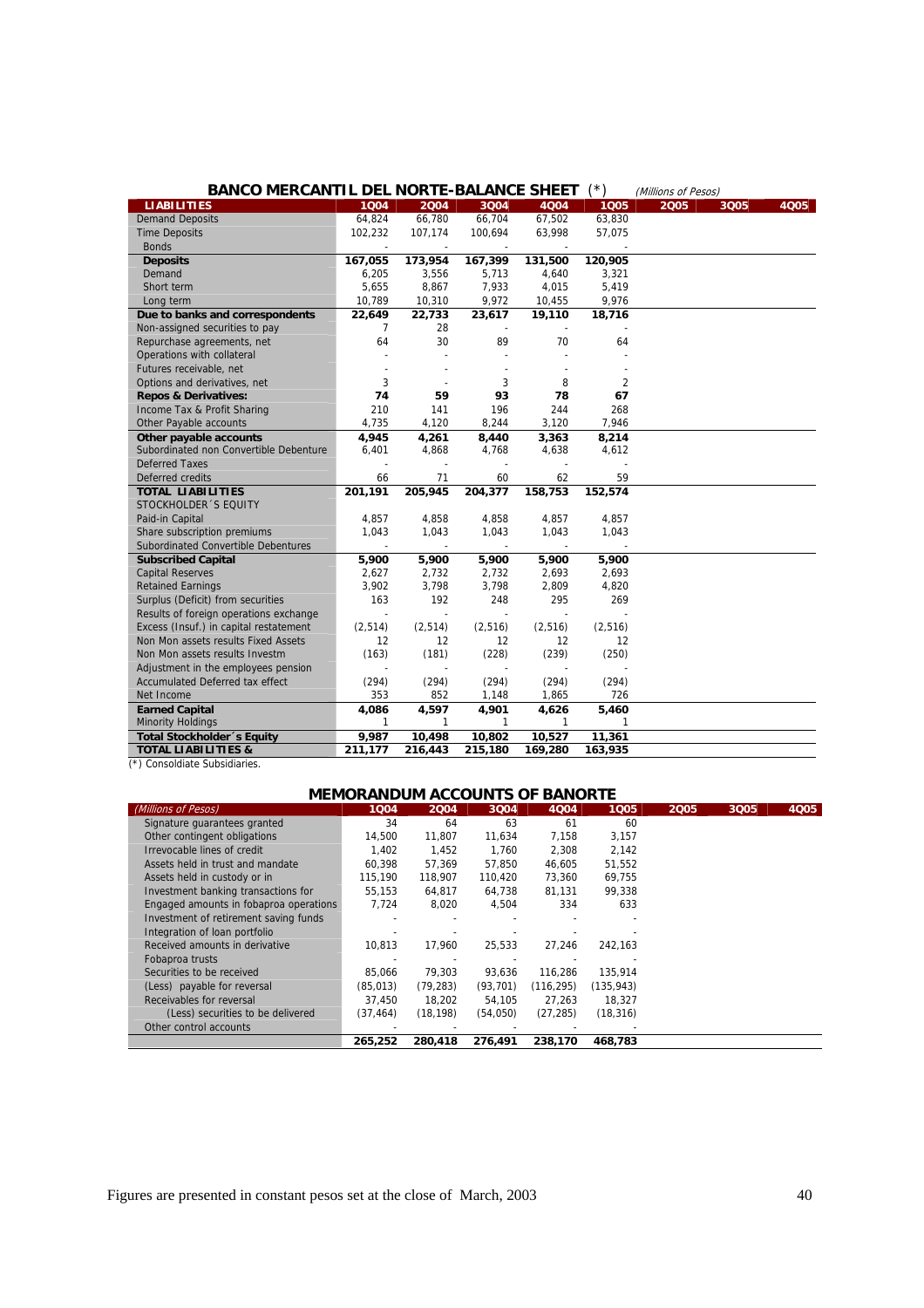

| <b>BANCO DEL CENTRO (Bancen) - INCOME STATEMENT (*) (Millions of Pesos)</b> |  |  |  |  |
|-----------------------------------------------------------------------------|--|--|--|--|
|-----------------------------------------------------------------------------|--|--|--|--|

| <b>NET INTEREST INCOME</b>                                      | 1Q04                    | 2004           | 3Q04                     | 4Q04                     | <b>ACUM</b> | 1Q05           | 2005 | 3Q05 | 4Q05 | <b>ACUM</b>    |
|-----------------------------------------------------------------|-------------------------|----------------|--------------------------|--------------------------|-------------|----------------|------|------|------|----------------|
| Interest Income                                                 | 92                      | 121            | 75                       | 74                       | 363         | 95             |      |      |      | 95             |
| <b>Interest Expense</b>                                         | 60                      | 92             | 46                       | 32                       | 231         | 19             |      |      |      | 19             |
| Loan Fees                                                       |                         |                |                          |                          |             |                |      |      |      |                |
| <b>Fees Paid</b>                                                |                         |                |                          | ÷                        |             |                |      |      |      |                |
| Net Interest Income (NII)                                       | 32                      | 29             | 29                       | 42                       | 132         | 77             |      |      |      | 77             |
| Repomo-Margin                                                   | (18)                    | (1)            | (23)                     | (46)                     | (88)        | (20)           |      |      |      | (20)           |
| <b>NII after Repomo</b>                                         | 14                      | 28             | 6                        | (4)                      | 44          | 57             |      |      |      | 57             |
| Loan Loss Provisions                                            | $\overline{\mathbf{c}}$ |                |                          | 22                       | 24          | 3              |      |      |      | 3              |
| <b>Loss Sharing Provisions</b>                                  |                         |                |                          |                          |             |                |      |      |      |                |
| <b>NII after Provisions</b>                                     | 12                      | 28             | 6                        | (26)                     | 20          | 54             |      |      |      | 54             |
| <b>Fund transfers</b>                                           | ä,                      |                |                          |                          |             |                |      |      |      |                |
| Account management                                              | ä,                      |                |                          |                          |             |                |      |      |      |                |
| Fiduciary                                                       | 6                       | 5              | 6                        | 5                        | 22          | 6              |      |      |      | 6              |
|                                                                 | 177                     | 150            | 204                      | 138                      | 669         | 80             |      |      |      | 80             |
| Income from Loan Portfolios Acquired                            |                         |                |                          |                          |             |                |      |      |      |                |
| Electronic Banking Services<br><b>Credit Card</b>               |                         |                |                          |                          |             |                |      |      |      |                |
| Fees from FOBAPROA                                              | 15                      | 12             | 38                       | 12                       | 77          | 10             |      |      |      | 10             |
| Other fees                                                      | 277                     | 184            | 300                      | 195                      | 956         | 288            |      |      |      | 288            |
|                                                                 |                         |                |                          |                          |             |                |      |      |      |                |
| Fees on services,                                               | 474                     | 351            | 548                      | 351                      | 1,724       | 385            |      |      |      | 385            |
| <b>Fund transfers</b>                                           |                         |                |                          |                          |             |                |      |      |      |                |
| Other fees                                                      | 10                      | $\overline{7}$ | 9                        | 6                        | 32          | 9              |      |      |      | 9              |
| Expenses from Loan Portfolios Acquired                          | 119                     | 100            | 142                      | 83                       | 443         | 41             |      |      |      | 41             |
| Fees paid,                                                      | 129                     | 106            | 151                      | 89                       | 476         | 50             |      |      |      | 50             |
| Foreign exchange                                                | ÷,                      |                | ÷,                       |                          |             |                |      |      |      |                |
| Securities - Realized gains                                     | 71                      | (162)          | 27                       | 26                       | (37)        | 5              |      |      |      | 5              |
| Securities- Unrealized gains                                    | 8                       |                | 12                       | (10)                     | 9           | 6              |      |      |      | 6              |
| <b>Market-related Income</b>                                    | 79                      | (162)          | 39                       | 16                       | (28)        | 11             |      |      |      | 11             |
| <b>Total Non Interest Income</b>                                | 424                     | 83             | 436                      | 278                      | 1,221       | 346            |      |      |      | 346            |
| <b>Total Operating Income</b>                                   | 436                     | 111            | 442                      | 251                      | 1,241       | 400            |      |      |      | 400            |
| Personnel                                                       | 1                       | 2              | 2                        | $\mathbf{1}$             | 5           | $\mathbf{1}$   |      |      |      | -1             |
| <b>Professional Fees</b>                                        | 12                      | 6              | 10                       | 16                       | 43          | 21             |      |      |      | 21             |
| Administrative and Promotion Expenses                           | 107                     | 112            | 133                      | 118                      | 471         | 105            |      |      |      | 105            |
| Rents, depreciation and amortization                            | 28                      | 28             | 28                       | 28                       | 112         | 28             |      |      |      | 28             |
| Taxes, other than income tax                                    | 22                      | 20             | 22                       | 13                       | 76          | 20             |      |      |      | 20             |
| <b>Contributions to IPAB</b>                                    | 1                       | $\mathbf{1}$   | $\mathbf{1}$             | 1                        | 4           |                |      |      |      |                |
| Corporate expenses Recoveries                                   |                         |                |                          |                          |             |                |      |      |      |                |
| <b>Non-Interest Expense</b>                                     | 171                     | 168            | 196                      | 176                      | 711         | 176            |      |      |      | 176            |
| <b>Operating Income</b>                                         | 265                     | (57)           | 246                      | 76                       | 530         | 224            |      |      |      | 224            |
| <b>Other Revenues</b>                                           |                         | 2              |                          | 17                       | 19          |                |      |      |      |                |
| Foreign exchange                                                | ä,                      |                |                          |                          |             |                |      |      |      |                |
| <b>Recoveries</b>                                               | 2                       | 156            |                          |                          | 158         | $\overline{2}$ |      |      |      | $\overline{2}$ |
| Repomo-other revenues                                           | ÷,                      |                | $\blacksquare$           | $\overline{\phantom{a}}$ |             |                |      |      |      |                |
| <b>Non Operating Income</b>                                     | $\overline{2}$          | 158            |                          | 17                       | 177         | $\overline{2}$ |      |      |      | $\overline{2}$ |
| <b>Other Expense</b>                                            | L,                      | 1              | $\overline{\phantom{a}}$ |                          | (2)         | (1)            |      |      |      | (1)            |
| Foreign exchange                                                |                         |                |                          |                          |             |                |      |      |      |                |
| Repomo-other Expenses                                           | (36)                    | (2)            | (27)                     | (38)                     | (103)       | (4)            |      |      |      | (4)            |
| <b>Non Operating Expense</b>                                    | (37)                    | (4)            | (27)                     | (38)                     | (105)       | (5)            |      |      |      | (5)            |
| Non Operating Income (Expense), net                             | (34)                    | 154            | (27)                     | (21)                     | 72          | (3)            |      |      |      | (3)            |
| Pre-tax Income                                                  | 231                     | 98             | 219                      | 54                       | 602         | 221            |      |      |      | 221            |
| Income tax                                                      | 56                      | 20             | 56                       | 8                        | 140         | 61             |      |      |      | 61             |
| Profit sharing                                                  |                         |                |                          |                          |             |                |      |      |      |                |
| Tax on Assets                                                   |                         |                |                          |                          |             |                |      |      |      |                |
| Deferred Inc. Tax and Profit sharing                            | (11)                    | (8)            | (9)                      | (137)                    | (165)       | (145)          |      |      |      | (145)          |
|                                                                 | 45                      | 11             | 47                       | (129)                    | (25)        | (84)           |      |      |      | (84)           |
| Net income before subsidiaries                                  | 186                     | 86             | 172                      | 184                      | 628         | 305            |      |      |      | 305            |
| Subsidiaries 'net income                                        | 6                       | (4)            | 10                       | 11                       | 22          | 6              |      |      |      | 6              |
|                                                                 |                         |                | 181                      | 194                      |             | 311            |      |      |      | 311            |
| Net Income from continuos operations<br>Extraodinary items, net | 192                     | 82             |                          |                          | 649         |                |      |      |      |                |
|                                                                 |                         | 11             |                          |                          |             | 54             |      |      |      | 54             |
| <b>Minority Interest</b>                                        | 39                      |                | 43                       | 20                       | 112         |                |      |      |      |                |
| <b>TOTAL NET INCOME</b>                                         | 153                     | 71             | 139                      | 174                      | 537         | 258            |      |      |      | 258            |

(\*) Consolidate Afore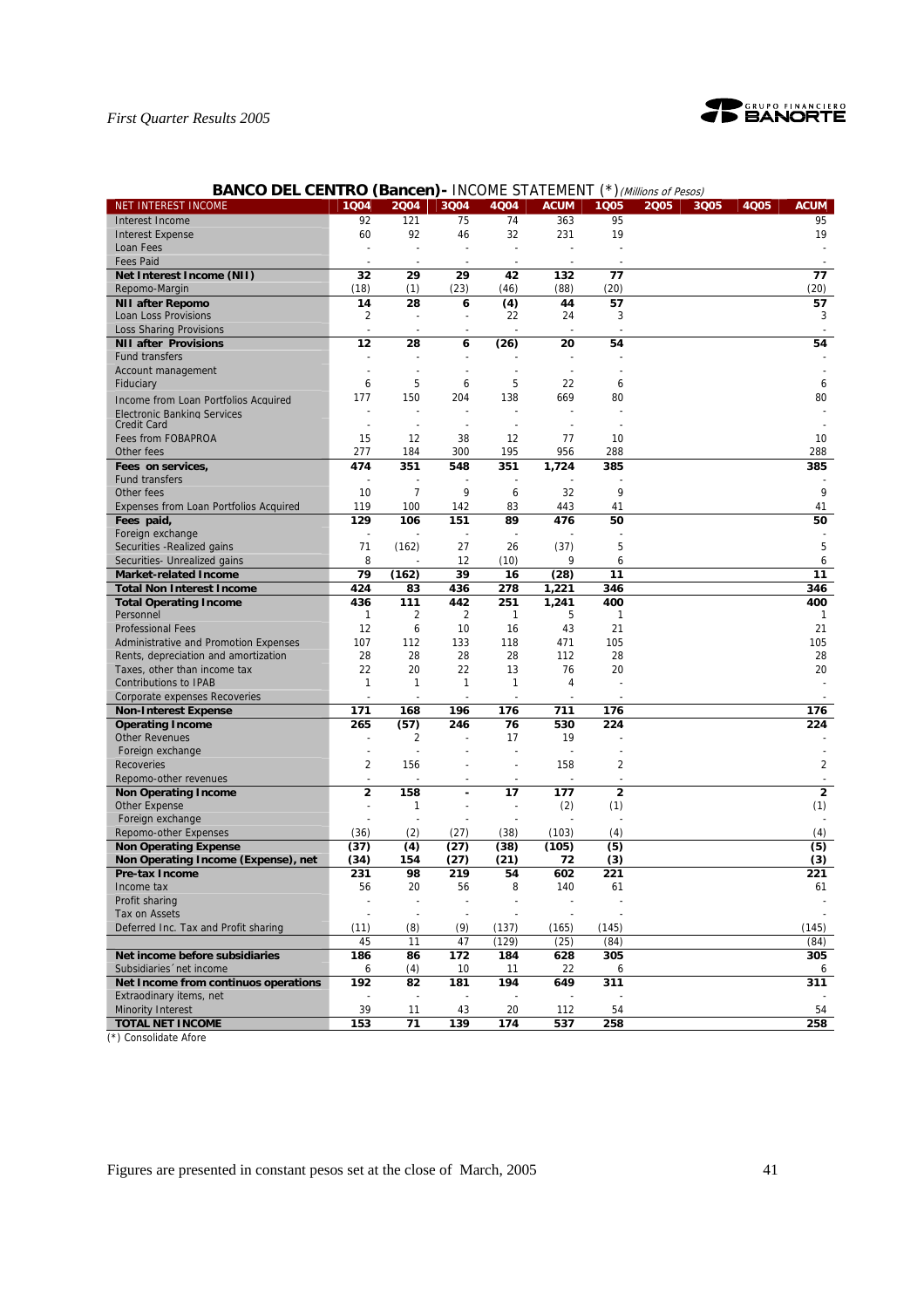

| <b>ASSETS</b>                           | 1004                     | 2004                     | 3Q04           | 4Q04   | 1005                     | 2005 | 3005 | 4Q05 |
|-----------------------------------------|--------------------------|--------------------------|----------------|--------|--------------------------|------|------|------|
| <b>Cash and due from Banks</b>          | 811                      | 1,001                    | 1,264          | 2,364  | 2,725                    |      |      |      |
| <b>Negotiable Instruments</b>           | 331                      | 867                      | 860            | 841    | 68                       |      |      |      |
| Securities held for sale                |                          |                          |                |        |                          |      |      |      |
| Securities held to maturity             | 339                      | 305                      | 304            |        |                          |      |      |      |
| <b>Financial Instruments:</b>           | 670                      | 1.172                    | 1,164          | 841    | 68                       |      |      |      |
| Valores no asignados por liquidar       | 1                        | 3                        |                |        |                          |      |      |      |
| Repurchase agreements, net              | 17                       | 1                        |                |        |                          |      |      |      |
| Operations with collateral              |                          |                          |                |        |                          |      |      |      |
| Futures receivable, net                 |                          |                          |                |        |                          |      |      |      |
| Options and derivatives, net            |                          |                          |                |        |                          |      |      |      |
| <b>Repos &amp; Derivatives:</b>         | 18                       | 4                        | ä,             | ÷      |                          |      |      |      |
| Commercial                              | 110                      | 318                      | 283            | 598    | 637                      |      |      |      |
| <b>Financial Intermediaries</b>         | $\overline{a}$           |                          | $\overline{a}$ |        |                          |      |      |      |
| Consumer                                |                          |                          |                |        |                          |      |      |      |
| Mortgage                                | 265                      | 256                      | 245            | 232    | 225                      |      |      |      |
| <b>Goverment Entities</b>               | 16                       | 19                       | 22             | 13     | 16                       |      |      |      |
| Fobaproa                                |                          |                          | $\overline{a}$ |        |                          |      |      |      |
| Fiduciary collection rights             | $\sim$                   | $\blacksquare$           | $\blacksquare$ | $\sim$ | $\overline{\phantom{a}}$ |      |      |      |
| <b>Performing Loans</b>                 | 392                      | 593                      | 550            | 843    | 878                      |      |      |      |
| Commercial                              | 164                      | 157                      | 154            | 145    | 139                      |      |      |      |
| <b>Financial Intermediaries</b>         |                          |                          |                |        |                          |      |      |      |
| Consumer                                | $\overline{a}$           | ÷,                       | $\overline{a}$ |        |                          |      |      |      |
| Mortgage                                | 158                      | 152                      | 145            | 16     | 13                       |      |      |      |
| <b>Goverment Entities</b>               |                          |                          | $\sim$         |        |                          |      |      |      |
| <b>Past Due Loans</b>                   | 323                      | 309                      | 299            | 162    | 153                      |      |      |      |
| <b>Total Loans</b>                      | 715                      | 902                      | 849            | 1,005  | 1,030                    |      |      |      |
| Preventive loan loss reserves           | 460                      | 290                      | 277            | 158    | 154                      |      |      |      |
| <b>Net Loan Portfolio</b>               | 254                      | 612                      | 572            | 847    | 876                      |      |      |      |
| <b>Credit Assets Portfolio</b>          | 2,036                    | 1,947                    | 1,779          | 461    | 418                      |      |      |      |
| Sundry debtors and other assets, net    | 312                      | 310                      | 138            | 141    | 133                      |      |      |      |
| Foreclosed assets, net                  | 20                       | 21                       | 19             | 11     | 11                       |      |      |      |
| Real Estate, Furniture & Equipment, net | 124                      | 122                      | 120            | 119    | 118                      |      |      |      |
| Investments in subsidiaries             | 382                      | 377                      | 386            | 399    | 420                      |      |      |      |
| Deferred taxes                          | $\overline{\phantom{a}}$ | $\overline{a}$           | $\overline{a}$ | 70     | 216                      |      |      |      |
| Deferred charges & Intangibles          | 320                      | 296                      | 272            | 247    | 223                      |      |      |      |
| UDIS Mortgage loans reserve coverage    | $\blacksquare$           | $\overline{\phantom{a}}$ | $\sim$         |        |                          |      |      |      |
| <b>Other Assets</b>                     | 3,195                    | 3,073                    | 2,714          | 1,447  | 1,538                    |      |      |      |
| <b>TOTAL ASSETS</b>                     | 4,947                    | 5,861                    | 5,715          | 5,499  | 5,208                    |      |      |      |

## **BANCO DEL CENTRO (Bancen)-BALANCE SHEET** (Millions of Pesos)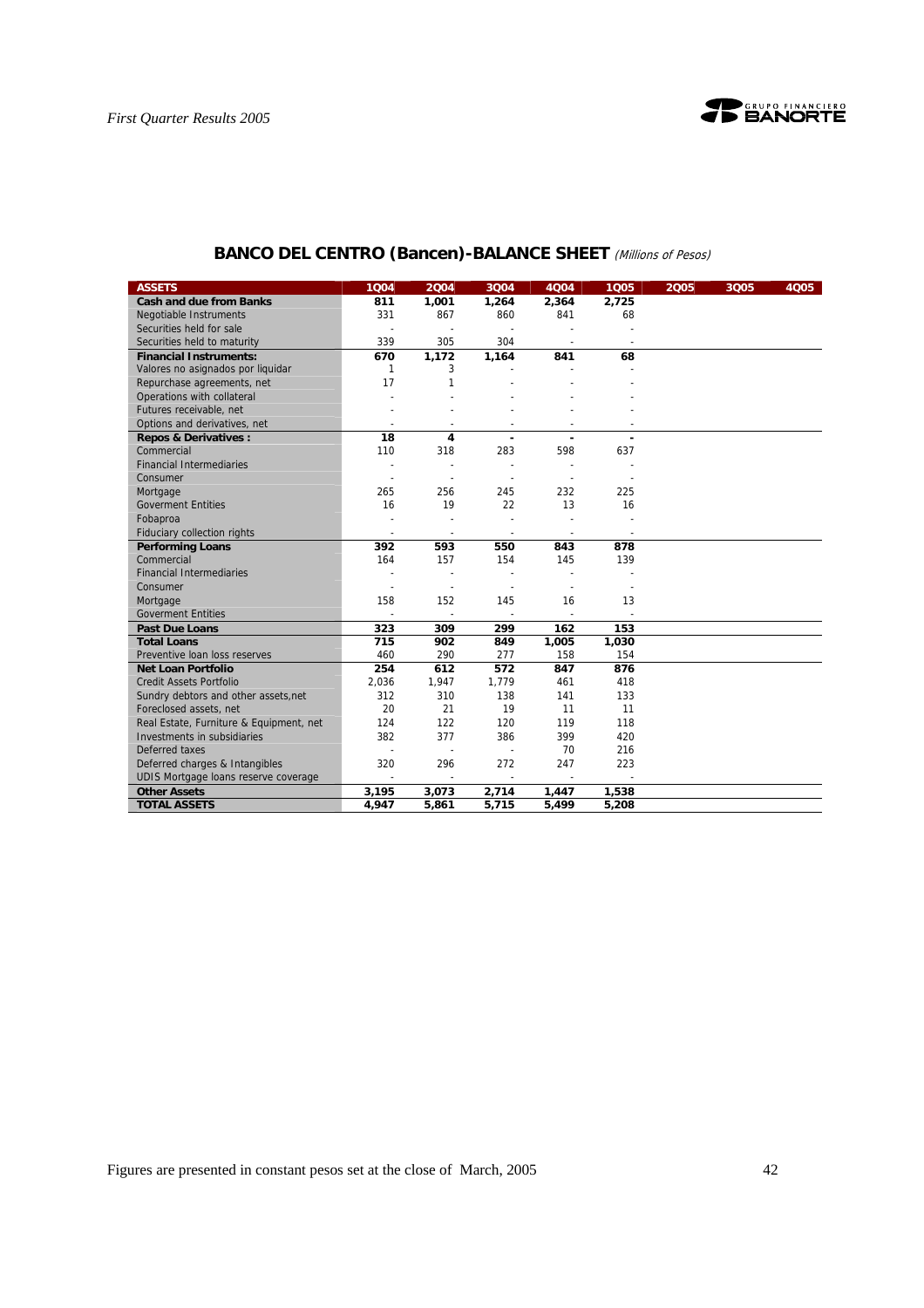

## **BANCO DEL CENTRO (Bancen)-BALANCE SHEET** (Millions of Pesos)

| <b>LIABILITIES</b>                     | 1004           | 2004         | 3Q04                     | 4Q04           | 1Q05  | 2005 | 3Q05 | 4005 |
|----------------------------------------|----------------|--------------|--------------------------|----------------|-------|------|------|------|
| <b>Demand Deposits</b>                 | $\sim$         |              |                          |                |       |      |      |      |
| <b>Time Deposits</b>                   | 342            | 1,229        | 1,240                    |                | 503   |      |      |      |
| <b>Bonds</b>                           | $\blacksquare$ |              |                          |                |       |      |      |      |
| <b>Deposits</b>                        | 342            | 1,229        | 1,240                    | $\blacksquare$ | 503   |      |      |      |
| Demand                                 | 399            | 331          | 1                        | 1.166          | 1     |      |      |      |
| Short term                             | 13             | 12           | 12                       | 10             | 10    |      |      |      |
| Long term                              | 101            | 99           | 95                       | 88             | 83    |      |      |      |
| Due to banks and correspondents        | 512            | 441          | 107                      | 1,264          | 94    |      |      |      |
| Non-assigned securities to pay         | 1              | 1            | $\overline{a}$           |                |       |      |      |      |
| Repurchase agreements, net             |                |              |                          |                | 1     |      |      |      |
| Operations with collateral             |                |              |                          |                |       |      |      |      |
| Futures receivable, net                |                |              |                          |                |       |      |      |      |
| Options and derivatives, net           |                |              |                          |                |       |      |      |      |
| <b>Repos &amp; Derivatives:</b>        | 1              | 1            | $\overline{a}$           | $\blacksquare$ | 1     |      |      |      |
| Income Tax & Profit Sharing            | 35             | 55           | 43                       | 10             | 65    |      |      |      |
| Other Payable accounts                 | 61             | 63           | 82                       | 72             | 77    |      |      |      |
| Other payable accounts                 | 96             | 118          | 125                      | 82             | 142   |      |      |      |
| Subordinated non Convertible Debenture | ÷,             | ÷,           | L.                       |                |       |      |      |      |
| <b>Deferred Taxes</b>                  | 87             | 79           | 69                       |                |       |      |      |      |
| Deferred credits                       |                | $\mathbf{1}$ |                          |                |       |      |      |      |
| <b>TOTAL LIABILITIES</b>               | 1,039          | 1,869        | 1,542                    | 1,345          | 740   |      |      |      |
| STOCKHOLDER 'S EQUITY                  |                |              |                          |                |       |      |      |      |
| Paid-in Capital                        | 1,144          | 1,144        | 1,144                    | 1,144          | 1,144 |      |      |      |
| Share subscription premiums            |                |              |                          |                |       |      |      |      |
| Subordinated Convertible Debentures    |                | $\sim$       | $\overline{\phantom{a}}$ | $\sim$         |       |      |      |      |
| <b>Subscribed Capital</b>              | 1,144          | 1,144        | 1,144                    | 1,144          | 1,144 |      |      |      |
| <b>Capital Reserves</b>                | 224            | 322          | 322                      | 322            | 322   |      |      |      |
| <b>Retained Earnings</b>               | 1,866          | 1,768        | 1,768                    | 1,760          | 2,299 |      |      |      |
| Surplus (Deficit) from securities      | (14)           | (14)         | (14)                     | (14)           | (14)  |      |      |      |
| Results of foreign operations exchange | ÷,             |              | ä,                       |                |       |      |      |      |
| Excess (Insuf.) in capital restatement | 3              | 5            | 5                        |                |       |      |      |      |
| Non Mon assets results Fixed Assets    |                |              |                          |                |       |      |      |      |
| Non Mon assets results Investm         | (64)           | (64)         | (64)                     | (65)           | (65)  |      |      |      |
| Adjustment in the employees pension    |                |              |                          |                |       |      |      |      |
| <b>Accumulated Deferred tax effect</b> |                |              |                          |                |       |      |      |      |
| Net Income                             | 153            | 224          | 363                      | 537            | 258   |      |      |      |
| <b>Earned Capital</b>                  | 2,169          | 2,241        | 2,380                    | 2,541          | 2,801 |      |      |      |
| <b>Minority Holdings</b>               | 596            | 606          | 649                      | 469            | 523   |      |      |      |
| Total Stockholder 's Equity            | 3,908          | 3,992        | 4,173                    | 4,154          | 4,467 |      |      |      |
| <b>TOTAL LIABILITIES &amp;</b>         | 4,947          | 5,861        | 5,715                    | 5,499          | 5,208 |      |      |      |

(\*) Consolidate Afore

## **MEMORANDUM ACCOUNTS OF BANCEN**

|                                        | 1004      | 2004    | 3Q04   | 4Q04   | 1005    | 2005 | 3Q05 | 4Q05 |
|----------------------------------------|-----------|---------|--------|--------|---------|------|------|------|
| Signature quarantees granted           |           |         |        |        |         |      |      |      |
| Other contingent obligations           | 1,413     | 1,362   | 1,241  | 1,058  | 388     |      |      |      |
| Irrevocable lines of credit            |           |         |        |        |         |      |      |      |
| Assets held in trust and mandate       | 30.712    | 29.992  | 15.180 | 15.216 | 14.936  |      |      |      |
| Assets held in custody or in           | 342       | 1,226   | 1.234  |        | 500     |      |      |      |
| Investment banking transactions for    |           |         |        |        |         |      |      |      |
| Engaged amounts in fobaproa operations |           |         |        |        |         |      |      |      |
| Investment of retirement saving funds  |           |         |        |        |         |      |      |      |
| Integration of loan portfolio          |           |         |        |        |         |      |      |      |
| Received amounts in derivative         |           |         |        |        |         |      |      |      |
| Fobaproa trusts                        |           |         |        |        |         |      |      |      |
| Securities to be received              | 15.275    | 4.279   | 116    | 109    | 2.023   |      |      |      |
| (Less) payable for reversal            | (15, 258) | (4,278) | (117)  | (109)  | (2,023) |      |      |      |
| Receivables for reversal               |           |         |        |        |         |      |      |      |
| (Less) securities to be delivered      |           |         |        |        |         |      |      |      |
| Other control accounts                 |           |         |        |        |         |      |      |      |
|                                        | 32,484    | 32,581  | 17.655 | 16.274 | 15,824  |      |      |      |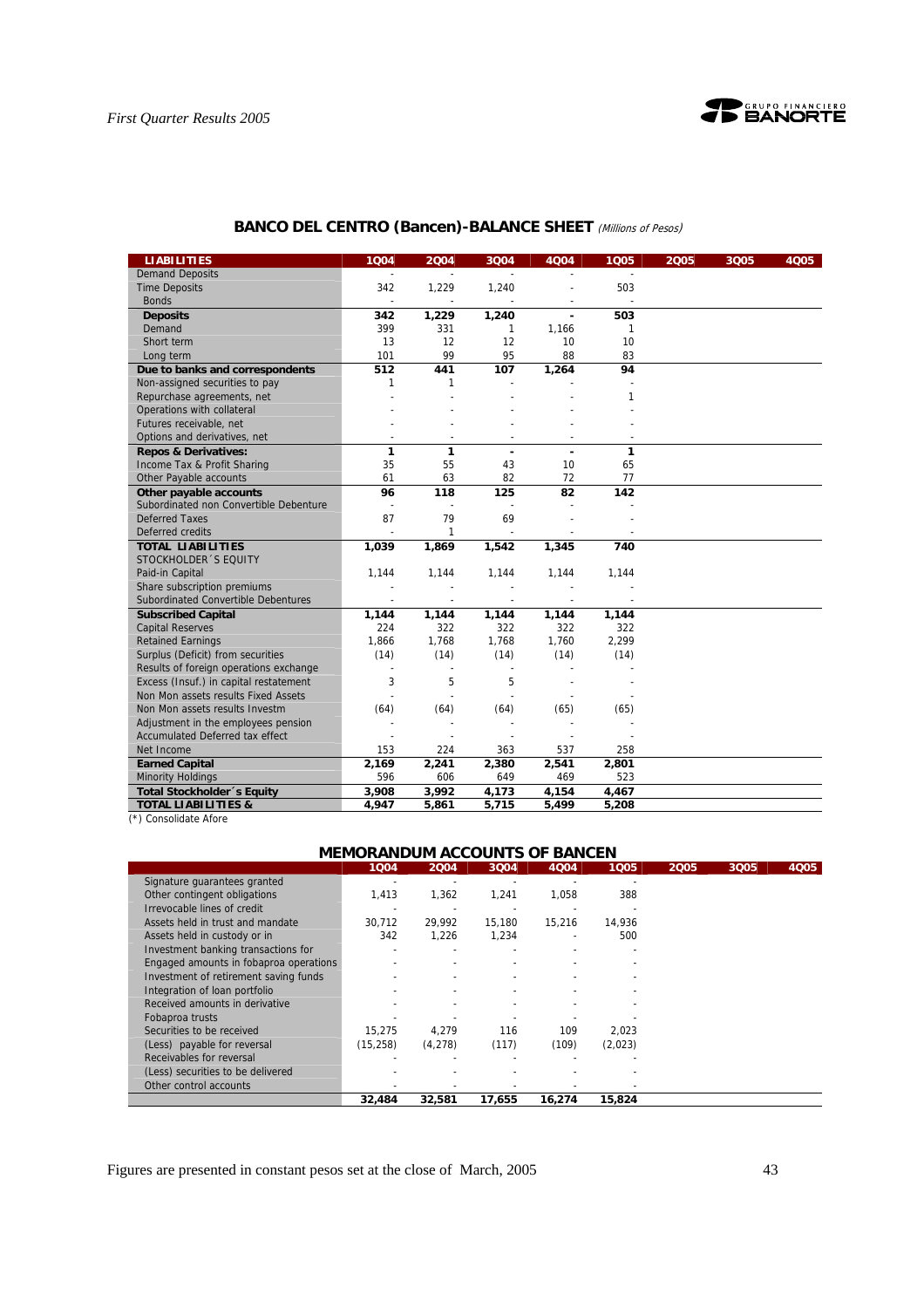

## **Annex 6. Notes to Banking Sector Financial Statements**

## **Financial Instruments and Valuation Effects 1Q05**

|                                                     | <b>BOOK</b>  | <b>INTEREST</b> | <b>MARKET</b> | <b>UNREALIZED</b>  |
|-----------------------------------------------------|--------------|-----------------|---------------|--------------------|
| <b>NEGOTIABLE INSTRUMENTS</b>                       | <b>VALUE</b> |                 | <b>VALUE</b>  | <b>GAIN (LOSS)</b> |
| <b>Goverment Securities</b>                         | 2.782        | 43              | 2,822         | (3)                |
| <b>Banking Securities</b>                           | 951          | 4               | 954           |                    |
| Private                                             | 314          | 5               | 311           | (8)                |
| Banks paper                                         | 224          |                 | 224           |                    |
| <b>UMS</b>                                          | 224          |                 | 224           |                    |
| <b>Commercial Paper</b>                             | 309          |                 | 313           | 5                  |
| Swap of Coverage purposes                           | 6            |                 | 6             |                    |
| <b>Total</b>                                        | 4,808        | 52              | 4,854         | (7)                |
| SECURITIES HELD FOR SALE                            |              |                 |               |                    |
| <b>Goverment Securities</b>                         |              |                 |               |                    |
| -Mexican Government Securities (UMS)                |              |                 |               |                    |
| Bonds public company                                | 19           |                 | 33            | 14                 |
| Eurobonds                                           | 672          | 33              | 240           | (465)              |
| Swap of Coverage purposes                           |              |                 |               |                    |
| -Total                                              | 690          | 33              | 272           | (451)              |
| SECURITIES HELD TO MATURITY                         |              |                 |               |                    |
| <b>Special Cetes</b>                                | 530          |                 | 530           |                    |
| <b>Trust Bonds</b>                                  |              |                 |               |                    |
| <b>Fiduciary Rights</b>                             | 35           |                 | 26            | (9)                |
| <b>Bonds</b>                                        |              |                 |               |                    |
| Mexican Government Securities (UMS) (US<br>Dollars) | 7,714        | 93              | 7.807         |                    |
| Mexican Government Securities (UMS) (Euros)         | 391          | 2               | 393           |                    |
| <b>US Clearing Master Trust</b>                     |              |                 |               |                    |
| Swap Private company                                |              |                 |               |                    |
| Swap Public company                                 | 2,557        | 66              | 2,623         |                    |
| Eurobonds                                           | 155          |                 | 155           |                    |
| Swap of Coverage purposes                           | (1, 596)     |                 | (1, 596)      |                    |
| <b>Total</b>                                        | 9,788        | 161             | 9,939         | (9)                |
| <b>TOTAL</b>                                        | 15,286       | 246             | 15,065        | 221                |

## **Repurchase Agreement Operations 1Q05**

(Millions of Pesos)

| <b>REPURCHASE AGREEMENT DEBTORS</b>   | <b>MARKET VALUE</b><br>(1) | <b>ASSET BALANCE</b>     |
|---------------------------------------|----------------------------|--------------------------|
| <b>Goverment Securities</b>           | 80.817                     | (59)                     |
| <b>Banking Securities</b>             | 12.212                     | (1)                      |
| <b>Private Securities</b>             | 44.908                     | (1)                      |
| Total                                 | 137.936                    | (61)                     |
| <b>REPURCHASE AGREEMENT CREDITORS</b> | <b>MARKET VALUE</b><br>(2) | <b>LIABILITY BALANCE</b> |
| <b>Goverment Securities</b>           | 13,675                     | (4)                      |
| <b>Banking Securities</b>             | 4.641                      |                          |
| Total                                 | 18.316                     | (4)                      |
| RECEIVABLES ON REPURCHASE AGREEMENT   |                            |                          |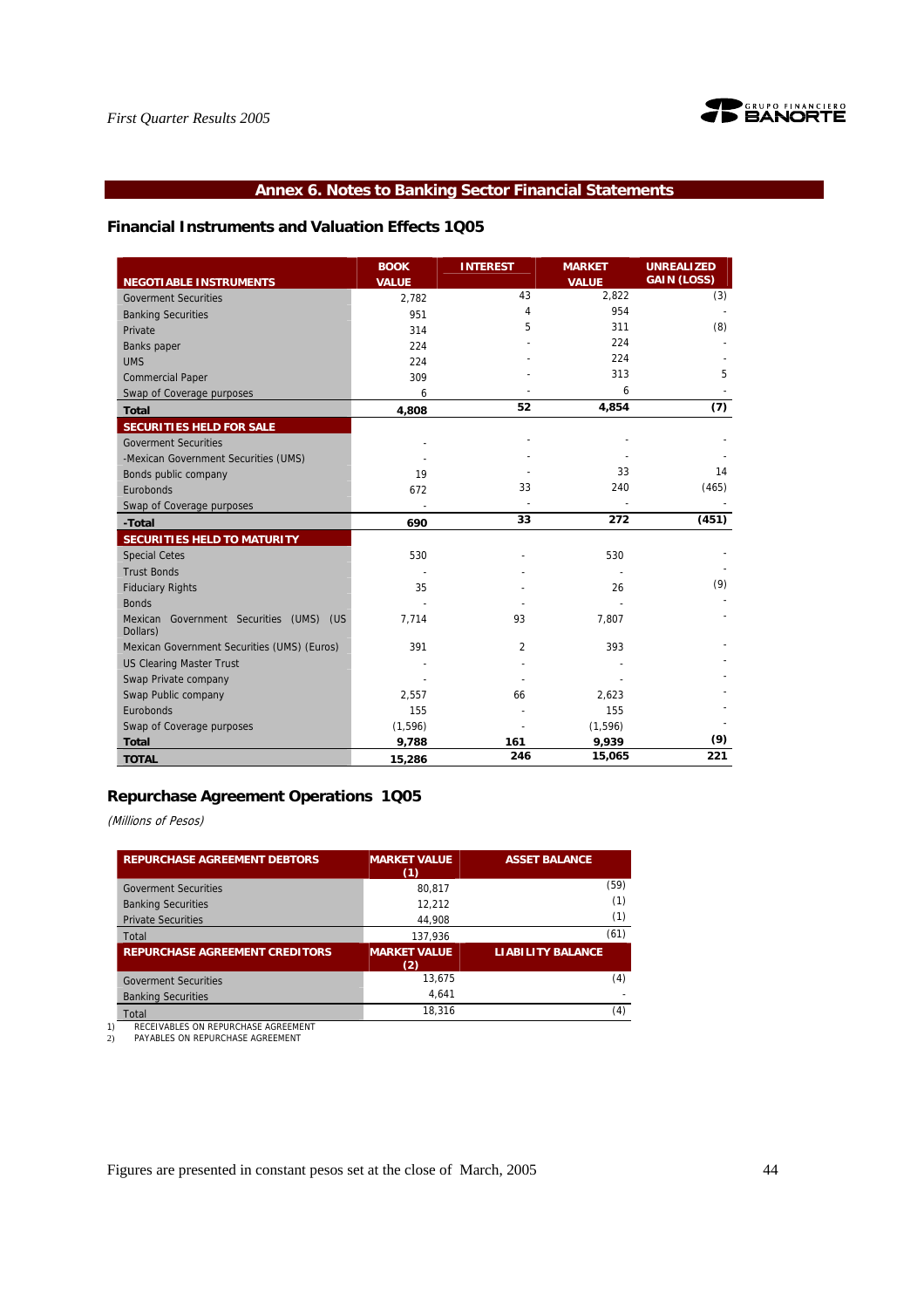

## **Non-governmental Financial Instruments above by 5% of Net Capital 1Q05**

(Millions of Pesos)

| <b>INDUSTRY</b> | <b>INVESTMENT INSTRUMENT</b> | <b>AMOUNT</b> | % NET<br><b>CAPITAL</b> |
|-----------------|------------------------------|---------------|-------------------------|
|                 |                              |               |                         |

## **Loan Portfolio**

| (Million of Pesos)              | <b>LOCAL CURRENCY(*)</b> |        |       | <b>FOREIGN CURRENCY</b>  |         | <b>TOTAL</b> |  |
|---------------------------------|--------------------------|--------|-------|--------------------------|---------|--------------|--|
|                                 | 1004                     | 1005   | 1004  | 1005                     | 1004    | 1005         |  |
| <b>Performing Loans</b>         |                          |        |       |                          |         |              |  |
| Commercial                      | 28,396                   | 36,548 | 6,458 | 7.053                    | 34.855  | 43,602       |  |
| <b>Financial Intermediaries</b> | 2.901                    | 986    | 251   | 587                      | 3.152   | 1,573        |  |
| Consumer                        | 9.929                    | 11,964 | 5     | $\overline{2}$           | 9.934   | 11,965       |  |
| Mortgages                       | 16,196                   | 19,237 |       | $\overline{\phantom{a}}$ | 16,196  | 19,237       |  |
| <b>Goverment Entities</b>       | 79.926                   | 17.498 | 710   | 594                      | 80.636  | 18,091       |  |
| Fobaproa                        | 7,236                    | 7,054  | (211) | (38)                     | 7,026   | 7,015        |  |
| <b>Total</b>                    | 144,585                  | 93,286 | 7,213 | 8,197                    | 151.798 | 101,483      |  |
| <b>Past Due Loans</b>           |                          |        |       |                          |         |              |  |
| Commercial                      | 1,220                    | 510    | 782   | 67                       | 2,002   | 577          |  |
| <b>Financial Intermediaries</b> |                          |        |       |                          |         |              |  |
| Consumer                        | 495                      | 329    | 1     |                          | 496     | 329          |  |
| Mortgages                       | 1,253                    | 812    |       |                          | 1,253   | 812          |  |
| <b>Goverment Entities</b>       | 9                        | 9      |       |                          | 9       | 9            |  |
| <b>Total</b>                    | 2,976                    | 1,659  | 783   | 68                       | 3,759   | 1,727        |  |
| <b>Total Propietary Loans</b>   | 147,561                  | 94,945 | 7,996 | 8,265                    | 155,557 | 103,210      |  |
| % Past Due Loans                | 2.0%                     | 1.7%   | 9.8%  | 0.8%                     | 2.4%    | 1.7%         |  |

(\*) Includes valued UDIS (1)Excludes Fobaproa-IPAB notes and loan to IPAB that are accounted in the Loans to Government Entities line.

(2) Includes Fobaproa promissory notes and loans to IPAB registered in Government Entities. Note: There is no scheme for Mortgage Earnings.

## **Cost and Balances of FINAPE, FOPIME, Mortgage UDIS and Mortgage FOVI loan portfolios as of 1Q05**

|                     | <b>TOTAL</b>  |                  |  |
|---------------------|---------------|------------------|--|
| (Millions of Pesos) | <b>PERIOD</b> | <b>BALANCE</b>   |  |
|                     | COST          | <b>LOAN</b>      |  |
|                     |               | <b>PORTFOLIO</b> |  |
| <b>FINAPE</b>       | 1.0           | 348.0            |  |
| <b>FOPYME</b>       | 8.4           | 9.0              |  |
| Mortgage UDIS       | 77.8          | 116.4            |  |
| Mortgage FOVI       | 20.2          | 21.2             |  |
|                     | 107.4         | 494.6            |  |

The quarter ending with a balance of Ps 494.6 million pesos in debtors support programs with a cost of the period of Ps 107.4 million. The 99% of this portfolio are concentrated in Banorte.

## **Past Due Loans Variations as of 4Q04**

#### **Past Due Loans**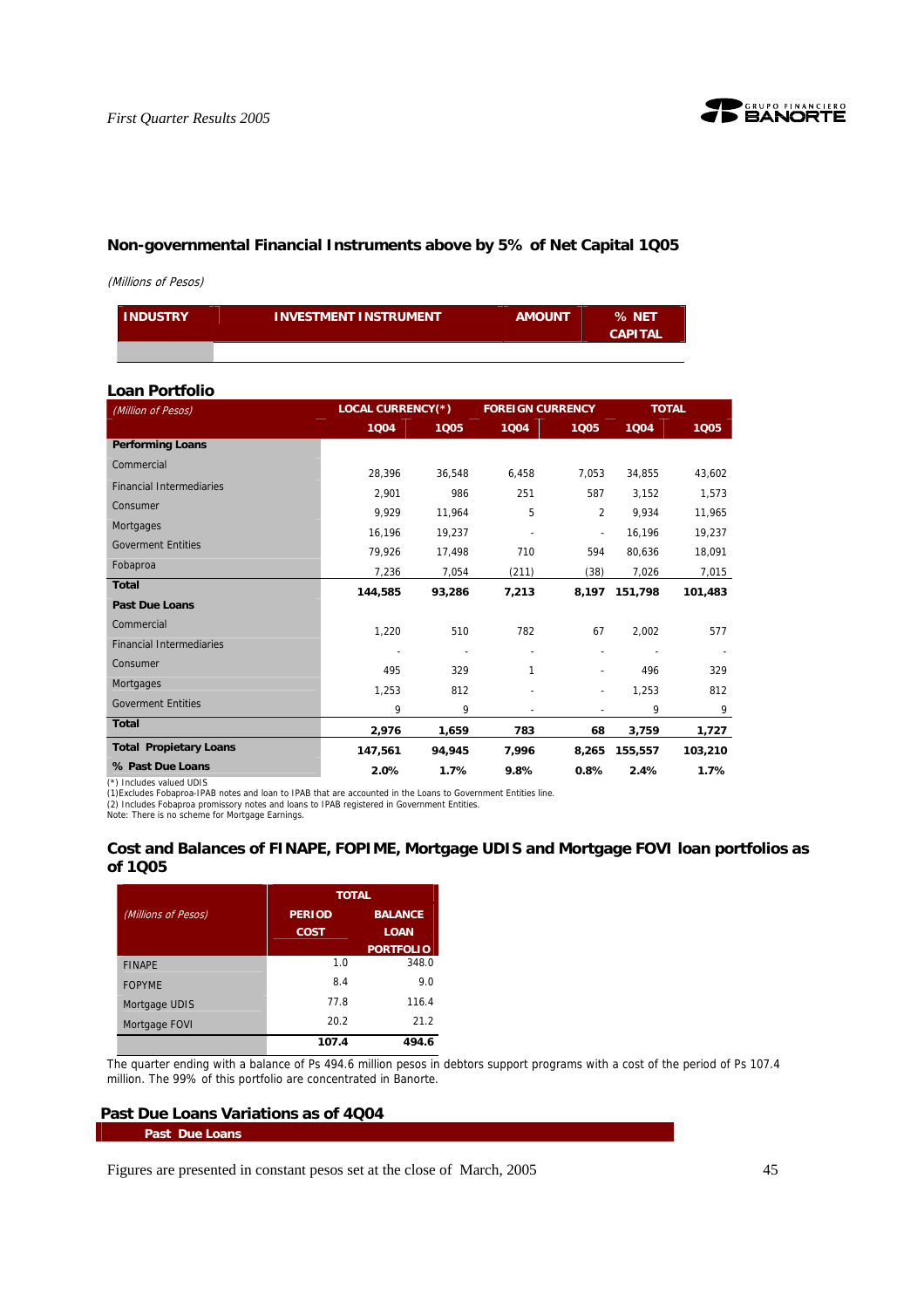

| Balance as of December 31,04 |                                              | 1,766 |
|------------------------------|----------------------------------------------|-------|
|                              | Performing loans to Past due loans transfers | 465   |
|                              | Renewals                                     | (1)   |
|                              | <b>Cash Collections</b>                      | (153) |
|                              | <b>Discounts</b>                             |       |
|                              | Charge Offs                                  | (169) |
|                              | Foreclosures                                 |       |
|                              | Past due loans to Performing loans transfers | (183) |
|                              | Exchange Adjustment                          | 3     |
| Balance as of March 31,05    |                                              | 1.727 |

## **Troubled Portfolio 1Q05**

 The National Banking and Securities Commission (CNByV) accepted the Proposal of the Bankers Association of Mexico (ABM), to consider as a Troubled Portfolio the D and E risk grades of the portfolio classification. The following table shows the troubled portfolio.

| (Millions of Pesos)              | <b>TOTAL</b> |
|----------------------------------|--------------|
| <b>Troubled Portfolio</b>        | 1.319        |
| <b>Total Loans</b>               | 103.210      |
| Troubled Portfolio / Total Loans | 1.3%         |

## **Fobaproa**

| (Millions of Pesos)                       | LOS(1)<br><b>SHARING</b> | <b>REMAINING CONTINGENCIES</b><br>INCENTIVE(1)<br><b>SCHEME</b> |
|-------------------------------------------|--------------------------|-----------------------------------------------------------------|
| Gross Fobaproa notes balance              | 8,485                    | 4.961(2)                                                        |
| - Cash recoveries                         | 242                      | $204 - (2)$                                                     |
| Repossesed assets                         | Ξ                        | Ξ                                                               |
| $=$ Balance net of recoveries             | 8,243                    | 4,757                                                           |
| Contingency before reserves<br>- Reserves | 2,200<br>2,200           | 376<br>376                                                      |
| $=$ Remaining contingencies               |                          |                                                                 |

1) Includes only cash recoveries.

2) Included in Loss Sharing program.

Banorte provisioned Ps 32 million through the Income Statement during the quarter to keep 100% provisioned on the FOBAPROA-IPAB Loss Sharing program and Incentive Scheme. Cash recoveries in the Loss Sharing program represented 3% of Banorte's Gross FOBAPROA-IPAB notes balance.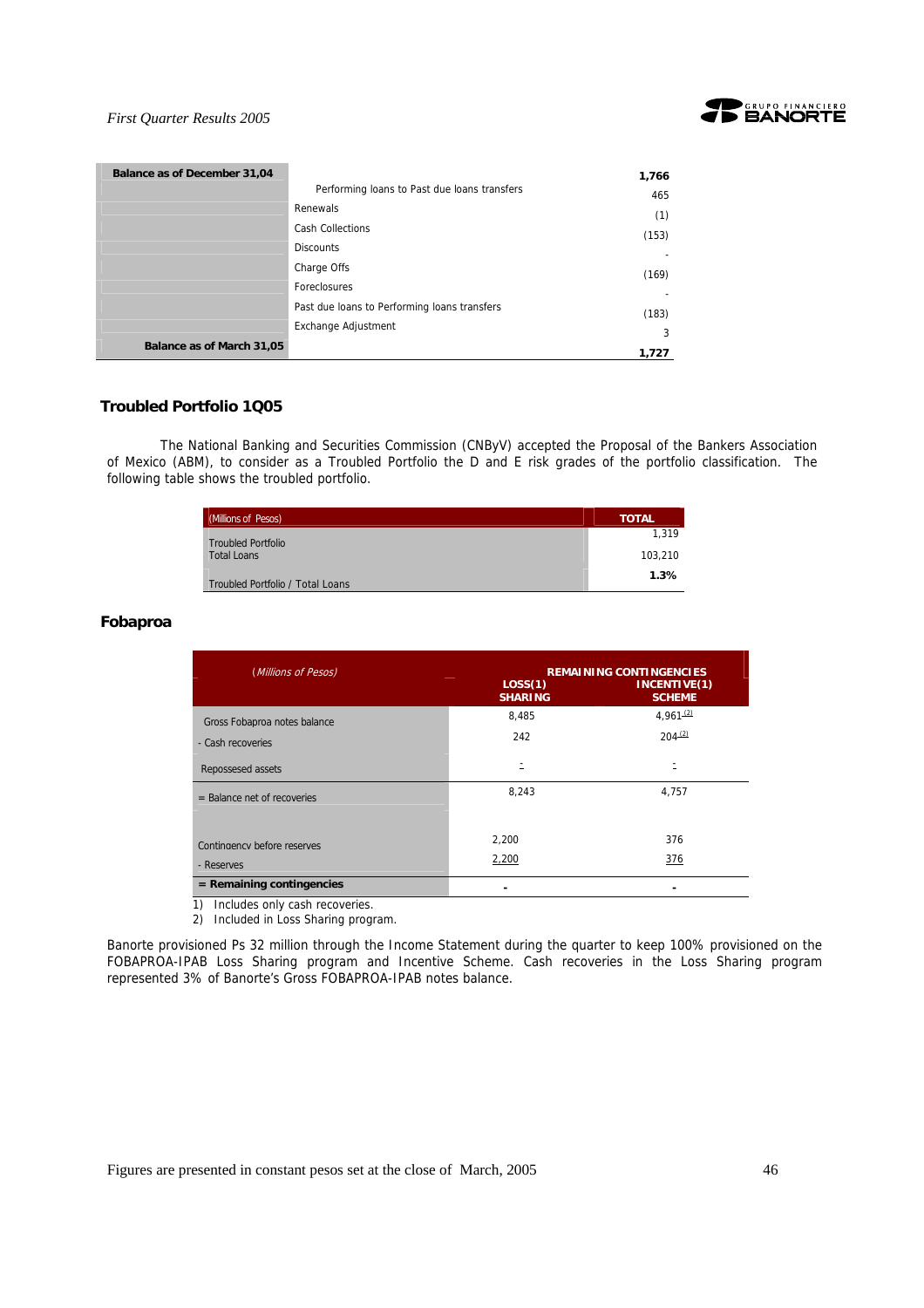

## **Fobaproa Notes Integration 1Q05**

| (Millions of Pesos)                                |                                                                  | <b>BANORTE</b>                                       |                               |                                   | <b>BANCEN</b>                   | <b>BANPAIS</b>                  |                | <b>BANKING</b><br><b>SECTOR</b> |
|----------------------------------------------------|------------------------------------------------------------------|------------------------------------------------------|-------------------------------|-----------------------------------|---------------------------------|---------------------------------|----------------|---------------------------------|
|                                                    | <b>LOSS</b><br><b>SHARING</b><br><b>LOCAL</b><br><b>CURRENCY</b> | LOSS<br><b>SHARING</b><br><b>DOLLARS</b>             | <b>WITHOUT</b><br><b>RISK</b> | <b>INCENTIVE</b><br><b>SCHEME</b> | <b>LOCAL</b><br><b>CURRENCY</b> | <b>LOCAL</b><br><b>CURRENCY</b> | <b>DOLLARS</b> | <b>TOTAL</b>                    |
| <b>Gross Balance</b><br>- Checking account balance | 8,485<br>242                                                     | $\overline{\phantom{a}}$<br>$\overline{\phantom{a}}$ | 1.370                         | (1)<br>(1)                        |                                 | 21                              | ٠              | 9,855<br>26<br>4                |
| - Reserves                                         | 2,200                                                            |                                                      | $\overline{\phantom{a}}$      | 376                               |                                 |                                 |                | 2,576                           |
| $=$ Net Balance                                    | 6,043                                                            | ٠                                                    | 1.369                         | (376)                             | ۰                               | (21)                            | -              | 7,015                           |
| <b>Interest Rate</b>                               | CETES 91-1.35                                                    | LIBOR 6M+1 CETES 91                                  |                               | N.A.                              | N.A.                            | $\overline{\phantom{a}}$        | ٠              |                                 |
| Maturity                                           | 2005                                                             | 2006                                                 | 2006                          | 2005/2006                         | N.A.                            | $\overline{\phantom{0}}$        | ٠              |                                 |
| Remaining Contingencies                            | -0-                                                              | -0-                                                  | No exist                      | -0-                               | No exist                        |                                 | ٠              |                                 |

1) Ps 4,961 and Ps 204, Gross Balance and Checking account balance of Incentive Scheme are included in Loss Sharing.

N.A.- Not Applicable

## **ORIGIN OF THE NOTES**

The source of the Fobaproa-IPAB notes is different as each was given for different objectives, according to the following list:

| <b>FOBAPROA NOTES</b> | YEAR      | ORIGIN                               |
|-----------------------|-----------|--------------------------------------|
| <b>BANORTE</b>        |           |                                      |
| LOSS SHARING          | 1995-1996 | Sale of Loans to Fobaproa            |
| WITHOUT RISK          | 1996      | Sale of Loans to Fobaproa            |
| <b>BANPAIS</b>        | 1996-1997 | Reorganization                       |
| SIMPLE<br>CREDIT      | 2000      | Reorganization                       |
| <b>BANCRECER</b>      | 1999      | Reorganization (Securitized in 4Q04) |

## **SIGNIFICANCE IN BANORTE BALANCE**

|                | 1997  | 1998  | 1999      | 2000  | 2001  | 2002  | 2003  | 2004  | 1005  |
|----------------|-------|-------|-----------|-------|-------|-------|-------|-------|-------|
| % Total Loans  | 70.9% | 64.6% | 63.5%     | 58.7% | 55.5% | 55.7% | 50.8% | 12.4% | 12.1% |
| % Total Assets | 60.6% | 53.5% | 7%<br>43. | 46.7% | 44.5% | 43.5% | 36.5% | 7.3%  | .5%   |

## **Deferred Taxes 1Q05**

| (Millions of Pesos)                                                                             |            |            |            |
|-------------------------------------------------------------------------------------------------|------------|------------|------------|
| <b>ASSETS</b>                                                                                   | <b>ISR</b> | <b>PTU</b> | <b>NET</b> |
| Excess of accunting value over fiscal value on Reposessed Assets                                | 306        |            | 306        |
| Tax loss carryforwards                                                                          | 624        |            | 624        |
| Deficit from retirement obligations                                                             | 139        | 46         | 186        |
| Non deductible provisions and accumulative income                                               | 44         | 15         | 59         |
| <b>Obligations FOBAPROA, Net</b>                                                                | 648        |            | 648        |
| <b>Others</b>                                                                                   | 39         |            | 39         |
| <b>Total Assets</b>                                                                             | 1,799      | 61         | 1,861      |
| <b>LIABILITIES</b>                                                                              |            |            |            |
| Accrued interest and inflationary component of Fixed Assets,<br>Foreclosed, Intangible & Others | (431)      | (57)       | (488)      |
| Loan Portfolio Acquisitions                                                                     | (510)      | (156)      | (666)      |
| <b>Total liabilities</b>                                                                        | (941)      | (214)      | (1, 154)   |
| Assets (Liabilities) Accumulated Net                                                            | 859        | (152)      | 706        |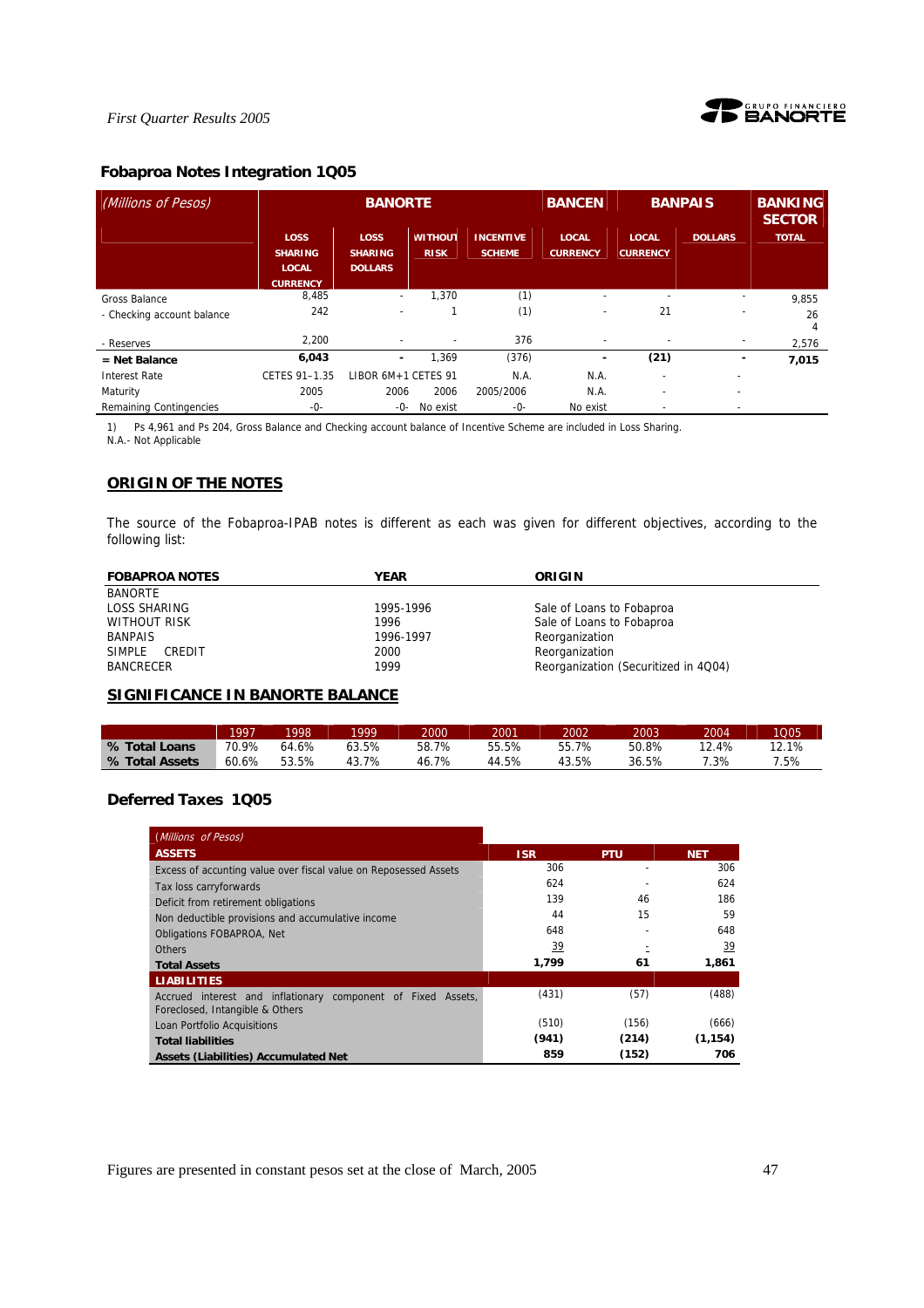

## **Long term debt as of 1Q05**

| <b>TYPE OF DEBT</b>                                | <b>CURRE</b><br><b>NCY</b> | <b>DATE</b><br>OF<br><b>ISSUE</b> | <b>AMOUNT</b><br>(P <sub>S</sub> ) | <b>ORIGINAL</b><br><b>AMOUNT</b><br>(Millons Ps,<br>Dis o UDIS) | <b>TERM</b> | <b>INTEREST</b><br><b>RATE</b> | <b>MATURITY</b> | <b>INTEREST</b><br><b>PAYMENT</b> |
|----------------------------------------------------|----------------------------|-----------------------------------|------------------------------------|-----------------------------------------------------------------|-------------|--------------------------------|-----------------|-----------------------------------|
| <b>BANORTE</b>                                     |                            |                                   |                                    |                                                                 |             |                                |                 |                                   |
| CD's-Banorte U01001                                | <b>UDIS</b>                | 11-Ene-01                         | 320                                | 90                                                              | 10 years    | 8.13%                          | 30-Dic-10       | $E/182$ days                      |
| Non Convertible Subordinate Bonds<br>-OBanorte 02D | <b>Ps</b>                  | 28-Nov-02                         | 1,251                              | 1,136                                                           | 10 years    | 8.00%                          | 28-Nov-12       | $E/182$ days                      |
| Certificados - Banorte M7001                       | Ps                         | 27-Ene-03                         | 100                                | 100                                                             | 3 years     | TIIE-0.45%                     | 10-Jul-06       | $E/28$ days                       |
| Step-Up Subordinated Callable<br>Notes Due 2014    | Dls                        | 17-Feb-04                         | 3.342                              | 300                                                             | 10 years    | 5.875 %                        | 17-Feb-14       | $E/180$ days                      |
| CD's Serie 1999-2B                                 | DIS                        | 15-Jul-99                         | 88                                 | 25                                                              | 7 years     | 9.49%                          | 15-Jul-06       | Monthly                           |

## **Bank and Other entities loans as of 1Q05**

| (Millions of Pesos)                                   | <b>LOCAL</b><br><b>CURRENCY</b> | <b>INTERE</b><br><b>ST RATE</b> | <b>TERM</b><br>(DAYS)    | <b>FOREIGN</b><br><b>CURRENCY</b> | <b>INTEREST</b><br><b>RATE</b> | <b>TERM</b><br>(DAYS)    | <b>TOTAL</b> |
|-------------------------------------------------------|---------------------------------|---------------------------------|--------------------------|-----------------------------------|--------------------------------|--------------------------|--------------|
| <b>LOANS FROM LOCAL BANKS</b>                         |                                 |                                 |                          | 289                               | $L+6$                          | 424                      | 289          |
| LOANS FROM FOREIGN BANK CONCERTED FROM<br>THE COUNTRY |                                 |                                 | $\overline{\phantom{a}}$ | 559                               | $L + 1.2$                      | 1,506                    | 559          |
| LOANS FROM FOREIGN BANK CONCERTED FROM<br>CAYMAN      |                                 |                                 |                          | 338                               | 3.91                           | 795                      | 338          |
| <b>SECURITIZATION</b>                                 |                                 |                                 |                          | 88                                | 9.49                           | 265                      | 88           |
| <b>LOANS FROM DEVELOPING BANKS</b>                    | 169                             | 16.93                           | 610                      | 462                               | 5.19                           | 505                      | 631          |
| <b>LOANS FROM PUBLIC FUNDS</b>                        | 7,588                           | 7.83                            | 609                      | 313                               | 3.43                           | 429                      | 7,901        |
| <b>LOANS FROM BANKS</b>                               | 2,686                           | 12.10                           | 8                        |                                   |                                |                          | 2,686        |
| <b>CALL MONEY</b>                                     | 790                             | 8.96                            |                          |                                   |                                |                          | 790          |
| LOANS FROM FIDUCIARY FUNDS                            | 3,432                           | 5.89                            | 5916                     |                                   |                                | $\overline{a}$           | 3,432        |
| PROVISIONS FOR INTEREST                               | 36                              | N.A.                            | N.A.                     |                                   |                                | $\overline{\phantom{a}}$ | 36           |
|                                                       | 14,701                          |                                 |                          | 2,049                             |                                |                          | 16,750       |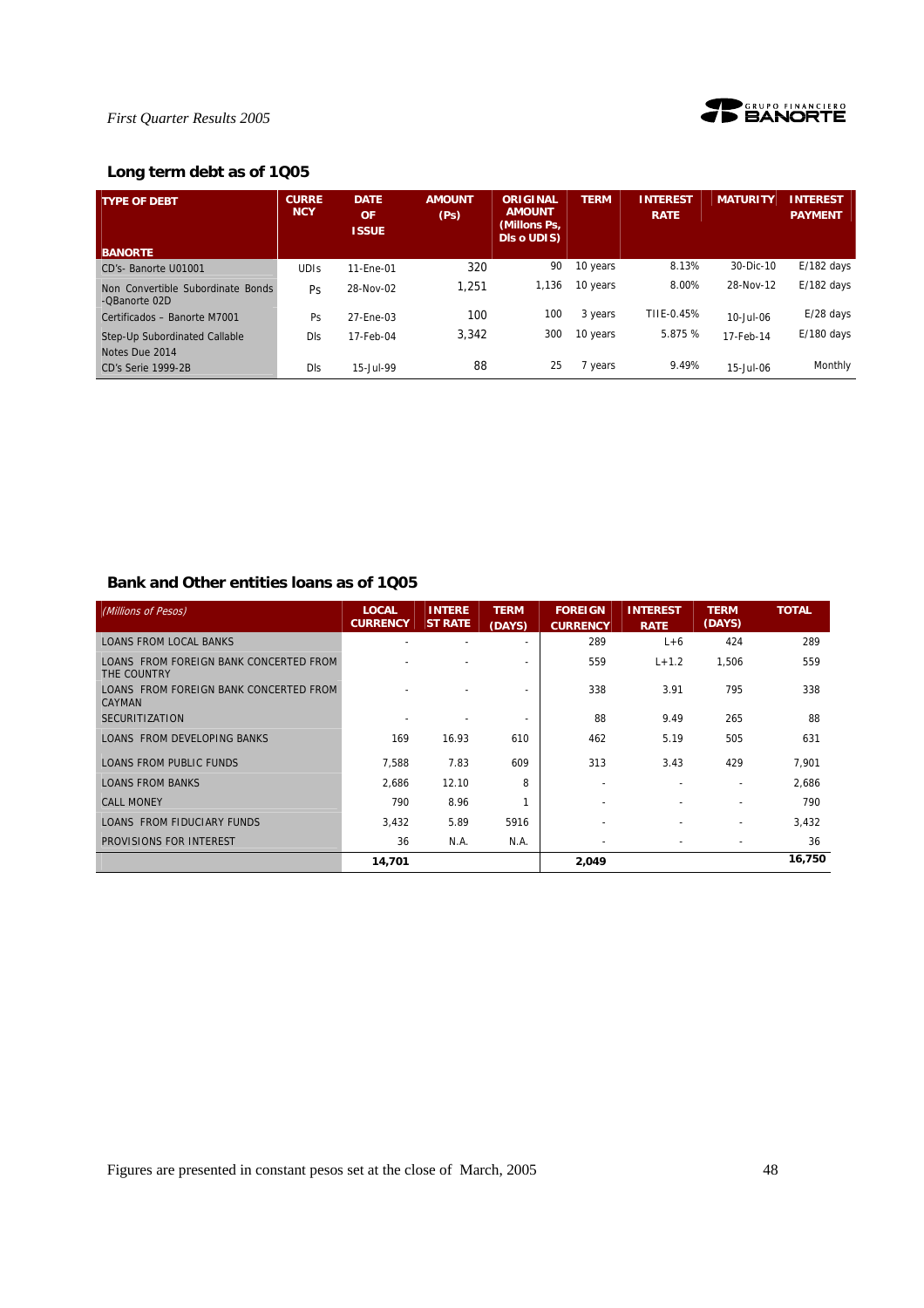

## **Trading Income 1Q05**

(MillIons of Pesos)

| <b>VALUATION EFFECTS</b>                       | <b>NET</b><br>(1) |
|------------------------------------------------|-------------------|
| Negotiable Instruments                         | 5                 |
| Repurchase                                     |                   |
| <b>Futures</b>                                 | (8)               |
| Foreign Currency Forwards                      | 46                |
| Options                                        | (1)               |
| <b>Futures</b>                                 | 4                 |
| Securities Ioans                               |                   |
| Range                                          |                   |
| <b>Inflation Adjustment</b>                    |                   |
| <b>Total</b>                                   | 44                |
| <b>RESULTS FROM BUYING AND SELLING</b>         |                   |
| <b>Negotiable Instruments</b>                  | 29                |
| Securities Held for Sell                       | 22                |
| <b>Inflation Adjustment</b>                    |                   |
| <b>Total of Buying and Selling Instruments</b> | 51                |
| <b>FX Spot</b>                                 | 63                |
| <b>FX Forwards</b>                             | $\overline{2}$    |
| <b>FX Futures</b>                              |                   |
| <b>FX Futures TIIE</b>                         |                   |
| <b>Forwards</b>                                |                   |
| Trading currencies securitization              | (6)               |
| Gain from metal intermediation                 |                   |
| <b>Metals Valuation</b>                        |                   |
| <b>Total of Foreign Exchange</b>               | 59                |
| <b>Inflation Adjustment</b>                    |                   |
| <b>Total of Buying and Selling</b>             | 111               |
| <b>TOTAL TRADING INCOME</b>                    | 155               |

## **US Dollar Assets and Liabilities**

| <b>US Dollar Assets and Liabilities</b><br>(Millions of Dollars) | 1Q04  | 1005         |
|------------------------------------------------------------------|-------|--------------|
| <b>Assets</b>                                                    |       |              |
| Cash                                                             | 46    | 50           |
| Deposits on Foreign Banks                                        | 309   | 413          |
| <b>Intergroup Deposits</b>                                       |       |              |
| <b>USCP</b>                                                      | 29    | 30           |
| <b>Remittances Securitization Trust</b>                          | 8     | $\mathsf{Q}$ |
| Investment portfolio                                             | 788   | 968          |
| Loan portfolio                                                   | 795   | 796          |
| Fobaproa - IPAB Notes(1)                                         | (32)  | (6)          |
| <b>Cross Currency Swaps</b>                                      | 514   | 301          |
| Foreign Exchange Derivatives                                     | 86    | 333          |
| <b>Fx Position</b>                                               | 77    |              |
| Other assets                                                     | 17    | 3            |
| <b>Total Assets</b>                                              | 2,637 | 2,897        |
| <b>Liabilities</b>                                               |       |              |
| <b>Retail Deposits</b>                                           | 1,079 | 1,229        |
| Market Issues                                                    | 21    | 8            |
| Loans from Banks                                                 | 79    | 106          |
| <b>Intergroup Funding</b>                                        |       |              |
| <b>Development Banks</b>                                         | 78    | 70           |
| <b>Cross Currency Swaps</b>                                      | 806   | 986          |
| Deferred payments                                                |       |              |
| <b>Loan Loss Reserves</b>                                        | 85    | 20           |
| <b>Subordinated Debentures</b>                                   | 411   | 411          |
| Foreign Exchange Derivatives                                     | 37    | 35           |
| <b>Fx Position</b>                                               |       |              |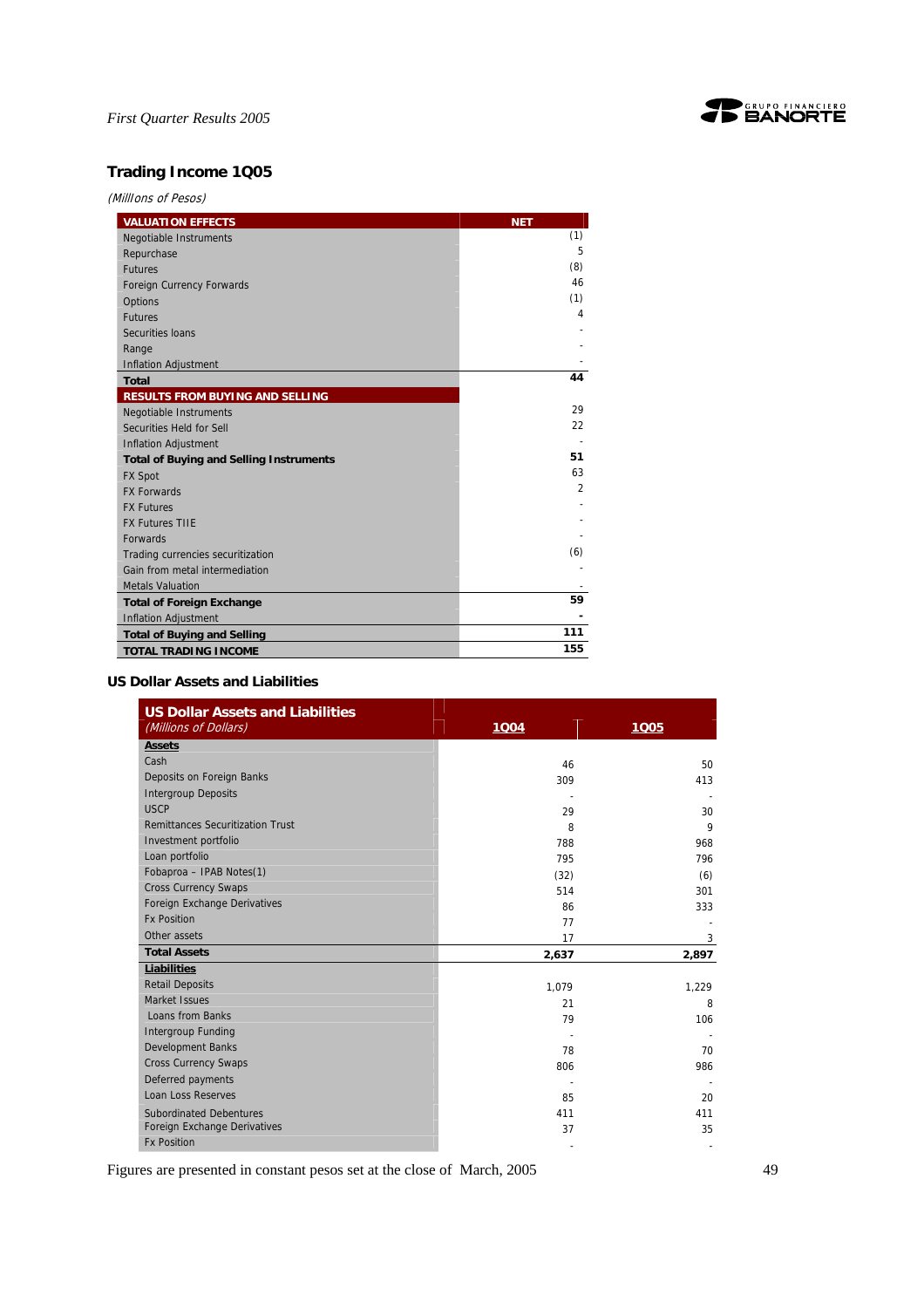

| Other liabilities                                        |       | $\sim$ |
|----------------------------------------------------------|-------|--------|
| <b>Total Liabilities</b>                                 | 2.637 | 2.897  |
| (1)<br>The balance is net of Fobaproa checking accounts. |       |        |

## **Banco Mercantil del Norte, S.A.**

#### **AD1.- CAPITALIZATION RATIO**

Breakdown of capitalization ratio for credit risk assets as well as assets subject to credit and market risk.

Net Capital to Credit Risk Assets: 17.5%

Net Capital to Assets subject to Credit and Market Risk: 13.7%

#### **AD2.- CAPITAL INTEGRATION**

The net capital, divided by the basic and supplementary capital, as well as a brief integration of both broken down with the most important elements that make them up. The following should be incorporated as the minimum concepts relative to capital integration:

| Net Capital: 15,291 |                            |
|---------------------|----------------------------|
|                     | <b>Charles Controllers</b> |

| <b>Tier 1 Capital</b>                                                                          | 11,095 | <b>Tier 2 Capital</b>             | 4,196 |
|------------------------------------------------------------------------------------------------|--------|-----------------------------------|-------|
| <b>Stockholders Equity</b>                                                                     | 11.360 | <b>Capitalization Instruments</b> | 3.367 |
| Subordinated debt and Capitalization Instruments                                               | 1.285  | (+) General Preventive Reserves   | 829   |
| Deferred for Tier 1                                                                            | 966    |                                   |       |
| (-) Investment in Subordinated debt                                                            |        |                                   |       |
| (-) Investment in Financial Institutions                                                       | 141    |                                   |       |
| (-) Investment in Non-Financial Institutions                                                   | 639    |                                   |       |
| (-) Financing granted for the acquisition of shares of the bank<br>or other Group subsidiaries |        |                                   |       |
| (-) Excess on deferred taxes                                                                   | 966    |                                   |       |
| (-) Restructuring Charges and others intangibles                                               | 770    |                                   |       |
| (-) Others Assets                                                                              |        |                                   |       |

## **AD3.- RISK ASSETS**

Amount of weighted assets with market risk and credit risk.

| Market risk weighted assets: 24,615                               | <b>Weighted Assets</b> | <b>Required</b><br><b>Capital</b> |
|-------------------------------------------------------------------|------------------------|-----------------------------------|
| Peso Nominal interest rate operations                             | 18.315                 | 1.465                             |
| Peso or UDI real interest rate operations                         | 155                    |                                   |
| Interest rate operations in foreign currency with<br>nominal rate | 5.458                  | 437                               |
| Position in UDIS or with a return indexed to inflation            |                        |                                   |
| Positions in foreign currency or indexed to the FX<br>rate        | 576                    | 46                                |
| Positions in share or index to the price of securities            | 111                    |                                   |

| <b>Credit Risk-Weighted Assets: 87,305</b> | <b>Weighted Assets</b> | <b>Required</b><br>Capital |
|--------------------------------------------|------------------------|----------------------------|
| Group 1 (risk weight 0%)                   |                        |                            |
| Others (risk weight 2.5%)                  |                        |                            |
| Others (risk weight 10%)                   |                        |                            |
| Group 2 (risk weight I 20%)                | 6.676                  | 534                        |
| Others (risk weight 50%)                   |                        |                            |
| Others (risk weight 75%)                   |                        |                            |
| Group 3 (risk weight 100%)                 | 75.926                 | 6.074                      |
| Others (risk weight 112%)                  |                        |                            |
| Others (risk weight 115%)                  |                        |                            |
| Others (risk weight 150%)                  |                        |                            |
| <b>Others</b>                              | 4,703                  | 376                        |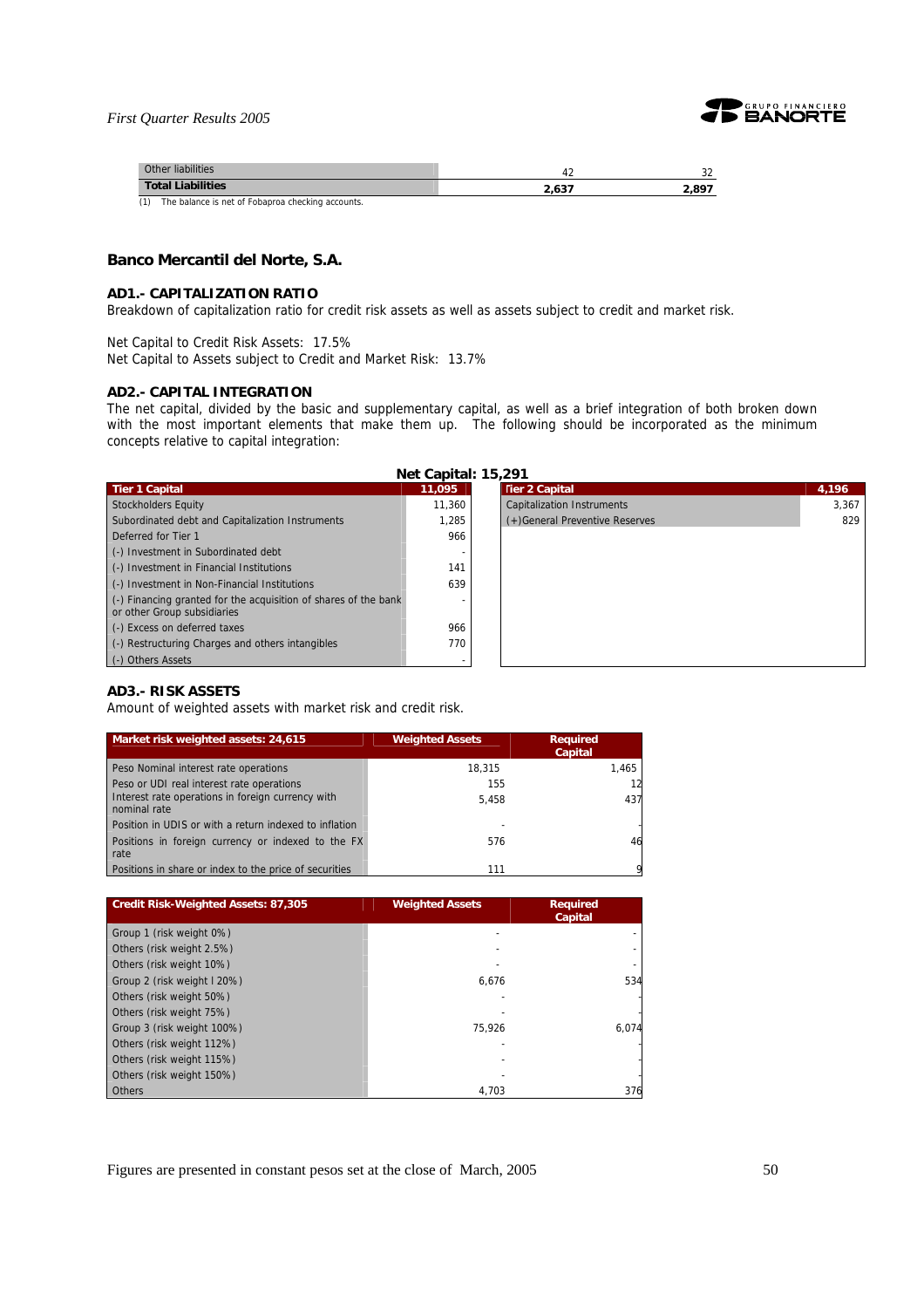

## **Banco del Centro, S.A.**

#### **AD1.- CAPITALIZATION RATIO**

Breakdown of capitalization ratio for credit risk assets as well as assets subject to credit and market risk.

#### Net Capital to Credit Risk Assets:179.6%

Net Capital to Assets subject to Credit and Market Risk: 91.0%

## **AD2.- CAPITAL INTEGRATION**

The net capital, divided by the basic and supplementary capital, as well as a brief integration of both broken down with the most important elements that make them up. The following should be incorporated as the minimum concepts relative to capital integration:

|                                                                                                | Net Capital: 3,400 |                                   |
|------------------------------------------------------------------------------------------------|--------------------|-----------------------------------|
| <b>Tier 1 Capital</b>                                                                          | 3.385              | <b>Tier 2 Capital</b>             |
| <b>Stockholders Equity</b>                                                                     | 3.945              | <b>Capitalization Instruments</b> |
| Subordinated debt and Capitalization Instruments                                               |                    | (+) General Preventive Reserves   |
| Deferred for Tier 1                                                                            | 305                |                                   |
| (-) Investment in Subordinated debt                                                            |                    |                                   |
| (-) Investment in Financial Institutions                                                       | 559                |                                   |
| (-) Investment in Non-Financial Institutions                                                   |                    |                                   |
| (-) Financing granted for the acquisition of shares of the bank or<br>other Group subsidiaries |                    |                                   |
| (-) Excess on deferred taxes                                                                   | 305                |                                   |
| (-) Restructuring Charges and others intangibles                                               |                    |                                   |
| (-) Others Assets                                                                              |                    |                                   |

## **AD3.- RISK ASSETS**

Amount of weighted assets with market risk and credit risk.

| Market risk Weighted Assets: 1,845                                | <b>Weighted Assets</b> | <b>Required</b><br>Capital |
|-------------------------------------------------------------------|------------------------|----------------------------|
| Peso Nominal interest rate operations                             | 1.507                  | 121                        |
| Peso or UDI real interest rate operations                         | 210                    |                            |
| Interest rate operations in foreign currency with<br>nominal rate | 5                      |                            |
| Position in UDIS or with a return indexed to inflation            |                        |                            |
| Positions in foreign currency or indexed to the FX<br>rate        | 42                     |                            |
| Positions in share or index to the price of securities            | 79                     |                            |

| <b>Credit Risk-Weighted Assets: 1,893</b> | <b>Weighted Assets</b> | <b>Required</b><br><b>Capital</b> |
|-------------------------------------------|------------------------|-----------------------------------|
| Group 1 (risk weight 0%)                  |                        |                                   |
| Others (risk weight 2.5%)                 |                        |                                   |
| Others (risk weight 10%)                  |                        |                                   |
| Group 2 (risk weight I 20%)               | 737                    | 59                                |
| Others (risk weight 50%)                  |                        |                                   |
| Others (risk weight 75%)                  |                        |                                   |
| Group 3 (risk weight 100%)                | 1.156                  | 93                                |
| Others (risk weight 112%)                 |                        |                                   |
| Others (risk weight 115%)                 |                        |                                   |
| Others (risk weight 150%)                 |                        |                                   |
| <b>Others</b>                             |                        |                                   |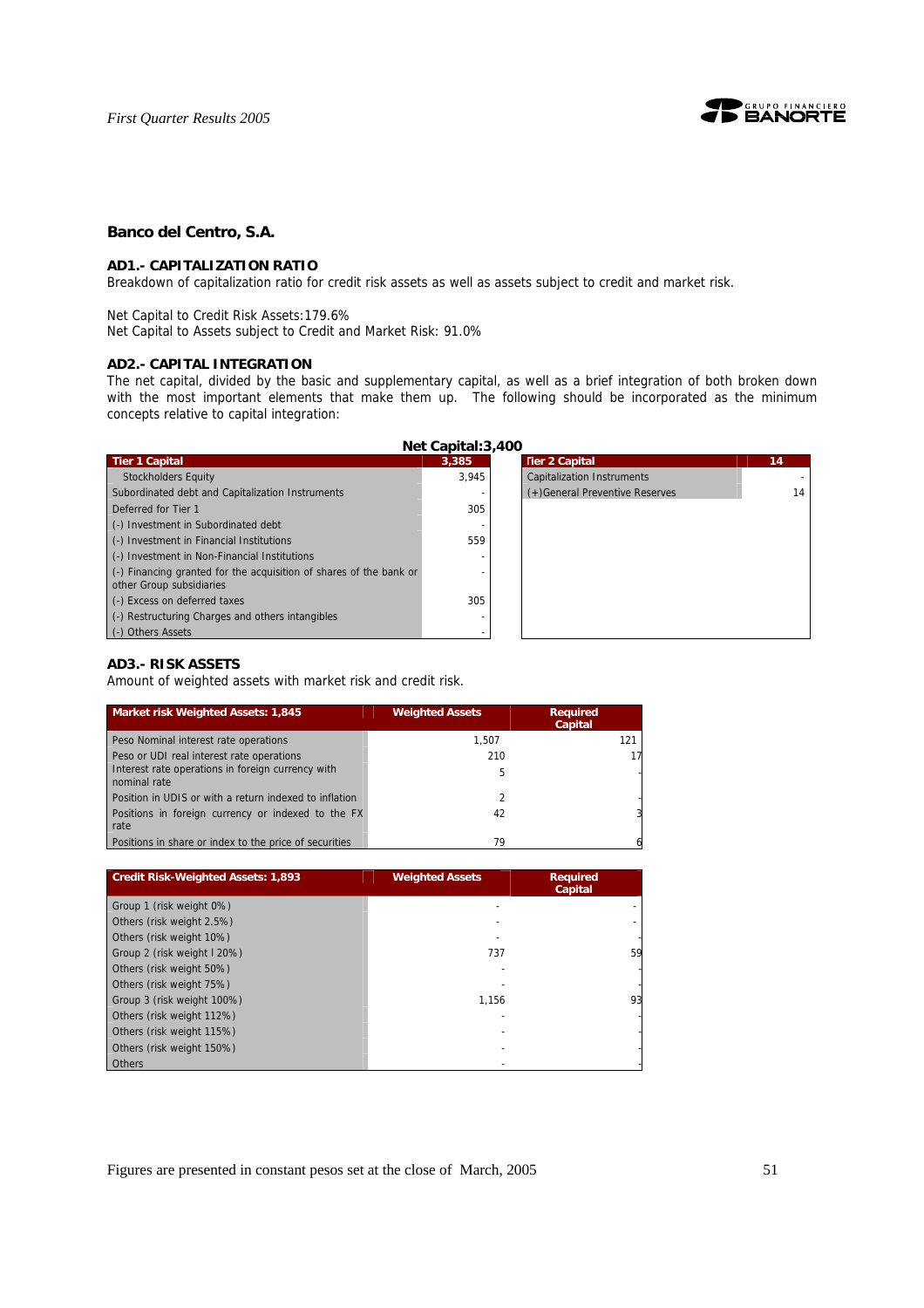

#### **Risk Management**

## **Market Risk**

The Banking Sector of Grupo Financiero Banorte, S.A. has been apply the non-parametric historical simulation method to estimate the Value at Risk (VaR). This new methodology is used both to calculate the market risk as well as to set and control internal limits, considering a two-tail 99% reliability level, besides being multiplied by a safety factor that depends on the behavior of the main risk factors that affect the appraisal of the Banking Sector's (BANORTE & BANCEN) current portfolios.

This method is applied to all the Banking Sector's portfolios that are exposed to variations in risk factors that can have a direct effect on their valuation (domestic interest rates, foreign interest rates, exchange rates, among others).

The VaR under this method means the potential loss for one day that could affect the loan portfolio valuation at a certain date, with a two-tail 99% reliability level assuming that the 500 immediate historical scenarios repeat in the future, multiplying said result by a safety factor that guarantees coverage of all the unforeseen volatility in the main risk factors that affect such portfolios.

The average Value at Risk (VaR) for the 1Q05 for the Banking Sector's financial instrument portfolios, including bonds, shares, money market transactions, swaps, forwards, futures, and others derived within and out of the balance, is Ps 273 million.

The VaR for other periods are as follows:

| Millions of nominal pesos                 | 1004   | 2004   | 3004   | 4Q04   | 1005   |
|-------------------------------------------|--------|--------|--------|--------|--------|
| Banorte VaR *                             | 258    | 293    | 366    | 253    | 276    |
| ***<br><b>Banorte's Net Capital</b>       | 15,135 | 14,595 | 14,953 | 14,497 | 15,291 |
| VaR / Banorte's Net Capital               | 1.70%  | 2.01%  | 2.45%  | 1.75%  | 1.80%  |
|                                           |        |        |        |        |        |
| Bancen VaR <sup>*</sup>                   | 12     | 27     | 25     | 25     | 16     |
| <b>Bancen's Net Capital</b><br>$***$      | 2,603  | 2,675  | 2,793  | 3.177  | 3,400  |
| VaR / Bancen's Net Capital                | 0.46%  | 1.01%  | 0.90%  | 0.79%  | 0.47%  |
|                                           |        |        |        |        |        |
| Banking Sector's VaR *                    | 259    | 302    | 370    | 249    | 273    |
| ****<br><b>Banking Sector Net Capital</b> | 17,738 | 17,270 | 17,746 | 17,674 | 18,691 |
| VaR / Banking Sector Net Capital          | 1.46%  | 1.75%  | 2.08%  | 1.41%  | 1.46%  |

Quarterly Average

\*\*\* Net Capital at the end of the period.

\*\*\*\* Banking Sector Net Capital is the sum of Banorte and Bancen's Net Capital.

The Value at Risk for the Banking Sector (BANORTE & BANCEN) takes into consideration the correlations between all the risk factors that influence portfolio appraisal, which explains the difference in the arithmetic sum of the Value at Risk per Institution.

Additionally, the Value at Risk per risk factor of the instruments portfolio described for the Banking Sector as a whole, was as follows for the first quarter of 2005:

| (Millios of pesos)     |            |
|------------------------|------------|
| <b>RISK FACTOR</b>     | <b>VaR</b> |
| Domestic interest rate | 165        |
| Foreign interest rate  | 279        |
| Exchange rate          | 300        |
| <b>Stock Exchange</b>  |            |
| <b>Eurobonds Price</b> | 195        |
| Total                  | 273        |

The VaR for each of the risk factors presented is determined by simulating 500 historical scenarios of the variables that make up each one of said factors, while keeping the variables that affect the rest of the indicated risk factors constant. The consolidated Value at Risk for the Banking sector takes into consideration the correlations of all the risk factors affecting the portfolio appraisal, which is why the sum of the Value at Risk per Institution does not match.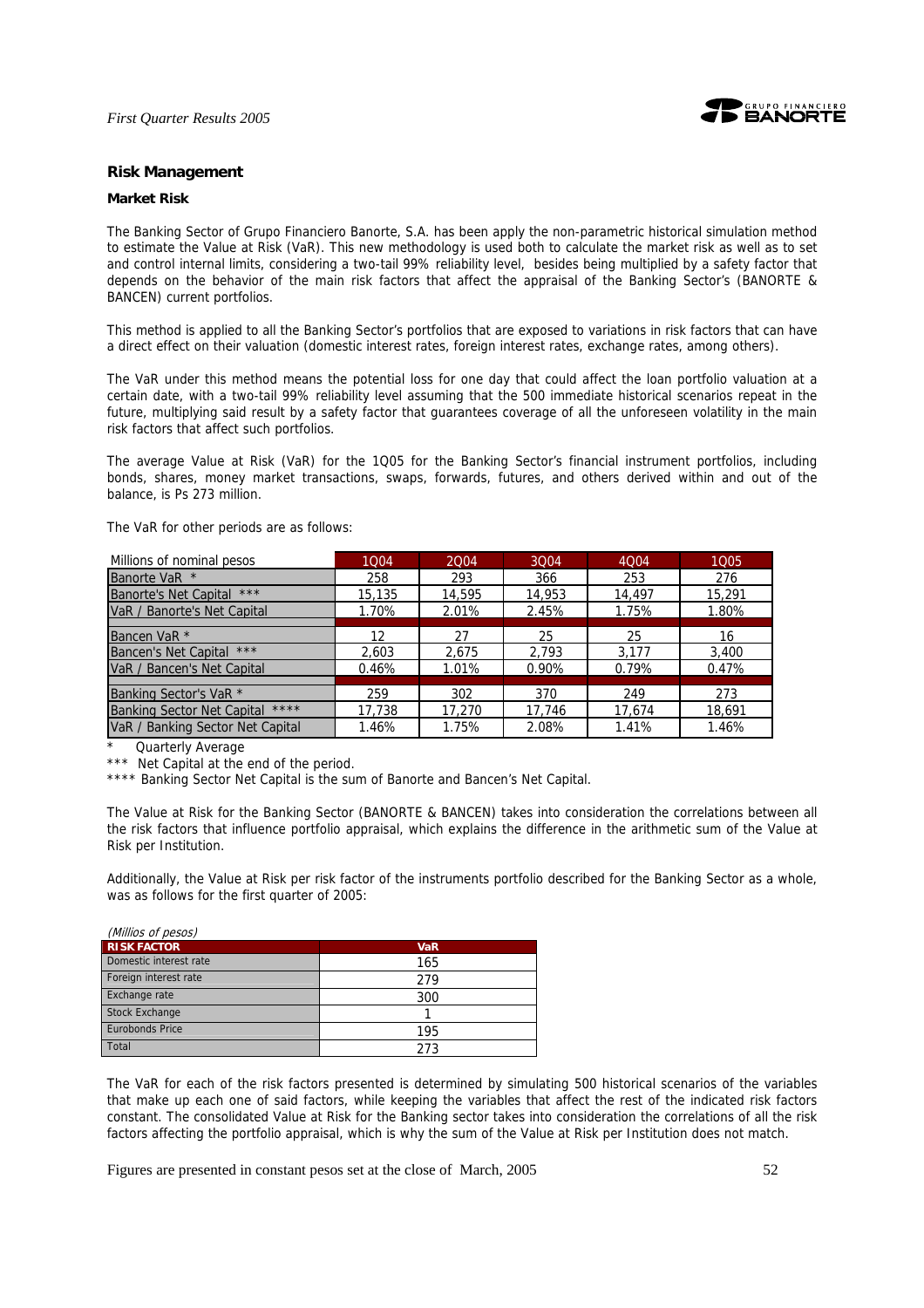

## **Credit risk**

Credit risk is the risk of clients failing to meet their payments. Therefore, it is essential to correctly manage such a risk in order to maintain a quality loan portfolio.

The objectives of credit risk management at GFNorte are:

- To develop and carry out credit risk policies that are compatible with the strategic objectives of the institution.
- To support strategic decision-making, maximizing the creation of value for the stockholders and guaranteeing security for our clients.
- To set specific policies and procedures to identify the level of risk of the debtor, using said procedures as a basis for granting loans as well as for their follow-up.
- To calculate the exposure of credit risk in time, considering and evaluating the concentration of exposure by qualifying risk, geographical regions, economic activities, currency and type of product.
- To create diversification strategies of the loan portfolio, setting down its limits.
- To implement a global credit risk management supervising all the operations and aspects related to credit risk.

#### **Individual Credit risk**

Individual risk is identified and measured at GFNorte by Qualifying Credit risk, per Target Markets and pursuant to the Risk Acceptance Criteria.

Regarding the commercial loans credit risk classification, departing 1Q01, this process carried out based on Circular 1480 of the CNBV, using Banorte's Risk Internatl Classification (RIC) in order to calculate debtor rank and circualr 1480 to calculate credit ranking. For small credits, a parametric system is used. Mortgage loans, Consumer loans and Credit Cards are classified using their specific CNBV circulars.

The Target Markets and the Risk Acceptance Criteria are tools that are part of GFNorte's loan strategy which help in determining individual credit risk levels. The Target Markets are activities selected by region and economic activity, backed up by economic and quality studies of the portfolio in which Banorte is interested in placing loans. The Risk Acceptance Criteria are parameters that describe the identified risks per industry, making it possible to identify the risk implied for the bank in granting a loan to a client depending on the economic activity involved. The types of risk considered in the Risk Acceptance Criteria are financial, operation, market, company life cycle, legal and regulatory, loan experience and management quality.

#### **Portfolio Credit risk**

GFNorte has designed a portfolio credit risk method that, besides contemplating the major and latest international practices in identification, measurement, control and follow-up, has been adapted to work within the context of the Mexican Financial System.

This credit risk methodology makes it possible to know the current value of the portfolio loans (of Banco Mercantil del Norte and Banco del Centro), that is, *the loan exposure*, allowing surveillance of the risk concentration levels per risk qualification, geographical regions, economic activities, currency and type of product in order to know the portfolio's profile and take action to direct it toward a diversification which will maximize profitability with the lowest risk.

Calculating loan exposure implies generating a cash flow of each one of the loans, of both capital and interest to discount it later. This exposure is sensible to changes in the market, thereby facilitating calculations under different economic scenarios.

The method, in addition to contemplating loan exposure, takes into consideration the probability of non-compliance, the recovery level associated to each client and the classification of the debtor based on the Merton model. The probability of non-compliance is the probability that the debtor will not meet his/her debt obligation with the bank according to the originally agreed terms and conditions. The probability of non-compliance is based on the transition matrixes that GFNorte calculates from the migration of the debtor through different risk qualification levels. The recovery ratio is the percentage of total exposure that is estimated to be recovered in the debtor fails to comply. The classification of the debtor, based on the Merton model, associated the debtor's future behavior to loan and market factors on which his "credit health" depends, as determined by statistical techniques.

The results are risk measures such as the expected and unexpected loss at a one-year horizon. The expected loss is the credit portfolio's loss distribution average. The unexpected loss is the maximum loss at a specific confidence level (95% in this case) given the loss distribution.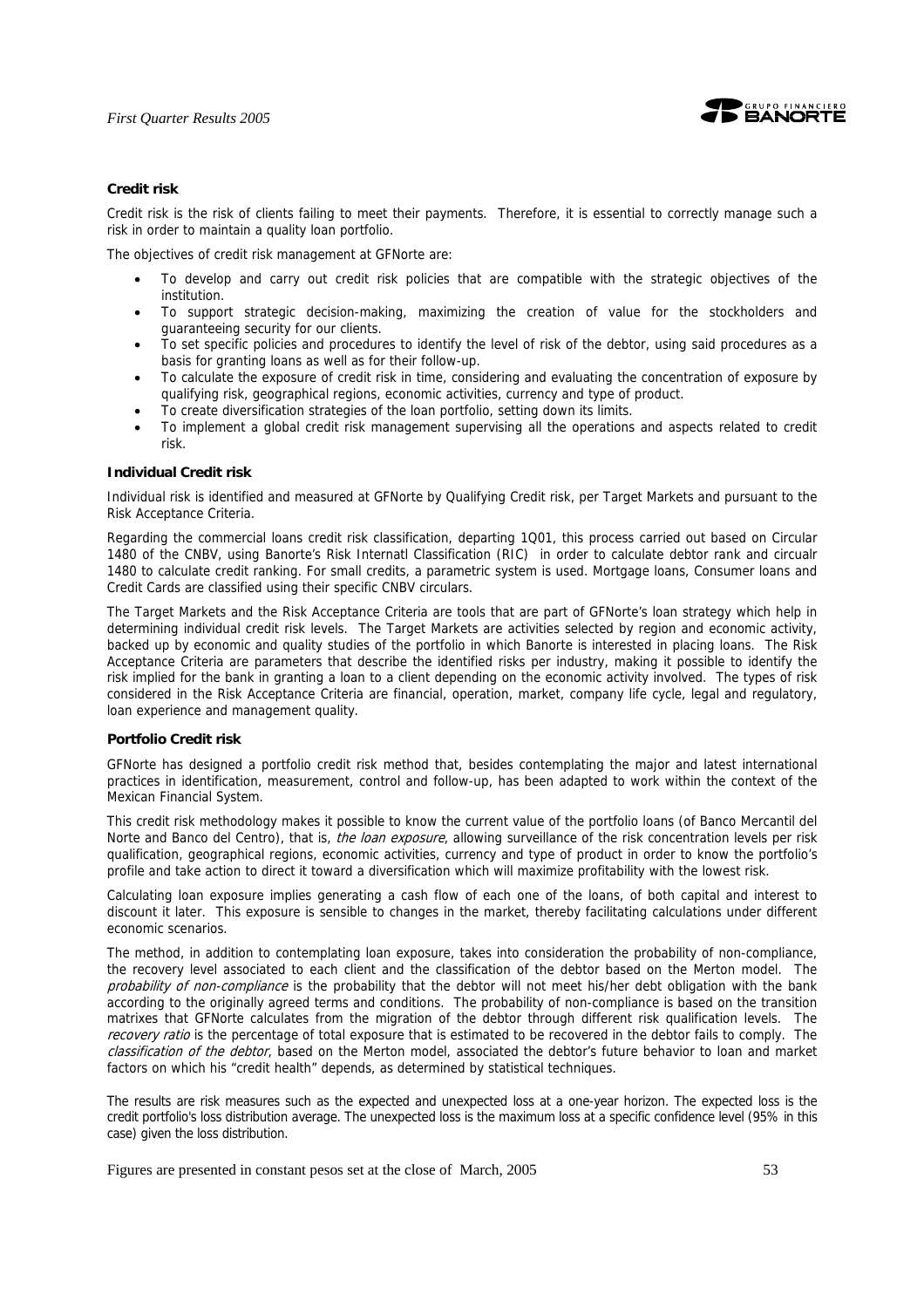



The results obtained are used as a tool for better decision-making in granting loans and in the diversification of the portfolio, according to GFNorte's global strategy. The individual risk identification tools and the portfolio credit risk methodology are periodically checked and updated to allow the application of new techniques that may support or strengthen them. As a result, GFNorte has tools and methods of the highest quality on an international scale to identify, measure, control and follow up credit risks.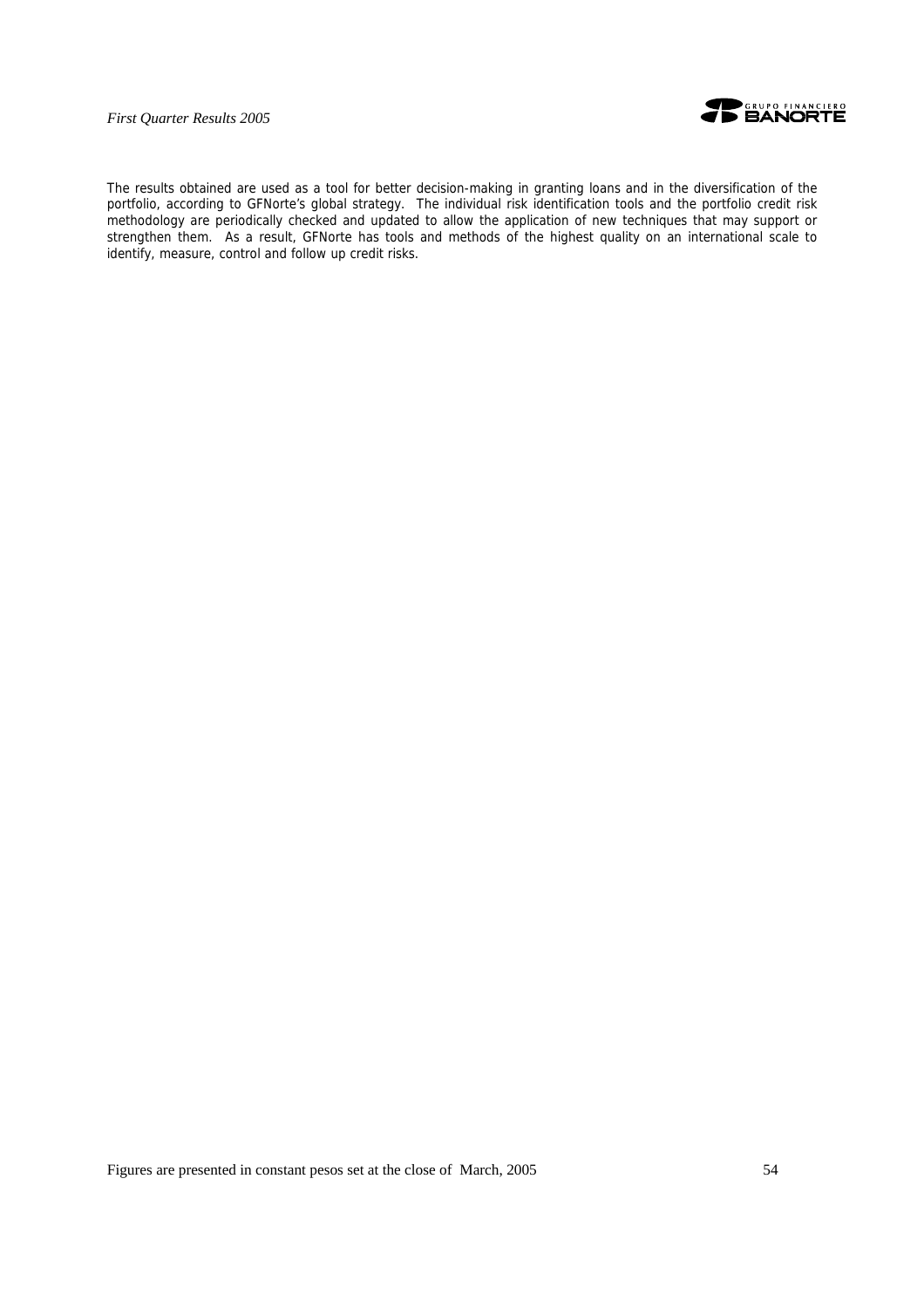

#### **Information by Segments**

With the ultimate goal of improving the understanding of information of the Group and given the importance of the 2 banks (Banorte and Bancen) within the Financial Group, (together representing more than 90% each of the Shares, Deposits, and Profits of the Group), we have included their financial statements and combined indicators proforma together under the "Banking Sector" heading. The Banking Sector is defined as the 2 banks with their respective subsidiaries, except the Afore unit (a subsidiary of Bancen), which is not considered part of this Sector for management reasons (as of the end of 1998). We have also grouped companies corresponding to other Sectors, which are defined in accordance with the orientation of the companies. These Sectors are as follows: The Brokerage Sector which is made up of the Brokerage House; the Long-Term Savings Sector, made up of the Annuities, Insurance and Afore companies, and the Auxiliary Organizations Sector which includes the Leasing, the Brokerage, the Warehousing, and the Bonding companies. For purposes of the Reconciliation Table by Sector, these sectors are all put under the heading "Other Sectors" as they each represent only a very small participation in the group. This segmentation was done on the basis of the criteria C-4 of financial information by segment by the circular 1448 and the bulletin B-5 . Esta segmentación se realizó en base al criterio C-4 Información por Segmentos de la Circular 1448 y al Boletín B-5 of financial information by segment by IMCP(Instituto Mexicano de Contadores Públicos).

## **Proforma Consolidated Data-1Q05**

| (Millions of pesos)                | <b>BANORTE (1)</b> | BANCEN (3) | <b>TOTAL</b> |
|------------------------------------|--------------------|------------|--------------|
| <b>Income Statement</b>            |                    |            |              |
| Net Interest Income                | 2,723              | 50         | 2,773        |
| Non Interest Income                | 984                | 63         | 1,047        |
| Non Interest Expense               | 2,301              | 37         | 2,338        |
| Other income (expense)             | 40                 | (3)        | 37           |
| Extraordinary items, net           |                    |            |              |
| Net Income                         | 741                | 242        | 984          |
| <b>Balance Sheet</b>               |                    |            |              |
| Assets                             | 163,431            | 2.391      | 165,822      |
| Loans                              | 102.179            | 1,030      | 103,210      |
| Deposits                           | 120.762            |            | 120,761      |
| Equity                             | 11.361             | 3.945      | 15.305       |
| Past Due Loans                     | 1,574              | 153        | 1,727        |
| Loan Loss Reserves                 | 2,508              | 154        | 2,662        |
| <b>Ratios</b>                      |                    |            |              |
| Non Interest Expense/ Total Assets | 6.0%               | 1.5%       | 6.3%         |
| % Past Due Loans                   | 1.5%               | 14.8%      | 1.7%         |
| Reserves / Past Due Loans          | 159.3%             | 100.8%     | 154.2%       |
| % Capitalization (2)               | 13.7%              | 91.0%      | 16.2%        |

1) Includes a 96.11% participation of the Group.

2) Includes Market Risks.Using 2003 rules.

3) Excludes the AFORE.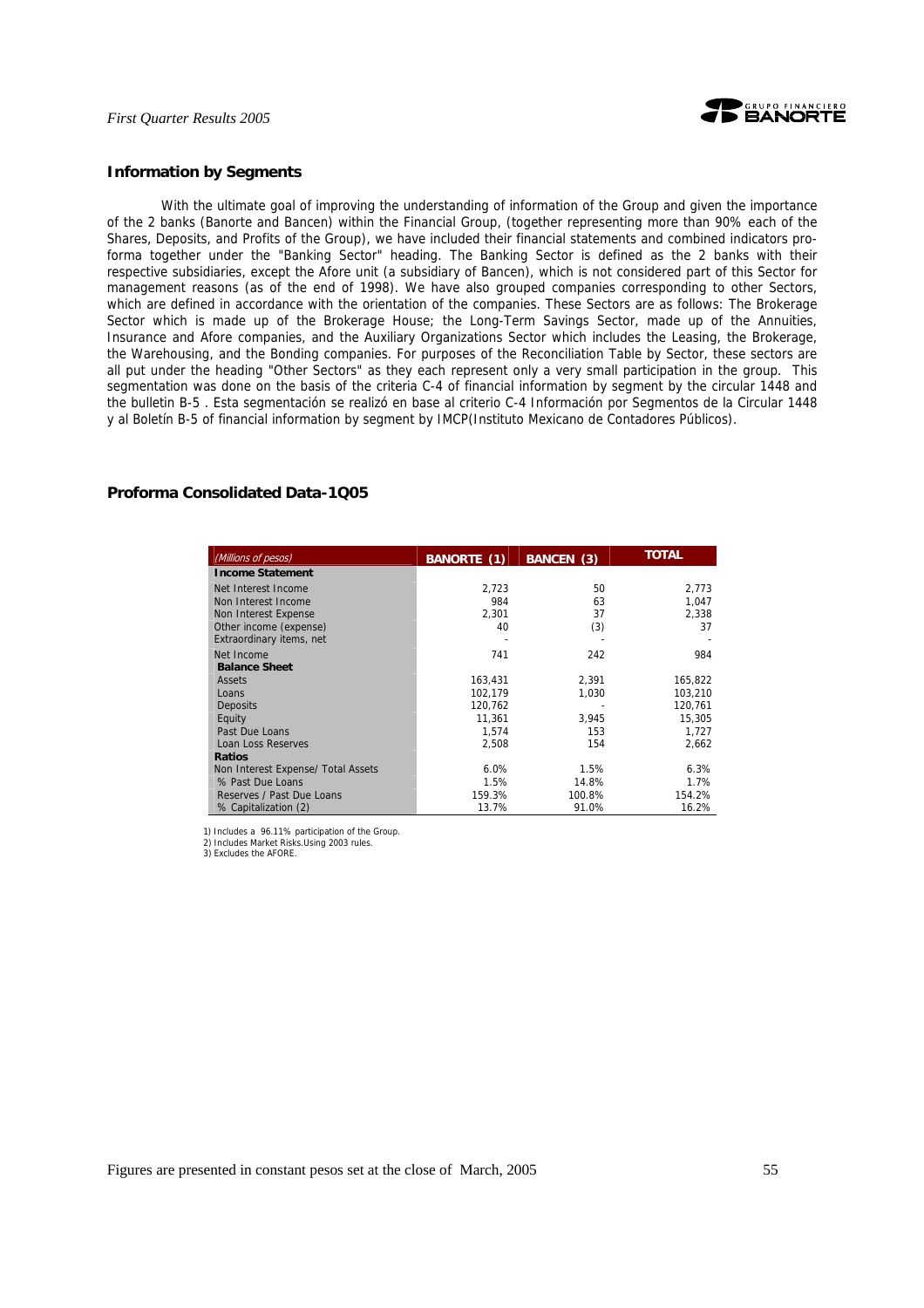

## **Inter-bank Eliminations Summary**

| (Millions of Pesos)                | <b>BANORTE</b> | <b>BANCEN</b> | <b>INTERBANK</b><br><b>ELIMINATIONS</b> |
|------------------------------------|----------------|---------------|-----------------------------------------|
| <b>Income Statement</b>            |                |               |                                         |
| Net Interest Income                | 15             | (15)          |                                         |
| Non Interest Income                |                |               |                                         |
| Non Interest Expense               |                |               |                                         |
| Other Income (expense)             |                |               |                                         |
| Extraordinary items, net           |                |               |                                         |
| <b>Balance Sheet</b>               |                |               |                                         |
| Assets                             | (504)          | (2, 164)      | (2,667)                                 |
| Cash and Due from Banks            |                | (2, 164)      | (2, 164)                                |
| <b>Financial Instruments</b>       | (504)          |               | (504)                                   |
| Loans                              |                |               |                                         |
| <b>Deposits</b>                    | (143)          | (504)         | (647)                                   |
| Due to Banks                       | (2,061)        |               | (2,061)                                 |
| Equity                             |                |               |                                         |
| Past Due Loans                     |                |               |                                         |
| Loan Loss Reserves                 |                |               |                                         |
| <b>Investments in Subsidiaries</b> |                |               |                                         |
| Deferred Taxes, (Liabilities) (*)  |                |               |                                         |
| Deferred Taxes, (Assets)(*)        |                |               |                                         |

(\*)Reclassifications, in accordance to CNBV and accounting criteria presentation

The aforementioned table shows the eliminations between the two banks, considered as the "Banking Sector," showing the balance of the same under each heading in the Income Statement and the Balance Sheet. Note, however, that the individual numbers from the pro-forma table of combined indicators cannot be compared directly with those of the individual Financial Statements of each Bank, as one must consider the eliminations contained in this section, and also take into account that the Afore unit is not included under Bancen but  $is$ , nevertheless, included in the individual Financial Statements of Bancen.

## **Reconciliation per Segments Table**

| (Millions of Pesos)      | <b>BANKING</b><br><b>SECTOR</b> | <b>OTHER</b><br><b>SECTORS</b> | <b>WITHOUT</b><br>OT. SECT. | <b>TOTAL</b><br><b>GROUP</b> |
|--------------------------|---------------------------------|--------------------------------|-----------------------------|------------------------------|
| <b>Income Statement</b>  |                                 |                                |                             |                              |
| Net Interest Income      | 2.773                           | 126                            | (8)                         | 2.891                        |
| Non Interest Income      | 1.047                           | 410                            |                             | 1.457                        |
| Non Interest Expense     | 2.338                           | 301                            | (6)                         | 2.633                        |
| Other Income (expense)   | 37                              | (3)                            |                             | 35                           |
| Extraordinary items, net |                                 |                                |                             |                              |
| <b>Balance Sheet</b>     |                                 |                                |                             |                              |
| Assets                   | 165.822                         | 24.632                         | (18, 205)                   | 172.249                      |
| Loans                    | 103.210                         | 5.087                          | (1, 368)                    | 106.929                      |
| Deposits                 | 120.761                         |                                | (180)                       | 120.581                      |
| Equity                   | 15.305                          | 19.025                         | (16, 581)                   | 17.749                       |
| Past Due Loans           | 1.727                           | 41                             |                             | 1.767                        |
| Loan Loss Reserves       | 2.662                           | 62                             |                             | 2,724                        |

The criteria for distributing income and expenditures between the Subsidiaries of the Group is done on the basis of the relative size and operational volume of each company, depending on the type of primary service it provides. These criteria are applied to the expenses related to the operation of primary areas, these being Accounting, Systems, and Operations, as well as to the expenses for maintaining the corporate structure.